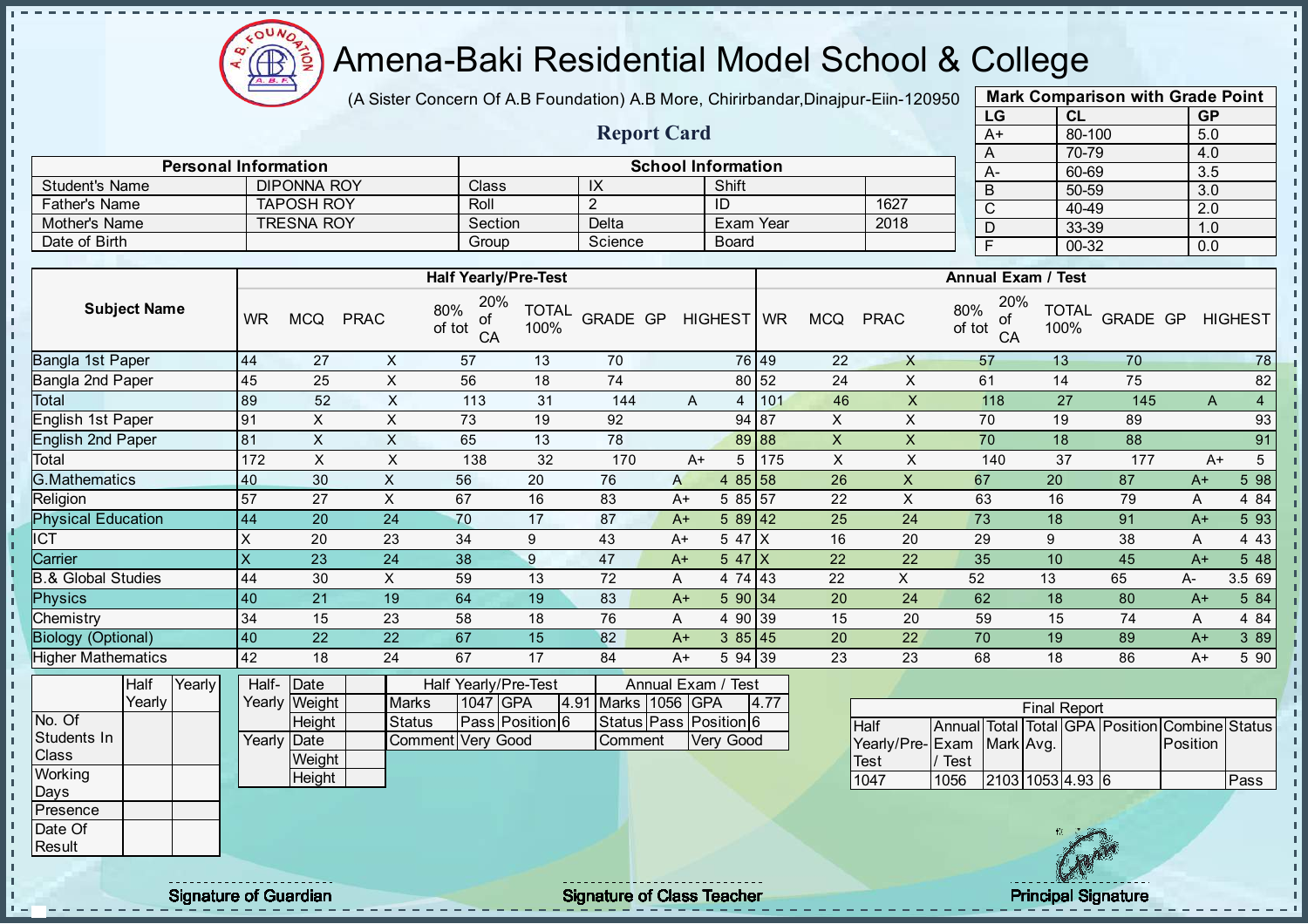

(A Sister Concern Of A.B Foundation) A.B More, Chirirbandar, Dinajpur-Eiin-120950

Report Card

| <b>Mark Comparison with Grade Point</b> |        |           |  |  |  |  |  |  |  |  |  |
|-----------------------------------------|--------|-----------|--|--|--|--|--|--|--|--|--|
| LG                                      | CL     | <b>GP</b> |  |  |  |  |  |  |  |  |  |
| A+                                      | 80-100 | 5.0       |  |  |  |  |  |  |  |  |  |
| A                                       | 70-79  | 4.0       |  |  |  |  |  |  |  |  |  |
| А-                                      | 60-69  | 3.5       |  |  |  |  |  |  |  |  |  |
| B                                       | 50-59  | 3.0       |  |  |  |  |  |  |  |  |  |
| C                                       | 40-49  | 2.0       |  |  |  |  |  |  |  |  |  |
| D                                       | 33-39  | 1.0       |  |  |  |  |  |  |  |  |  |
| $00 - 32$<br>F<br>0.0                   |        |           |  |  |  |  |  |  |  |  |  |
|                                         |        |           |  |  |  |  |  |  |  |  |  |

|                       |                             |              |         |                           |      |      | $70 -$   |
|-----------------------|-----------------------------|--------------|---------|---------------------------|------|------|----------|
|                       | <b>Personal Information</b> |              |         | <b>School Information</b> |      | $A-$ | $60 -$   |
| <b>Student's Name</b> | MD. SIFAT-AL-JAME           | <b>Class</b> | ΙĀ      | Shift                     |      |      | $50 -$   |
| Father's Name         | <b>MAHMUDUR RAHMAN</b>      | Roll         |         | ID                        | 1679 |      | $40 -$   |
| Mother's Name         | MOST.TANJUARA               | Section      | Delta   | Exam Year                 | 2018 |      | $33 - 3$ |
| Date of Birth         |                             | Group        | Science | <b>Board</b>              |      |      | $00 -$   |
|                       |                             |              |         |                           |      |      |          |

|                           |           |            |             | <b>Half Yearly/Pre-Test</b>      |                      |          |       |            |            |     |            |             | <b>Annual Exam / Test</b>        |                      |          |      |                |
|---------------------------|-----------|------------|-------------|----------------------------------|----------------------|----------|-------|------------|------------|-----|------------|-------------|----------------------------------|----------------------|----------|------|----------------|
| <b>Subject Name</b>       | <b>WR</b> | <b>MCQ</b> | <b>PRAC</b> | 20%<br>80%<br>οf<br>of tot<br>CA | <b>TOTAL</b><br>100% | GRADE GP |       | HIGHEST WR |            |     | <b>MCQ</b> | <b>PRAC</b> | 20%<br>80%<br>οf<br>of tot<br>CA | <b>TOTAL</b><br>100% | GRADE GP |      | <b>HIGHEST</b> |
| Bangla 1st Paper          | 33        | 27         | X           | 48                               | 14                   | 62       |       |            | 76 42      |     | 23         | $\times$    | 52                               | 12                   | 64       |      | 78             |
| Bangla 2nd Paper          | 46        | 15         | X           | 49                               | 16                   | 65       |       |            | 80 58      |     | 18         | X           | 61                               | 14                   | 75       |      | 82             |
| Total                     | 79        | 42         | X           | 97                               | 30                   | 127      |       | А-         | 3.5        | 100 | 41         | X           | 113                              | 26                   | 139      | A-   | 3.5            |
| English 1st Paper         | 85        | X          | $\times$    | 68                               | 17                   | 85       |       |            | 94 87      |     | X          | X           | 70                               | 19                   | 89       |      | 93             |
| English 2nd Paper         | 85        | X.         | X           | 68                               | 14                   | 82       |       |            | 89 90      |     | X          | X           | 72                               | 15                   | 87       |      | 91             |
| Total                     | 170       | X          | X           | 136                              | 31                   | 167      |       | $A+$       | 5          | 177 | X          | X           | 142                              | 34                   | 176      |      | 5<br>$A+$      |
| <b>G.Mathematics</b>      | 30        | 25         | X.          | 44                               | 18                   | 62       | $A -$ |            | $3.585$ 42 |     | 22         | X           | 51                               | 20                   | 71       | A    | 4 98           |
| Religion                  | 56        | 30         | X           | 69                               | 14                   | 83       |       | $A+$       | 5 85 52    |     | 22         | X           | 59                               | 16                   | 75       | A    | 4 8 4          |
| <b>Physical Education</b> | 41        | 22         | 23          | 69                               | 16                   | 85       |       | $A+$       | 589 40     |     | 24         | 24          | 70                               | 17                   | 87       | $A+$ | 5 93           |
| ICT                       | Х         | 19         | 23          | 34                               | 9                    | 43       |       | $A+$       | 5 47 $X$   |     | 20         | 22          | 34                               | 9                    | 43       | $A+$ | 5 4 3          |
| Carrier                   | X         | 17         | 23          | 32                               | 7                    | 39       |       | A          | 4 47 $ X $ |     | 22         | 22          | 35                               | 8                    | 43       | $A+$ | 548            |
| .& Global Studies         | 28        | 24         | X           | 42                               | 11                   | 53       |       | B          | 3 74 37    |     | 22         | X.          | 47                               | 14                   | 61       | A-   | 3.5 69         |
| <b>Physics</b>            | 44        | 22         | 21          | 70                               | 19                   | 89       |       | $A+$       | 590 32     |     | 17         | 24          | 58                               | 19                   | 77       | A    | 4 84           |
| Chemistry                 | 39        | 19         | 22          | 64                               | 16                   | 80       |       | A+         | 5 90 35    |     | 16         | 21          | 58                               | 15                   | 73       | A    | 4 8 4          |
| <b>Biology (Optional)</b> | 25        | 19         | 20          | 51                               | 15                   | 66       | $A-$  |            | $1.585$ 39 |     | 20         | 22          | 65                               | 15                   | 80       | $A+$ | 3 8 9          |
| <b>Higher Mathematics</b> | 35        | 18         | 23          | 61                               | 17                   | 78       | Α     |            | 4 94 41    |     | 22         | 22          | 68                               | 20                   | 88       | $A+$ | 5 90           |

|                 | Half   | Yearly | Half- Date           |                        |                    |     | Half Yearly/Pre-Test |  | Annual Exam / Test |  |                                          |      |  |
|-----------------|--------|--------|----------------------|------------------------|--------------------|-----|----------------------|--|--------------------|--|------------------------------------------|------|--|
|                 | Yearlv |        |                      | Yearly <b> </b> Weight | <b>Marks</b>       | 972 | <b>IGPA</b>          |  | 4.5 Marks 1013 GPA |  |                                          | 4.64 |  |
| No. Of          |        |        |                      | Height                 | Status             |     |                      |  |                    |  | Pass Position 12 Status Pass Position 10 |      |  |
| Students In     |        |        | Yearlv <b>I</b> Date |                        | Comment IVerv Good |     |                      |  | Comment            |  | <b>Verv Good</b>                         |      |  |
| IClass          |        |        |                      | Weight                 |                    |     |                      |  |                    |  |                                          |      |  |
| Working         |        |        |                      | Height                 |                    |     |                      |  |                    |  |                                          |      |  |
| <b>IDays</b>    |        |        |                      |                        |                    |     |                      |  |                    |  |                                          |      |  |
| <b>Presence</b> |        |        |                      |                        |                    |     |                      |  |                    |  |                                          |      |  |
| Date Of         |        |        |                      |                        |                    |     |                      |  |                    |  |                                          |      |  |

|                           | <b>Final Report</b> |                  |  |  |  |                                                |      |  |  |  |  |  |  |  |  |
|---------------------------|---------------------|------------------|--|--|--|------------------------------------------------|------|--|--|--|--|--|--|--|--|
| <b>Half</b>               |                     |                  |  |  |  | Annual Total Total GPA Position Combine Status |      |  |  |  |  |  |  |  |  |
| Yearly/Pre-Exam Mark Avg. |                     |                  |  |  |  | <b>Position</b>                                |      |  |  |  |  |  |  |  |  |
| Test                      | Test                |                  |  |  |  |                                                |      |  |  |  |  |  |  |  |  |
| 1972                      | 1013                | 1985 994 4.66 10 |  |  |  |                                                | Pass |  |  |  |  |  |  |  |  |



**Result** 

л J.  $\mathbf{I}$ 

 $\mathbf{u}$  $\mathbf{I}$  $\mathbf{I}$ 

experiment of Guardian and Signature of Class Teacher Principal Signature of Class Teacher Principal Signature<br>Signature of Class Teacher Principal Signature of Class Teacher Principal Signature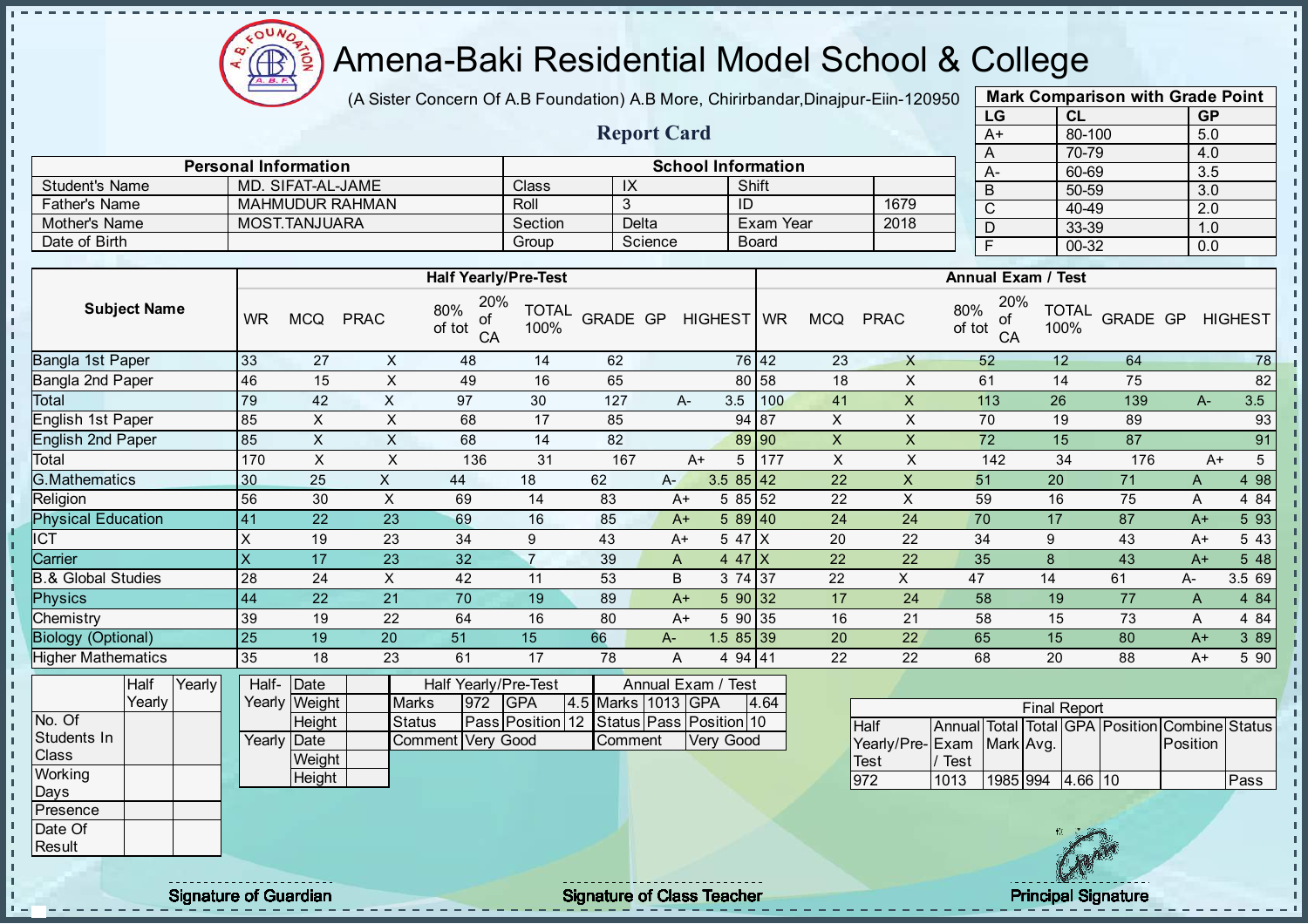

(A Sister Concern Of A.B Foundation) A.B More, Chirirbandar, Dinajpur-Eiin-120950

Report Card

Personal Information and The School Information

Pather's Name BABULU ROY Roll Roll 4 ID 1681<br>
Mother's Name PROTIMA ROY Section Delta Exam Year 2018

Student's Name BISHAL CHANDRA ROY Class IX Shift<br>
Father's Name BABULU ROY Roll 4 ID

Mother's Name PROTIMA ROY Section Delta Exam Year

| <b>Mark Comparison with Grade Point</b> |           |           |  |  |  |  |  |  |  |  |  |
|-----------------------------------------|-----------|-----------|--|--|--|--|--|--|--|--|--|
| LG                                      | <b>CL</b> | <b>GP</b> |  |  |  |  |  |  |  |  |  |
| $A+$                                    | 80-100    | 5.0       |  |  |  |  |  |  |  |  |  |
| A                                       | 70-79     | 4.0       |  |  |  |  |  |  |  |  |  |
| А-                                      | 60-69     | 3.5       |  |  |  |  |  |  |  |  |  |
| B                                       | 50-59     | 3.0       |  |  |  |  |  |  |  |  |  |
| C                                       | 40-49     | 2.0       |  |  |  |  |  |  |  |  |  |
| D                                       | 33-39     | 1.0       |  |  |  |  |  |  |  |  |  |
| F                                       | 00-32     | 0.0       |  |  |  |  |  |  |  |  |  |
|                                         |           |           |  |  |  |  |  |  |  |  |  |

 $\mathbf{I}$ 

 $\mathbf{I}$ 

п

п  $\mathbf{I}$ 

 $\mathbf{I}$ 

 $\frac{1}{1}$ 

 $\mathbf{r}$ 

 $\mathbf{I}$ 

 $\mathbf{I}$ 

 $\mathbf{I}$ 

 $\mathbf{I}$  $\mathbf{I}$ 

 $\frac{1}{1}$ 

п  $\mathbf{I}$  $\mathbf{I}$  $\mathbf{I}$ 

| Date of Birth                 |                         |                       |                |                                  | Group                |                | Science                 |            |                | <b>Board</b> |                |                                |               | $\overline{F}$  | $00 - 32$                 |          | 0.0      |                                                |
|-------------------------------|-------------------------|-----------------------|----------------|----------------------------------|----------------------|----------------|-------------------------|------------|----------------|--------------|----------------|--------------------------------|---------------|-----------------|---------------------------|----------|----------|------------------------------------------------|
|                               |                         |                       |                |                                  |                      |                |                         |            |                |              |                |                                |               |                 |                           |          |          |                                                |
|                               |                         |                       |                | <b>Half Yearly/Pre-Test</b>      |                      |                |                         |            |                |              |                |                                |               |                 | <b>Annual Exam / Test</b> |          |          |                                                |
| <b>Subject Name</b>           | <b>WR</b>               | <b>MCQ</b>            | <b>PRAC</b>    | 20%<br>80%<br>Οİ<br>of tot<br>CA | <b>TOTAL</b><br>100% | GRADE GP       |                         | HIGHEST WR |                |              | <b>MCQ</b>     | <b>PRAC</b>                    | 80%<br>of tot | 20%<br>οf<br>CA | <b>TOTAL</b><br>100%      | GRADE GP |          | <b>HIGHEST</b>                                 |
| Bangla 1st Paper              | $\overline{38}$         | 23                    | $\pmb{\times}$ | 49                               | 14                   | 63             |                         |            | 76 49          |              | 18             | $\mathsf{X}$                   |               | 54              | 12                        | 66       |          | $\overline{78}$                                |
| Bangla 2nd Paper<br>Total     | 49                      | 18                    | X              | 54                               | 15                   | 69             |                         |            | 80             | 59           | 16             | X                              |               | 60              | 14                        | 74       |          | 82                                             |
|                               | 87                      | 41                    | $\mathsf X$    | 103                              | 29                   | 132            |                         | A-         | 3.5            | 108          | 34             | X                              |               | 114             | 26                        | 140      |          | $\overline{4}$<br>A                            |
| English 1st Paper             | 89                      | $\times$              | X              | 71                               | 19                   | 90             |                         |            | 94 87          |              | $\mathsf X$    | X                              |               | 70              | 19                        | 89       |          | 93                                             |
| English 2nd Paper             | 80                      | X                     | $\mathsf X$    | 64                               | 14                   | 78             |                         |            | 89 92          |              | $\pmb{\times}$ | X                              |               | 74              | 16                        | 90       |          | 91                                             |
| Total                         | 169                     | X                     | X              | 135                              | 33                   | 168            |                         | $A+$       | 5 <sup>5</sup> | 179          | $\pmb{\times}$ | X                              |               | 144             | 35                        | 179      |          | $5\overline{)}$<br>$A+$                        |
| <b>G.Mathematics</b>          | 35                      | 29                    | $\mathsf{x}$   | 51                               | 10                   | 61             | A-                      |            | $3.585$ 39     |              | 22             | $\mathsf{X}$                   | 49            |                 | 13                        | 62       | A-       | $3.5\ \overline{98}$                           |
| Religion                      | 57                      | 24                    | X              | 65                               | 16                   | 81             |                         | $A+$       | 5 85 57        |              | 24             | X                              | 65            |                 | 16                        | 81       | $A+$     | 5 84                                           |
| <b>Physical Education</b>     | 45                      | $\overline{22}$       | 24             | 73                               | 16                   | 89             |                         | $A+$       | 589 40         |              | 24             | 24                             | 70            |                 | 18                        | 88       | $A+$     | 5 93                                           |
| <b>ICT</b>                    | X                       | 19                    | 23             | 34                               | 9                    | 43             |                         | $A+$       | 5 47 X         |              | 19             | 21                             | 32            |                 | 8                         | 40       | $A+$     | 5 4 3                                          |
| Carrier                       | $\overline{\mathsf{x}}$ | 23                    | 24             | 38                               | 8                    | 46             |                         | $A+$       | $547$ $X$      |              | 18             | 22                             | 32            |                 | $\overline{7}$            | 39       | A        | 4 4 8                                          |
| <b>B.&amp; Global Studies</b> | 39                      | 27                    | $\mathsf{X}$   | 53                               | 12                   | 65             | А-                      |            | 3.5 74 40      |              | 20             | X                              | 48            |                 | 13                        | 61       | A-       | 3.5 69                                         |
| <b>Physics</b>                | 35                      | 18                    | 19             | 58                               | 16                   | 74             | $\mathsf{A}$            |            | 4 90 31        |              | 19             | 23                             | 58            |                 | 18                        | 76       | A        | 4 8 4                                          |
| Chemistry                     | 36                      | 18                    | 21             | 60                               | 14                   | 74             | Α                       |            | 4 90 29        |              | 12             | 20                             | 49            |                 | 15                        | 64       | A-       | 3.5 84                                         |
| <b>Biology (Optional)</b>     | 35                      | 20                    | 22             | 62                               | 16                   | 78             | A                       |            | 285 35         |              | 19             | 22                             | 61            |                 | 15                        | 76       | A        | 2 8 9                                          |
| <b>Higher Mathematics</b>     | 28                      | 14                    | 24             | 53                               | 16                   | 69             | А-                      |            | $3.5$ 94 28    |              | 23             | 24                             | 60            |                 | 15                        | 75       | A        | 4 90                                           |
| Half<br>Yearly<br>Yearly      | Half-                   | Date<br>Yearly Weight | <b>Marks</b>   | Half Yearly/Pre-Test<br>980      | <b>GPA</b>           | 4.45 Marks 981 | Annual Exam / Test      | <b>GPA</b> |                | 4.41         |                |                                |               |                 | <b>Final Report</b>       |          |          |                                                |
| No. Of                        |                         | Height                | <b>Status</b>  | Pass Position 14                 |                      |                | Status Pass Position 14 |            |                |              |                | <b>Half</b>                    |               |                 |                           |          |          | Annual Total Total GPA Position Combine Status |
| Students In<br>Class          |                         | Yearly Date<br>Weight |                | Comment Good                     |                      |                | Comment                 |            | Very Good      |              |                | Yearly/Pre-Exam<br><b>Test</b> | Test          | Mark Avg.       |                           |          | Position |                                                |
| Working                       |                         | Height                |                |                                  |                      |                |                         |            |                |              |                | 980                            | 981           | 1961 981        | $4.52$ 13                 |          |          | Pass                                           |
| Days                          |                         |                       |                |                                  |                      |                |                         |            |                |              |                |                                |               |                 |                           |          |          |                                                |

Presence Date Of Result

- II

J. - II  $\mathbf{r}$ J. J.

J.

J.

 $\mathbf{r}$ 

J.

- II J.

J. n

п h

ń.

J.

 $\mathbf{I}$ 

 $\mathbf{I}$ 

J.  $\blacksquare$ 

 $\mathbf{I}$  $\mathbf{I}$  $\mathbf{r}$  $\mathbf{u}$  $\mathbf{u}$ J.  $\mathbf{I}$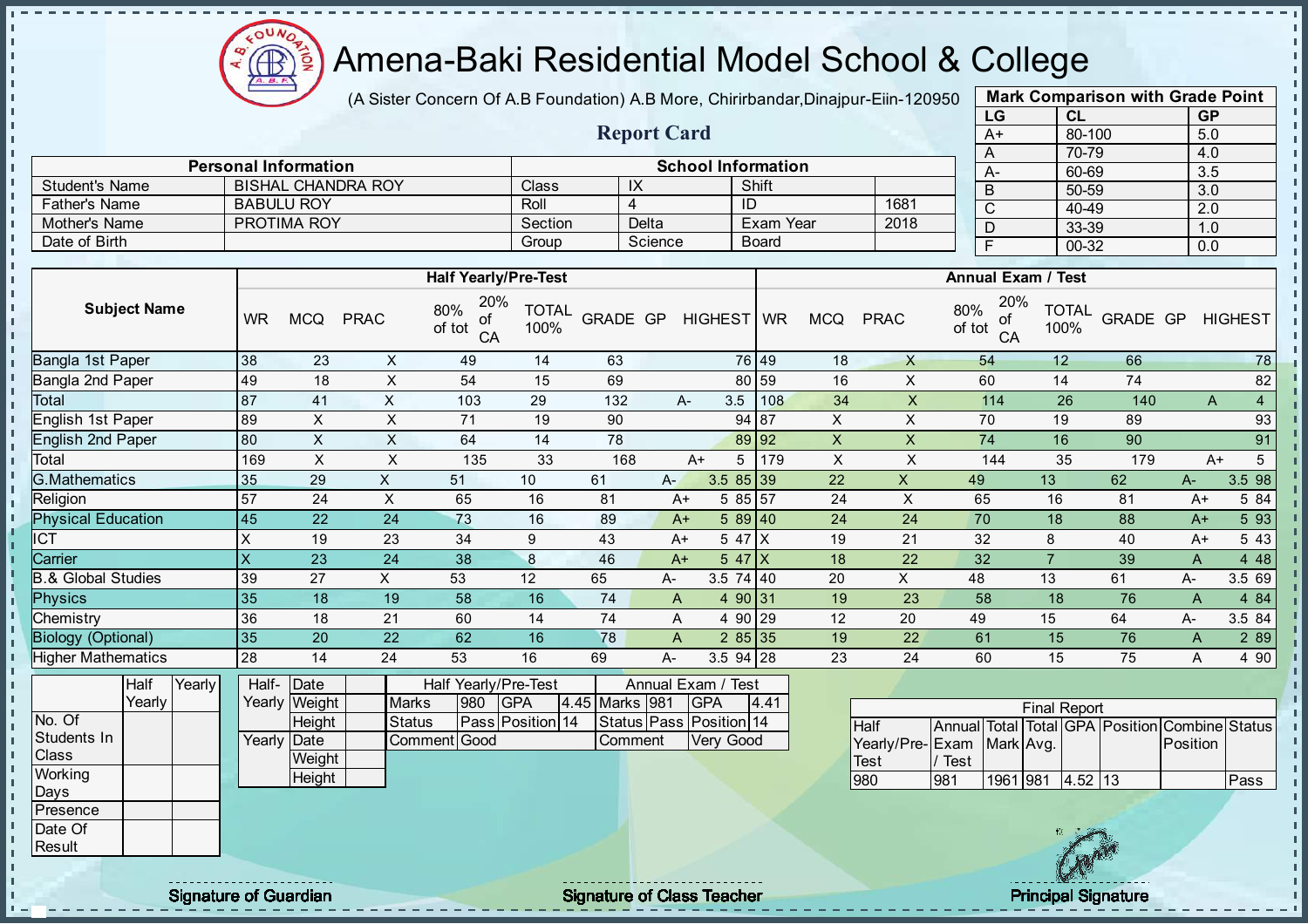

(A Sister Concern Of A.B Foundation) A.B More, Chirirbandar, Dinajpur-Eiin-120950

Report Card

Personal Information and The School Information

Father's Name SATYEN ROY Roll 6 ID 1697 Mother's Name GITA ROY Section Delta Exam Year 2018

Student's Name GOITA ROY Class IX Shift<br>
Father's Name SATYEN ROY Roll 6 ID

Date of Birth Group Science Board

| <b>Mark Comparison with Grade Point</b> |        |           |  |  |  |  |  |  |  |  |  |
|-----------------------------------------|--------|-----------|--|--|--|--|--|--|--|--|--|
| LG                                      | CL     | <b>GP</b> |  |  |  |  |  |  |  |  |  |
| $A+$                                    | 80-100 | 5.0       |  |  |  |  |  |  |  |  |  |
| A                                       | 70-79  | 4.0       |  |  |  |  |  |  |  |  |  |
| A-                                      | 60-69  | 3.5       |  |  |  |  |  |  |  |  |  |
| B                                       | 50-59  | 3.0       |  |  |  |  |  |  |  |  |  |
| С                                       | 40-49  | 2.0       |  |  |  |  |  |  |  |  |  |
| D                                       | 33-39  | 1.0       |  |  |  |  |  |  |  |  |  |
| F                                       | 00-32  | 0.0       |  |  |  |  |  |  |  |  |  |

|                               |                         |               |                           | <b>Half Yearly/Pre-Test</b>      |                      |                |      |                         | <b>Annual Exam / Test</b> |                |                           |               |                 |                      |                                                |          |                |  |  |  |
|-------------------------------|-------------------------|---------------|---------------------------|----------------------------------|----------------------|----------------|------|-------------------------|---------------------------|----------------|---------------------------|---------------|-----------------|----------------------|------------------------------------------------|----------|----------------|--|--|--|
| <b>Subject Name</b>           | <b>WR</b>               | <b>MCQ</b>    | <b>PRAC</b>               | 20%<br>80%<br>of<br>of tot<br>CA | <b>TOTAL</b><br>100% | GRADE GP       |      | HIGHEST WR              |                           | <b>MCQ</b>     | <b>PRAC</b>               | 80%<br>of tot | 20%<br>of<br>CA | <b>TOTAL</b><br>100% | GRADE GP                                       |          | <b>HIGHEST</b> |  |  |  |
| Bangla 1st Paper              | 37                      | 23            | X                         | 48                               | 12                   | 60             |      |                         | 76 44                     | 16             | X                         |               | 48              | 12                   | 60                                             |          | 78             |  |  |  |
| <b>Bangla 2nd Paper</b>       | 47                      | 15            | X                         | 50                               | 13                   | 63             |      |                         | 80 49                     | 21             | X                         |               | 56              | 15                   | 71                                             |          | 82             |  |  |  |
| Total                         | 84                      | 38            | $\pmb{\times}$            | 98                               | 25                   | 123            |      | 3.5<br>$A-$             | 93                        | 37             | X                         |               | 104             | 27                   | 131                                            | $A-$     | 3.5            |  |  |  |
| English 1st Paper             | 81                      | $\mathsf X$   | $\mathsf X$               | 65                               | 17                   | 82             |      |                         | 94 85                     | X              | $\mathsf X$               |               | 68              | 15                   | 83                                             |          | 93             |  |  |  |
| <b>English 2nd Paper</b>      | 82                      | $\mathsf{X}$  | $\boldsymbol{\mathsf{X}}$ | 66                               | 11                   | 77             |      |                         | 89 78                     | $\mathsf X$    | X                         |               | 62              | 14                   | 76                                             |          | 91             |  |  |  |
| Total                         | 163                     | X             | $\pmb{\times}$            | 131                              | 28                   | 159            |      | A<br>$\overline{4}$     | 163                       | $\pmb{\times}$ | X                         |               | 130             | 29                   | 159                                            | Α        | $\overline{a}$ |  |  |  |
| <b>G.Mathematics</b>          | 34                      | 30            | X                         | 51                               | 20                   | 71             | A    | 4 $85$ 49               |                           | 21             | $\boldsymbol{\mathsf{X}}$ |               | 56              | 19                   | 75                                             | A        | 4 98           |  |  |  |
| Religion                      | 57                      | 25            | $\pmb{\times}$            | 66                               | 15                   | 81             | $A+$ | 5 85 53                 |                           | 21             | $\pmb{\times}$            |               | 59              | 16                   | 75                                             | Α        | 4 8 4          |  |  |  |
| <b>Physical Education</b>     | 39                      | 18            | 23                        | 64                               | 16                   | 80             |      | 589 43<br>$A+$          |                           | 23             | 24                        |               | 72              | 17                   | 89                                             | $A+$     | 5 93           |  |  |  |
| ICT                           | $\mathsf X$             | 13            | 21                        | 27                               | 9                    | 36             | A    | 4 47 X                  |                           | 12             | 20                        | 26            |                 | 8                    | 34                                             | А-       | 3.5 43         |  |  |  |
| Carrier                       | $\overline{\mathsf{x}}$ | 19            | 23                        | 34                               | $\bf 8$              | 42             | $A+$ | $547$ $X$               |                           | 20             | 22                        |               | 34              | 10                   | 44                                             | $A+$     | 5 48           |  |  |  |
| <b>B.&amp; Global Studies</b> | 34                      | 23            | X                         | 46                               | 12                   | 58             | B    | 3 74 37                 |                           | 14             | X                         |               | 41              | 11                   | 52                                             | B        | 3 69           |  |  |  |
| <b>Physics</b>                | 28                      | 18            | 21                        | 54                               | 17                   | 71             | A    | 4 90 30                 |                           | 17             | 22                        |               | 55              | 18                   | 73                                             | A        | 4 84           |  |  |  |
| Chemistry                     | 35                      | 12            | 21                        | 54                               | 16                   | 70             | A    | 4 90 37                 |                           | 15             | 21                        | 58            |                 | 11                   | 69                                             | A-       | 3.5 84         |  |  |  |
| <b>Biology (Optional)</b>     | 37                      | 22            | 22                        | 65                               | 15                   | 80             | $A+$ | 385 45                  |                           | 18             | 22                        |               | 68              | 16                   | 84                                             | $A+$     | 3 8 9          |  |  |  |
| <b>Higher Mathematics</b>     | 14                      | 18            | 23                        | 44                               | 18                   | 62             | F.   | $0.094$ 25              |                           | 22             | 24                        |               | 57              | 15                   | 72                                             | Α        | 4 90           |  |  |  |
| Half<br>Yearly                | Half-                   | Date          |                           | Half Yearly/Pre-Test             |                      |                |      | Annual Exam / Test      |                           |                |                           |               |                 |                      |                                                |          |                |  |  |  |
| Yearly                        |                         | Yearly Weight | Marks                     | 933 GPA                          |                      | 0.00 Marks 957 |      | <b>GPA</b>              | 4.23                      |                |                           |               |                 | <b>Final Report</b>  |                                                |          |                |  |  |  |
| No. Of                        |                         | Height        |                           | Fail Position<br><b>Status</b>   |                      |                |      | Status Pass Position 18 |                           |                | Half                      |               |                 |                      | Annual Total Total GPA Position Combine Status |          |                |  |  |  |
| Students In                   | Yearly                  | Date          |                           | Commen                           | t Not Satisfactory   | Comment        |      | Very Good               |                           |                | Yearly/Pre-               | Exam          | Mark Avg.       |                      |                                                | Position |                |  |  |  |
| Class                         |                         | Weight        |                           |                                  |                      |                |      |                         |                           |                | Test                      | / Test        |                 |                      |                                                |          |                |  |  |  |
| Working                       |                         | Height        |                           |                                  |                      |                |      |                         |                           |                | 933                       | 957           |                 | 1890 947 3.89 25     |                                                |          | Pass           |  |  |  |
| Days                          |                         |               |                           |                                  |                      |                |      |                         |                           |                |                           |               |                 |                      |                                                |          |                |  |  |  |
| Presence                      |                         |               |                           |                                  |                      |                |      |                         |                           |                |                           |               |                 |                      |                                                |          |                |  |  |  |
| Date Of                       |                         |               |                           |                                  |                      |                |      |                         |                           |                |                           |               |                 | 18 元 248             |                                                |          |                |  |  |  |

**Result** 

 $\mathbf{I}$ J.  $\mathbf{r}$  $\mathbf{I}$ - II J. - II  $\mathbf{r}$ J. J.

- II

- II  $\mathbf{I}$ J.  $\mathbf{I}$ J.  $\mathbf{I}$  $\mathbf{I}$ ÷.  $\mathbf{I}$ J. п T. T. J. T. J.  $\mathbf{I}$  $\mathbf{I}$  $\mathbf{I}$ **II**  $\mathbf{I}$ J.  $\blacksquare$  $\mathbf{I}$  $\mathbf{I}$  $\mathbf{I}$  $\mathbf{I}$  $\mathbf{r}$  $\mathbf{I}$  $\mathbf{I}$  $\frac{1}{1}$ - II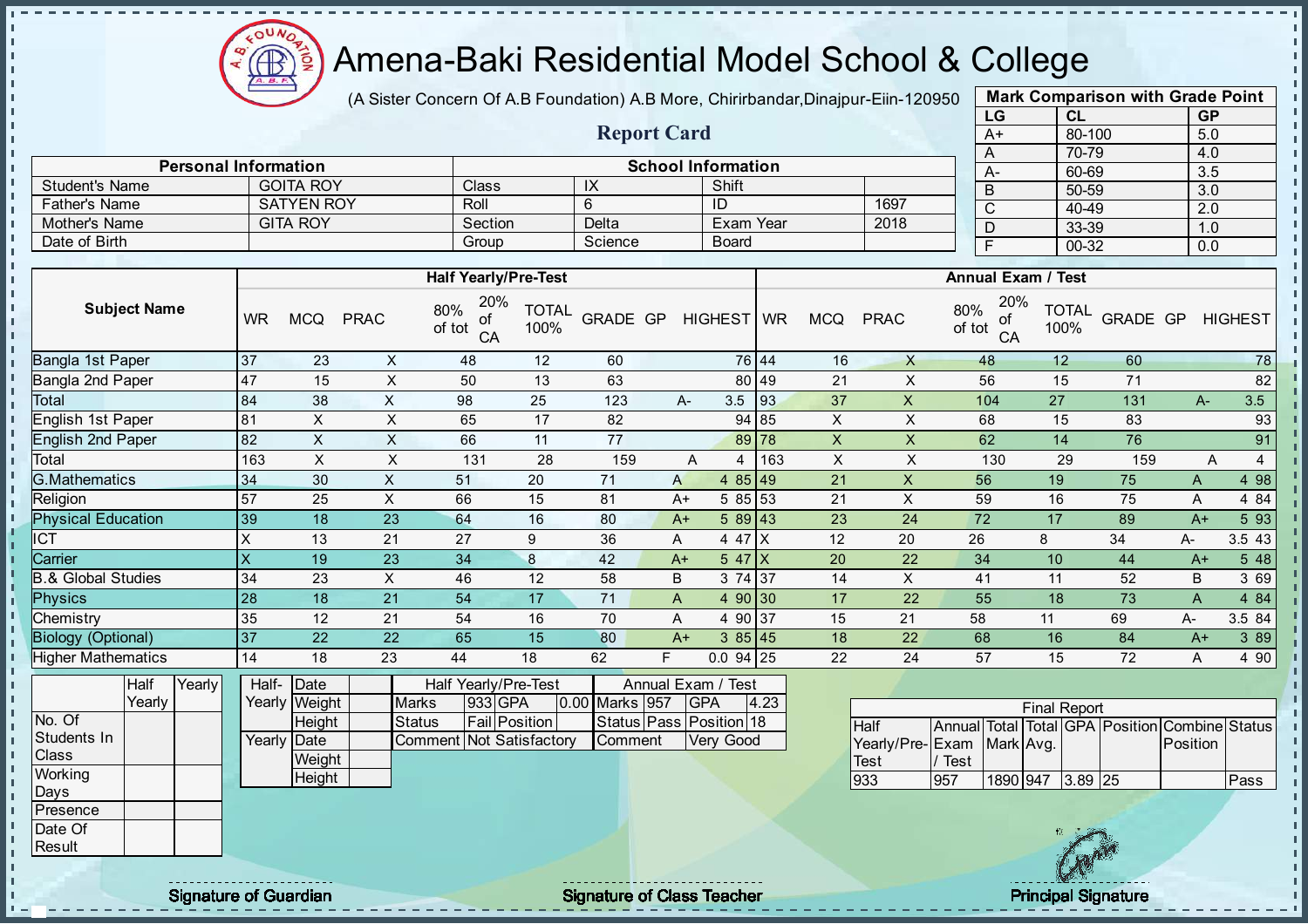

(A Sister Concern Of A.B Foundation) A.B More, Chirirbandar, Dinajpur-Eiin-120950

Report Card

Personal Information and The School Information

Father's Name MOKBUL HOSSAIN Roll 10 ID 1702

Student's Name MYMUNA SARKAR Class IX IX Shift

| <b>Mark Comparison with Grade Point</b><br>LG<br><b>GP</b><br>CL |  |  |  |  |  |  |  |  |  |  |  |  |
|------------------------------------------------------------------|--|--|--|--|--|--|--|--|--|--|--|--|
|                                                                  |  |  |  |  |  |  |  |  |  |  |  |  |
|                                                                  |  |  |  |  |  |  |  |  |  |  |  |  |
|                                                                  |  |  |  |  |  |  |  |  |  |  |  |  |
|                                                                  |  |  |  |  |  |  |  |  |  |  |  |  |
|                                                                  |  |  |  |  |  |  |  |  |  |  |  |  |
|                                                                  |  |  |  |  |  |  |  |  |  |  |  |  |
|                                                                  |  |  |  |  |  |  |  |  |  |  |  |  |
| 33-39<br>1.0<br>$00 - 32$<br>F<br>0.0                            |  |  |  |  |  |  |  |  |  |  |  |  |
|                                                                  |  |  |  |  |  |  |  |  |  |  |  |  |

| Mother's Name                 |                           | <b>MINARA SARKAR</b>  |                |                                  | Section              | Delta                              |               | Exam Year        |     |                | 2018        | D                                         | 33-39                |                                   | 1.0         |                |
|-------------------------------|---------------------------|-----------------------|----------------|----------------------------------|----------------------|------------------------------------|---------------|------------------|-----|----------------|-------------|-------------------------------------------|----------------------|-----------------------------------|-------------|----------------|
| Date of Birth                 |                           |                       |                |                                  | Group                | Science                            |               | <b>Board</b>     |     |                |             | F                                         | 00-32                |                                   | 0.0         |                |
|                               |                           |                       |                |                                  |                      |                                    |               |                  |     |                |             |                                           |                      |                                   |             |                |
|                               |                           |                       |                | <b>Half Yearly/Pre-Test</b>      |                      |                                    |               |                  |     |                |             | Annual Exam / Test                        |                      |                                   |             |                |
| <b>Subject Name</b>           | <b>WR</b>                 | <b>MCQ</b>            | <b>PRAC</b>    | 20%<br>80%<br>οf<br>of tot<br>CA | <b>TOTAL</b><br>100% | GRADE GP                           |               | HIGHEST WR       |     | <b>MCQ</b>     | <b>PRAC</b> | 20%<br>80%<br>of<br>of tot<br>CA          | <b>TOTAL</b><br>100% | GRADE GP                          |             | <b>HIGHEST</b> |
| Bangla 1st Paper              | 36                        | 25                    | X              | 49                               | 11                   | 60                                 |               | 76 43            |     | 19             | X.          | 50                                        | 12 <sup>°</sup>      | 62                                |             | 78             |
| Bangla 2nd Paper              | 46                        | 12                    | X              | 46                               | 13                   | 59                                 |               | 80 48            |     | 8              | X           | 45                                        | 13                   | 58                                |             | 82             |
| Total                         | 82                        | 37                    | X              | 95                               | 24                   | 119                                | B             | 3<br>91          |     | 27             | X           | 95                                        | 25                   | 120                               | $A -$       | 3.5            |
| English 1st Paper             | 85                        | X                     | X              | 68                               | 17                   | 85                                 |               | 94 78            |     | X              | X           | 62                                        | 17                   | 79                                |             | 93             |
| <b>English 2nd Paper</b>      | 80                        | X                     | X              | 64                               | 10                   | 74                                 |               | 89 64            |     | $\mathsf X$    | X           | 51                                        | 14                   | 65                                |             | 91             |
| Total                         | 165                       | X                     | X              | 132                              | 27                   | 159                                | A             | 4                | 142 | $\pmb{\times}$ | X           | 113                                       | 31                   | 144                               | A           | 4              |
| G.Mathematics                 | 42                        | 29                    | $\pmb{\times}$ | 57                               | 18                   | 75                                 | A             | 4 85 49          |     | 25             | X           | 59                                        | 20                   | 79                                | A           | 4 98           |
| Religion                      | 56                        | 25                    | X              | 65                               | 15                   | 80                                 | $A+$          | 5 85 52          |     | 24             | X           | 61                                        | 15                   | 76                                | A           | 4 8 4          |
| <b>Physical Education</b>     | 41                        | 18                    | 23             | 66                               | 15                   | 81                                 | $A+$          | 589 41           |     | 25             | 24          | 72                                        | 17                   | 89                                | $A+$        | 5 93           |
| <b>CT</b>                     | X                         | 22                    | 23             | 36                               | 9                    | 45                                 | $A+$          | 5 47 X           |     | 18             | 21          | 31                                        | 8                    | 39                                | A           | 4 4 3          |
| Carrier                       | $\boldsymbol{\mathsf{X}}$ | 18                    | 23             | 33                               | 8                    | 41                                 | $A+$          | $547$ $X$        |     | 20             | 22          | 34                                        | 9                    | 43                                | $A+$        | 5 48           |
| <b>B.&amp; Global Studies</b> | 32                        | 23                    | X              | 44                               | 9                    | 53                                 | B             | 3 74 29          |     | 14             | X           | 34                                        | 9                    | 43                                | $\mathsf C$ | 2 69           |
| <b>Physics</b>                | 29                        | 22                    | 21             | 58                               | 16                   | 74                                 | A             | 4 90 39          |     | 19             | 23          | 65                                        | 17                   | 82                                | $A+$        | 5 84           |
| Chemistry                     | 37                        | 15                    | 21             | 58                               | 14                   | 72                                 | Α             | 4 90<br> 35      |     | 16             | 21          | 58                                        | 11                   | 69                                | А-          | 3.5 84         |
| <b>Biology (Optional)</b>     | 30                        | 24                    | 20             | 59                               | 14                   | 73                                 | A             | 285 44           |     | 19             | 22          | 68                                        | 17                   | 85                                | $A+$        | 3 8 9          |
| Higher Mathematics            | 47                        | 17                    | 24             | 70                               | 19                   | 89                                 | $A+$          | 5 94 29          |     | 21             | 23          | 58                                        | 17                   | 75                                | A           | 4 90           |
| Half<br>Yearly                | Half-                     | Date                  |                | Half Yearly/Pre-Test             |                      |                                    | Annual Exam / | Test             |     |                |             |                                           |                      |                                   |             |                |
| Yearly                        | Yearly                    | Weight                | <b>Marks</b>   | 961                              | <b>GPA</b>           | 4.45 Marks 944                     | <b>GPA</b>    | 4.27             |     |                |             |                                           | <b>Final Report</b>  |                                   |             |                |
| No. Of<br>Students In         |                           | Height<br>Yearly Date | <b>Status</b>  | <b>Comment</b> Good              | Pass Position 15     | Status Pass Position 16<br>Comment |               | <b>Very Good</b> |     |                | Half        | Annual Total<br>Yearly/Pre-IFxam MarkIAvg |                      | Total GPA Position Combine Status | Position    |                |

| Final Report              |      |                  |  |  |  |                                                |      |  |  |  |  |  |  |
|---------------------------|------|------------------|--|--|--|------------------------------------------------|------|--|--|--|--|--|--|
| <b>Half</b>               |      |                  |  |  |  | Annual Total Total GPA Position Combine Status |      |  |  |  |  |  |  |
| Yearly/Pre-Exam Mark Avg. |      |                  |  |  |  | Position                                       |      |  |  |  |  |  |  |
| <b>Test</b>               | Test |                  |  |  |  |                                                |      |  |  |  |  |  |  |
| 961                       | 944  | 1905 954 4.45 15 |  |  |  |                                                | Pass |  |  |  |  |  |  |
|                           |      |                  |  |  |  |                                                |      |  |  |  |  |  |  |



 $\blacksquare$ 

**Weight Height** 

**Class Working** Days Presence Date Of **Result** 

h. li.  $\mathbf{r}$  $\mathbf{I}$ l<br>L  $\mathbf{I}$ 

h. l n  $\mathbf{I}$  $\mathbf{r}$ - II J.  $\mathbf{I}$ l n  $\mathbf{I}$ l n  $\mathbf{I}$  $\mathbf{I}$ J.  $\mathbf{I}$ J.  $\mathbf{r}$  $\mathbf{I}$  $\mathbf{I}$  $\mathbf{I}$  $\mathbf{I}$  $\mathbf{I}$  $\mathbf{I}$  $\mathbf{L}$  $\mathbf{I}$  $\mathbf{I}$  $\mathbf{I}$  $\mathbf{I}$  $\mathbf{I}$ ÷.  $\mathbf{I}$ a. п п T. J. J.  $\mathbf{I}$  $\mathbf{I}$  $\mathbb T$  $\mathbf{I}$  $\mathbf{I}$  $\mathbf{L}$ h. H.  $\begin{array}{c} 1 \\ 1 \\ 1 \end{array}$ 

Signature of Guardian Signature of Class Teacher Principal Signature of Class Teacher Principal Signature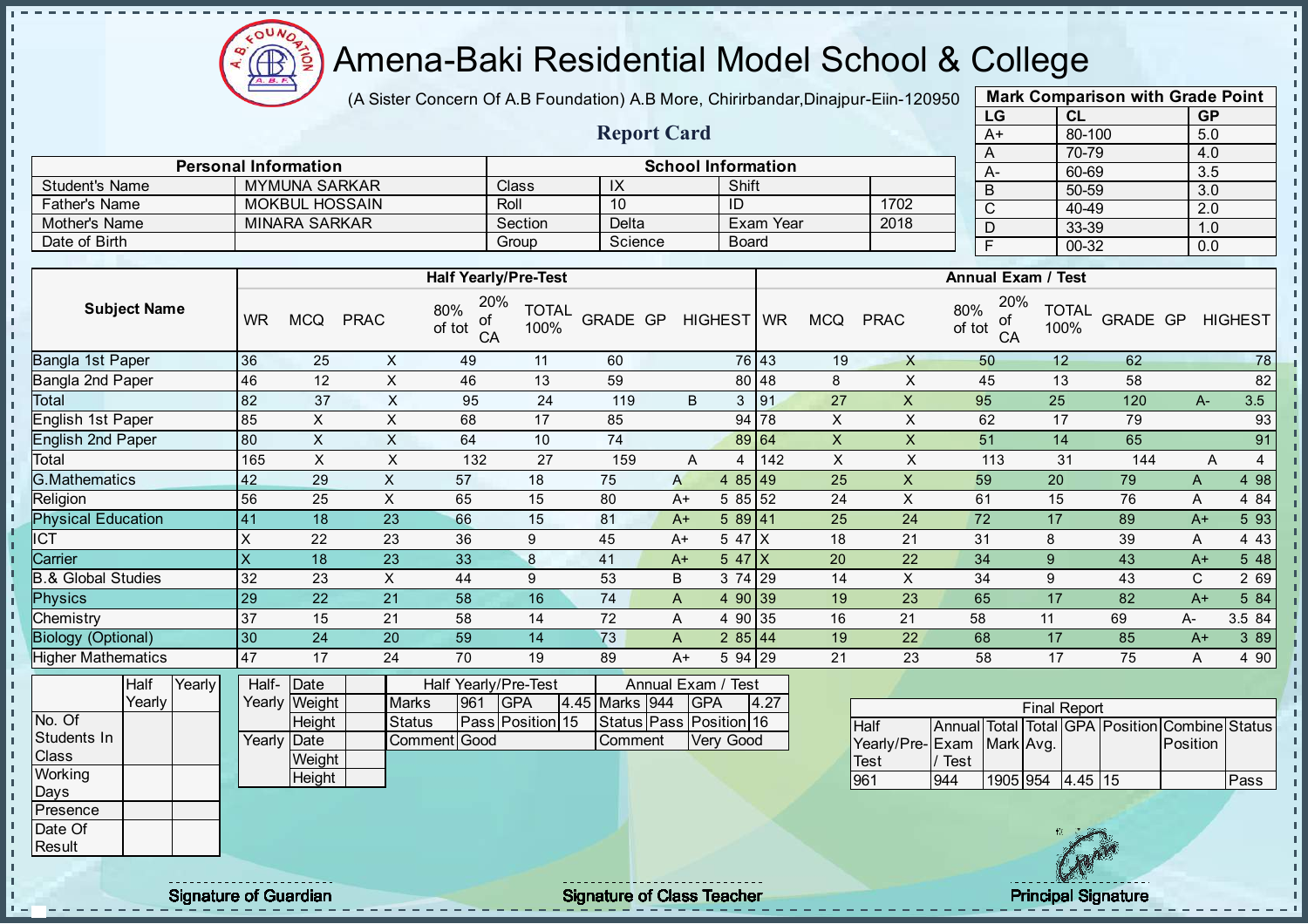

(A Sister Concern Of A.B Foundation) A.B More, Chirirbandar, Dinajpur-Eiin-120950

Report Card

Personal Information and School Information

Father's Name MOKARAM SHAH Roll 13 ID 1723

Student's Name MST. MAYISHA MALIHA Class IX IX Shift

| <b>Mark Comparison with Grade Point</b><br>LG<br><b>GP</b><br>CL |  |  |  |  |  |  |  |  |  |  |  |
|------------------------------------------------------------------|--|--|--|--|--|--|--|--|--|--|--|
|                                                                  |  |  |  |  |  |  |  |  |  |  |  |
|                                                                  |  |  |  |  |  |  |  |  |  |  |  |
|                                                                  |  |  |  |  |  |  |  |  |  |  |  |
|                                                                  |  |  |  |  |  |  |  |  |  |  |  |
|                                                                  |  |  |  |  |  |  |  |  |  |  |  |
|                                                                  |  |  |  |  |  |  |  |  |  |  |  |
|                                                                  |  |  |  |  |  |  |  |  |  |  |  |
|                                                                  |  |  |  |  |  |  |  |  |  |  |  |
|                                                                  |  |  |  |  |  |  |  |  |  |  |  |

| <b>Mother's Name</b>          |           | ASMA TARA      |                         |                                                                   | Section              |                 | Delta     |            |                                             | Exam Year    |                           | 2018                    |               | D                  |                     | 33-39        |          | 1.0         |                                         |
|-------------------------------|-----------|----------------|-------------------------|-------------------------------------------------------------------|----------------------|-----------------|-----------|------------|---------------------------------------------|--------------|---------------------------|-------------------------|---------------|--------------------|---------------------|--------------|----------|-------------|-----------------------------------------|
| Date of Birth                 |           |                |                         |                                                                   | Group                |                 | Science   |            |                                             | <b>Board</b> |                           |                         |               | F                  |                     | $00 - 32$    |          | 0.0         |                                         |
|                               |           |                |                         |                                                                   |                      |                 |           |            |                                             |              |                           |                         |               |                    |                     |              |          |             |                                         |
|                               |           |                |                         | <b>Half Yearly/Pre-Test</b>                                       |                      |                 |           |            |                                             |              |                           |                         |               | Annual Exam / Test |                     |              |          |             |                                         |
| <b>Subject Name</b>           | <b>WR</b> | <b>MCQ</b>     | <b>PRAC</b>             | 20%<br>80%<br>οf<br>of tot<br>CA                                  | <b>TOTAL</b><br>100% | <b>GRADE GP</b> |           |            | HIGHEST WR                                  |              | <b>MCQ</b>                | <b>PRAC</b>             | 80%<br>of tot | 20%<br>οf<br>CA    | 100%                | <b>TOTAL</b> | GRADE GP |             | <b>HIGHEST</b>                          |
| Bangla 1st Paper              | 42        | 26             | X                       | 54                                                                | 12                   | 66              |           |            |                                             | 76 44        | 18                        | X                       |               | 50                 | 13                  |              | 63       |             | 78                                      |
| Bangla 2nd Paper              | 52        | 18             | X                       | 56                                                                | 14                   | 70              |           |            | 80 57                                       |              | 14                        | X                       |               | 57                 | 15                  |              | 72       |             | 82                                      |
| <b>Total</b>                  | 94        | 44             | X                       | 110                                                               | 26                   | 136             |           | $A-$       | 3.5                                         | 101          | 32                        | X                       |               | 107                | 28                  |              | 135      | $A-$        | 3.5                                     |
| English 1st Paper             | 86        | X              | $\sf X$                 | 69                                                                | 18                   | 87              |           |            |                                             | 94 84        | X                         | X                       |               | 67                 | 19                  |              | 86       |             | 93                                      |
| English 2nd Paper             | 70        | Χ              | X                       | 56                                                                | 10                   | 66              |           |            | 89 73                                       |              | $\boldsymbol{\mathsf{X}}$ | X                       |               | 58                 | 14                  |              | 72       |             | 91                                      |
| Total                         | 156       | X              | X                       | 125                                                               | 28                   | 153             |           | A          | 4                                           | 157          | $\pmb{\times}$            | X                       |               | 125                | 33                  |              | 158      |             | Α<br>$\overline{4}$                     |
| <b>G.Mathematics</b>          | 25        | 26             | X                       | 41                                                                | 17                   | 58              | F.        |            | $0.085$ 28                                  |              | 18                        | $\mathsf{X}$            |               | 37                 | 19                  |              | 56       | $\mathsf B$ | 3 98                                    |
| Religion                      | 52        | 28             | X                       | 64                                                                | 15                   | 79              |           | Α          | 4 85 51                                     |              | 23                        | X                       |               | 59                 | 15                  |              | 74       | Α           | 4 84                                    |
| <b>Physical Education</b>     | 37        | 23             | 23                      | 66                                                                | 16                   | 82              |           | $A+$       | 589 44                                      |              | 23                        | 24                      |               | 73                 | 17                  |              | 90       | $A+$        | 5 93                                    |
| $\overline{\text{CT}}$        | X         | 15             | 22                      | 30                                                                | 9                    | 39              |           | A          | 4 47 X                                      |              | 13                        | 20                      |               | 26                 | 9                   |              | 35       | A           | 4 4 3                                   |
| Carrier                       | X         | 14             | 23                      | 30                                                                | 8                    | 38              |           | A          | 4 47 $\mid$ X                               |              | 20                        | 22                      |               | 34                 | 10                  |              | 44       | $A+$        | 5 48                                    |
| <b>B.&amp; Global Studies</b> | 35        | 20             | $\overline{\mathsf{X}}$ | 44                                                                | 12                   | 56              |           | B          | 3 74 35                                     |              | 20                        | X                       |               | 44                 | 12                  |              | 56       | B           | 3 69                                    |
| <b>Physics</b>                | 20        | 17             | 19                      | 45                                                                | 12                   | 57              |           | B.         | 3 90 31                                     |              | 17                        | 23                      |               | 57                 | 18                  |              | 75       | A           | 4 84                                    |
| Chemistry                     | 33        | 13             | 21                      | 54                                                                | 16                   | 70              |           | Α          | 4 90 30                                     |              | 11                        | 20                      | 49            |                    | 11                  |              | 60       | A-          | 3.5 84                                  |
| <b>Biology (Optional)</b>     | 30        | 21             | 20                      | 57                                                                | 14                   | 71              |           | A          | 285 34                                      |              | 16                        | 22                      |               | 58                 | 16                  |              | 74       | A           | 2 8 9                                   |
| <b>Higher Mathematics</b>     | 27        | 16             | 22                      | 52                                                                | 18                   | 70              |           | A          | 4 94 29                                     |              | 18                        | 23                      |               | 56                 | 17                  |              | 73       | Α           | 4 90                                    |
| Half<br>Yearly                | Half-     | Date           |                         | Half Yearly/Pre-Test                                              |                      |                 |           |            | Annual Exam / Test                          |              |                           |                         |               |                    |                     |              |          |             |                                         |
| Yearly                        |           | Yearly Weight  |                         | 909 GPA<br><b>Marks</b>                                           | 0.00                 |                 | Marks 930 | <b>GPA</b> |                                             | 4.09         |                           |                         |               |                    | <b>Final Report</b> |              |          |             |                                         |
| No. Of<br>Students In         | Yearly    | Height<br>Date |                         | Fail Position<br><b>Status</b><br><b>Comment Not Satisfactory</b> |                      |                 | Comment   |            | Status Pass Position 23<br><b>Very Good</b> |              |                           | Half<br>Yearly/Pre-Exam | Annual        | Mark Avg.          |                     |              |          | Position    | Total Total GPA Position Combine Status |
| Class                         |           | Weight         |                         |                                                                   |                      |                 |           |            |                                             |              |                           | <b>Test</b>             | Test          |                    |                     |              |          |             |                                         |
| Working                       |           | Height         |                         |                                                                   |                      |                 |           |            |                                             |              |                           | 909                     | 930           |                    | 1839 921 364 28     |              |          |             | <b>Pass</b>                             |



Days Presence Date Of Result

J. J.  $\mathbf{r}$ - II - II - II - II

J. - II J.  $\mathbf{r}$ J. -8 J. a. п п T. J. J. - II  $\mathbf{I}$ - II  $\blacksquare$ 

 $\mathbf{I}$  $\mathbf{u}$  $\mathbf{I}$ l ni  $\mathbf{I}$  $\mathbf{u}$  $\mathbf{r}$ 

J.  $\mathbf{I}$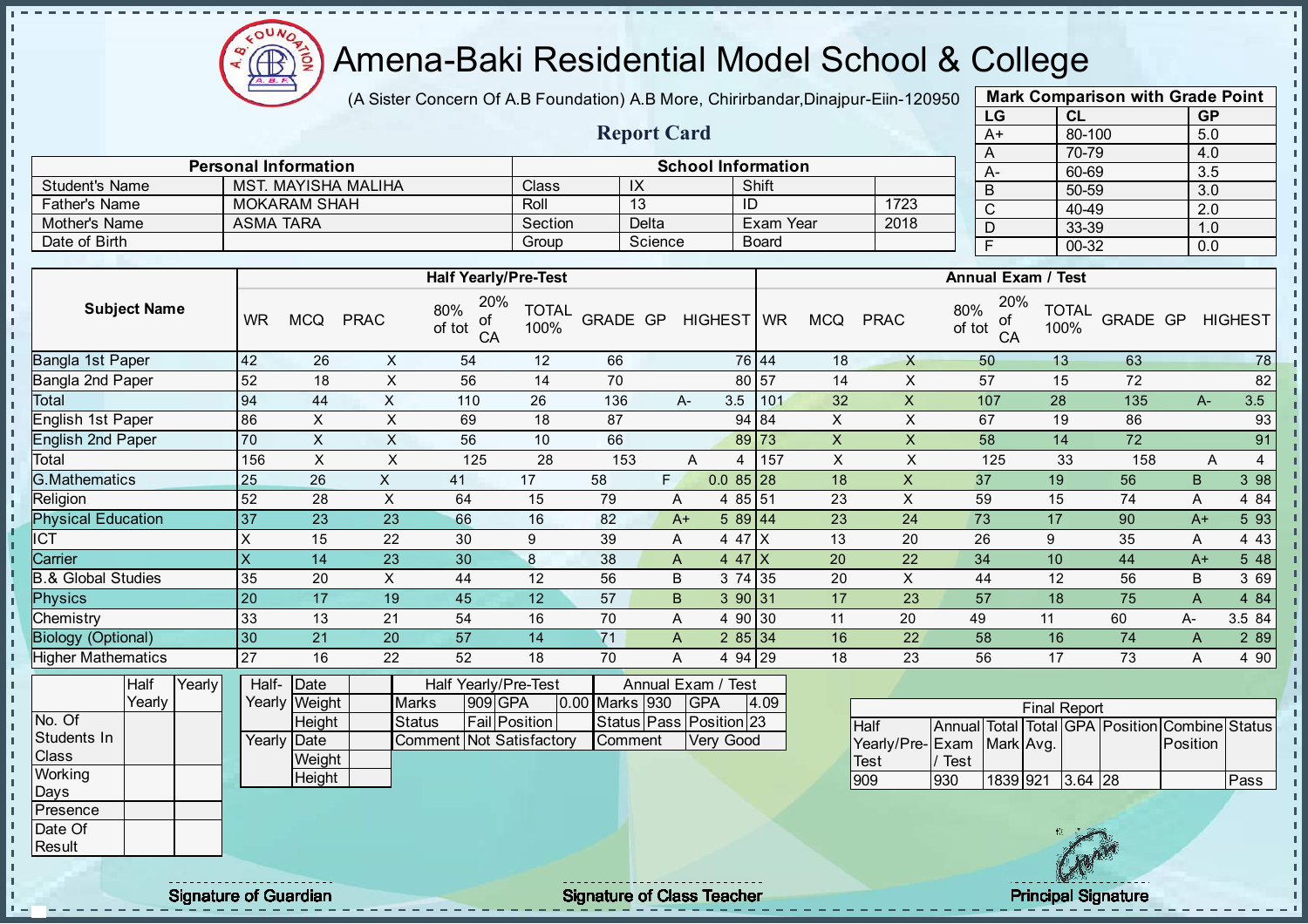$QUN$  $\textcircled{\tiny{f}}$ 

## Amena-Baki Residential Model School & College

(A Sister Concern Of A.B Foundation) A.B More, Chirirbandar, Dinajpur-Eiin-120950

Report Card

Personal Information<br>
TITHE ROY Class IX Shift

Father's Name BROZENDRANUTH ROY Roll 14 ID 1731<br>
Mother's Name SHEFALI ROY Section Delta Exam Year 2018

Student's Name TITHE ROY Class IX Shift<br>
Father's Name BROZENDRANUTH ROY Roll 14 ID

Mother's Name SHEFALI ROY Section Delta Exam Year 2018

| <b>Mark Comparison with Grade Point</b> |        |           |  |  |  |  |  |  |  |  |  |
|-----------------------------------------|--------|-----------|--|--|--|--|--|--|--|--|--|
| LG                                      | CL     | <b>GP</b> |  |  |  |  |  |  |  |  |  |
| $A+$                                    | 80-100 | 5.0       |  |  |  |  |  |  |  |  |  |
| A                                       | 70-79  | 4.0       |  |  |  |  |  |  |  |  |  |
| A-                                      | 60-69  | 3.5       |  |  |  |  |  |  |  |  |  |
| B                                       | 50-59  | 3.0       |  |  |  |  |  |  |  |  |  |
| C                                       | 40-49  | 2.0       |  |  |  |  |  |  |  |  |  |
| D                                       | 33-39  | 1.0       |  |  |  |  |  |  |  |  |  |
| F                                       | 00-32  | 0.0       |  |  |  |  |  |  |  |  |  |
|                                         |        |           |  |  |  |  |  |  |  |  |  |

п

 $\mathbf{I}$ r.

п

J.

h,

| <b>Half Yearly/Pre-Test</b><br><b>Annual Exam / Test</b><br>20%<br>20%<br><b>Subject Name</b><br>80%<br>80%<br><b>TOTAL</b><br><b>TOTAL</b><br><b>GRADE GP</b><br>HIGHEST WR<br>GRADE GP<br><b>HIGHEST</b><br><b>WR</b><br><b>MCQ</b><br><b>PRAC</b><br><b>MCQ</b><br><b>PRAC</b><br>οf<br>ot<br>of tot<br>of tot<br>100%<br>100%<br>CA<br>CA<br>Bangla 1st Paper<br>42<br>69<br>76 49<br>64<br>27<br>X<br>55<br>14<br>15<br>$\mathsf{X}$<br>51<br>13<br>Bangla 2nd Paper<br>82<br>41<br>X<br>17<br>80 48<br>12<br>X<br>16<br>13<br>43<br>60<br>48<br>64<br>83<br>$\pmb{\times}$<br>3.5<br>97<br>$\boldsymbol{\mathsf{X}}$<br>99<br>29<br>3.5<br>40<br>98<br>31<br>27<br>128<br>129<br>A-<br>A-<br>English 1st Paper<br>90<br>$\times$<br>$\mathsf X$<br>94 87<br>$\pmb{\times}$<br>$\pmb{\times}$<br>93<br>72<br>17<br>89<br>70<br>19<br>89<br>English 2nd Paper<br>Total<br>$\mathsf{X}$<br>75<br>70<br>$\pmb{\mathsf{X}}$<br>X<br>10<br>89 87<br>X<br>70<br>85<br>91<br>60<br>15<br>$\boldsymbol{\mathsf{X}}$<br>$5\overline{)}$<br>165<br>$\sf X$<br>$\boldsymbol{\mathsf{X}}$<br>$\pmb{\times}$<br>34<br>174<br>27<br>159<br>174<br>140<br>132<br>A<br>$A+$<br>4<br>G.Mathematics<br>598<br>$\mathsf{X}$<br>34<br>29<br>17<br>67<br>$3.585$ 59<br>24<br>X<br>66<br>18<br>84<br>50<br>A-<br>$A+$<br>57<br>X<br>5 85 54<br>X<br>4 8 4<br>23<br>64<br>16<br>80<br>18<br>58<br>73<br>$A+$<br>15<br>Α<br><b>Physical Education</b><br>5 9 3<br>19<br>23<br>25<br>17<br>40<br>66<br>16<br>82<br>589 40<br>24<br>71<br>88<br>$A+$<br>$A+$<br>4 4 3<br>$\pmb{\times}$<br>22<br>30<br>9<br>39<br>4 4 7 $\mid$ X<br>15<br>20<br>28<br>9<br>37<br>15<br>A<br>Α<br>$\mathsf{\overline{x}}$<br>23<br>$\boldsymbol{9}$<br>10<br>5 48<br>19<br>34<br>43<br>$547$ $X$<br>22<br>22<br>35<br>45<br>$A+$<br>$A+$<br><b>B.&amp; Global Studies</b><br>3 6 9<br>39<br>25<br>X<br>51<br>12<br>63<br>3.5 74 35<br>16<br>X<br>12<br>53<br>А-<br>41<br>B<br><b>Physics</b><br>28<br>16<br>21<br>52<br>4 90 34<br>62<br>80<br>5 84<br>18<br>70<br>20<br>24<br>18<br>$\mathsf{A}$<br>$A+$<br>39<br>4 90 38<br>3.5 84<br>20<br>18<br>76<br>20<br>54<br>12<br>66<br>14<br>58<br>10<br>A<br>А-<br><b>Biology (Optional)</b><br>41<br>19<br>22<br>66<br>16<br>82<br>22<br>69<br>17<br>86<br>3 8 9<br>385 45<br>19<br>$A+$<br>$A+$<br><b>Higher Mathematics</b><br>40<br>20<br>5 94 34<br>22<br>17<br>5 90<br>17<br>23<br>64<br>84<br>23<br>63<br>80<br>$A+$<br>$A+$<br>Yearly<br>Half<br>Date<br>Annual Exam / Test<br>Half-<br>Half Yearly/Pre-Test<br>Yearly<br>974<br><b>GPA</b><br>4.5 Marks 994<br>GPA<br>4.64<br>Yearly Weight<br><b>Marks</b><br><b>Final Report</b><br>Pass Position 11<br>Status Pass Position 11<br>Height<br><b>Status</b><br><b>Half</b><br>Students In<br>Yearly Date<br>Comment Very Good<br>Very Good<br>Comment<br>Yearly/Pre-Exam<br>Mark Avg.<br>Position<br>Class<br>Weight<br>/ Test<br><b>Test</b><br>Working<br>Height<br>974<br>1968 985<br>$4.66$ 11<br>994<br>Pass<br>Days<br>Presence<br>Date Of<br>$\sqrt{2}$ | Date of Birth |  |  |  | Group | Science |  | <b>Board</b> |  | $\overline{F}$ | $00 - 32$ | 0.0 |  |
|--------------------------------------------------------------------------------------------------------------------------------------------------------------------------------------------------------------------------------------------------------------------------------------------------------------------------------------------------------------------------------------------------------------------------------------------------------------------------------------------------------------------------------------------------------------------------------------------------------------------------------------------------------------------------------------------------------------------------------------------------------------------------------------------------------------------------------------------------------------------------------------------------------------------------------------------------------------------------------------------------------------------------------------------------------------------------------------------------------------------------------------------------------------------------------------------------------------------------------------------------------------------------------------------------------------------------------------------------------------------------------------------------------------------------------------------------------------------------------------------------------------------------------------------------------------------------------------------------------------------------------------------------------------------------------------------------------------------------------------------------------------------------------------------------------------------------------------------------------------------------------------------------------------------------------------------------------------------------------------------------------------------------------------------------------------------------------------------------------------------------------------------------------------------------------------------------------------------------------------------------------------------------------------------------------------------------------------------------------------------------------------------------------------------------------------------------------------------------------------------------------------------------------------------------------------------------------------------------------------------------------------------------------------------------------------------------------------------------------------------------------------------------------------------------------------------------------------------------------------------------------------------------------------------------------------------------------------------------------------------------------------------------------|---------------|--|--|--|-------|---------|--|--------------|--|----------------|-----------|-----|--|
|                                                                                                                                                                                                                                                                                                                                                                                                                                                                                                                                                                                                                                                                                                                                                                                                                                                                                                                                                                                                                                                                                                                                                                                                                                                                                                                                                                                                                                                                                                                                                                                                                                                                                                                                                                                                                                                                                                                                                                                                                                                                                                                                                                                                                                                                                                                                                                                                                                                                                                                                                                                                                                                                                                                                                                                                                                                                                                                                                                                                                                |               |  |  |  |       |         |  |              |  |                |           |     |  |
| 78<br>Annual Total Total GPA Position Combine Status                                                                                                                                                                                                                                                                                                                                                                                                                                                                                                                                                                                                                                                                                                                                                                                                                                                                                                                                                                                                                                                                                                                                                                                                                                                                                                                                                                                                                                                                                                                                                                                                                                                                                                                                                                                                                                                                                                                                                                                                                                                                                                                                                                                                                                                                                                                                                                                                                                                                                                                                                                                                                                                                                                                                                                                                                                                                                                                                                                           |               |  |  |  |       |         |  |              |  |                |           |     |  |
|                                                                                                                                                                                                                                                                                                                                                                                                                                                                                                                                                                                                                                                                                                                                                                                                                                                                                                                                                                                                                                                                                                                                                                                                                                                                                                                                                                                                                                                                                                                                                                                                                                                                                                                                                                                                                                                                                                                                                                                                                                                                                                                                                                                                                                                                                                                                                                                                                                                                                                                                                                                                                                                                                                                                                                                                                                                                                                                                                                                                                                |               |  |  |  |       |         |  |              |  |                |           |     |  |
|                                                                                                                                                                                                                                                                                                                                                                                                                                                                                                                                                                                                                                                                                                                                                                                                                                                                                                                                                                                                                                                                                                                                                                                                                                                                                                                                                                                                                                                                                                                                                                                                                                                                                                                                                                                                                                                                                                                                                                                                                                                                                                                                                                                                                                                                                                                                                                                                                                                                                                                                                                                                                                                                                                                                                                                                                                                                                                                                                                                                                                |               |  |  |  |       |         |  |              |  |                |           |     |  |
|                                                                                                                                                                                                                                                                                                                                                                                                                                                                                                                                                                                                                                                                                                                                                                                                                                                                                                                                                                                                                                                                                                                                                                                                                                                                                                                                                                                                                                                                                                                                                                                                                                                                                                                                                                                                                                                                                                                                                                                                                                                                                                                                                                                                                                                                                                                                                                                                                                                                                                                                                                                                                                                                                                                                                                                                                                                                                                                                                                                                                                |               |  |  |  |       |         |  |              |  |                |           |     |  |
|                                                                                                                                                                                                                                                                                                                                                                                                                                                                                                                                                                                                                                                                                                                                                                                                                                                                                                                                                                                                                                                                                                                                                                                                                                                                                                                                                                                                                                                                                                                                                                                                                                                                                                                                                                                                                                                                                                                                                                                                                                                                                                                                                                                                                                                                                                                                                                                                                                                                                                                                                                                                                                                                                                                                                                                                                                                                                                                                                                                                                                | Total         |  |  |  |       |         |  |              |  |                |           |     |  |
|                                                                                                                                                                                                                                                                                                                                                                                                                                                                                                                                                                                                                                                                                                                                                                                                                                                                                                                                                                                                                                                                                                                                                                                                                                                                                                                                                                                                                                                                                                                                                                                                                                                                                                                                                                                                                                                                                                                                                                                                                                                                                                                                                                                                                                                                                                                                                                                                                                                                                                                                                                                                                                                                                                                                                                                                                                                                                                                                                                                                                                |               |  |  |  |       |         |  |              |  |                |           |     |  |
|                                                                                                                                                                                                                                                                                                                                                                                                                                                                                                                                                                                                                                                                                                                                                                                                                                                                                                                                                                                                                                                                                                                                                                                                                                                                                                                                                                                                                                                                                                                                                                                                                                                                                                                                                                                                                                                                                                                                                                                                                                                                                                                                                                                                                                                                                                                                                                                                                                                                                                                                                                                                                                                                                                                                                                                                                                                                                                                                                                                                                                |               |  |  |  |       |         |  |              |  |                |           |     |  |
|                                                                                                                                                                                                                                                                                                                                                                                                                                                                                                                                                                                                                                                                                                                                                                                                                                                                                                                                                                                                                                                                                                                                                                                                                                                                                                                                                                                                                                                                                                                                                                                                                                                                                                                                                                                                                                                                                                                                                                                                                                                                                                                                                                                                                                                                                                                                                                                                                                                                                                                                                                                                                                                                                                                                                                                                                                                                                                                                                                                                                                |               |  |  |  |       |         |  |              |  |                |           |     |  |
|                                                                                                                                                                                                                                                                                                                                                                                                                                                                                                                                                                                                                                                                                                                                                                                                                                                                                                                                                                                                                                                                                                                                                                                                                                                                                                                                                                                                                                                                                                                                                                                                                                                                                                                                                                                                                                                                                                                                                                                                                                                                                                                                                                                                                                                                                                                                                                                                                                                                                                                                                                                                                                                                                                                                                                                                                                                                                                                                                                                                                                |               |  |  |  |       |         |  |              |  |                |           |     |  |
|                                                                                                                                                                                                                                                                                                                                                                                                                                                                                                                                                                                                                                                                                                                                                                                                                                                                                                                                                                                                                                                                                                                                                                                                                                                                                                                                                                                                                                                                                                                                                                                                                                                                                                                                                                                                                                                                                                                                                                                                                                                                                                                                                                                                                                                                                                                                                                                                                                                                                                                                                                                                                                                                                                                                                                                                                                                                                                                                                                                                                                | Religion      |  |  |  |       |         |  |              |  |                |           |     |  |
|                                                                                                                                                                                                                                                                                                                                                                                                                                                                                                                                                                                                                                                                                                                                                                                                                                                                                                                                                                                                                                                                                                                                                                                                                                                                                                                                                                                                                                                                                                                                                                                                                                                                                                                                                                                                                                                                                                                                                                                                                                                                                                                                                                                                                                                                                                                                                                                                                                                                                                                                                                                                                                                                                                                                                                                                                                                                                                                                                                                                                                |               |  |  |  |       |         |  |              |  |                |           |     |  |
|                                                                                                                                                                                                                                                                                                                                                                                                                                                                                                                                                                                                                                                                                                                                                                                                                                                                                                                                                                                                                                                                                                                                                                                                                                                                                                                                                                                                                                                                                                                                                                                                                                                                                                                                                                                                                                                                                                                                                                                                                                                                                                                                                                                                                                                                                                                                                                                                                                                                                                                                                                                                                                                                                                                                                                                                                                                                                                                                                                                                                                | <b>ICT</b>    |  |  |  |       |         |  |              |  |                |           |     |  |
|                                                                                                                                                                                                                                                                                                                                                                                                                                                                                                                                                                                                                                                                                                                                                                                                                                                                                                                                                                                                                                                                                                                                                                                                                                                                                                                                                                                                                                                                                                                                                                                                                                                                                                                                                                                                                                                                                                                                                                                                                                                                                                                                                                                                                                                                                                                                                                                                                                                                                                                                                                                                                                                                                                                                                                                                                                                                                                                                                                                                                                | Carrier       |  |  |  |       |         |  |              |  |                |           |     |  |
|                                                                                                                                                                                                                                                                                                                                                                                                                                                                                                                                                                                                                                                                                                                                                                                                                                                                                                                                                                                                                                                                                                                                                                                                                                                                                                                                                                                                                                                                                                                                                                                                                                                                                                                                                                                                                                                                                                                                                                                                                                                                                                                                                                                                                                                                                                                                                                                                                                                                                                                                                                                                                                                                                                                                                                                                                                                                                                                                                                                                                                |               |  |  |  |       |         |  |              |  |                |           |     |  |
|                                                                                                                                                                                                                                                                                                                                                                                                                                                                                                                                                                                                                                                                                                                                                                                                                                                                                                                                                                                                                                                                                                                                                                                                                                                                                                                                                                                                                                                                                                                                                                                                                                                                                                                                                                                                                                                                                                                                                                                                                                                                                                                                                                                                                                                                                                                                                                                                                                                                                                                                                                                                                                                                                                                                                                                                                                                                                                                                                                                                                                |               |  |  |  |       |         |  |              |  |                |           |     |  |
|                                                                                                                                                                                                                                                                                                                                                                                                                                                                                                                                                                                                                                                                                                                                                                                                                                                                                                                                                                                                                                                                                                                                                                                                                                                                                                                                                                                                                                                                                                                                                                                                                                                                                                                                                                                                                                                                                                                                                                                                                                                                                                                                                                                                                                                                                                                                                                                                                                                                                                                                                                                                                                                                                                                                                                                                                                                                                                                                                                                                                                | Chemistry     |  |  |  |       |         |  |              |  |                |           |     |  |
|                                                                                                                                                                                                                                                                                                                                                                                                                                                                                                                                                                                                                                                                                                                                                                                                                                                                                                                                                                                                                                                                                                                                                                                                                                                                                                                                                                                                                                                                                                                                                                                                                                                                                                                                                                                                                                                                                                                                                                                                                                                                                                                                                                                                                                                                                                                                                                                                                                                                                                                                                                                                                                                                                                                                                                                                                                                                                                                                                                                                                                |               |  |  |  |       |         |  |              |  |                |           |     |  |
|                                                                                                                                                                                                                                                                                                                                                                                                                                                                                                                                                                                                                                                                                                                                                                                                                                                                                                                                                                                                                                                                                                                                                                                                                                                                                                                                                                                                                                                                                                                                                                                                                                                                                                                                                                                                                                                                                                                                                                                                                                                                                                                                                                                                                                                                                                                                                                                                                                                                                                                                                                                                                                                                                                                                                                                                                                                                                                                                                                                                                                |               |  |  |  |       |         |  |              |  |                |           |     |  |
|                                                                                                                                                                                                                                                                                                                                                                                                                                                                                                                                                                                                                                                                                                                                                                                                                                                                                                                                                                                                                                                                                                                                                                                                                                                                                                                                                                                                                                                                                                                                                                                                                                                                                                                                                                                                                                                                                                                                                                                                                                                                                                                                                                                                                                                                                                                                                                                                                                                                                                                                                                                                                                                                                                                                                                                                                                                                                                                                                                                                                                |               |  |  |  |       |         |  |              |  |                |           |     |  |
|                                                                                                                                                                                                                                                                                                                                                                                                                                                                                                                                                                                                                                                                                                                                                                                                                                                                                                                                                                                                                                                                                                                                                                                                                                                                                                                                                                                                                                                                                                                                                                                                                                                                                                                                                                                                                                                                                                                                                                                                                                                                                                                                                                                                                                                                                                                                                                                                                                                                                                                                                                                                                                                                                                                                                                                                                                                                                                                                                                                                                                | No. Of        |  |  |  |       |         |  |              |  |                |           |     |  |
|                                                                                                                                                                                                                                                                                                                                                                                                                                                                                                                                                                                                                                                                                                                                                                                                                                                                                                                                                                                                                                                                                                                                                                                                                                                                                                                                                                                                                                                                                                                                                                                                                                                                                                                                                                                                                                                                                                                                                                                                                                                                                                                                                                                                                                                                                                                                                                                                                                                                                                                                                                                                                                                                                                                                                                                                                                                                                                                                                                                                                                |               |  |  |  |       |         |  |              |  |                |           |     |  |
|                                                                                                                                                                                                                                                                                                                                                                                                                                                                                                                                                                                                                                                                                                                                                                                                                                                                                                                                                                                                                                                                                                                                                                                                                                                                                                                                                                                                                                                                                                                                                                                                                                                                                                                                                                                                                                                                                                                                                                                                                                                                                                                                                                                                                                                                                                                                                                                                                                                                                                                                                                                                                                                                                                                                                                                                                                                                                                                                                                                                                                |               |  |  |  |       |         |  |              |  |                |           |     |  |
|                                                                                                                                                                                                                                                                                                                                                                                                                                                                                                                                                                                                                                                                                                                                                                                                                                                                                                                                                                                                                                                                                                                                                                                                                                                                                                                                                                                                                                                                                                                                                                                                                                                                                                                                                                                                                                                                                                                                                                                                                                                                                                                                                                                                                                                                                                                                                                                                                                                                                                                                                                                                                                                                                                                                                                                                                                                                                                                                                                                                                                |               |  |  |  |       |         |  |              |  |                |           |     |  |
|                                                                                                                                                                                                                                                                                                                                                                                                                                                                                                                                                                                                                                                                                                                                                                                                                                                                                                                                                                                                                                                                                                                                                                                                                                                                                                                                                                                                                                                                                                                                                                                                                                                                                                                                                                                                                                                                                                                                                                                                                                                                                                                                                                                                                                                                                                                                                                                                                                                                                                                                                                                                                                                                                                                                                                                                                                                                                                                                                                                                                                |               |  |  |  |       |         |  |              |  |                |           |     |  |
|                                                                                                                                                                                                                                                                                                                                                                                                                                                                                                                                                                                                                                                                                                                                                                                                                                                                                                                                                                                                                                                                                                                                                                                                                                                                                                                                                                                                                                                                                                                                                                                                                                                                                                                                                                                                                                                                                                                                                                                                                                                                                                                                                                                                                                                                                                                                                                                                                                                                                                                                                                                                                                                                                                                                                                                                                                                                                                                                                                                                                                |               |  |  |  |       |         |  |              |  |                |           |     |  |
|                                                                                                                                                                                                                                                                                                                                                                                                                                                                                                                                                                                                                                                                                                                                                                                                                                                                                                                                                                                                                                                                                                                                                                                                                                                                                                                                                                                                                                                                                                                                                                                                                                                                                                                                                                                                                                                                                                                                                                                                                                                                                                                                                                                                                                                                                                                                                                                                                                                                                                                                                                                                                                                                                                                                                                                                                                                                                                                                                                                                                                | Result        |  |  |  |       |         |  |              |  |                |           |     |  |

п J. -f

- n  $\mathbf{I}$ 

- II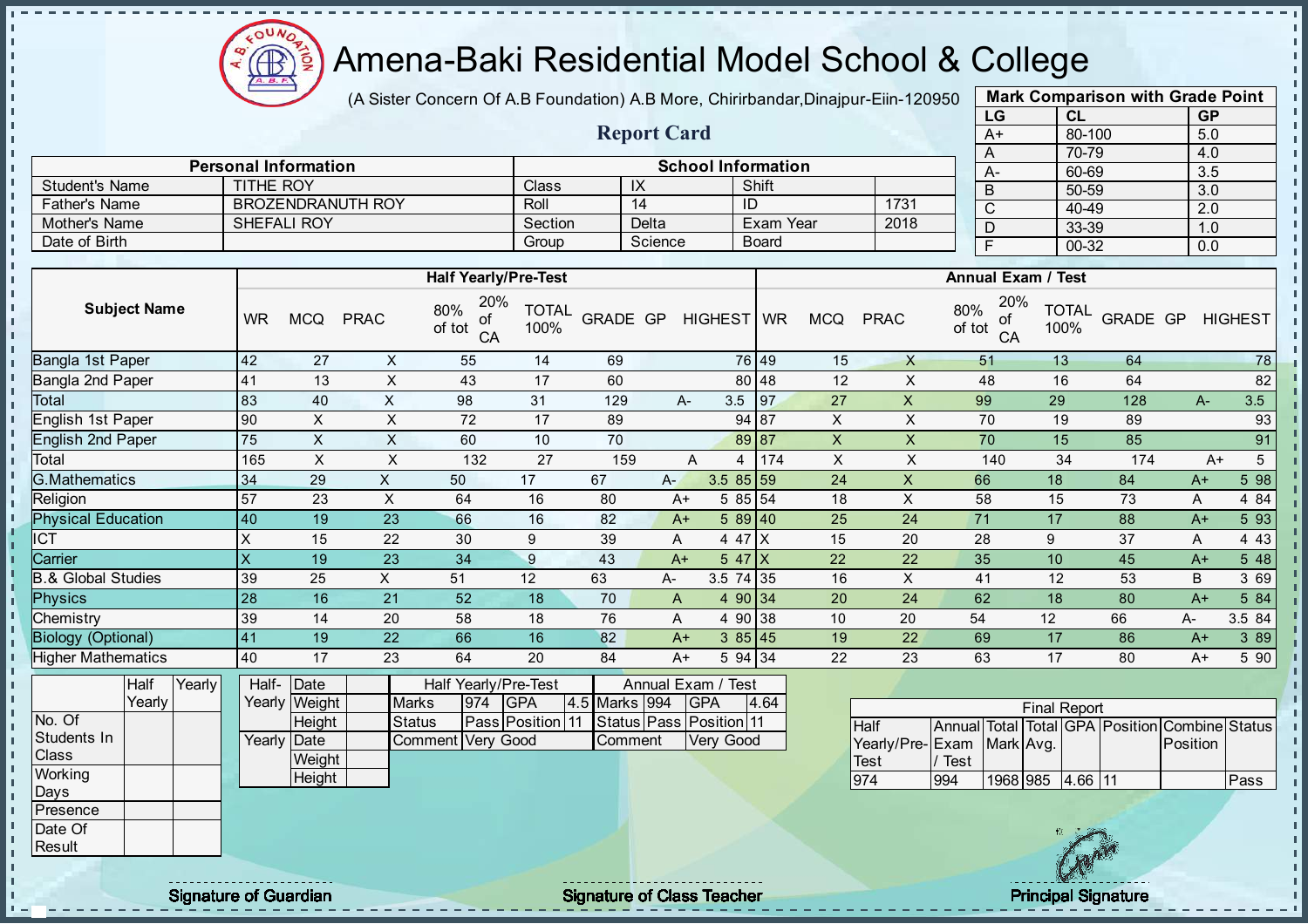

J. - II

J.

J.

 $\blacksquare$ -8 a. п

п J. J. J. - II  $\mathbf{r}$ J.

 $\blacksquare$ **II**  $\blacksquare$ J.  $\blacksquare$  $\mathbf{I}$  $\mathbf{I}$ 

 $\mathbf{I}$ 

 $\mathbf{u}$  $\mathbf{I}$ - II л

#### Amena-Baki Residential Model School & College

(A Sister Concern Of A.B Foundation) A.B More, Chirirbandar, Dinajpur-Eiin-120950

Report Card

Personal Information School Information

Father's Name MD.ABDUR ROSHID ROSHIN ROLL 18 ID 1747<br>
Mother's Name MOST.MONZILA BEGUM Section Delta Exam Year 2018

Student's Name <br>
Trather's Name MD.ABDUR ROSHID ROU Roll 18 ID

Mother's Name MOST.MONZILA BEGUM Section Delta Exam Year Date of Birth Group Science Board

| <b>Mark Comparison with Grade Point</b> |        |           |  |  |  |  |  |  |  |  |
|-----------------------------------------|--------|-----------|--|--|--|--|--|--|--|--|
| LG                                      | CL     | <b>GP</b> |  |  |  |  |  |  |  |  |
| $A+$                                    | 80-100 | 5.0       |  |  |  |  |  |  |  |  |
| A                                       | 70-79  | 4.0       |  |  |  |  |  |  |  |  |
| А-                                      | 60-69  | 3.5       |  |  |  |  |  |  |  |  |
| B                                       | 50-59  | 3.0       |  |  |  |  |  |  |  |  |
| C                                       | 40-49  | 2.0       |  |  |  |  |  |  |  |  |
| D                                       | 33-39  | 1.0       |  |  |  |  |  |  |  |  |
| F                                       | 00-32  | 0.0       |  |  |  |  |  |  |  |  |
|                                         |        |           |  |  |  |  |  |  |  |  |

 $\mathbf{I}$ 

л h,

 $\mathbf{I}$ 

 $\mathbf{I}$ 

| <b>Subject Name</b> | <b>WR</b> | <b>MCQ</b>                 |                                     | 20%<br>80%<br>οf<br>of tot<br>CA                                             | <b>TOTAL</b><br>100%                |                                                                                                    |                                             |                        |                                                                                                                   | <b>MCQ</b>                                                                                                                                                                                                                             | <b>PRAC</b>        | 80%                                               | 20%<br>οf<br>CA                       | <b>TOTAL</b><br>100%                                                                             |                                                                                |                                 | <b>HIGHEST</b>                                                    |
|---------------------|-----------|----------------------------|-------------------------------------|------------------------------------------------------------------------------|-------------------------------------|----------------------------------------------------------------------------------------------------|---------------------------------------------|------------------------|-------------------------------------------------------------------------------------------------------------------|----------------------------------------------------------------------------------------------------------------------------------------------------------------------------------------------------------------------------------------|--------------------|---------------------------------------------------|---------------------------------------|--------------------------------------------------------------------------------------------------|--------------------------------------------------------------------------------|---------------------------------|-------------------------------------------------------------------|
|                     | 40        | 26                         | $\pmb{\times}$                      | 53                                                                           | 12                                  | 65                                                                                                 |                                             |                        |                                                                                                                   | 18                                                                                                                                                                                                                                     | $\mathsf{X}$       |                                                   |                                       | 12                                                                                               | 62                                                                             |                                 | 78                                                                |
|                     | 49        | 14                         | $\pmb{\times}$                      | 50                                                                           | 15                                  | 65                                                                                                 |                                             |                        |                                                                                                                   | 19                                                                                                                                                                                                                                     | X                  |                                                   |                                       | 13                                                                                               | 68                                                                             |                                 | 82                                                                |
|                     | 89        | 40                         | $\mathsf X$                         | 103                                                                          | 27                                  | 130                                                                                                |                                             |                        |                                                                                                                   | 37                                                                                                                                                                                                                                     | $\pmb{\mathsf{X}}$ |                                                   |                                       | 25                                                                                               | 130                                                                            | $A -$                           | 3.5                                                               |
|                     | 85        | X                          | $\pmb{\times}$                      | 68                                                                           | 18                                  | 86                                                                                                 |                                             |                        |                                                                                                                   | X                                                                                                                                                                                                                                      | $\pmb{\times}$     |                                                   |                                       | 19                                                                                               | 85                                                                             |                                 | 93                                                                |
|                     | 80        | $\pmb{\times}$             | $\mathsf X$                         | 64                                                                           | 11                                  | 75                                                                                                 |                                             |                        |                                                                                                                   | $\boldsymbol{\mathsf{X}}$                                                                                                                                                                                                              | $\pmb{\times}$     |                                                   |                                       | 14                                                                                               | 78                                                                             |                                 | 91                                                                |
|                     | 165       |                            | $\mathsf X$                         | 132                                                                          | 29                                  | 161                                                                                                |                                             | 5<br>$A+$              |                                                                                                                   | $\mathsf X$                                                                                                                                                                                                                            | $\mathsf X$        |                                                   |                                       | 33                                                                                               | 163                                                                            |                                 | $5\phantom{.0}$                                                   |
|                     | 18        | 23                         | $\mathsf{X}$                        | 33                                                                           | 18                                  | 51                                                                                                 | F.                                          |                        |                                                                                                                   | 14                                                                                                                                                                                                                                     | $\mathsf{X}$       | 32                                                |                                       |                                                                                                  | 52                                                                             | F.                              | 0.098                                                             |
|                     |           | 25                         |                                     | 62                                                                           | 16                                  | 78                                                                                                 |                                             |                        |                                                                                                                   | 20                                                                                                                                                                                                                                     |                    |                                                   |                                       | 16                                                                                               |                                                                                | A                               | 4 84                                                              |
|                     |           | 19                         | 23                                  | 65                                                                           | 17                                  | 82                                                                                                 |                                             |                        |                                                                                                                   | 25                                                                                                                                                                                                                                     | 24                 |                                                   |                                       | 18                                                                                               | 91                                                                             | $A+$                            | 5 93                                                              |
|                     | $\sf X$   | 13                         | 21                                  | 27                                                                           | $\boldsymbol{9}$                    | 36                                                                                                 |                                             |                        |                                                                                                                   | 10                                                                                                                                                                                                                                     | 20                 | 24                                                |                                       |                                                                                                  | 33                                                                             | А-                              | 3.5 43                                                            |
|                     | X         | 15                         | 23                                  | 30                                                                           | $\boldsymbol{8}$                    | 38                                                                                                 |                                             |                        |                                                                                                                   | 18                                                                                                                                                                                                                                     | 22                 |                                                   |                                       | 9                                                                                                | 41                                                                             | $A+$                            | 5 48                                                              |
|                     | 36        | 25                         | $\pmb{\times}$                      | 49                                                                           | 10                                  | 59                                                                                                 |                                             |                        |                                                                                                                   | 12                                                                                                                                                                                                                                     | $\mathsf X$        |                                                   |                                       | 11                                                                                               | 49                                                                             | C                               | 2 69                                                              |
|                     | 20        | 14                         | 19                                  | 42                                                                           | 13                                  | 55                                                                                                 |                                             |                        |                                                                                                                   | 11                                                                                                                                                                                                                                     | 22                 | 44                                                |                                       |                                                                                                  | 62                                                                             | $A -$                           | 3.5 84                                                            |
|                     |           | 14                         |                                     | 59                                                                           |                                     |                                                                                                    |                                             |                        |                                                                                                                   |                                                                                                                                                                                                                                        |                    | 60                                                |                                       |                                                                                                  | 69                                                                             | А-                              | 3.5 84                                                            |
|                     |           | 17                         | 22                                  | 62                                                                           | 16                                  | 78                                                                                                 |                                             |                        |                                                                                                                   | 14                                                                                                                                                                                                                                     | 22                 |                                                   |                                       | 17                                                                                               | 80                                                                             | $A+$                            | 3 8 9                                                             |
|                     |           |                            | 23                                  |                                                                              |                                     |                                                                                                    | А-                                          |                        |                                                                                                                   |                                                                                                                                                                                                                                        |                    |                                                   |                                       |                                                                                                  |                                                                                | A                               | 4 90                                                              |
| Yearly              | Half-     | Date                       |                                     |                                                                              |                                     |                                                                                                    |                                             |                        |                                                                                                                   |                                                                                                                                                                                                                                        |                    |                                                   |                                       |                                                                                                  |                                                                                |                                 |                                                                   |
|                     |           |                            |                                     |                                                                              |                                     |                                                                                                    |                                             |                        |                                                                                                                   |                                                                                                                                                                                                                                        |                    |                                                   |                                       |                                                                                                  |                                                                                |                                 |                                                                   |
|                     |           |                            |                                     |                                                                              |                                     |                                                                                                    |                                             |                        |                                                                                                                   |                                                                                                                                                                                                                                        |                    |                                                   |                                       |                                                                                                  |                                                                                |                                 |                                                                   |
|                     |           |                            |                                     |                                                                              |                                     |                                                                                                    |                                             |                        |                                                                                                                   |                                                                                                                                                                                                                                        |                    |                                                   |                                       |                                                                                                  |                                                                                |                                 |                                                                   |
|                     |           |                            |                                     |                                                                              |                                     |                                                                                                    |                                             |                        |                                                                                                                   |                                                                                                                                                                                                                                        |                    |                                                   |                                       |                                                                                                  |                                                                                |                                 |                                                                   |
|                     |           |                            |                                     |                                                                              |                                     |                                                                                                    |                                             |                        |                                                                                                                   |                                                                                                                                                                                                                                        |                    |                                                   |                                       |                                                                                                  |                                                                                |                                 |                                                                   |
|                     |           |                            |                                     |                                                                              |                                     |                                                                                                    |                                             |                        |                                                                                                                   |                                                                                                                                                                                                                                        |                    |                                                   |                                       |                                                                                                  |                                                                                |                                 |                                                                   |
|                     |           |                            |                                     |                                                                              |                                     |                                                                                                    |                                             |                        |                                                                                                                   |                                                                                                                                                                                                                                        |                    |                                                   |                                       |                                                                                                  |                                                                                |                                 |                                                                   |
|                     |           |                            |                                     |                                                                              |                                     |                                                                                                    |                                             |                        |                                                                                                                   |                                                                                                                                                                                                                                        |                    |                                                   |                                       |                                                                                                  |                                                                                |                                 |                                                                   |
|                     |           | 53<br>39<br>40<br>39<br>27 | $\pmb{\times}$<br>12<br>Yearly Date | <b>PRAC</b><br>$\times$<br>20<br>Yearly Weight<br>Height<br>Weight<br>Height | 50<br><b>Marks</b><br><b>Status</b> | <b>Half Yearly/Pre-Test</b><br>13<br>15<br>Half Yearly/Pre-Test<br>905 GPA<br><b>Fail Position</b> | 72<br>65<br><b>Comment Not Satisfactory</b> | Status Fail<br>Comment | 3.5<br>$A -$<br>Α<br>$A+$<br>Α<br>A<br>B<br>B<br>Α<br>A<br>0.00 Marks 919<br><b>GPA</b><br>Position<br><b>Not</b> | GRADE GP HIGHEST WR<br>76 44<br>80 50<br>94<br>94 83<br>89 80<br>163<br>$0.085$ 26<br>4 85 54<br>$589$ 42<br>4 47 X<br>$447$ X<br>3 74 35<br>3 90 22<br>4 90 37<br>285 43<br>$3.5$ 94 32<br>Annual Exam / Test<br>0.00<br>Satisfactory | 17<br>20           | $\sf X$<br>21<br>23<br><b>Half</b><br>Test<br>905 | Yearly/Pre-Exam<br><b>Test</b><br>919 | of tot<br>50<br>55<br>105<br>66<br>64<br>130<br>59<br>73<br>32<br>38<br>63<br>60<br>Annual Total | <b>Annual Exam / Test</b><br>20<br>9<br>18<br>9<br>14<br>Mark Avg.<br>1824 985 | 75<br>74<br><b>Final Report</b> | GRADE GP<br>$A+$<br>Total GPA Position Combine Status<br>Position |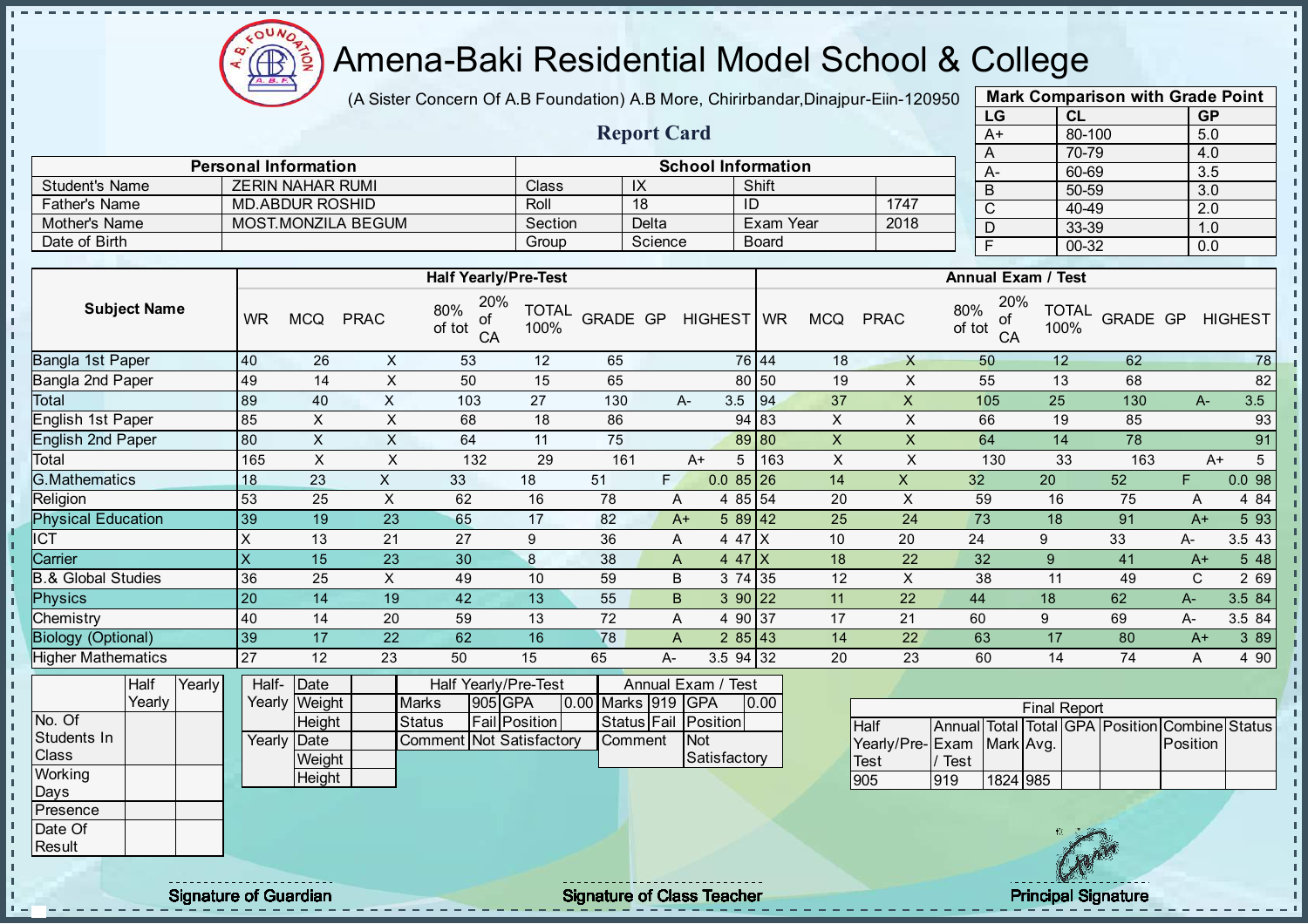

(A Sister Concern Of A.B Foundation) A.B More, Chirirbandar, Dinajpur-Eiin-120950

Report Card

Personal Information and Theorem School Information

Father's Name MD.MOKSED ALI Roll 19 19<br>
Mother's Name NASIMA AKHTER BANU Section Delta Exam Year 2018

Student's Name SAMIHA ISRAT MAHIN Class IX Shift<br>
Father's Name MD.MOKSED ALI Roll 19 ID

Mother's Name NASIMA AKHTER BANU Section Delta Exam Year Date of Birth Group Science Board

| <b>Mark Comparison with Grade Point</b> |        |           |  |  |  |  |  |  |  |  |  |
|-----------------------------------------|--------|-----------|--|--|--|--|--|--|--|--|--|
| LG                                      | CL     | <b>GP</b> |  |  |  |  |  |  |  |  |  |
| $A+$                                    | 80-100 | 5.0       |  |  |  |  |  |  |  |  |  |
| A                                       | 70-79  | 4.0       |  |  |  |  |  |  |  |  |  |
| A-                                      | 60-69  | 3.5       |  |  |  |  |  |  |  |  |  |
| B                                       | 50-59  | 3.0       |  |  |  |  |  |  |  |  |  |
| C                                       | 40-49  | 2.0       |  |  |  |  |  |  |  |  |  |
| D                                       | 33-39  | 1.0       |  |  |  |  |  |  |  |  |  |
| F                                       | 00-32  | 0.0       |  |  |  |  |  |  |  |  |  |
|                                         |        |           |  |  |  |  |  |  |  |  |  |

 $\mathbf{I}$ 

п  $\mathbf{I}$ 

 $\mathbf{I}$ 

 $\mathbf{I}$ 

 $\mathbf{I}$  $\mathbf{r}$ 

 $\mathbf{I}$ 

п

п

 $\mathbf{I}$ 

J.

J.

Ť. ī.

п

п

 $\mathbf{I}$ 

T.

|                               |                     |        |                 |                |                | <b>Half Yearly/Pre-Test</b>               |                      |                            |                            |            |            |      |                |                           |                     | <b>Annual Exam / Test</b> |                      |                                   |              |                |
|-------------------------------|---------------------|--------|-----------------|----------------|----------------|-------------------------------------------|----------------------|----------------------------|----------------------------|------------|------------|------|----------------|---------------------------|---------------------|---------------------------|----------------------|-----------------------------------|--------------|----------------|
|                               | <b>Subject Name</b> |        | <b>WR</b>       | <b>MCQ</b>     | <b>PRAC</b>    | 20%<br>80%<br>οf<br>of tot<br>CA          | <b>TOTAL</b><br>100% | GRADE GP                   |                            |            | HIGHEST WR |      | <b>MCQ</b>     | <b>PRAC</b>               | 80%<br>of tot       | 20%<br>οf<br>CA           | <b>TOTAL</b><br>100% | GRADE GP                          |              | <b>HIGHEST</b> |
| Bangla 1st Paper              |                     |        | 47              | 30             | X              | 62                                        | 14                   | 76                         |                            |            | 76 52      |      | 25             | X                         |                     | 62                        | 16                   | 78                                |              | 78             |
| Bangla 2nd Paper              |                     |        | 51              | 26             | X              | 62                                        | 18                   | 80                         |                            |            | 80 56      |      | 16             | X                         |                     | 58                        | 15                   | 73                                |              | 82             |
| Total                         |                     |        | 98              | 56             | X              | 124                                       | 32                   | 156                        |                            | A          | 4          | 108  | 41             | $\boldsymbol{\mathsf{X}}$ |                     | 120                       | 31                   | 151                               | $\mathsf{A}$ | $\overline{4}$ |
| English 1st Paper             |                     |        | 93              | X              | $\pmb{\times}$ | 74                                        | 19                   | 93                         |                            |            | 94 92      |      | X              | X                         |                     | 74                        | 19                   | 93                                |              | 93             |
| <b>English 2nd Paper</b>      |                     |        | 91              | X              | X              | 73                                        | 16                   | 89                         |                            |            | 89 91      |      | X              | X                         |                     | 73                        | 18                   | 91                                |              | 91             |
| Total                         |                     |        | 184             | X              | X              | 147                                       | 35                   | 182                        |                            | $A+$       | 5          | 183  | $\pmb{\times}$ | X                         |                     | 147                       | 37                   | 184                               | $A+$         | 5              |
| <b>G.Mathematics</b>          |                     |        | 50              | 30             | $\times$       | 64                                        | 20                   | 84                         |                            | $A+$       | 585 69     |      | 28             | $\times$                  | 78                  |                           | 20                   | 98                                | $A+$         | 598            |
| Religion                      |                     |        | 56              | 30             | $\times$       | 69                                        | 16                   | 85                         |                            | A+         | 5 85 56    |      | 29             | X                         | 68                  |                           | 16                   | 84                                | $A+$         | 5 84           |
| <b>Physical Education</b>     |                     |        | 43              | 22             | 24             | 71                                        | 18                   | 89                         |                            | $A+$       | $589$ 45   |      | 25             | 24                        | 75                  |                           | 18                   | 93                                | $A+$         | 5 93           |
| <b>ICT</b>                    |                     |        | X               | 20             | 23             | 34                                        | 10                   | 44                         |                            | $A+$       | 5 47 X     |      | 19             | 21                        | 32                  |                           | 9                    | 41                                | A+           | 5 4 3          |
| Carrier                       |                     |        | X               | 20             | 24             | 35                                        | $\boldsymbol{9}$     | 44                         |                            | $A+$       | $547$ $X$  |      | 24             | 23                        | 38                  |                           | 10                   | 48                                | $A+$         | 548            |
| <b>B.&amp; Global Studies</b> |                     |        | 45              | 30             | $\pmb{\times}$ | 60                                        | 14                   | 74                         | A                          |            | 4 74 45    |      | 22             | X                         | 54                  |                           | 14                   | 68                                | $A-$         | 3.5 69         |
| <b>Physics</b>                |                     |        | 45              | 20             | 21             | 69                                        | 19                   | 88                         |                            | $A+$       | 590 33     |      | 19             | 23                        |                     | 60                        | 19                   | 79                                | A            | 4 8 4          |
| Chemistry                     |                     |        | 43              | 23             | 23             | 71                                        | 19                   | 90                         |                            | $A+$       | 5 90 40    |      | 20             | 23                        | 66                  |                           | 18                   | 84                                | $A+$         | 5 84           |
| <b>Biology (Optional)</b>     |                     |        | 41              | 20             | 22             | 66                                        | 16                   | 82                         |                            | $A+$       | 385 43     |      | 23             | 22                        | 70                  |                           | 19                   | 89                                | $A+$         | 3 8 9          |
| <b>Higher Mathematics</b>     |                     |        | 39              | 21             | 22             | 66                                        | 20                   | 86                         |                            | $A+$       | 5 94 43    |      | 20             | 24                        | 70                  |                           | 20                   | 90                                | $A+$         | 5 90           |
|                               | Half<br>Yearly      | Yearly | Half-<br>Yearly | Date<br>Weight |                | Half Yearly/Pre-Test<br>Marks<br>1104 GPA |                      | 5 Marks                    | Annual Exam / Test<br>1109 | <b>GPA</b> |            | 4.95 |                |                           |                     |                           |                      |                                   |              |                |
| No. Of                        |                     |        |                 | Height         |                | <b>Status</b>                             | Pass Position        | Status   Pass   Position 3 |                            |            |            |      |                | <b>Half</b>               | <b>Annual</b> Total |                           | <b>Final Report</b>  | Total GPA Position Combine Status |              |                |
| Students In<br>Class          |                     |        | Yearly          | Date<br>Weight |                | Comment Very Good                         |                      | Comment                    |                            |            | Very Good  |      |                | Yearly/Pre-Exam           |                     | Mark Avg.                 |                      |                                   | Position     |                |
| Working                       |                     |        |                 | Height         |                |                                           |                      |                            |                            |            |            |      |                | Test                      | Test                |                           |                      |                                   |              | Pass           |
| Days                          |                     |        |                 |                |                |                                           |                      |                            |                            |            |            |      |                | 1104                      | 1109                | 2213 1107 5               |                      |                                   |              |                |
| Presence                      |                     |        |                 |                |                |                                           |                      |                            |                            |            |            |      |                |                           |                     |                           |                      |                                   |              |                |
| Date Of                       |                     |        |                 |                |                |                                           |                      |                            |                            |            |            |      |                |                           |                     |                           | 18 公安省               |                                   |              |                |

Result

- II

J. - II  $\mathbf{r}$ J. J.

J.

J.  $\blacksquare$  $\mathbf{r}$ 

J.

-8

J. J.

п п

T.

J.

T.

J.

 $\mathbf{I}$ 

 $\mathbf{I}$ 

 $\mathbf{I}$  $\mathbf{r}$ 

 $\mathbf{r}$ 

 $\mathbf{I}$ 

 $\mathbf{u}$ 

 $\mathbf{I}$  $\mathbf{u}$  $\mathbf{I}$  $\mathbf{I}$  $\mathbf{I}$ J.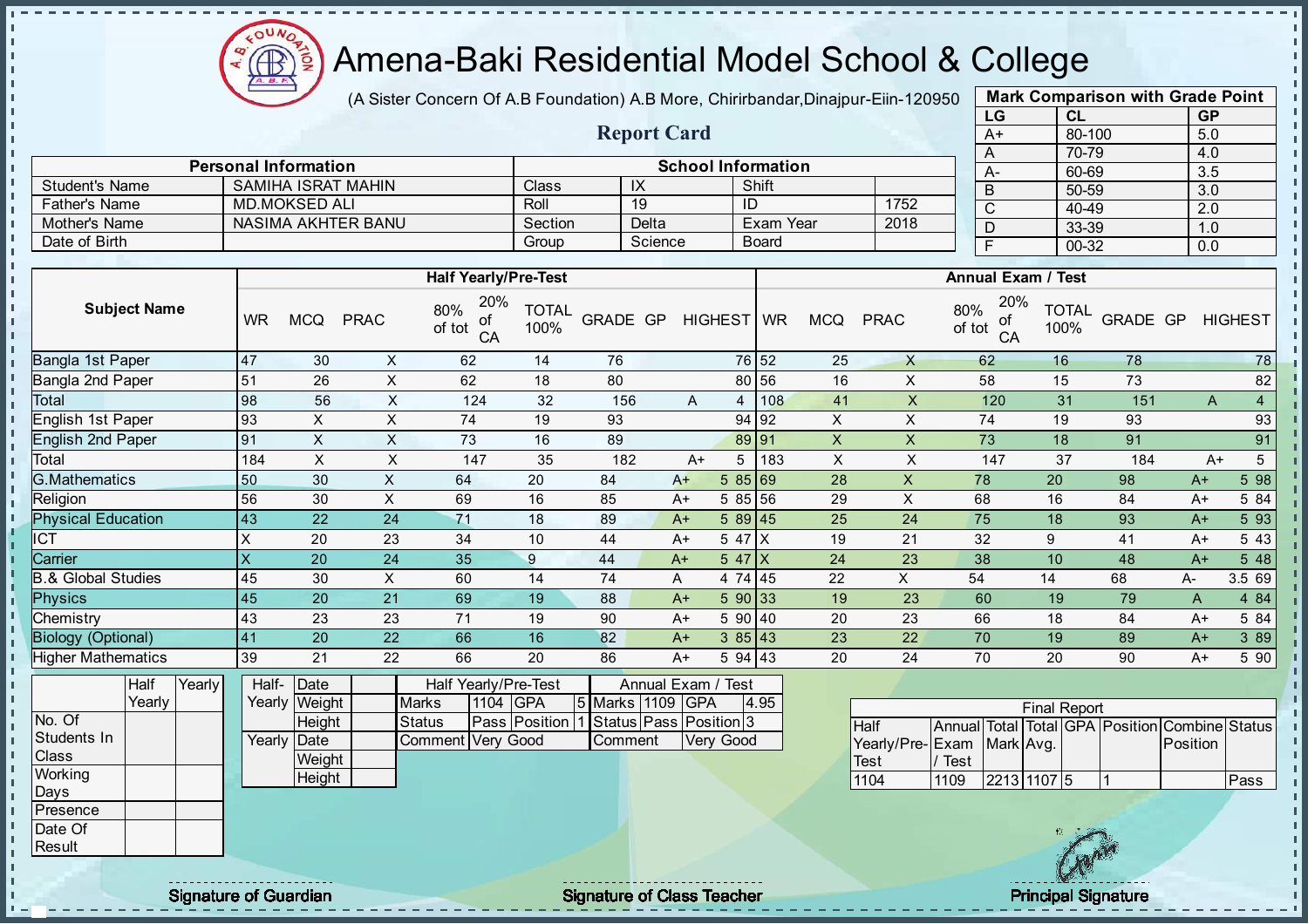

J. - II  $\mathbf{r}$  $\mathbf{I}$ J.

J.  $\mathbf{r}$ J. -8 J. a. п п h h J. J.  $\mathbf{r}$ J.

 $\blacksquare$ 

**II**  $\mathbf{r}$ J.  $\blacksquare$  $\mathbf{I}$  $\mathbf{I}$  $\mathbf{I}$  $\mathbf{u}$  $\mathbf{I}$  $\mathbf{I}$  $\mathbf{I}$  $\mathbf{I}$ л

#### Amena-Baki Residential Model School & College

(A Sister Concern Of A.B Foundation) A.B More, Chirirbandar, Dinajpur-Eiin-120950

Report Card

Personal Information and Theorem School Information

Father's Name S.M.IBADAT HOSSAIN Roll 21 ID 2080 Mother's Name MAHBUBA HOSSAIN Section Delta Exam Year 2018

Student's Name ISRAT HOSSAIN BUSHRA Class IX Shift<br>
Father's Name S.M.IBADAT HOSSAIN Roll 21 ID

Date of Birth Group Science Board

| <b>Mark Comparison with Grade Point</b> |           |           |  |  |  |  |  |  |  |  |
|-----------------------------------------|-----------|-----------|--|--|--|--|--|--|--|--|
| LG                                      | <b>CL</b> | <b>GP</b> |  |  |  |  |  |  |  |  |
| $A+$                                    | 80-100    | 5.0       |  |  |  |  |  |  |  |  |
| A                                       | 70-79     | 4.0       |  |  |  |  |  |  |  |  |
| A-                                      | 60-69     | 3.5       |  |  |  |  |  |  |  |  |
| B                                       | 50-59     | 3.0       |  |  |  |  |  |  |  |  |
| $\overline{\text{c}}$                   | 40-49     | 2.0       |  |  |  |  |  |  |  |  |
| D                                       | 33-39     | 1.0       |  |  |  |  |  |  |  |  |
|                                         | 00-32     | 0.0       |  |  |  |  |  |  |  |  |
|                                         |           |           |  |  |  |  |  |  |  |  |

л

л

|                               |                     |        |                           |                |                | <b>Half Yearly/Pre-Test</b>      |                      |                |      |                         |       |                           |                           |               | <b>Annual Exam / Test</b> |    |                      |          |          |                                                |
|-------------------------------|---------------------|--------|---------------------------|----------------|----------------|----------------------------------|----------------------|----------------|------|-------------------------|-------|---------------------------|---------------------------|---------------|---------------------------|----|----------------------|----------|----------|------------------------------------------------|
|                               | <b>Subject Name</b> |        | <b>WR</b>                 | <b>MCQ</b>     | <b>PRAC</b>    | 20%<br>80%<br>of<br>of tot<br>CA | <b>TOTAL</b><br>100% |                |      | GRADE GP HIGHEST WR     |       | <b>MCQ</b>                | <b>PRAC</b>               | 80%<br>of tot | 20%<br>оf<br>CA           |    | <b>TOTAL</b><br>100% | GRADE GP |          | HIGHEST                                        |
| Bangla 1st Paper              |                     |        | 45                        | 25             | X              | 56                               | 12                   | 68             |      |                         | 76 47 | 21                        | $\mathsf{X}$              |               | 54                        |    | 13                   | 67       |          | 78                                             |
| <b>Bangla 2nd Paper</b>       |                     |        | 54                        | 13             | $\sf X$        | 54                               | 15                   | 69             |      |                         | 80 52 | 12                        | $\times$                  |               | 51                        | 13 |                      | 64       |          | 82                                             |
| Total                         |                     |        | 99                        | 38             | $\sf X$        | 110                              | 27                   | 137            | A-   | 3.5                     | 99    | 33                        | $\pmb{\mathsf{X}}$        |               | 105                       | 26 |                      | 131      | A-       | 3.5                                            |
| English 1st Paper             |                     |        | 89                        | X              | X              | 71                               | 18                   | 89             |      |                         | 94 88 | $\pmb{\times}$            | $\mathsf X$               |               | 70                        | 19 |                      | 89       |          | 93                                             |
| <b>English 2nd Paper</b>      |                     |        | 87                        | $\mathsf{X}$   | $\times$       | 70                               | 11                   | 81             |      |                         | 89 85 | $\boldsymbol{\mathsf{X}}$ | $\pmb{\times}$            |               | 68                        | 15 |                      | 83       |          | 91                                             |
| Total                         |                     |        | 176                       | $\pmb{\times}$ | $\pmb{\times}$ | 141                              | 29                   | 170            |      | $A+$<br>5               | 173   | $\pmb{\times}$            | X                         |               | 138                       |    | 34                   | 172      |          | $5\overline{)}$<br>$A+$                        |
| <b>G.Mathematics</b>          |                     |        | 28                        | 23             | $\mathsf X$    | 41                               | 18                   | 59             | B    | 385 31                  |       | 18                        | X                         |               | 39                        | 15 |                      | 54       | B        | 398                                            |
| Religion                      |                     |        | 56                        | 24             | $\pmb{\times}$ | 64                               | 16                   | 80             | $A+$ | 5 85 55                 |       | 23                        | $\mathsf X$               |               | 62                        | 15 |                      | 77       | A        | 4 8 4                                          |
| <b>Physical Education</b>     |                     |        | 41                        | 20             | 23             | 67                               | 17                   | 84             | $A+$ | $589$ 42                |       | 22                        | 24                        |               | 70                        | 18 |                      | 88       | $A+$     | 5 9 3                                          |
| <b>ICT</b>                    |                     |        | $\mathsf{X}$              | 18             | 23             | 33                               | 9                    | 42             | $A+$ | 5 47 X                  |       | 13                        | 20                        |               | 26                        | 9  |                      | 35       | A        | 4 4 3                                          |
| Carrier                       |                     |        | $\boldsymbol{\mathsf{X}}$ | 16             | 23             | 31                               | $\boldsymbol{8}$     | 39             | A    | 4 47 $X$                |       | 20                        | 22                        |               | 34                        | 9  |                      | 43       | $A+$     | 5 48                                           |
| <b>B.&amp; Global Studies</b> |                     |        | 37                        | 26             | X              | 50                               | 11                   | 61             | A-   | 3.5 74 34               |       | 18                        | $\times$                  |               | 42                        | 10 |                      | 52       | B        | 3 69                                           |
| <b>Physics</b>                |                     |        | 32                        | 19             | 19             | 56                               | 13                   | 69             | A-   | $3.590$ 29              |       | 13                        | 22                        | 51            |                           | 16 |                      | 67       | $A-$     | 3.5 84                                         |
| Chemistry                     |                     |        | 37                        | 17             | 21             | 60                               | 14                   | 74             | A    | 4 90 41                 |       | 16                        | 23                        |               | 64                        | 12 |                      | 76       | A        | 4 8 4                                          |
| <b>Biology (Optional)</b>     |                     |        | 37                        | 20             | 22             | 63                               | 15                   | 78             | A    | 285 41                  |       | 16                        | 22                        |               | 63                        | 18 |                      | 81       | $A+$     | 3 8 9                                          |
| <b>Higher Mathematics</b>     |                     |        | 26                        | 15             | 24             | 52                               | 15                   | 67             | A-   | $3.5$ 94 27             |       | 22                        | 24                        | 58            |                           | 10 |                      | 68       | A-       | 3.5 90                                         |
|                               | Half                | Yearly | Half-                     | Date           |                | Half Yearly/Pre-Test             |                      |                |      | Annual Exam / Test      |       |                           |                           |               |                           |    |                      |          |          |                                                |
|                               | Yearly              |        |                           | Yearly Weight  | <b>Marks</b>   | 960                              | <b>GPA</b>           | 4.27 Marks 944 |      | <b>GPA</b>              | 4.23  |                           |                           |               |                           |    | <b>Final Report</b>  |          |          |                                                |
| No. Of                        |                     |        |                           | Height         | <b>Status</b>  |                                  | Pass Position 17     |                |      | Status Pass Position 19 |       |                           | Half                      |               |                           |    |                      |          |          | Annual Total Total GPA Position Combine Status |
| Students In                   |                     |        |                           | Yearly Date    |                | Comment Good                     |                      | Comment        |      | Very Good               |       |                           | Yearly/Pre-Exam Mark Avg. |               |                           |    |                      |          | Position |                                                |
| Class                         |                     |        |                           | Weight         |                |                                  |                      |                |      |                         |       |                           | <b>Test</b>               | / Test        |                           |    |                      |          |          |                                                |
| Working                       |                     |        |                           | Height         |                |                                  |                      |                |      |                         |       |                           | 960                       | 944           | 1904 953                  |    | $4.34$ 16            |          |          | Pass                                           |
| Days<br>Presence              |                     |        |                           |                |                |                                  |                      |                |      |                         |       |                           |                           |               |                           |    |                      |          |          |                                                |
|                               |                     |        |                           |                |                |                                  |                      |                |      |                         |       |                           |                           |               |                           |    |                      |          |          |                                                |
| Date Of<br>Result             |                     |        |                           |                |                |                                  |                      |                |      |                         |       |                           |                           |               |                           |    |                      |          |          |                                                |
|                               |                     |        |                           |                |                |                                  |                      |                |      |                         |       |                           |                           |               |                           |    |                      |          |          |                                                |
|                               |                     |        |                           |                |                |                                  |                      |                |      |                         |       |                           |                           |               |                           |    |                      |          |          |                                                |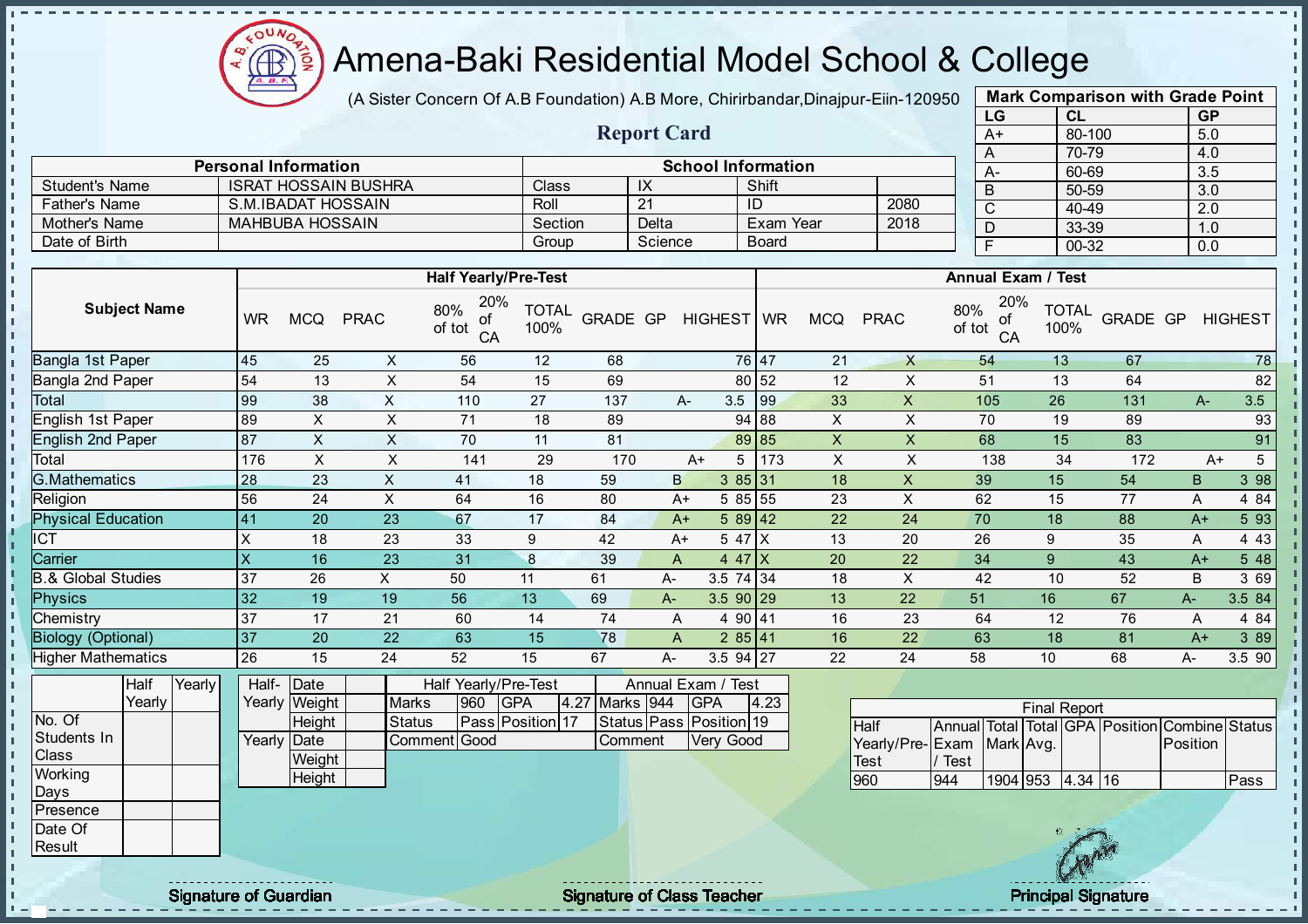

(A Sister Concern Of A.B Foundation) A.B More, Chirirbandar, Dinajpur-Eiin-120950

Report Card

| <b>Mark Comparison with Grade Point</b><br>LG |           |  |  |  |  |  |  |  |  |  |  |  |
|-----------------------------------------------|-----------|--|--|--|--|--|--|--|--|--|--|--|
| CL                                            | <b>GP</b> |  |  |  |  |  |  |  |  |  |  |  |
| 80-100                                        | 5.0       |  |  |  |  |  |  |  |  |  |  |  |
| 70-79                                         | 4.0       |  |  |  |  |  |  |  |  |  |  |  |
| 60-69                                         | 3.5       |  |  |  |  |  |  |  |  |  |  |  |
| 50-59                                         | 3.0       |  |  |  |  |  |  |  |  |  |  |  |
| 40-49                                         | 2.0       |  |  |  |  |  |  |  |  |  |  |  |
| 33-39                                         | 1.0       |  |  |  |  |  |  |  |  |  |  |  |
| $00 - 32$                                     | 0.0       |  |  |  |  |  |  |  |  |  |  |  |
|                                               |           |  |  |  |  |  |  |  |  |  |  |  |

|                       |                             |         |         |                           |      |           | $70-$ |
|-----------------------|-----------------------------|---------|---------|---------------------------|------|-----------|-------|
|                       | <b>Personal Information</b> |         |         | <b>School Information</b> |      | <b>A-</b> | 60-   |
| <b>Student's Name</b> | <b>SUMAIA AFRIN</b>         | Class   | IX      | Shift                     |      | B         | $50-$ |
| Father's Name         | ABDUL MOTTALEB              | Roll    | 29      |                           | 2832 |           | 40-   |
| Mother's Name         | LOVELY BEGUM                | Section | Delta   | Exam Year                 | 2018 |           | $33-$ |
| Date of Birth         |                             | Group   | Science | Board                     |      |           | $00-$ |

|                           |           |            |             | <b>Half Yearly/Pre-Test</b>      |                      |          |              |            |       |              |             | <b>Annual Exam / Test</b>        |                      |          |       |                |
|---------------------------|-----------|------------|-------------|----------------------------------|----------------------|----------|--------------|------------|-------|--------------|-------------|----------------------------------|----------------------|----------|-------|----------------|
| <b>Subject Name</b>       | <b>WR</b> | <b>MCQ</b> | <b>PRAC</b> | 20%<br>80%<br>οt<br>of tot<br>CA | <b>TOTAL</b><br>100% | GRADE GP |              | HIGHEST WR |       | <b>MCQ</b>   | <b>PRAC</b> | 20%<br>80%<br>οf<br>of tot<br>CA | <b>TOTAL</b><br>100% | GRADE GP |       | <b>HIGHEST</b> |
| Bangla 1st Paper          | 43        | 28         | X           | 57                               | 11                   | 68       |              |            | 76 46 | 19           | X           | 52                               | 12                   | 64       |       | 78             |
| Bangla 2nd Paper          | 37        | 20         | X           | 46                               | 16                   | 62       |              | 80 47      |       | 23           | X           | 56                               | 13                   | 69       |       | 82             |
| <b>Total</b>              | 80        | 48         | X           | 103                              | 27                   | 130      | A-           | 3.5        | 93    | 42           | X           | 108                              | 25                   | 133      | $A -$ | 3.5            |
| English 1st Paper         | 89        | X          | X           | 71                               | 18                   | 89       |              | 94 82      |       | X            | X           | 66                               | 19                   | 85       |       | 93             |
| <b>English 2nd Paper</b>  | 82        | X          | X           | 66                               | 13                   | 79       |              | 89 84      |       | $\mathsf{X}$ | X           | 67                               | 14                   | 81       |       | 91             |
| Total                     | 171       | X          | X           | 137                              | 31                   | 168      | A+           | 5          | 166   | X            | X           | 133                              | 33                   | 166      | $A+$  | 5              |
| G.Mathematics             | 42        | 28         | X           | 56                               | 19                   | 75       | $\mathsf{A}$ | 85 63<br>4 |       | 27           | X           | 72                               | 20                   | 92       | $A+$  | 5 98           |
| Religion                  | 52        | 24         | X           | 61                               | 16                   | 77       | A            | 4 85 54    |       | 24           | X           | 62                               | 15                   | 77       | A     | 4 8 4          |
| <b>Physical Education</b> | 35        | 21         | 23          | 63                               | 15                   | 78       | A            | 489 41     |       | 23           | 24          | 70                               | 18                   | 88       | $A+$  | 5 93           |
| <b>CT</b>                 | X         | 17         | 22          | 31                               | 9                    | 40       | $A+$         | 5 47 X     |       | 15           | 20          | 28                               | 9                    | 37       | A     | 4 4 3          |
| Carrier                   | X         | 19         | 24          | 34                               | 9                    | 43       | $A+$         | 5 47 $X$   |       | 22           | 22          | 35                               | 9                    | 44       | $A+$  | 548            |
| 3.& Global Studies        | 32        | 26         | X           | 46                               | 9                    | 55       | B            | 3 74 32    |       | 22           | X           | 43                               | 10                   | 53       | B     | 3 69           |
| <b>Physics</b>            | 40        | 19         | 19          | 62                               | 15                   | 77       | A            | 4 90 33    |       | 16           | 23          | 58                               | 18                   | 76       | A     | 4 8 4          |
| Chemistry                 | 38        | 19         | 21          | 62                               | 14                   | 76       | A            | 4 90 35    |       | 18           | 20          | 58                               | 9                    | 67       | A-    | 3.5 84         |
| <b>Biology (Optional)</b> | 37        | 23         | 22          | 66                               | 15                   | 81       | $A+$         | 385 37     |       | 20           | 22          | 63                               | 17                   | 80       | $A+$  | 3 8 9          |
| <b>Higher Mathematics</b> | 35        | 18         | 22          | 60                               | 13                   | 73       | A            | 4 94 25    |       | 20           | 23          | 54                               | 16                   | 70       | A     | 4 90           |

|              | Half   | Yearly | Half- Date  |               |               | Half Yearly/Pre-Test |                  |  | Annual Exam / Test |  |                               |      |                           |             |  |                     |                                                |      |
|--------------|--------|--------|-------------|---------------|---------------|----------------------|------------------|--|--------------------|--|-------------------------------|------|---------------------------|-------------|--|---------------------|------------------------------------------------|------|
|              | Yearly |        |             | Yearly Weight | <b>Marks</b>  | 973                  | <b>IGPA</b>      |  | 4.41 Marks 983     |  | <b>GPA</b>                    | 4.45 |                           |             |  | <b>Final Report</b> |                                                |      |
| No. Of       |        |        |             | Height        | <b>Status</b> |                      | Pass Position 16 |  |                    |  | Status   Pass   Position   12 |      | Half                      |             |  |                     | Annual Total Total GPA Position Combine Status |      |
| Students In  |        |        | Yearly Date |               | Comment Good  |                      |                  |  | Comment            |  | Very Good                     |      | Yearly/Pre-Exam Mark Avg. |             |  |                     | Position                                       |      |
| <b>Class</b> |        |        |             | Weight        |               |                      |                  |  |                    |  |                               |      | <b>Test</b>               | <b>Test</b> |  |                     |                                                |      |
| Working      |        |        |             | Height        |               |                      |                  |  |                    |  |                               |      | 973                       | 983         |  | 1956 979 4.52 14    |                                                | Pass |
| Days         |        |        |             |               |               |                      |                  |  |                    |  |                               |      |                           |             |  |                     |                                                |      |
| Presence     |        |        |             |               |               |                      |                  |  |                    |  |                               |      |                           |             |  |                     |                                                |      |
| Date Of      |        |        |             |               |               |                      |                  |  |                    |  |                               |      |                           |             |  |                     |                                                |      |
| Result       |        |        |             |               |               |                      |                  |  |                    |  |                               |      |                           |             |  |                     |                                                |      |

J. - II  $\mathbf{I}$ 

× - II

of Signature of Guardian and Signature of Class Teacher Principal Signature of Guardian and Signature of Class Teacher Principal Signature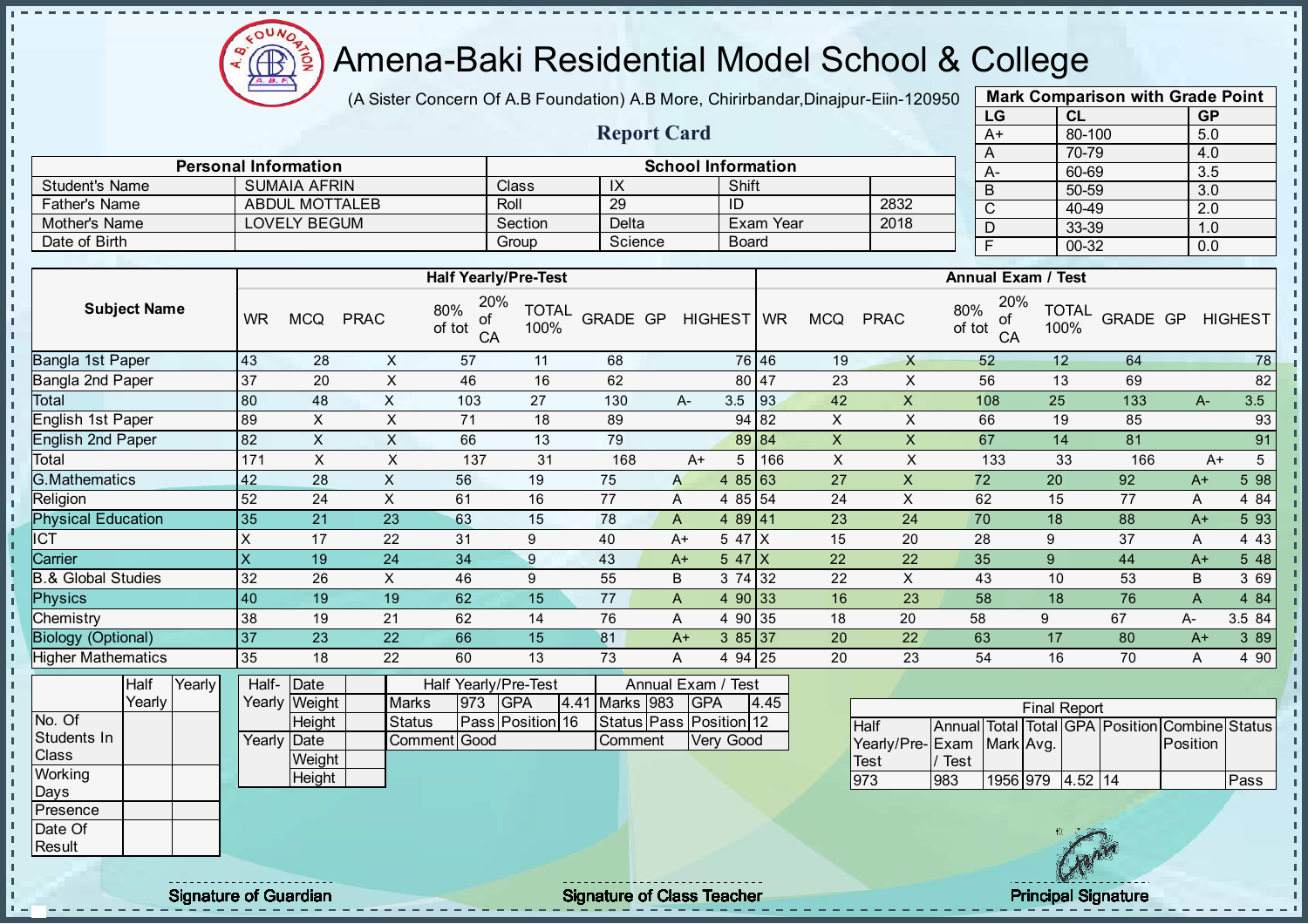

(A Sister Concern Of A.B Foundation) A.B More, Chirirbandar, Dinajpur-Eiin-120950

Report Card

| <b>Mark Comparison with Grade Point</b> |           |           |  |  |  |  |  |  |  |  |  |  |  |
|-----------------------------------------|-----------|-----------|--|--|--|--|--|--|--|--|--|--|--|
| LG                                      | CL        | <b>GP</b> |  |  |  |  |  |  |  |  |  |  |  |
| A+                                      | 80-100    | 5.0       |  |  |  |  |  |  |  |  |  |  |  |
| A                                       | 70-79     | 4.0       |  |  |  |  |  |  |  |  |  |  |  |
| А-                                      | 60-69     | 3.5       |  |  |  |  |  |  |  |  |  |  |  |
| B                                       | 50-59     | 3.0       |  |  |  |  |  |  |  |  |  |  |  |
| C                                       | 40-49     | 2.0       |  |  |  |  |  |  |  |  |  |  |  |
| D                                       | 33-39     | 1.0       |  |  |  |  |  |  |  |  |  |  |  |
| F                                       | $00 - 32$ | 0.0       |  |  |  |  |  |  |  |  |  |  |  |
|                                         |           |           |  |  |  |  |  |  |  |  |  |  |  |

|                      | <b>Personal Information</b> |         |         | <b>School Information</b> |      | $A-$ | 70-79<br>60-69 |  |  |  |  |  |  |  |
|----------------------|-----------------------------|---------|---------|---------------------------|------|------|----------------|--|--|--|--|--|--|--|
| Student's Name       | <b>MD.AKTARUL ISLAM</b>     | Class   | IX      | Shift                     |      |      | 50-59          |  |  |  |  |  |  |  |
| <b>Father's Name</b> | ANSER ALI                   | Roll    | 34      | ID                        | 2940 |      | 40-49          |  |  |  |  |  |  |  |
| Mother's Name        | AMINA KHATUN                | Section | Delta   | Exam Year                 | 2018 |      | 33-39          |  |  |  |  |  |  |  |
| Date of Birth        |                             | Group   | Science | <b>Board</b>              |      |      | 00-32          |  |  |  |  |  |  |  |
|                      |                             |         |         |                           |      |      |                |  |  |  |  |  |  |  |
|                      | <b>Half Yearly/Pre-Test</b> |         |         | <b>Annual Exam / Test</b> |      |      |                |  |  |  |  |  |  |  |

|                           |           |            |             | <b>Hall Yearly/Pre-lest</b>      |                      |          |      |             |       |            |             | Annual Exam / Test               |                      |          |      |                    |
|---------------------------|-----------|------------|-------------|----------------------------------|----------------------|----------|------|-------------|-------|------------|-------------|----------------------------------|----------------------|----------|------|--------------------|
| <b>Subject Name</b>       | <b>WR</b> | <b>MCQ</b> | <b>PRAC</b> | 20%<br>80%<br>of<br>of tot<br>CA | <b>TOTAL</b><br>100% | GRADE GP |      | HIGHEST WR  |       | <b>MCQ</b> | <b>PRAC</b> | 20%<br>80%<br>οf<br>of tot<br>CA | <b>TOTAL</b><br>100% | GRADE GP |      | <b>HIGHEST</b>     |
| Bangla 1st Paper          | 35        | 16         | X           | 41                               | 13                   | 54       |      |             | 76 43 | 13         | X           | 45                               | 10 <sup>°</sup>      | 55       |      | 78                 |
| Bangla 2nd Paper          | 35        | 16         | X           | 41                               | 15                   | 56       |      |             | 80 53 | 12         | X           | 52                               | 11                   | 63       |      | 82                 |
| Total                     | 70        | 32         | X           | 82                               | 28                   | 110      |      | 3<br>B      | 96    | 25         | X           | 97                               | 21                   | 118      |      | B.<br>$\mathbf{3}$ |
| English 1st Paper         | 65        | X.         | X           | 52                               | 14                   | 66       |      |             | 94 72 | X          | X           | 58                               | 17                   | 75       |      | 93                 |
| English 2nd Paper         | 80        | X.         | X           | 64                               | 8                    | 72       |      |             | 89 80 | X.         | X           | 64                               | 9                    | 73       |      | 91                 |
| Total                     | 145       | X.         | X           | 116                              | 22                   | 138      |      | 3.5<br>A-   | 152   | X          | X           | 122                              | 26                   | 148      |      | A                  |
| <b>G.Mathematics</b>      | 29        | 29         | X           | 46                               | 20                   | 66       | A-   | $3.585$ 38  |       | 20         | X           | 46                               | 16                   | 62       | A-   | 3.5 98             |
| Religion                  | 42        | 19         | X.          | 49                               | 15                   | 64       | A-   | $3.5855$ 54 |       | 20         | X           | 59                               | 15                   | 74       | A    | 4 8 4              |
| <b>Physical Education</b> | 39        | 16         | 23          | 62                               | 17                   | 79       | A    | 489 41      |       | 24         | 24          | 71                               | 13                   | 84       | $A+$ | 5 9 3              |
| <b>CT</b>                 |           | 15         | 21          | 29                               | 9                    | 38       | Α    | 4 47 X      |       | 20         | 22          | 34                               | 8                    | 42       | A+   | 543                |
| Carrier                   | X         | 19         | 24          | 34                               | 8                    | 42       | $A+$ | $547$ $X$   |       | 18         | 22          | 32                               |                      | 39       | A    | 4 4 8              |
| 3.& Global Studies        | 30        | 21         | X           | 41                               | 9                    | 50       | B    | 3 74 30     |       | 13         | X           | 34                               | 9                    | 43       | C    | 2 69               |
| <b>Physics</b>            | 24        | 20         | 19          | 50                               | 12                   | 62       | A-   | $3.590$ 26  |       | 18         | 22          | 53                               | 13                   | 66       | A-   | 3.5 84             |
| Chemistry                 | 34        | 16         | 21          | 57                               | 15                   | 72       | Α    | 4 90 24     |       | 12         | 20          | 45                               | 9                    | 54       | B    | 3 84               |
| <b>Biology (Optional)</b> | 23        | 18         | 21          | 50                               | 12                   | 62       | $A-$ | $1.585$ 29  |       | 17         | 22          | 54                               | 10 <sup>°</sup>      | 64       | A-   | 1.5 89             |
| <b>Higher Mathematics</b> | 30        | 18         | 22          | 56                               | 14                   | 70       | Α    | 4 94 29     |       | 21         | 22          | 58                               | 14                   | 72       | A    | 490                |

|              | Half   | Yearly |  | Half- Date    |               | Half Yearly/Pre-Test | Annual Exam / Test      |  |  |                    |                         |      |                           |        |                  |                     |                                               |             |
|--------------|--------|--------|--|---------------|---------------|----------------------|-------------------------|--|--|--------------------|-------------------------|------|---------------------------|--------|------------------|---------------------|-----------------------------------------------|-------------|
|              | Yearly |        |  | Yearly Weight | <b>Marks</b>  | 853                  | <b>IGPA</b>             |  |  | 3.86 Marks 866 GPA |                         | 3.86 |                           |        |                  | <b>Final Report</b> |                                               |             |
| No. Of       |        |        |  | <b>Height</b> | <b>Status</b> |                      | <b>Pass Position 22</b> |  |  |                    | Status Pass Position 27 |      | Half                      |        |                  |                     | Annual Total Total GPA Position Combine Statu |             |
| Students In  |        |        |  | Yearly Date   | Comment Good  |                      |                         |  |  | Comment            | <b>Very Good</b>        |      | Yearly/Pre-Exam Mark Avg. |        |                  |                     | Position                                      |             |
| <b>Class</b> |        |        |  | Weight        |               |                      |                         |  |  |                    |                         |      | Test                      | / Test |                  |                     |                                               |             |
| Working      |        |        |  | Height        |               |                      |                         |  |  |                    |                         |      | 853                       | 866    | 1719 860 3.95 23 |                     |                                               | <b>Pass</b> |
| Days         |        |        |  |               |               |                      |                         |  |  |                    |                         |      |                           |        |                  |                     |                                               |             |
| Presence     |        |        |  |               |               |                      |                         |  |  |                    |                         |      |                           |        |                  |                     |                                               |             |
| Date Of      |        |        |  |               |               |                      |                         |  |  |                    |                         |      |                           |        |                  |                     |                                               |             |
| Result       |        |        |  |               |               |                      |                         |  |  |                    |                         |      |                           |        |                  |                     |                                               |             |

- II

extending the state of Guardian Control of Class Teacher Class Teacher Principal Signature of Guardian Signature of Class Teacher Principal Signature Principal Signature of Class Teacher Principal Signature of Class Teache

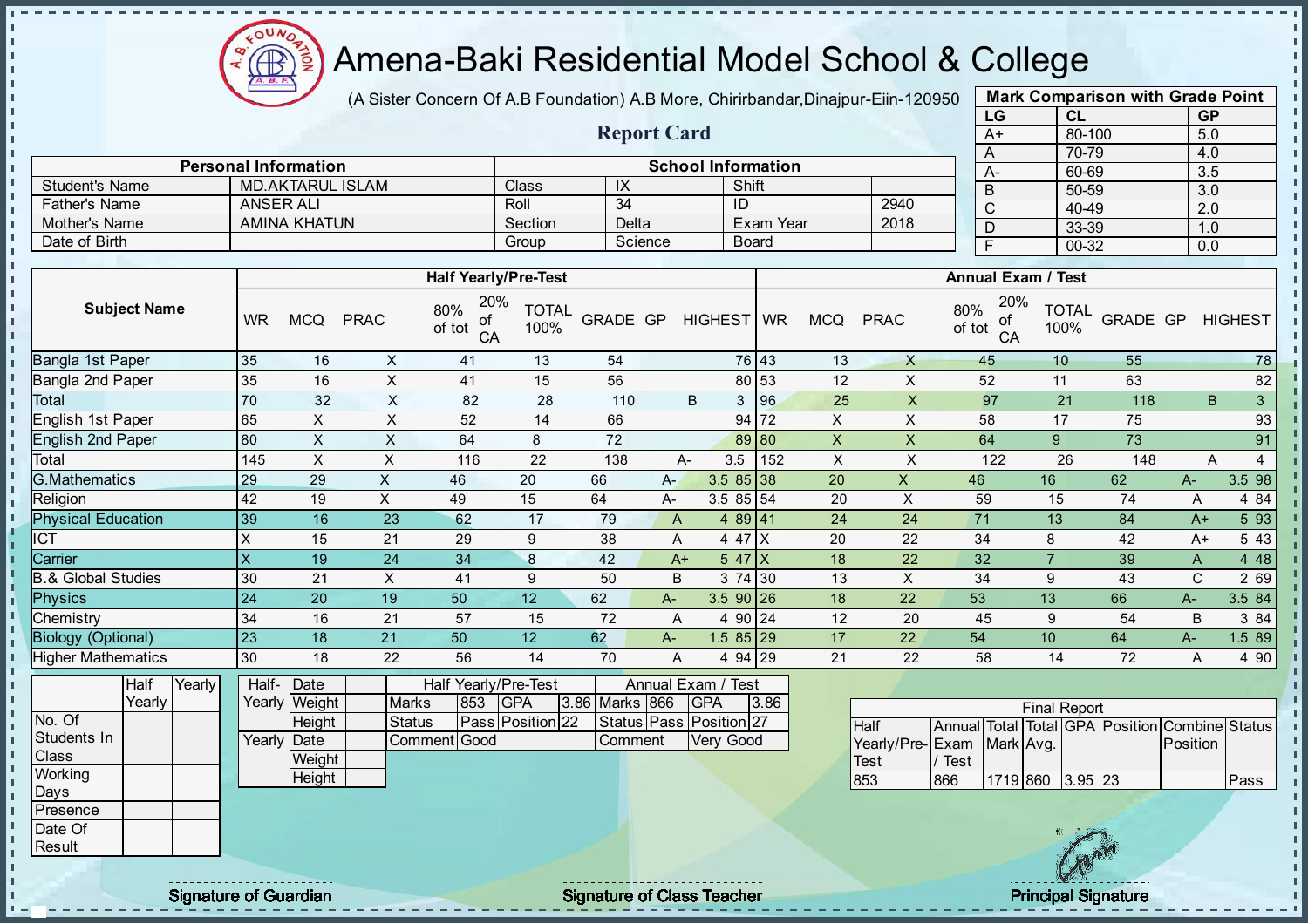

(A Sister Concern Of A.B Foundation) A.B More, Chirirbandar, Dinajpur-Eiin-120950

Report Card

Personal Information and The School Information

Father's Name SUMIR UDDIN Roll 1 1 ID 1615

Student's Name SUMIYA KHATUN Class IX IX Shift

| <b>Mark Comparison with Grade Point</b><br>LG |           |  |  |  |  |  |  |  |  |  |  |  |
|-----------------------------------------------|-----------|--|--|--|--|--|--|--|--|--|--|--|
| CL                                            | <b>GP</b> |  |  |  |  |  |  |  |  |  |  |  |
| 80-100                                        | 5.0       |  |  |  |  |  |  |  |  |  |  |  |
| 70-79                                         | 4.0       |  |  |  |  |  |  |  |  |  |  |  |
| 60-69                                         | 3.5       |  |  |  |  |  |  |  |  |  |  |  |
| 50-59                                         | 3.0       |  |  |  |  |  |  |  |  |  |  |  |
| 40-49                                         | 2.0       |  |  |  |  |  |  |  |  |  |  |  |
| 33-39                                         | 1.0       |  |  |  |  |  |  |  |  |  |  |  |
| $00 - 32$                                     | 0.0       |  |  |  |  |  |  |  |  |  |  |  |
|                                               |           |  |  |  |  |  |  |  |  |  |  |  |

| Mother's Name                 |                     |        |           | <b>EMRATUN</b> |                           |                                  | Section<br>Delta<br>Exam Year |                |                |                                      |                | 2018               |                                | D             |                 | 33-39                     | 1.0                                     |             |                     |
|-------------------------------|---------------------|--------|-----------|----------------|---------------------------|----------------------------------|-------------------------------|----------------|----------------|--------------------------------------|----------------|--------------------|--------------------------------|---------------|-----------------|---------------------------|-----------------------------------------|-------------|---------------------|
| Date of Birth                 |                     |        |           |                |                           |                                  | Group                         | Science        |                |                                      | <b>Board</b>   |                    |                                |               | F               |                           | $00 - 32$                               | 0.0         |                     |
|                               |                     |        |           |                |                           |                                  |                               |                |                |                                      |                |                    |                                |               |                 |                           |                                         |             |                     |
|                               |                     |        |           |                |                           | <b>Half Yearly/Pre-Test</b>      |                               |                |                |                                      |                |                    |                                |               |                 | <b>Annual Exam / Test</b> |                                         |             |                     |
|                               | <b>Subject Name</b> |        | <b>WR</b> | <b>MCQ</b>     | <b>PRAC</b>               | 20%<br>80%<br>of<br>of tot<br>CA | <b>TOTAL</b><br>100%          | GRADE GP       |                | HIGHEST   WR                         |                | <b>MCQ</b>         | <b>PRAC</b>                    | 80%<br>of tot | 20%<br>οf<br>CA | <b>TOTAL</b><br>100%      | GRADE GP                                |             | <b>HIGHEST</b>      |
| Bangla 1st Paper              |                     |        | 41        | 25             | $\boldsymbol{\mathsf{X}}$ | 53                               | 10                            | 63             |                |                                      | 76 44          | 17                 | $\mathsf{X}$                   |               | 49              | 12                        | 61                                      |             | 78                  |
| Bangla 2nd Paper              |                     |        | 44        | 14             | X                         | 46                               | 13                            | 59             |                |                                      | 80 53          | 17                 | X                              |               | 56              | 13                        | 69                                      |             | 82                  |
| Total                         |                     |        | 85        | 39             | X                         | 99                               | 23                            | 122            |                | $A -$                                | 3.5<br>97      | 34                 | $\boldsymbol{\mathsf{X}}$      |               | 105             | 25                        | 130                                     | $A-$        | 3.5                 |
| English 1st Paper             |                     |        | 85        | X              | $\sf X$                   | 68                               | 15                            | 83             |                |                                      | 94 82          | X                  | X                              |               | 66              | 18                        | 84                                      |             | 93                  |
| English 2nd Paper             |                     |        | 73        | X              | $\sf X$                   | 58                               | 12                            | 70             |                |                                      | 89 76          | $\pmb{\mathsf{X}}$ | $\mathsf X$                    |               | 61              | 14                        | 75                                      |             | 91                  |
| Total                         |                     |        | 158       | $\pmb{\times}$ | $\mathsf{X}$              | 126                              | 27                            | 153            |                | A                                    | 158<br>4       | $\pmb{\times}$     | X                              |               | 127             | 32                        | 159                                     |             | Α<br>$\overline{4}$ |
| <b>G.Mathematics</b>          |                     |        | 32        | 22             | X                         | 43                               | 17                            | 60             | A-             |                                      | $3.585$ 33     | 18                 | X                              |               | 41              | 17                        | 58                                      | $\sf B$     | 3 98                |
| Religion                      |                     |        | 50        | 21             | X                         | 57                               | 16                            | 73             | A              |                                      | 4 85 56        | 19                 | X                              |               | 60              | 16                        | 76                                      | A           | 4 84                |
| <b>Physical Education</b>     |                     |        | 38        | 16             | 24                        | 62                               | 17                            | 79             | A              |                                      | 4 89 41        | 23                 | 24                             |               | 70              | 17                        | 87                                      | $A+$        | 5 93                |
| <b>CT</b>                     |                     |        | X         | 11             | 21                        | 26                               | 9                             | 35             | Α              |                                      | 4 4 7 $\mid$ X | 20                 | 22                             |               | 34              | 9                         | 43                                      | $A+$        | 5 4 3               |
| Carrier                       |                     |        | X         | 19             | 23                        | 34                               | 8                             | 42             | $A+$           |                                      | $547$ $X$      | 20                 | 22                             |               | 34              | $\boldsymbol{9}$          | 43                                      | $A+$        | 5 48                |
| <b>B.&amp; Global Studies</b> |                     |        | 29        | 18             | X                         | 38                               | 10                            | 48             | $\mathsf{C}$   |                                      | 2 74 32        | 16                 | X                              |               | 38              | 11                        | 49                                      | $\mathbf C$ | 2 69                |
| <b>Physics</b>                |                     |        | 25        | 20             | 19                        | 51                               | 13                            | 64             | $A -$          |                                      | 3.590 30       | 13                 | 23                             |               | 53              | 18                        | 71                                      | A           | 4 84                |
| Chemistry                     |                     |        | 34        | 10             | 21                        | 52                               | 13                            | 65             | A-             |                                      | 3.5 90 34      | 13                 | 21                             | 54            |                 | 12                        | 66                                      | A-          | 3.5 84              |
| <b>Biology (Optional)</b>     |                     |        | 30        | 21             | 20                        | 57                               | 13                            | 70             | $\overline{A}$ |                                      | 285 42         | 17                 | 22                             |               | 65              | 17                        | 82                                      | $A+$        | 3 8 9               |
| <b>Higher Mathematics</b>     |                     |        | 26        | 11             | 22                        | 47                               | 16                            | 63             | A-             |                                      | $3.5$ 94 30    | 21                 | 23                             |               | 59              | 15                        | 74                                      | A           | 4 90                |
|                               | Half                | Yearly | Half-     | Date           |                           | Half Yearly/Pre-Test             |                               |                |                | Annual Exam / Test                   |                |                    |                                |               |                 |                           |                                         |             |                     |
|                               | Yearly              |        | Yearly    | Weight         |                           | 874<br><b>Marks</b>              | <b>GPA</b>                    | 3.86 Marks 938 |                | <b>GPA</b>                           | 4.18           |                    |                                |               |                 | <b>Final Report</b>       |                                         |             |                     |
| No. Of<br>Students In         |                     |        | Yearly    | Height<br>Date |                           | <b>Status</b><br>Comment Good    | Pass Position 21              | Comment        |                | Status Pass Position 20<br>Very Good |                |                    | <b>Half</b><br>Yearly/Pre-Exam | Annual        | Mark Avg.       |                           | Total Total GPA Position Combine Status | Position    |                     |
| Class                         |                     |        |           | Weight         |                           |                                  |                               |                |                |                                      |                |                    | Test                           | ' Test        |                 |                           |                                         |             |                     |
| Working                       |                     |        |           | Height         |                           |                                  |                               |                |                |                                      |                |                    | 874                            | 938           |                 | 1812 907 4.11 20          |                                         |             | Pass                |



Days Presence Date Of Result

J.  $\mathbf{I}$ 

 $\mathbf{I}$ J.  $\mathbf{r}$ - II - II - II  $\mathbf{r}$ 

- II  $\mathbf{I}$ J. J.  $\blacksquare$  $\mathbf{I}$ J. J. J. a. п п T. J. J. J.  $\mathbf{r}$ J.  $\mathbf{I}$  $\blacksquare$  $\mathbf{I}$  $\mathbf{I}$  $\mathbf{I}$ l ni  $\mathbf{I}$  $\mathbf{u}$  $\mathbf{r}$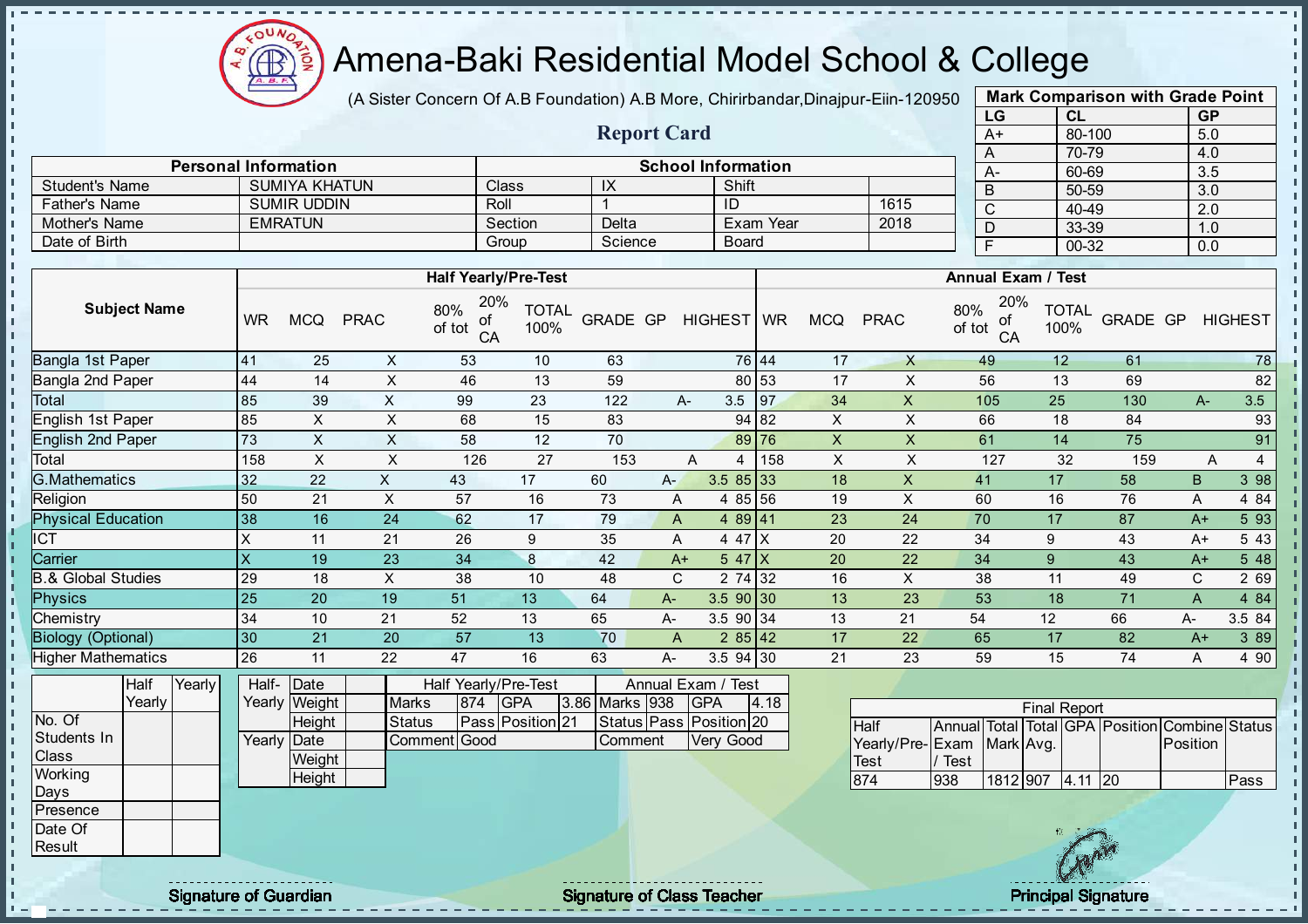$\mathbf{u}$ Æ ğ

## Amena-Baki Residential Model School & College

(A Sister Concern Of A.B Foundation) A.B More, Chirirbandar, Dinajpur-Eiin-120950

Report Card

Personal Information and School Information

Student's Name TULI RANI DAS Class IX Shift

| <b>Mark Comparison with Grade Point</b> |                        |     |  |  |  |  |  |  |  |  |  |  |  |
|-----------------------------------------|------------------------|-----|--|--|--|--|--|--|--|--|--|--|--|
| LG                                      | <b>CL</b><br><b>GP</b> |     |  |  |  |  |  |  |  |  |  |  |  |
| $A+$                                    | 80-100                 | 5.0 |  |  |  |  |  |  |  |  |  |  |  |
| A                                       | 70-79                  | 4.0 |  |  |  |  |  |  |  |  |  |  |  |
| A-                                      | 60-69                  | 3.5 |  |  |  |  |  |  |  |  |  |  |  |
| B                                       | 50-59                  | 3.0 |  |  |  |  |  |  |  |  |  |  |  |
| C                                       | 40-49                  | 2.0 |  |  |  |  |  |  |  |  |  |  |  |
| D                                       | 33-39                  | 1.0 |  |  |  |  |  |  |  |  |  |  |  |
| F                                       | 00-32                  | 0.0 |  |  |  |  |  |  |  |  |  |  |  |
|                                         |                        |     |  |  |  |  |  |  |  |  |  |  |  |

| Father's Name                 |           | <b>BIMOL CHANDRO DAS</b> |                | Roll<br>11<br>ID                 |                                                                                       |                 |         |                  | 1704         | $\mathsf C$    | 40-49               |                                   | $\overline{2.0}$     |                 |          |                |
|-------------------------------|-----------|--------------------------|----------------|----------------------------------|---------------------------------------------------------------------------------------|-----------------|---------|------------------|--------------|----------------|---------------------|-----------------------------------|----------------------|-----------------|----------|----------------|
| <b>Mother's Name</b>          |           | PALLOBI RANI DAS         |                |                                  | Section                                                                               |                 | Delta   |                  | Exam Year    |                | 2018                | D                                 | 33-39                |                 | 1.0      |                |
| Date of Birth                 |           |                          |                |                                  | Group                                                                                 |                 | Science |                  | <b>Board</b> |                |                     | $\overline{F}$                    | $00 - 32$            |                 | 0.0      |                |
|                               |           |                          |                |                                  |                                                                                       |                 |         |                  |              |                |                     |                                   |                      |                 |          |                |
|                               |           |                          |                | <b>Half Yearly/Pre-Test</b>      |                                                                                       |                 |         |                  |              |                |                     | <b>Annual Exam / Test</b>         |                      |                 |          |                |
| <b>Subject Name</b>           | <b>WR</b> | <b>MCQ</b>               | <b>PRAC</b>    | 20%<br>80%<br>οf<br>of tot<br>CA | <b>TOTAL</b><br>100%                                                                  | <b>GRADE GP</b> |         | HIGHEST WR       |              | <b>MCQ</b>     | <b>PRAC</b>         | 20%<br>80%<br>of<br>of tot<br>CA  | <b>TOTAL</b><br>100% | <b>GRADE GP</b> |          | <b>HIGHEST</b> |
| Bangla 1st Paper              | 46        | 25                       | X              | 57                               | 14                                                                                    | 71              |         |                  | 76 43        | 21             | X                   | 51                                | 14                   | 65              |          | 78             |
| Bangla 2nd Paper              | 51        | 19                       | $\mathsf X$    | 56                               | 18                                                                                    | 74              |         |                  | 80 57        | 18             | X                   | 60                                | 15                   | 75              |          | 82             |
| Total                         | 97        | 44                       | $\sf X$        | 113                              | 32                                                                                    | 145             |         | A<br>4           | 100          | 39             | X                   | 111                               | 29                   | 140             | A        | $\overline{4}$ |
| English 1st Paper             | 87        | X                        | X              | 70                               | 17                                                                                    | 87              |         |                  | 94 82        | $\pmb{\times}$ | X                   | 66                                | 18                   | 84              |          | 93             |
| English 2nd Paper             | 72        | X                        | X              | 58                               | 10                                                                                    | 68              |         |                  | 89 87        | $\pmb{\times}$ | X                   | 70                                | 15                   | 85              |          | 91             |
| Total                         | 159       | X                        | $\sf X$        | 128                              | 27                                                                                    | 155             |         | A<br>4           | 169          | $\mathsf X$    | X                   | 136                               | 33                   | 169             | $A+$     | $\overline{5}$ |
| <b>G.Mathematics</b>          | 44        | 30                       | $\pmb{\times}$ | 59                               | 20                                                                                    | 79              | A       | 485 63           |              | 27             | X                   | 72                                | 20                   | 92              | $A+$     | 5 98           |
| Religion                      | 57        | 25                       | X              | 66                               | 15                                                                                    | 81              | $A+$    | 5 85 55          |              | 23             | X                   | 62                                | 16                   | 78              | Α        | 4 84           |
| <b>Physical Education</b>     | 43        | 17                       | 24             | 67                               | 18                                                                                    | 85              | $A+$    | $589$ 45         |              | 24             | 24                  | 74                                | 18                   | 92              | $A+$     | 5 93           |
| ICT                           | X         | 16                       | 21             | 30                               | 9                                                                                     | 39              | A       | 4 47 X           |              | 13             | 20                  | 26                                | 9                    | 35              | A        | 4 4 3          |
| Carrier                       | X         | 18                       | 23             | 33                               | 8                                                                                     | 41              | $A+$    | $547$ X          |              | 20             | 22                  | 34                                | 10                   | 44              | $A+$     | 5 48           |
| <b>B.&amp; Global Studies</b> | 43        | 27                       | X.             | 56                               | 13                                                                                    | 69              | А-      | $3.5$ 74 45      |              | 18             | X                   | 50                                | 13                   | 63              | А-       | 3.5 69         |
| <b>Physics</b>                | 25        | 15                       | 19             | 47                               | 19                                                                                    | 66              | A-      | $3.590$ 39       |              | 20             | 23                  | 66                                | 17                   | 83              | $A+$     | 5 84           |
| Chemistry                     | 40        | 15                       | 21             | 61                               | 18                                                                                    | 79              | A       | 4 90 35          |              | 17             | 20                  | 58                                | 12                   | 70              | Α        | 4 84           |
| <b>Biology (Optional)</b>     | 40        | 22                       | 22             | 67                               | 16                                                                                    | 83              | $A+$    | 385 44           |              | 19             | 22                  | 68                                | 18                   | 86              | $A+$     | 3 8 9          |
| <b>Higher Mathematics</b>     | 37        | 17                       | 22             | 61                               | 17                                                                                    | 78              | A       | 4 94 28          |              | 21             | 22                  | 57                                | 20                   | 77              | Α        | 4 90           |
| Half<br>Yearly<br>Yearly      | Half-     | Date<br>Yearly Weight    | <b>Marks</b>   |                                  | Half Yearly/Pre-Test<br>Annual Exam / Test<br>1000 GPA<br>4.45 Marks 1029 GPA<br>4.68 |                 |         |                  |              |                | <b>Final Report</b> |                                   |                      |                 |          |                |
| No. Of                        |           | Height                   | <b>Status</b>  |                                  | Pass Position 13<br>Status Pass Position 9                                            |                 |         |                  | Half         | Annual Total   |                     | Total GPA Position Combine Status |                      |                 |          |                |
| Students In                   |           | Yearly Date              |                | Comment Good                     |                                                                                       | Comment         |         | <b>Very Good</b> |              |                |                     | Yearly/Pre-IFxam IMarkIAvg        |                      |                 | Position |                |

| <b>Half</b>                |      |                  |  | Annual Total Total GPA Position Combine Statu |       |
|----------------------------|------|------------------|--|-----------------------------------------------|-------|
| Yearly/Pre- Exam Mark Avg. |      |                  |  | <b>Position</b>                               |       |
| <b>ITest</b>               | Test |                  |  |                                               |       |
| 1000                       | 1029 | 2029 1016 4.66 9 |  |                                               | lPass |
|                            |      |                  |  |                                               |       |

**Weight Height** 

Students In **Class Working** Days Presence Date Of **Result** 

h  $\mathbf{I}$  $\mathbf{r}$ - II - II I۳ h h. l n l n  $\mathbf{I}$  $\mathbf{I}$ J.  $\mathbf{I}$ J.  $\mathbf{r}$  $\mathbf{I}$  $\mathbf{I}$  $\mathbf{I}$  $\mathbf{I}$  $\mathbf{I}$  $\mathbf{I}$  $\mathbf{r}$  $\mathbf{I}$  $\mathbf{I}$  $\mathbf{I}$  $\mathbf{I}$  $\mathbf{I}$ ÷.  $\mathbf{I}$ a. п п T. J. J. - II  $\mathbf{I}$  $\mathbb T$  $\mathbf{I}$  $\mathbf{I}$  $\mathbf{L}$  $\mathbf{L}$ H.  $\begin{array}{c} 1 \\ 1 \\ 1 \end{array}$ l ni h.  $\mathbf{r}$  $\mathbf{I}$ l<br>L - II

Signature of Guardian Signature of Class Teacher Principal Signature of Class Teacher Principal Signature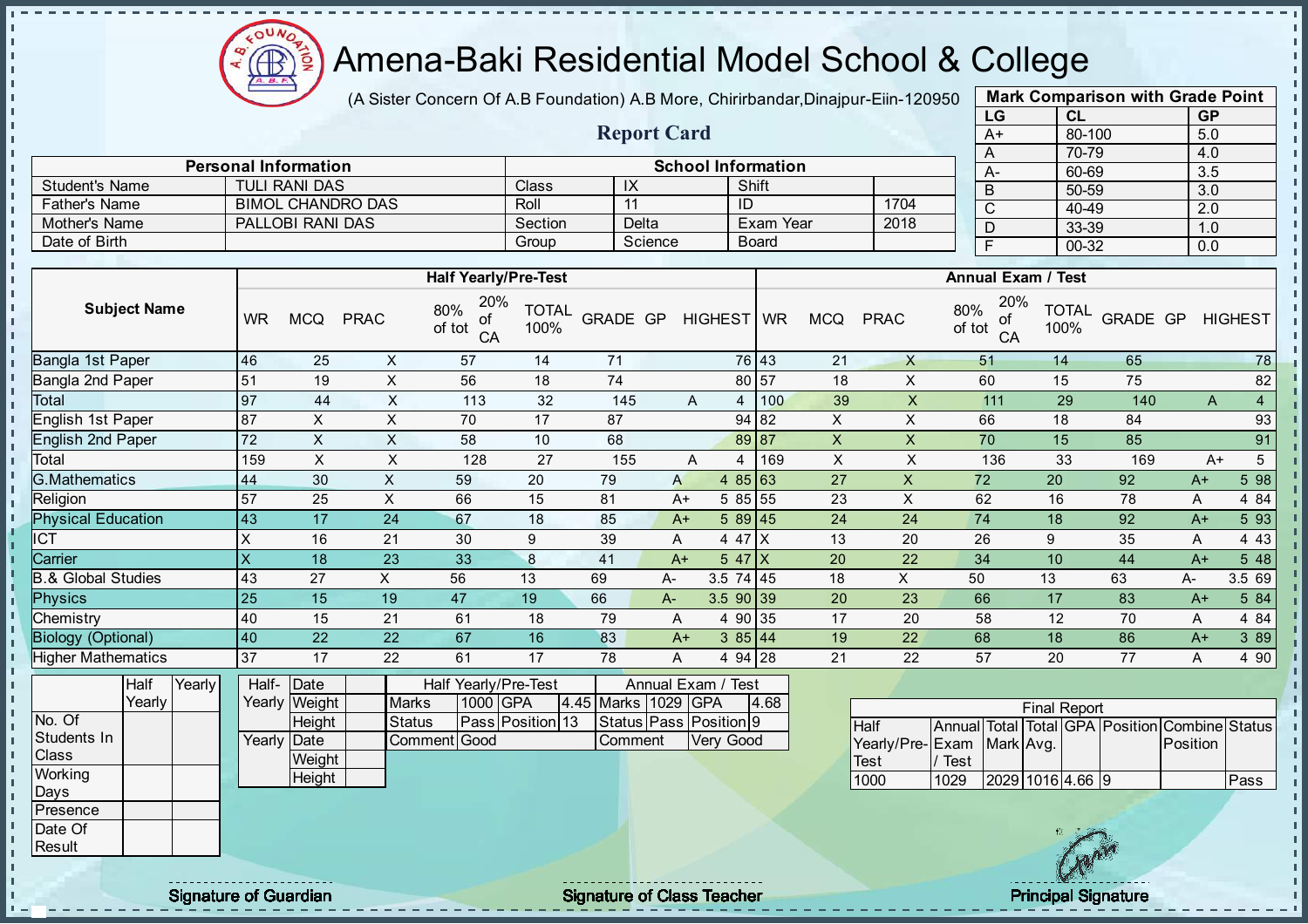

(A Sister Concern Of A.B Foundation) A.B More, Chirirbandar, Dinajpur-Eiin-120950

Report Card

| <b>Mark Comparison with Grade Point</b> |           |           |  |  |  |  |  |  |  |  |
|-----------------------------------------|-----------|-----------|--|--|--|--|--|--|--|--|
| LG                                      | CL        | <b>GP</b> |  |  |  |  |  |  |  |  |
| $A+$                                    | 80-100    | 5.0       |  |  |  |  |  |  |  |  |
| A                                       | 70-79     | 4.0       |  |  |  |  |  |  |  |  |
| A-                                      | 60-69     | 3.5       |  |  |  |  |  |  |  |  |
| B                                       | 50-59     | 3.0       |  |  |  |  |  |  |  |  |
| C                                       | 40-49     | 2.0       |  |  |  |  |  |  |  |  |
| D                                       | 33-39     | 1.0       |  |  |  |  |  |  |  |  |
| F                                       | $00 - 32$ | 0.0       |  |  |  |  |  |  |  |  |

| <b>Personal Information</b>   |                         |                              |             |                                  |                                   |                    |    | <b>School Information</b> |                       |                |                | $\sqrt{ }$<br>A- |                           | ט ו־ט ו<br>60-69     |          | ᠇.∪<br>3.5       |                |
|-------------------------------|-------------------------|------------------------------|-------------|----------------------------------|-----------------------------------|--------------------|----|---------------------------|-----------------------|----------------|----------------|------------------|---------------------------|----------------------|----------|------------------|----------------|
| <b>Student's Name</b>         |                         | <b>SHAMIMA AKTHER</b>        |             |                                  | Class                             | $\mathsf{IX}$      |    |                           | Shift                 |                |                | $\overline{B}$   |                           | $50 - 59$            |          | $\overline{3.0}$ |                |
| <b>Father's Name</b>          |                         | <b>OSMAN GONI</b>            |             |                                  | Roll                              | 15                 |    |                           | ID                    |                | 1736           | $\mathsf{C}$     |                           | 40-49                |          | 2.0              |                |
| Mother's Name                 |                         | RABAKA SULTANA               |             |                                  | Section                           | Delta              |    |                           | Exam Year             |                | 2018           | D                |                           | 33-39                |          | 1.0              |                |
| Date of Birth                 |                         |                              |             |                                  | Group                             | Science            |    |                           | <b>Board</b>          |                |                | $\overline{F}$   |                           | 00-32                |          | 0.0              |                |
|                               |                         |                              |             |                                  |                                   |                    |    |                           |                       |                |                |                  |                           |                      |          |                  |                |
|                               |                         |                              |             |                                  | <b>Half Yearly/Pre-Test</b>       |                    |    |                           |                       |                |                |                  | <b>Annual Exam / Test</b> |                      |          |                  |                |
| <b>Subject Name</b>           | <b>WR</b>               | <b>MCQ</b>                   | <b>PRAC</b> | 20%<br>80%<br>of<br>of tot<br>CA | <b>TOTAL</b><br>100%              | <b>GRADE GP</b>    |    | HIGHEST WR                |                       | <b>MCQ</b>     | <b>PRAC</b>    | 80%<br>of tot    | 20%<br>of<br>CA           | <b>TOTAL</b><br>100% | GRADE GP |                  | <b>HIGHEST</b> |
| Bangla 1st Paper              | 36                      | 22                           | X           | 46                               | 9                                 | 55                 |    |                           | 76 37                 | 13             | X              | 40               |                           | 11                   | 51       |                  | 78             |
| Bangla 2nd Paper              | 40                      | 12                           | X           | 42                               | 12                                | 54                 |    |                           | 80 48                 | 11             | X              | 47               |                           | 14                   | 61       |                  | 82             |
| Total                         | 76                      | 34                           | X           | 88                               | 21                                | 109                |    | B                         | 85<br>3               | 24             | X              | 87               |                           | 25                   | 112      |                  | B<br>3         |
| English 1st Paper             | 78                      | X                            | $\mathsf X$ | 62                               | 13                                | 75                 |    |                           | 94 78                 | X              | X              | 62               |                           | 19                   | 81       |                  | 93             |
| English 2nd Paper             | 72                      | X                            | X           | 58                               | 10                                | 68                 |    |                           | 89 55                 | $\mathsf X$    | X              | 44               |                           | 12                   | 56       |                  | 91             |
| Total                         | 150                     | X                            | X           | 120                              | 23                                | 143                |    | Α                         | 133<br>4              | $\pmb{\times}$ | X              | 106              |                           | 31                   | 137      | A-               | 3.5            |
| <b>G.Mathematics</b>          | 15                      | 21                           | X           | 29                               | 18                                | 47                 | F. |                           | $0.085$ <sub>24</sub> | 15             | $\pmb{\times}$ | 31               |                           | 18                   | 49       | F                | 0.098          |
| Religion                      | 51                      | 21                           | X           | 58                               | 14                                | 72                 | A  |                           | 4 85 47               | 20             | X              | 54               |                           | 15                   | 69       | A-               | 3.5 84         |
| <b>Physical Education</b>     | 37                      | 18                           | 23          | 62                               | 16                                | 78                 | A  |                           | $489$ 40              | 25             | 24             | 71               |                           | 16                   | 87       | $A+$             | 5 9 3          |
| <b>ICT</b>                    | X                       | 13                           | 21          | 27                               | 9                                 | 36                 | A  |                           | 4 47 X                | 19             | 21             | 32               |                           | 8                    | 40       | $A+$             | 5 4 3          |
| Carrier                       | $\overline{\mathsf{x}}$ | 16                           | 23          | 31                               | $\bf 8$                           | 39                 | A  |                           | 4 47 $X$              | 20             | 22             | 34               |                           | $9\,$                | 43       | $A+$             | 5 48           |
| <b>B.&amp; Global Studies</b> | 32                      | 23                           | $\times$    | 44                               | 9                                 | 53                 | B  |                           | 3 74 29               | 18             | X              | 38               |                           | 10                   | 48       | $\mathsf{C}$     | 2 69           |
| <b>Physics</b>                | 23                      | 17                           | 18          | 46                               | 13                                | 59                 | B. |                           | 390 22                | 15             | 22             | 47               |                           | 18                   | 65       | A-               | 3.5 84         |
| Chemistry                     | 36                      | 11                           | 21          | 54                               | 13                                | 67                 | A- |                           | 3.5 90 37             | 12             | 20             | 55               | 8                         |                      | 63       | A-               | 3.5 84         |
| <b>Biology (Optional)</b>     | 21                      | 21                           | 20          | 50                               | 15                                | 65                 | A- |                           | $1.585$ 35            | 15             | 22             | 58               |                           | 16                   | 74       | A                | 2 8 9          |
| <b>Higher Mathematics</b>     | 23                      | 13                           | 22          | 46                               | 12                                | 58                 | B  |                           | $394$ 20              | 20             | 23             | 50               |                           | 16                   | 66       | А-               | 3.5 90         |
| Yearly<br>Half<br>Vearly      | Half-                   | Date<br>Vearly <i>Weight</i> |             | $M$ orke                         | Half Yearly/Pre-Test<br>$326$ CDA | 0.00 Marke 853 CDA |    | Annual Exam / Test        | $\ln$ oo l            |                |                |                  | $-$                       |                      |          |                  |                |

|              | - 1911 | . vu. | - 1911               | 1 Duw         |                                 | , KII TUUTIVAT IU TUUT |                    |                      |      |      |
|--------------|--------|-------|----------------------|---------------|---------------------------------|------------------------|--------------------|----------------------|------|------|
|              | Yearly |       |                      | Yearly Weight | <b>Marks</b>                    | 826 GPA                | 0.00 Marks 853 GPA |                      | 0.00 |      |
| No. Of       |        |       |                      | <b>Height</b> | <b>Status</b>                   | <b>Fail Position</b>   |                    | Status Fail Position |      | Hall |
| Students In  |        |       | Yearlv <b>I</b> Date |               | <b>Comment Not Satisfactory</b> |                        | lComment           | <b>INot</b>          |      | Yea  |
| <b>Class</b> |        |       |                      | Weight        |                                 |                        |                    | Satisfactory         |      | Tes  |
| Working      |        |       |                      | Height        |                                 |                        |                    |                      |      | 826  |
| Days         |        |       |                      |               |                                 |                        |                    |                      |      |      |
| Presence     |        |       |                      |               |                                 |                        |                    |                      |      |      |

|                           |      |           | <b>Final Report</b> |  |                                                |  |
|---------------------------|------|-----------|---------------------|--|------------------------------------------------|--|
| <b>Half</b>               |      |           |                     |  | Annual Total Total GPA Position Combine Status |  |
| Yearly/Pre-Exam Mark Avg. |      |           |                     |  | Position                                       |  |
| Test                      | Test |           |                     |  |                                                |  |
| 826                       | 853  | 1679 1016 |                     |  |                                                |  |

- II J. - II ×

**II**  $\mathbf{I}$  $\mathbf{I}$ 

 $\frac{1}{1}$ 

Date Of **Result**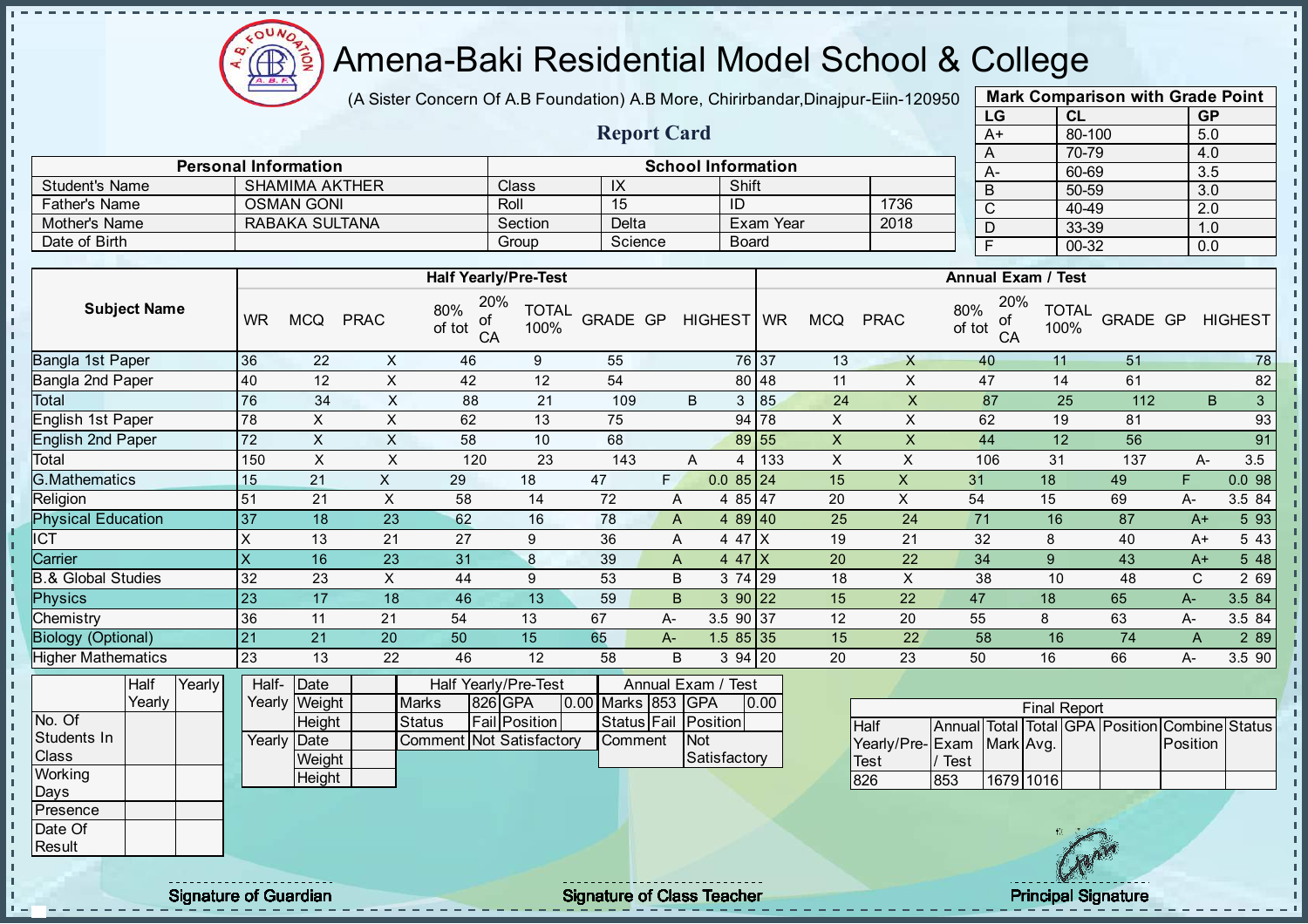

(A Sister Concern Of A.B Foundation) A.B More, Chirirbandar, Dinajpur-Eiin-120950

Report Card

Personal Information and School Information

Father's Name ATAUR RAHMAN Roll 17 ID 1746

Student's Name | AFIA FARJANA | Class | IX | Shift

Mother's Name MST. MORSEDA KHATUN Section Delta Exam Year

| <b>Mark Comparison with Grade Point</b> |        |           |  |  |  |  |  |  |  |  |
|-----------------------------------------|--------|-----------|--|--|--|--|--|--|--|--|
| LG                                      | CL     | <b>GP</b> |  |  |  |  |  |  |  |  |
| $A+$                                    | 80-100 | 5.0       |  |  |  |  |  |  |  |  |
| A                                       | 70-79  | 4.0       |  |  |  |  |  |  |  |  |
| А-                                      | 60-69  | 3.5       |  |  |  |  |  |  |  |  |
| B                                       | 50-59  | 3.0       |  |  |  |  |  |  |  |  |
| C                                       | 40-49  | 2.0       |  |  |  |  |  |  |  |  |
| D                                       | 33-39  | 1.0       |  |  |  |  |  |  |  |  |
| F                                       | 00-32  | 0.0       |  |  |  |  |  |  |  |  |
|                                         |        |           |  |  |  |  |  |  |  |  |

| Date of Birth                 |                     |        |                           |                |                |                                  | Group                       |                | Science     |                    | <b>Board</b> |                           |                    |               | F               | 00 O<br>$00 - 32$         |                                               | .<br>0.0    |                |
|-------------------------------|---------------------|--------|---------------------------|----------------|----------------|----------------------------------|-----------------------------|----------------|-------------|--------------------|--------------|---------------------------|--------------------|---------------|-----------------|---------------------------|-----------------------------------------------|-------------|----------------|
|                               |                     |        |                           |                |                |                                  |                             |                |             |                    |              |                           |                    |               |                 |                           |                                               |             |                |
|                               |                     |        |                           |                |                |                                  | <b>Half Yearly/Pre-Test</b> |                |             |                    |              |                           |                    |               |                 | <b>Annual Exam / Test</b> |                                               |             |                |
|                               | <b>Subject Name</b> |        | <b>WR</b>                 | <b>MCQ</b>     | <b>PRAC</b>    | 20%<br>80%<br>οf<br>of tot<br>CA | <b>TOTAL</b><br>100%        | GRADE GP       |             | HIGHEST WR         |              | <b>MCQ</b>                | <b>PRAC</b>        | 80%<br>of tot | 20%<br>οf<br>CA | <b>TOTAL</b><br>100%      | GRADE GP                                      |             | <b>HIGHEST</b> |
| Bangla 1st Paper              |                     |        | 33                        | 22             | X              | 44                               | 8                           | 52             |             |                    | 76 43        | 17                        | $\times$           |               | 48              | 11                        | 59                                            |             | 78             |
| Bangla 2nd Paper              |                     |        | 52                        | 16             | X              | 54                               | 12                          | 66             |             | 80                 | 56           | 15                        | X                  |               | 57              | 15                        | 72                                            |             | 82             |
| Total                         |                     |        | 85                        | 38             | X              | 98                               | 20                          | 118            |             | B.<br>$\mathbf{3}$ | 99           | 32                        | X                  |               | 105             | 26                        | 131                                           | $A-$        | 3.5            |
| English 1st Paper             |                     |        | 71                        | X              | X              | 57                               | 13                          | 70             |             |                    | 94 77        | X                         | X                  |               | 62              | 15                        | 77                                            |             | 93             |
| <b>English 2nd Paper</b>      |                     |        | 63                        | $\pmb{\times}$ | X              | 50                               | 10                          | 60             |             |                    | 89 50        | X                         | X                  |               | 40              | 11                        | 51                                            |             | 91             |
| Total                         |                     |        | 134                       | $\pmb{\times}$ | $\mathsf X$    | 107                              | 23                          | 130            |             | 3.5<br>A-          | 127          | $\boldsymbol{\mathsf{X}}$ | X                  |               | 102             | 26                        | 128                                           | $A-$        | 3.5            |
| <b>G.Mathematics</b>          |                     |        | 12                        | 21             | X              | 26                               | 15                          | 41             | F.          | $0.085$ 26         |              | 14                        | X                  | 32            |                 | 17                        | 49                                            | F           | 0.098          |
| Religion                      |                     |        | 56                        | 24             | $\pmb{\times}$ | 64                               | 16                          | 80             | $A+$        | 5 85 55            |              | 20                        | X                  | 60            |                 | 16                        | 76                                            | Α           | 4 8 4          |
| <b>Physical Education</b>     |                     |        | 40                        | 17             | 24             | 65                               | 16                          | 81             | $A+$        | 589 41             |              | 25                        | 24                 | 72            |                 | 18                        | 90                                            | $A+$        | 5 93           |
| <b>ICT</b>                    |                     |        | X                         | 18             | 22             | 32                               | 9                           | 41             | $A+$        | 5 47               | X            | 13                        | 20                 | 26            |                 | 9                         | 35                                            | Α           | 4 4 3          |
| Carrier                       |                     |        | $\boldsymbol{\mathsf{X}}$ | 15             | 23             | 30                               | $\overline{7}$              | 37             | A           | $447$ X            |              | 18                        | 22                 | 32            |                 | 9                         | 41                                            | $A+$        | 5 48           |
| <b>B.&amp; Global Studies</b> |                     |        | 29                        | 20             | $\pmb{\times}$ | 39                               | 8                           | 47             | C           | 2 74 29            |              | 15                        | $\pmb{\mathsf{X}}$ | 35            |                 | 8                         | 43                                            | $\mathsf C$ | 2 69           |
| <b>Physics</b>                |                     |        | 35                        | 18             | 19             | 58                               | 10                          | 68             | A-          | $3.590$ 24         |              | 16                        | 22                 | 50            |                 | 14                        | 64                                            | A-          | 3.5 84         |
| Chemistry                     |                     |        | 31                        | 9              | 21             | 49                               | 14                          | 63             | F           | $0.0$ 90 35        |              | 15                        | 20                 | 56            |                 | 8                         | 64                                            | A-          | 3.5 84         |
| <b>Biology (Optional)</b>     |                     |        | 25                        | 20             | 22             | 54                               | 15                          | 69             | A-          | $1.585$ 33         |              | 13                        | 22                 | 54            |                 | 15                        | 69                                            | A-          | 1.5 89         |
| <b>Higher Mathematics</b>     |                     |        | 20                        | 10             | 22             | 42                               | 12                          | 54             | B           | 3 94               | 21           | 16                        | 23                 | 48            |                 | 15                        | 63                                            | A-          | 3.5 90         |
|                               | Half                | Yearly | Half-                     | Date           |                |                                  | Half Yearly/Pre-Test        |                | Annual      | Exam / Test        |              |                           |                    |               |                 |                           |                                               |             |                |
|                               | Yearly              |        | Yearly                    | Weight         |                | <b>Marks</b>                     | 829 GPA                     | 0.00 Marks 853 |             | <b>GPA</b>         | 0.00         |                           |                    |               |                 | <b>Final Report</b>       |                                               |             |                |
| No. Of                        |                     |        |                           | Height         |                | <b>Status</b>                    | Fail Position               |                | Status Fail | Position           |              |                           | Half               | Annual        |                 |                           | Total   Total GPA   Position   Combine Status |             |                |
| Students In                   |                     |        | Yearly                    | Date           |                | <b>Comment Not Satisfactory</b>  |                             |                | Comment     | <b>Not</b>         |              |                           | Yearly/Pre-        | Exam          | Mark Avg.       |                           |                                               | Position    |                |
| Class                         |                     |        |                           | Weight         |                |                                  |                             |                |             | Satisfactory       |              |                           | Test               | <b>Test</b>   |                 |                           |                                               |             |                |
| Working                       |                     |        |                           | Height         |                |                                  |                             |                |             |                    |              |                           | 829                | 853           | 1682 1016       |                           |                                               |             |                |

**Working** Days Presence Date Of Result

 $\frac{1}{1}$ - II

 $\mathbf{I}$ J.  $\mathbf{r}$ - II - II J. - II - II  $\mathbf{I}$ 

 $\mathbf{r}$ J. - II

 $\mathbf{I}$  $\mathbf{I}$ J.  $\mathbf{I}$  $\mathbf{I}$  $\mathbf{I}$  $\mathbf{I}$  $\mathbf{I}$  $\mathbf{I}$  $\mathbf{I}$  $\mathbf{I}$ a, b. T. h. ń. T. J.  $\mathbf{I}$  $\mathbf{I}$  $\mathbf{I}$  $\mathbf{r}$  $\mathbf{I}$  $\mathbf{I}$ l ni h. li. h. l n h  $\mathbf{r}$ 

Signature of Guardian Signature of Class Teacher Principal Signature of Class Teacher Principal Signature



1682 1016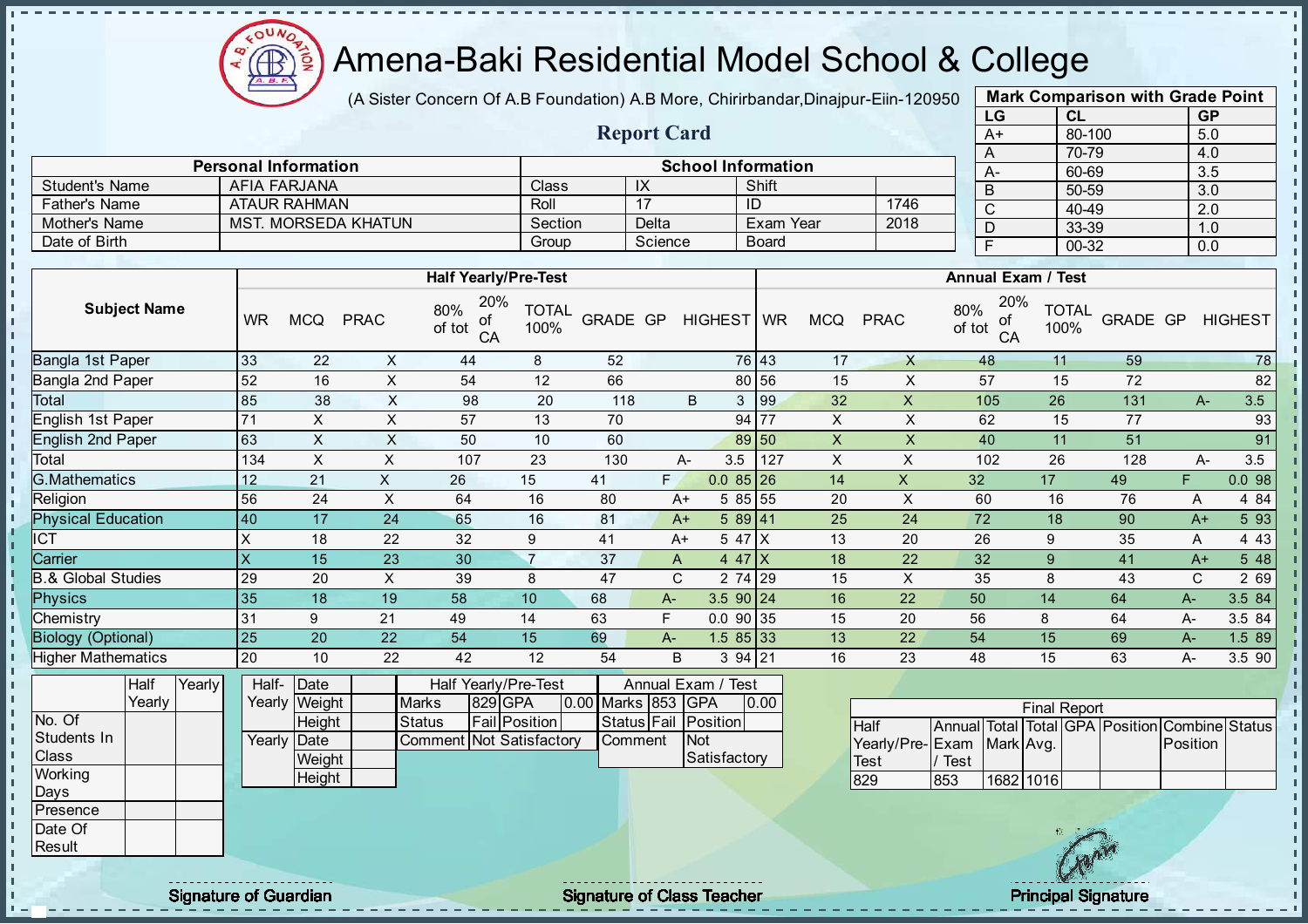Æ

J. - II

J.

J.

-8

a.

п

п

J. J. J.

- II  $\mathbf{r}$ 

J.

 $\blacksquare$ **II**  $\mathbf{r}$ 

J.

 $\blacksquare$  $\mathbf{I}$  $\mathbf{I}$  $\mathbf{I}$  $\mathbf{u}$  $\mathbf{I}$ - II л - II

## Amena-Baki Residential Model School & College

(A Sister Concern Of A.B Foundation) A.B More, Chirirbandar, Dinajpur-Eiin-120950

Report Card

Personal Information School Information

Father's Name AMINUI HAQUE Roll 22 ID 2362<br>
Mother's Name MOST-SHARIFA BEGUM Section Delta Exam Year 2018

Student's Name ASMAUL HUSNA Class IX Shift<br>
Father's Name AMINUI HAQUE Roll 22 ID

Mother's Name MOST-SHARIFA BEGUM Section Delta Exam Year Date of Birth Group Science Board

| <b>Mark Comparison with Grade Point</b> |        |           |  |  |  |  |  |  |  |  |
|-----------------------------------------|--------|-----------|--|--|--|--|--|--|--|--|
| LG                                      | CL     | <b>GP</b> |  |  |  |  |  |  |  |  |
| $A+$                                    | 80-100 | 5.0       |  |  |  |  |  |  |  |  |
| A                                       | 70-79  | 4.0       |  |  |  |  |  |  |  |  |
| А-                                      | 60-69  | 3.5       |  |  |  |  |  |  |  |  |
| B                                       | 50-59  | 3.0       |  |  |  |  |  |  |  |  |
| C                                       | 40-49  | 2.0       |  |  |  |  |  |  |  |  |
| D                                       | 33-39  | 1.0       |  |  |  |  |  |  |  |  |
| F                                       | 00-32  | 0.0       |  |  |  |  |  |  |  |  |
|                                         |        |           |  |  |  |  |  |  |  |  |

п

 $\mathbf{I}$ 

 $\mathbf{I}$ 

r.

п

J.

h,

п

п

|                               |                 |                 |                           | <b>Half Yearly/Pre-Test</b>      |                      |                         |                    |                |             |      |                           |                           |                     |                 | <b>Annual Exam / Test</b> |                                   |          |                 |
|-------------------------------|-----------------|-----------------|---------------------------|----------------------------------|----------------------|-------------------------|--------------------|----------------|-------------|------|---------------------------|---------------------------|---------------------|-----------------|---------------------------|-----------------------------------|----------|-----------------|
| <b>Subject Name</b>           | <b>WR</b>       | <b>MCQ</b>      | <b>PRAC</b>               | 20%<br>80%<br>of<br>of tot<br>CA | <b>TOTAL</b><br>100% | GRADE GP                |                    | HIGHEST WR     |             |      | <b>MCQ</b>                | <b>PRAC</b>               | 80%<br>of tot       | 20%<br>оf<br>CA | <b>TOTAL</b><br>100%      | GRADE GP                          |          | <b>HIGHEST</b>  |
| Bangla 1st Paper              | 43              | 27              | X                         | 56                               | 12                   | 68                      |                    |                | 76 46       |      | 20                        | $\times$                  |                     | 53              | 14                        | 67                                |          | 78              |
| Bangla 2nd Paper              | 48              | 24              | $\sf X$                   | 58                               | 15                   | 73                      |                    |                | 80 54       |      | 14                        | X                         |                     | 54              | 17                        | 71                                |          | 82              |
| Total                         | 91              | 51              | $\mathsf X$               | 114                              | 27                   | 141                     |                    | $\overline{A}$ | 4           | 100  | 34                        | $\pmb{\times}$            |                     | 107             | 31                        | 138                               | $A -$    | 3.5             |
| English 1st Paper             | 91              | $\times$        | $\sf X$                   | 73                               | 19                   | 92                      |                    |                | 94 91       |      | X                         | $\mathsf X$               |                     | 73              | 19                        | 92                                |          | 93              |
| <b>English 2nd Paper</b>      | $\overline{82}$ | $\mathsf X$     | $\mathsf{X}$              | 66                               | 12                   | 78                      |                    |                | 89 86       |      | $\pmb{\mathsf{X}}$        | $\boldsymbol{\mathsf{X}}$ |                     | 69              | 16                        | 85                                |          | 91              |
| Total                         | 173             | X               | $\mathsf X$               | 139                              | 31                   | 170                     |                    | $A+$           | 5           | 177  | $\boldsymbol{\mathsf{X}}$ | $\mathsf X$               |                     | 142             | 35                        | 177                               | $A+$     | $5\phantom{.0}$ |
| <b>G.Mathematics</b>          | 28              | 26              | $\boldsymbol{\mathsf{X}}$ | 43                               | 19                   | 62                      | A-                 |                | $3.585$ 43  |      | 26                        | $\boldsymbol{\mathsf{X}}$ |                     | 55              | 20                        | 75                                | A        | 4 98            |
| Religion                      | 55              | 27              | $\sf X$                   | 66                               | 16                   | 82                      | $A+$               |                | 5 85 55     |      | 24                        | $\mathsf X$               |                     | 63              | 16                        | 79                                | A        | 4 8 4           |
| <b>Physical Education</b>     | 44              | 19              | 24                        | 70                               | 18                   | 88                      | $A+$               |                | 589 44      |      | 25                        | 24                        | 74                  |                 | 18                        | 92                                | $A+$     | 5 93            |
| <b>ICT</b>                    | X               | 16              | 22                        | 30                               | 9                    | 39                      | A                  |                | 4 47 X      |      | 18                        | 21                        | 31                  |                 | 9                         | 40                                | $A+$     | 5 4 3           |
| Carrier                       | X               | 23              | 24                        | 38                               | 9                    | 47                      | $A+$               |                | $547$ X     |      | 21                        | 22                        | 34                  |                 | 10                        | 44                                | $A+$     | 5 48            |
| <b>B.&amp; Global Studies</b> | 39              | 24              | $\times$                  | 50                               | 13                   | 63                      | А-                 |                | $3.5$ 74 40 |      | 15                        | X                         |                     | 44              | 12                        | 56                                | B        | 3 69            |
| <b>Physics</b>                | 43              | $\overline{20}$ | $\overline{21}$           | 67                               | 17                   | 84                      | $A+$               |                | 590 29      |      | 16                        | $\overline{22}$           |                     | 54              | 18                        | 72                                | A        | 4 8 4           |
| Chemistry                     | 42              | 16              | 22                        | 64                               | 16                   | 80                      | $A+$               |                | 5 90 36     |      | 16                        | 20                        | 58                  |                 | 11                        | 69                                | A-       | 3.5 84          |
| <b>Biology (Optional)</b>     | 34              | 19              | 22                        | 60                               | 16                   | 76                      | A                  |                | 285 44      |      | 13                        | 22                        |                     | 63              | 16                        | 79                                | A        | 2 8 9           |
| <b>Higher Mathematics</b>     | 37              | 17              | 22                        | 61                               | 19                   | 80                      | $A+$               |                | 5 94 29     |      | 20                        | 24                        |                     | 58              | 13                        | 71                                | A        | 4 90            |
| Half<br>Yearly                | Half-           | Date            |                           | Half Yearly/Pre-Test             |                      |                         | Annual Exam / Test |                |             |      |                           |                           |                     |                 |                           |                                   |          |                 |
| Yearly                        |                 | Yearly Weight   | <b>Marks</b>              | 1012 GPA                         |                      | 4.73 Marks 992          |                    | <b>GPA</b>     |             | 4.36 |                           |                           |                     |                 | <b>Final Report</b>       |                                   |          |                 |
| No. Of                        |                 | Height          | <b>Status</b>             |                                  | Pass Position 8      | Status Pass Position 15 |                    |                |             |      |                           | Half                      | <b>Annual</b> Total |                 |                           | Total GPA Position Combine Status |          |                 |
| Students In                   |                 | Yearly Date     |                           | Comment Very Good                |                      | Comment                 |                    |                | Very Good   |      |                           | Yearly/Pre-Exam           |                     | Mark Avg.       |                           |                                   | Position |                 |
| Class                         |                 | Weight          |                           |                                  |                      |                         |                    |                |             |      |                           | Test                      | / Test              |                 |                           |                                   |          |                 |
| Working                       |                 | Height          |                           |                                  |                      |                         |                    |                |             |      |                           | 1012                      | 992                 |                 | 2004 1003 4.64 12         |                                   |          | Pass            |
| Days<br>Presence              |                 |                 |                           |                                  |                      |                         |                    |                |             |      |                           |                           |                     |                 |                           |                                   |          |                 |
| Date Of                       |                 |                 |                           |                                  |                      |                         |                    |                |             |      |                           |                           |                     |                 |                           |                                   |          |                 |
| Result                        |                 |                 |                           |                                  |                      |                         |                    |                |             |      |                           |                           |                     |                 |                           |                                   |          |                 |
|                               |                 |                 |                           |                                  |                      |                         |                    |                |             |      |                           |                           |                     |                 |                           |                                   |          |                 |

Signature of Guardian Teacher Signature of Class Teacher Principal Signature of Class Teacher Principal Signature

 $\mathcal{U}^{\prime}$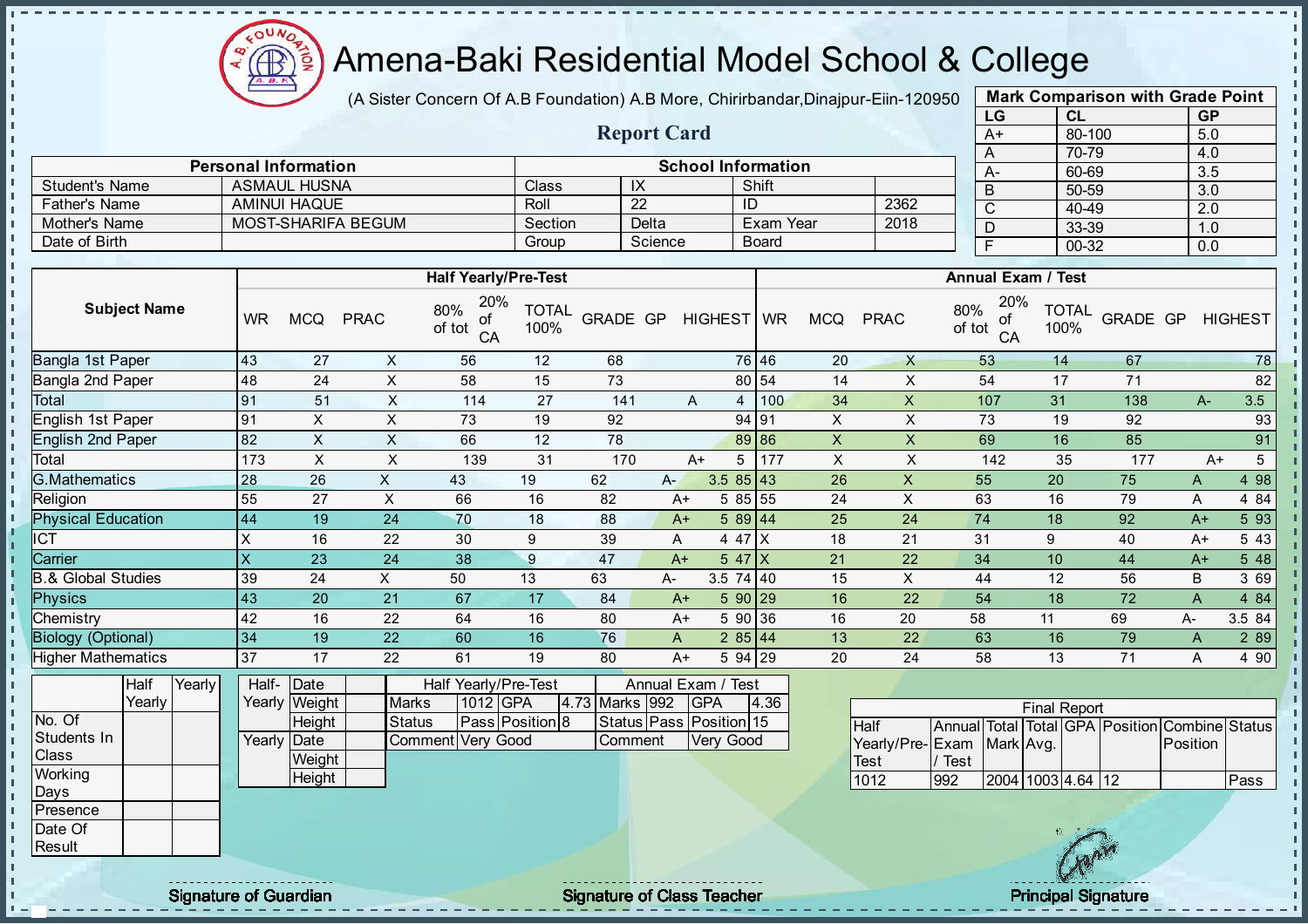

(A Sister Concern Of A.B Foundation) A.B More, Chirirbandar, Dinajpur-Eiin-120950

Report Card

Personal Information and School Information

Father's Name MD.MAHBUBAR RAHMAN ROLL 27 1D 2781 Mother's Name MST. AFROZA BEGUM Section Delta Exam Year 2018

Student's Name MUMTAHENA RAHMAN Class IX Shift<br>
Father's Name MD.MAHBUBAR RAHMAN Roll 27 ID

Date of Birth Group Science Board

| <b>Mark Comparison with Grade Point</b> |           |           |  |  |  |  |  |  |  |
|-----------------------------------------|-----------|-----------|--|--|--|--|--|--|--|
| LG                                      | <b>CL</b> | <b>GP</b> |  |  |  |  |  |  |  |
| $A+$                                    | 80-100    | 5.0       |  |  |  |  |  |  |  |
| A                                       | 70-79     | 4.0       |  |  |  |  |  |  |  |
| А-                                      | 60-69     | 3.5       |  |  |  |  |  |  |  |
| B                                       | 50-59     | 3.0       |  |  |  |  |  |  |  |
| C                                       | 40-49     | 2.0       |  |  |  |  |  |  |  |
| D                                       | 33-39     | 1.0       |  |  |  |  |  |  |  |
| F                                       | 00-32     | 0.0       |  |  |  |  |  |  |  |

л h,

п

 $\mathbf{I}$ 

 $\mathbf{I}$ 

|                               |                     |        |           |               |                           | <b>Half Yearly/Pre-Test</b>      |                      |                     |         |      |                        |                |                           |                 | <b>Annual Exam / Test</b>                      |                      |          |          |                |
|-------------------------------|---------------------|--------|-----------|---------------|---------------------------|----------------------------------|----------------------|---------------------|---------|------|------------------------|----------------|---------------------------|-----------------|------------------------------------------------|----------------------|----------|----------|----------------|
|                               | <b>Subject Name</b> |        | <b>WR</b> | <b>MCQ</b>    | <b>PRAC</b>               | 20%<br>80%<br>οf<br>of tot<br>CA | <b>TOTAL</b><br>100% | GRADE GP            |         |      | HIGHEST WR             |                | <b>MCQ</b>                | <b>PRAC</b>     | 20%<br>80%<br>οf<br>of tot<br>CA               | <b>TOTAL</b><br>100% | GRADE GP |          | <b>HIGHEST</b> |
| Bangla 1st Paper              |                     |        | 43        | 26            | X                         | 55                               | 13                   | 68                  |         |      | 76 48                  |                | 19                        | $\mathsf{X}$    | 54                                             | 13                   | 67       |          | 78             |
| Bangla 2nd Paper              |                     |        | 51        | 22            | X                         | 58                               | 18                   | 76                  |         |      | 80 57                  |                | 21                        | X               | 62                                             | 15                   | 77       |          | 82             |
| <b>Total</b>                  |                     |        | 94        | 48            | $\boldsymbol{\mathsf{X}}$ | 113                              | 31                   | 144                 |         | A    | 4                      | 105            | 40                        | X               | 116                                            | 28                   | 144      | A        | $\overline{4}$ |
| English 1st Paper             |                     |        | 92        | X             | X                         | 74                               | 19                   | 93                  |         |      | 94 92                  |                | X                         | X               | 74                                             | 19                   | 93       |          | 93             |
| <b>English 2nd Paper</b>      |                     |        | 90        | $\sf X$       | $\times$                  | 72                               | 14                   | 86                  |         |      | 89 92                  |                | $\mathsf X$               | $\mathsf{X}$    | 74                                             | 16                   | 90       |          | 91             |
| Total                         |                     |        | 182       | X             | $\pmb{\times}$            | 146                              | 33                   | 179                 |         | $A+$ | 5                      | 184            | $\boldsymbol{\mathsf{X}}$ | X               | 148                                            | 35                   | 183      | $A+$     | 5 <sup>5</sup> |
| <b>G.Mathematics</b>          |                     |        | 48        | 29            | $\times$                  | 62                               | 20                   | 82                  | $A+$    |      | 585 65                 |                | 27                        | $\times$        | 74                                             | 20                   | 94       | $A+$     | 5 98           |
| Religion                      |                     |        | 56        | 27            | X                         | 66                               | 16                   | 82                  | $A+$    |      | 5 85 55                |                | 26                        | X               | 65                                             | 15                   | 80       | $A+$     | 5 84           |
| <b>Physical Education</b>     |                     |        | 42        | 18            | 24                        | 67                               | 16                   | 83                  | $A+$    |      | $589$ 42               |                | 24                        | 24              | 72                                             | 18                   | 90       | $A+$     | 5 93           |
| <b>ICT</b>                    |                     |        | X         | 22            | 23                        | 36                               | 9                    | 45                  | $A+$    |      | 5 47 X                 |                | 20                        | 22              | 34                                             | 9                    | 43       | $A+$     | 5 4 3          |
| Carrier                       |                     |        | X         | 18            | 23                        | 33                               | 9                    | 42                  | $A+$    |      | $547$ X                |                | 22                        | 22              | 35                                             | 10                   | 45       | $A+$     | 5 48           |
| <b>B.&amp; Global Studies</b> |                     |        | 43        | 25            | X                         | 54                               | 14                   | 68                  | А-      |      | $3.5$ 74 43            |                | 25                        | X               | 54                                             | 13                   | 67       | А-       | 3.5 69         |
| <b>Physics</b>                |                     |        | 33        | 19            | 21                        | 58                               | 17                   | 75                  | A       |      | 4 90 38                |                | 21                        | 23              | 66                                             | 18                   | 84       | $A+$     | 5 84           |
| Chemistry                     |                     |        | 45        | 18            | 23                        | 69                               | 18                   | 87                  | $A+$    |      | 5 90 40                |                | 19                        | 23              | 66                                             | 14                   | 80       | $A+$     | 5 84           |
| <b>Biology (Optional)</b>     |                     |        | 38        | 21            | 22                        | 65                               | 16                   | 81                  | $A+$    |      | 385 44                 |                | 22                        | 22              | 70                                             | 18                   | 88       | $A+$     | 3 8 9          |
| <b>Higher Mathematics</b>     |                     |        | 46        | 20            | 24                        | 72                               | 20                   | 92                  | $A+$    |      | 5 94 42                |                | 21                        | 24              | 70                                             | 18                   | 88       | $A+$     | 5 90           |
|                               | Half                | Yearly | Half-     | Date          |                           | Half Yearly/Pre-Test             |                      |                     |         |      | Annual Exam / Test     |                |                           |                 |                                                |                      |          |          |                |
|                               | Yearly              |        |           | Yearly Weight |                           | <b>Marks</b><br>1060 GPA         |                      | 4.95 Marks 1086 GPA |         |      |                        | 5 <sup>5</sup> |                           |                 |                                                | <b>Final Report</b>  |          |          |                |
| No. Of                        |                     |        |           | Height        |                           | <b>Status</b>                    | Pass Position 4      |                     |         |      | Status Pass Position 1 |                |                           | <b>Half</b>     | Annual Total Total GPA Position Combine Status |                      |          |          |                |
| Students In                   |                     |        |           | Yearly Date   |                           | Very Good<br>Comment             |                      |                     | Comment |      | Very Good              |                |                           | Yearly/Pre-Exam | Mark Avg.                                      |                      |          | Position |                |
| Class                         |                     |        |           | Weight        |                           |                                  |                      |                     |         |      |                        |                |                           | Test            | <b>Test</b>                                    |                      |          |          |                |
| Working                       |                     |        |           | Height        |                           |                                  |                      |                     |         |      |                        |                |                           | 1060            | 2146 1074 5<br>1086                            |                      | <b>2</b> |          | Pass           |
| Days                          |                     |        |           |               |                           |                                  |                      |                     |         |      |                        |                |                           |                 |                                                |                      |          |          |                |
| Presence                      |                     |        |           |               |                           |                                  |                      |                     |         |      |                        |                |                           |                 |                                                |                      |          |          |                |
| Date Of                       |                     |        |           |               |                           |                                  |                      |                     |         |      |                        |                |                           |                 |                                                | 18 二字名               |          |          |                |

**Result** 

J. - II  $\mathbf{r}$ J. J.

- II  $\mathbf{I}$ J.  $\mathbf{I}$  $\blacksquare$  $\mathbf{I}$ J. ÷. J. J. п п T. J. T. J.  $\mathbf{I}$  $\mathbf{I}$ 

 $\mathbf{I}$  $\mathbf{r}$  $\mathbf{I}$  $\mathbf{I}$ 

 $\blacksquare$  $\mathbf{I}$ 

 $\mathbf{I}$ 

 $\mathbf{u}$  $\mathbf{I}$  $\mathbf{I}$  $\mathbf{I}$ - II J.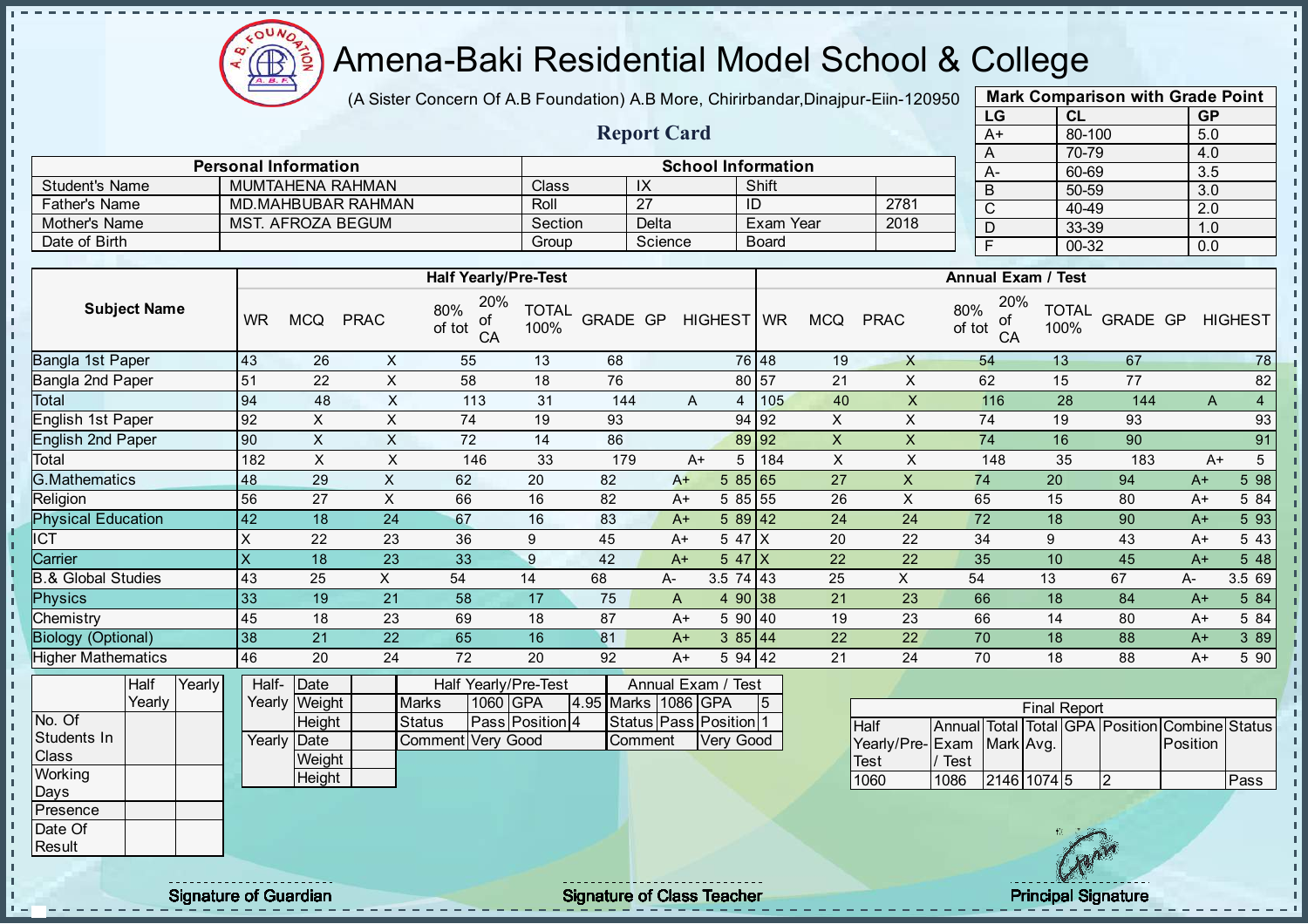

(A Sister Concern Of A.B Foundation) A.B More, Chirirbandar, Dinajpur-Eiin-120950

Report Card

Personal Information School Information

Father's Name MOZAMMEL HAQUE Roll 31 ID 2837 Mother's Name MAHMUDA BEGUM Section Delta Exam Year 2018

Student's Name TAMALIKA PARVIN Class IX IX Shift

| <b>Mark Comparison with Grade Point</b> |  |  |  |  |  |  |  |  |  |
|-----------------------------------------|--|--|--|--|--|--|--|--|--|
|                                         |  |  |  |  |  |  |  |  |  |
|                                         |  |  |  |  |  |  |  |  |  |
|                                         |  |  |  |  |  |  |  |  |  |
|                                         |  |  |  |  |  |  |  |  |  |
|                                         |  |  |  |  |  |  |  |  |  |
|                                         |  |  |  |  |  |  |  |  |  |
|                                         |  |  |  |  |  |  |  |  |  |
|                                         |  |  |  |  |  |  |  |  |  |
|                                         |  |  |  |  |  |  |  |  |  |

 $\mathbf{I}$ 

п

 $\mathbf{I}$ 

 $\mathbf{I}$ 

 $\mathbf{I}$  $\mathbf{I}$ 

 $\mathbf{I}$ 

п

J.  $\frac{1}{1}$ 

п  $\mathbf{I}$  $\mathbf{I}$  $\mathbf{I}$ 

 $\mathbf{I}$ 

 $\mathbf{I}$ 

| Date of Birth                 |                |        |                         |                       |                           |                     | Group                                      |                  | Science     |           | <b>Board</b>   |     |              |                 |               | $\overline{F}$  | $00 - 32$                 |                                                | 0.0      |                 |
|-------------------------------|----------------|--------|-------------------------|-----------------------|---------------------------|---------------------|--------------------------------------------|------------------|-------------|-----------|----------------|-----|--------------|-----------------|---------------|-----------------|---------------------------|------------------------------------------------|----------|-----------------|
|                               |                |        |                         |                       |                           |                     |                                            |                  |             |           |                |     |              |                 |               |                 |                           |                                                |          |                 |
|                               |                |        |                         |                       |                           |                     | <b>Half Yearly/Pre-Test</b>                |                  |             |           |                |     |              |                 |               |                 | <b>Annual Exam / Test</b> |                                                |          |                 |
| <b>Subject Name</b>           |                |        | <b>WR</b>               | <b>MCQ</b>            | <b>PRAC</b>               | 80%<br>ot<br>of tot | 20%<br><b>TOTAL</b><br>100%<br>CA          | GRADE GP         |             |           | HIGHEST WR     |     | <b>MCQ</b>   | <b>PRAC</b>     | 80%<br>of tot | 20%<br>οf<br>CA | <b>TOTAL</b><br>100%      | GRADE GP                                       |          | <b>HIGHEST</b>  |
| Bangla 1st Paper              |                |        | 38                      | 29                    | X                         | 54                  | 13                                         | 67               |             |           | 76 47          |     | 20           | $\times$        |               | 54              | 13                        | 67                                             |          | 78              |
| Bangla 2nd Paper              |                |        | 51                      | 20                    | $\pmb{\mathsf{X}}$        | 57                  | 18                                         | 75               |             |           | 80 55          |     | 27           | X               |               | 66              | 16                        | 82                                             |          | 82              |
| Total                         |                |        | 89                      | 49                    | $\sf X$                   | 111                 | 31                                         | 142              |             | A         | 4              | 102 | 47           | $\mathsf X$     |               | 120             | 29                        | 149                                            | A        | $\overline{4}$  |
| English 1st Paper             |                |        | 91                      | X                     | $\boldsymbol{\mathsf{X}}$ | 73                  | 19                                         | 92               |             |           | 94 88          |     | $\mathsf{X}$ | X               |               | 70              | 19                        | 89                                             |          | 93              |
| <b>English 2nd Paper</b>      |                |        | 90                      | X                     | $\mathsf X$               | 72                  | 14                                         | 86               |             |           | 89 86          |     | $\mathsf{x}$ | $\times$        |               | 69              | 17                        | 86                                             |          | 91              |
| Total                         |                |        | 181                     | $\pmb{\times}$        | X                         | 145                 | 33                                         | 178              |             | $A+$      | 5              | 174 | $\mathsf X$  | $\mathsf{X}$    |               | 139             | 36                        | 175                                            | $A+$     | $5\overline{)}$ |
| <b>G.Mathematics</b>          |                |        | 50                      | 29                    | X                         | 63                  | 20                                         | 83               | $A+$        |           | 585 62         |     | 26           | $\times$        | 70            |                 | 20                        | 90                                             | $A+$     | 5 98            |
| Religion                      |                |        | 55                      | 30                    | X                         | 68                  | 16                                         | 84               | $A+$        |           | 5 85 56        |     | 24           | $\times$        | 64            |                 | 16                        | 80                                             | $A+$     | 5 84            |
| <b>Physical Education</b>     |                |        | 44                      | 18                    | 24                        | 69                  | 18                                         | 87               | $A+$        |           | 44<br>5 89     |     | 24           | 24              | 74            |                 | 18                        | 92                                             | $A+$     | 5 93            |
| $\overline{CT}$               |                |        | X                       | 21                    | 23                        | 35                  | 9                                          | 44               | $A+$        |           | $547$ $X$      |     | 19           | 21              | 32            |                 | 9                         | 41                                             | $A+$     | 5 4 3           |
| Carrier                       |                |        | $\overline{\mathsf{X}}$ | 20                    | 24                        | 35                  | 8                                          | 43               | $A+$        |           | 5 47<br>ΙX     |     | 24           | 22              | 37            |                 | 10                        | 47                                             | $A+$     | 5 48            |
| <b>B.&amp; Global Studies</b> |                |        | 45                      | 28                    | X                         | 58                  | 14                                         | 72               | Α           |           | 4 74 45        |     | 25           | X               | 56            |                 | 13                        | 69                                             | A-       | 3.5 69          |
| <b>Physics</b>                |                |        | 44                      | 21                    | 21                        | 69                  | 18                                         | 87               | $A+$        |           | 590 35         |     | 22           | 24              | 65            |                 | 18                        | 83                                             | $A+$     | 5 84            |
| Chemistry                     |                |        | 37                      | 19                    | 20                        | 61                  | 17                                         | 78               | A           |           | 4 90 39        |     | 19           | 23              |               | 65              | 14                        | 79                                             | Α        | 4 8 4           |
| <b>Biology (Optional)</b>     |                |        | 40                      | 22                    | 22                        | 67                  | 15                                         | 82               | $A+$        |           | 3 85 43        |     | 22           | 22              | 70            |                 | 18                        | 88                                             | $A+$     | 3 8 9           |
| <b>Higher Mathematics</b>     |                |        | 49                      | 21                    | 22                        | 74                  | 20                                         | 94               | A+          |           | 5 94 46        |     | 21           | 23              | 72            |                 | 18                        | 90                                             | A+       | 5 90            |
|                               | Half<br>Yearly | Yearly | Half-                   | Date<br>Yearly Weight |                           | <b>Marks</b>        | Half Yearly/Pre-Test<br>1074<br><b>GPA</b> | 5 Marks 1083 GPA | Annual Exam |           | / Test<br>4.95 |     |              |                 |               |                 |                           |                                                |          |                 |
| No. Of                        |                |        |                         | Height                |                           | <b>Status</b>       | Pass Position 3 Status Pass Position 4     |                  |             |           |                |     |              | Half            |               |                 | <b>Final Report</b>       |                                                |          |                 |
| Students In                   |                |        | Yearly                  | Date                  |                           | Comment Excellent   |                                            | Comment          |             | Very Good |                |     |              | Yearly/Pre-Exam |               | Mark Avg.       |                           | Annual Total Total GPA Position Combine Status | Position |                 |
| Class                         |                |        |                         | Weight                |                           |                     |                                            |                  |             |           |                |     |              | <b>Test</b>     | Test          |                 |                           |                                                |          |                 |
| Working                       |                |        |                         | Height                |                           |                     |                                            |                  |             |           |                |     |              | 1074            | 1083          |                 | 2157 1080 5               | $\overline{4}$                                 |          | Pass            |
| Days                          |                |        |                         |                       |                           |                     |                                            |                  |             |           |                |     |              |                 |               |                 |                           |                                                |          |                 |



Presence Date Of **Result** 

J. J. - II

- II - II J. - II

J.  $\mathbf{r}$ 

J.

-8

J. J.

п п

T. J. T.

J.  $\mathbf{r}$ 

 $\mathbf{I}$  $\blacksquare$ 

 $\mathbf{I}$ 

 $\mathbf{I}$ 

 $\mathbf{r}$  $\mathbf{r}$ 

ñ

Signature of Guardian Signature Signature of Class Teacher National Signature Principal Signature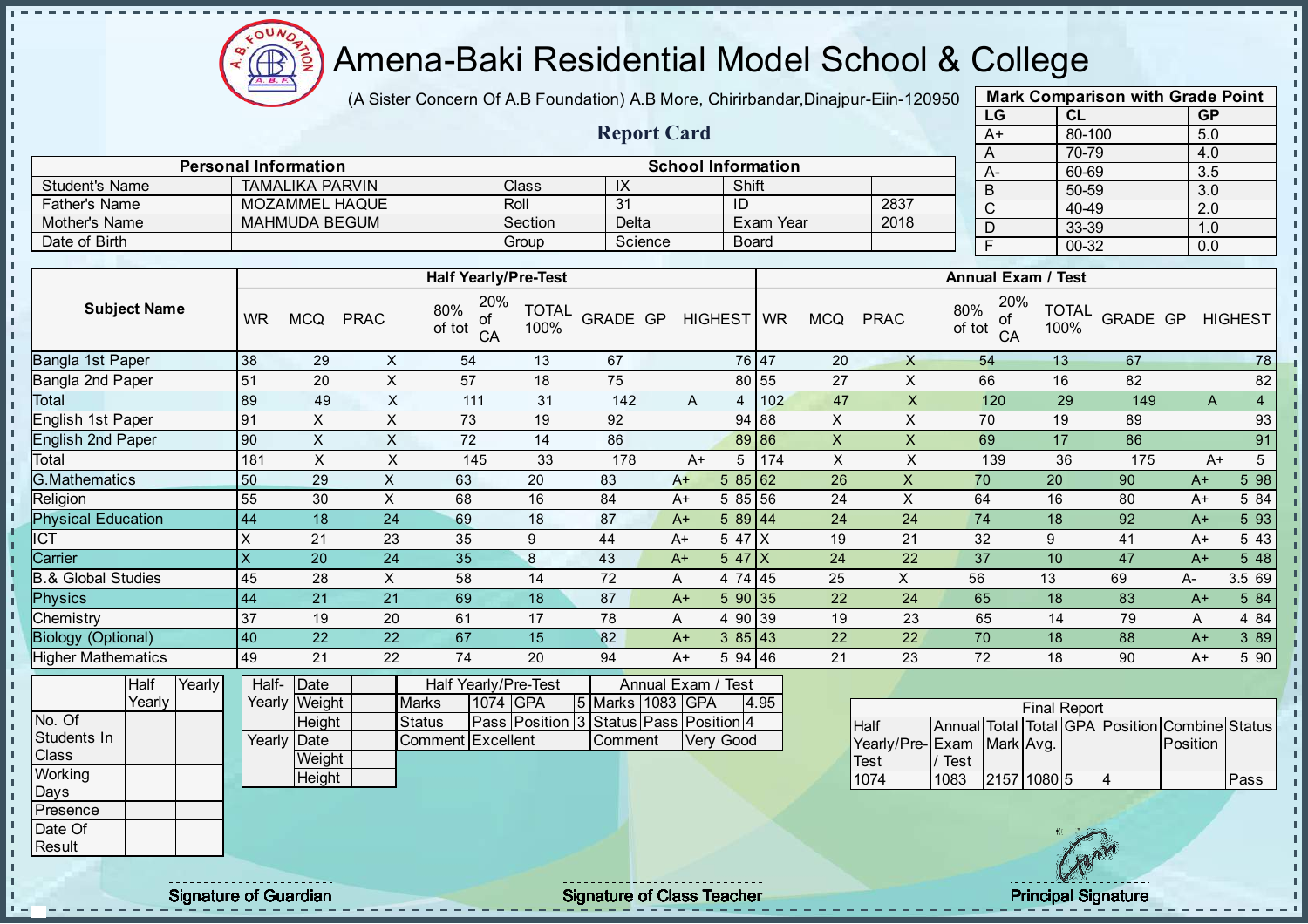

J. - II  $\mathbf{r}$ J. J.

J.  $\mathbf{I}$ J.  $\mathbf{I}$ 

 $\blacksquare$  $\mathbf{I}$ J.

÷.

J. J.

п п

T. J.

T.

J.

 $\mathbf{I}$ 

 $\mathbf{I}$ 

 $\mathbf{r}$ 

 $\mathbf{I}$  $\mathbf{I}$ 

 $\mathbf{I}$ 

 $\mathbf{I}$  $\mathbf{I}$  $\mathbf{I}$  $\mathbf{I}$  $\mathbf{r}$  $\mathbf{I}$  $\mathbf{I}$  $\mathbf{I}$  $\mathbf{I}$  $\mathbf{I}$ - II

#### Amena-Baki Residential Model School & College

(A Sister Concern Of A.B Foundation) A.B More, Chirirbandar, Dinajpur-Eiin-120950

Report Card

Personal Information and Theorem School Information

Father's Name GAZIBUR RAHAMAN Roll 32 ID 2850

Student's Name JANNATUN FERDOUSHI Class IX Shift<br>
Father's Name GAZIBUR RAHAMAN Roll 32 ID

Mother's Name MST.KULSUM BEGUM Section Delta Exam Year Date of Birth Group Science Board

| <b>Mark Comparison with Grade Point</b> |        |           |  |  |  |  |  |  |  |  |
|-----------------------------------------|--------|-----------|--|--|--|--|--|--|--|--|
| LG                                      | CL     | <b>GP</b> |  |  |  |  |  |  |  |  |
| $A+$                                    | 80-100 | 5.0       |  |  |  |  |  |  |  |  |
| A                                       | 70-79  | 4.0       |  |  |  |  |  |  |  |  |
| A-                                      | 60-69  | 3.5       |  |  |  |  |  |  |  |  |
| B                                       | 50-59  | 3.0       |  |  |  |  |  |  |  |  |
| $\overline{\text{c}}$                   | 40-49  | 2.0       |  |  |  |  |  |  |  |  |
| D                                       | 33-39  | 1.0       |  |  |  |  |  |  |  |  |
| F                                       | 00-32  | 0.0       |  |  |  |  |  |  |  |  |
|                                         |        |           |  |  |  |  |  |  |  |  |

л

п  $\mathbf{I}$ 

 $\mathbf{I}$ 

 $\mathbf{I}$  $\mathbf{I}$ 

 $\mathbf{I}$ 

п

п

J.

J.

J.

ī.

п

п

|                                |                     |        |                           |                                 |              | <b>Half Yearly/Pre-Test</b>                                       |                      |                                    |    |            |                    |      |                |                                    |                          |                    | <b>Annual Exam / Test</b> |                                   |          |                |
|--------------------------------|---------------------|--------|---------------------------|---------------------------------|--------------|-------------------------------------------------------------------|----------------------|------------------------------------|----|------------|--------------------|------|----------------|------------------------------------|--------------------------|--------------------|---------------------------|-----------------------------------|----------|----------------|
|                                | <b>Subject Name</b> |        | <b>WR</b>                 | <b>MCQ</b>                      | <b>PRAC</b>  | 20%<br>80%<br>οf<br>of tot<br>CA                                  | <b>TOTAL</b><br>100% | GRADE GP                           |    |            | HIGHEST WR         |      | <b>MCQ</b>     | <b>PRAC</b>                        | 80%<br>of tot            | 20%<br>οf<br>CA    | <b>TOTAL</b><br>100%      | GRADE GP                          |          | <b>HIGHEST</b> |
| Bangla 1st Paper               |                     |        | 44                        | 26                              | X            | 56                                                                | 14                   | 70                                 |    |            | 76 50              |      | 22             | $\times$                           | 58                       |                    | 12                        | 70                                |          | 78             |
| Bangla 2nd Paper               |                     |        | 50                        | 18                              | $\times$     | 54                                                                | 17                   | 71                                 |    |            | 80 56              |      | 14             | X                                  | 56                       |                    | 18                        | 74                                |          | 82             |
| Total                          |                     |        | 94                        | 44                              | $\times$     | 110                                                               | 31                   | 141                                |    | A          | $\overline{4}$     | 106  | 36             | X                                  |                          | 114                | 30                        | 144                               | A        | $\overline{4}$ |
| English 1st Paper              |                     |        | 84                        | X                               | X            | 67                                                                | 18                   | 85                                 |    |            | 94 88              |      | X              | X                                  | 70                       |                    | 19                        | 89                                |          | 93             |
| <b>English 2nd Paper</b>       |                     |        | 82                        | $\boldsymbol{\mathsf{X}}$       | $\mathsf X$  | 66                                                                | 9                    | 75                                 |    |            | 89 78              |      | $\pmb{\times}$ | $\mathsf{X}$                       | 62                       |                    | 14                        | 76                                |          | 91             |
| Total                          |                     |        | 166                       | $\boldsymbol{\mathsf{X}}$       | $\times$     | 133                                                               | 27                   | 160                                |    | $A+$       | 5                  | 166  | $\pmb{\times}$ | X                                  |                          | 132                | 33                        | 165                               |          | 5<br>$A+$      |
| <b>G.Mathematics</b>           |                     |        | 22                        | 24                              | $\mathsf{X}$ | 37                                                                | 16                   | 53                                 | F  |            | $0.085$ 50         |      | 21             | $\boldsymbol{\mathsf{X}}$          | 57                       |                    | 20                        | 77                                | A        | 4 98           |
| Religion                       |                     |        | 55                        | 28                              | $\times$     | 66                                                                | 15                   | 81                                 |    | $A+$       | 58555              |      | 24             | $\boldsymbol{\mathsf{X}}$          | 63                       |                    | 16                        | 79                                | Α        | 4 8 4          |
| <b>Physical Education</b>      |                     |        | 42                        | 15                              | 24           | 65                                                                | 17                   | 82                                 |    | $A+$       | 589 43             |      | 24             | 24                                 | 73                       |                    | 18                        | 91                                | $A+$     | 5 9 3          |
| $\overline{\text{ICT}}$        |                     |        | X.                        | 19                              | 23           | 34                                                                | 9                    | 43                                 |    | $A+$       | 5 47 X             |      | 16             | 20                                 | 29                       |                    | 8                         | 37                                | Α        | 4 4 3          |
| Carrier                        |                     |        | $\boldsymbol{\mathsf{X}}$ | 20                              | 24           | 35                                                                | 10                   | 45                                 |    | $A+$       | $547$ $X$          |      | 23             | 22                                 | 36                       |                    | 10                        | 46                                | $A+$     | 5 48           |
| <b>B.&amp; Global Studies</b>  |                     |        | 45                        | 27                              | $\times$     | 58                                                                | 13                   | 71                                 | A  |            | 4 74 45            |      | 22             | X                                  | 54                       |                    | 13                        | 67                                | A-       | 3.5 69         |
| <b>Physics</b>                 |                     |        | 34                        | 20                              | 21           | 60                                                                | 16                   | 76                                 | A  |            | 4 90 35            |      | 12             | 23                                 | 56                       |                    | 16                        | 72                                | A        | 4 8 4          |
| Chemistry                      |                     |        | 38                        | 18                              | 21           | 62                                                                | 16                   | 78                                 | Α  |            | 4 90 41            |      | 16             | 22                                 | 63                       |                    | 12                        | 75                                | Α        | 4 8 4          |
| <b>Biology (Optional)</b>      |                     |        | 36                        | 22                              | 22           | 64                                                                | 15                   | 79                                 | A  |            | 285 39             |      | 17             | 22                                 | 62                       |                    | 17                        | 79                                | A        | 2 8 9          |
| <b>Higher Mathematics</b>      |                     |        | 27                        | 13                              | 22           | 50                                                                | 15                   | 65                                 | A- |            | $3.594$ 31         |      | 19             | 23                                 | 58                       |                    | $\mathbf 0$               | 58                                | B        | 3 90           |
|                                | Half<br>Yearly      | Yearly | Half-                     | Date<br>Yearly Weight           | <b>Marks</b> | Half Yearly/Pre-Test<br>974 GPA                                   |                      | 0.00 Marks 990                     |    | <b>GPA</b> | Annual Exam / Test | 4.32 |                |                                    |                          |                    | <b>Final Report</b>       |                                   |          |                |
| No. Of<br>Students In<br>Class |                     |        |                           | Height<br>Yearly Date<br>Weight |              | <b>Fail Position</b><br><b>Status</b><br>Comment Not Satisfactory |                      | Status Pass Position 13<br>Comment |    |            | Very Good          |      |                | <b>Half</b><br>Yearly/Pre-<br>Test | Annual<br>Exam<br>/ Test | Total<br>Mark Avg. |                           | Total GPA Position Combine Status | Position |                |
| Working<br>Days<br>Presence    |                     |        |                           | Height                          |              |                                                                   |                      |                                    |    |            |                    |      |                | 974                                | 990                      | 1964 991           | $\vert 4 \vert$           | $\overline{22}$                   |          | Pass           |
| Date Of<br>Result              |                     |        |                           |                                 |              |                                                                   |                      |                                    |    |            |                    |      |                |                                    |                          |                    |                           |                                   |          |                |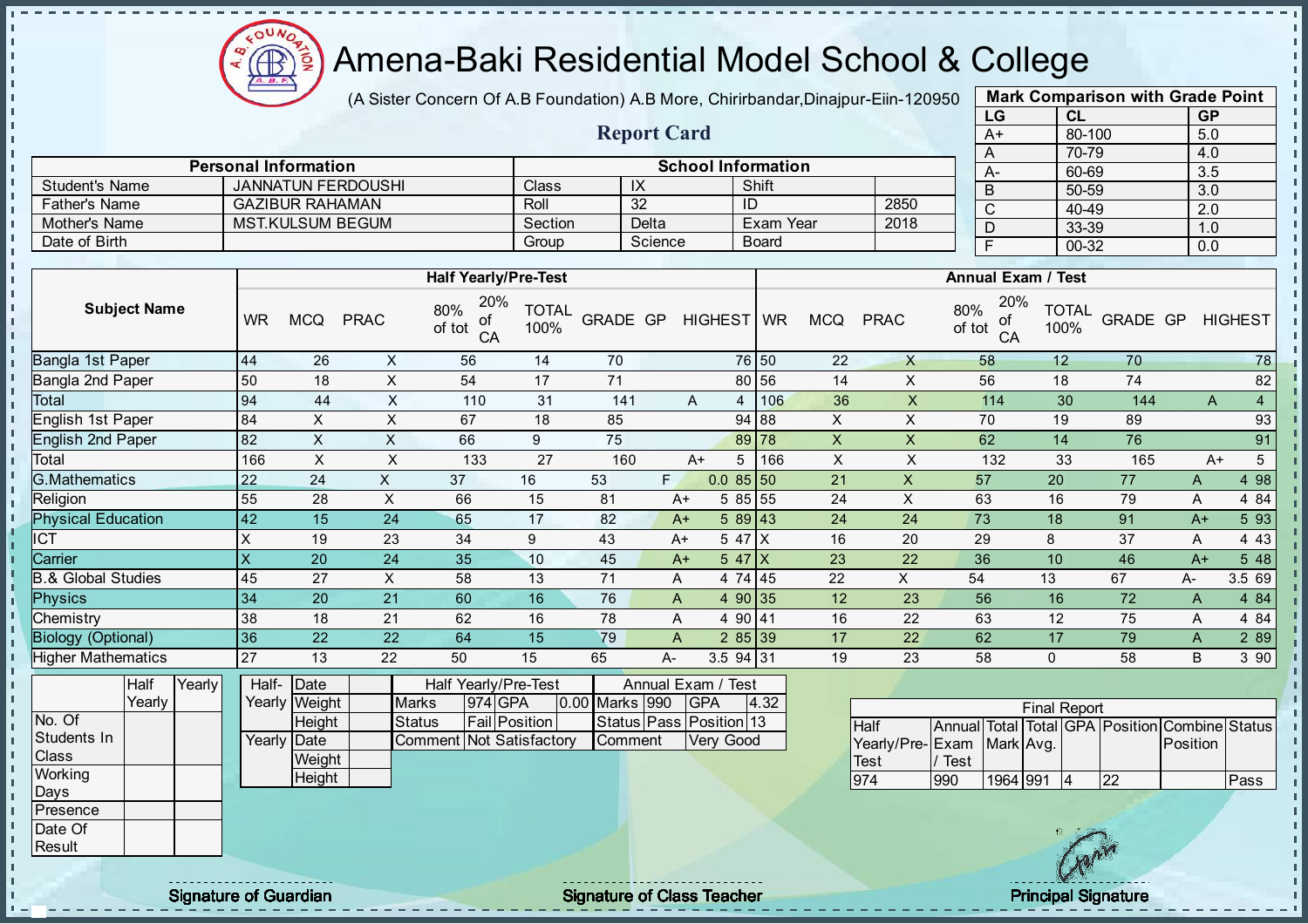$QUN$ Æ

## Amena-Baki Residential Model School & College

(A Sister Concern Of A.B Foundation) A.B More, Chirirbandar, Dinajpur-Eiin-120950

Report Card

Personal Information and School Information

Father's Name ROHINUR NOSHAD Roll 5 ID 1687

Student's Name MD. SARFARAZ FARSHIN Class IX Shift

| <b>Mark Comparison with Grade Point</b> |           |           |  |  |  |  |  |  |  |
|-----------------------------------------|-----------|-----------|--|--|--|--|--|--|--|
| LG                                      | <b>CL</b> | <b>GP</b> |  |  |  |  |  |  |  |
| $A+$                                    | 80-100    | 5.0       |  |  |  |  |  |  |  |
| A                                       | 70-79     | 4.0       |  |  |  |  |  |  |  |
| А-                                      | 60-69     | 3.5       |  |  |  |  |  |  |  |
| B                                       | 50-59     | 3.0       |  |  |  |  |  |  |  |
| C                                       | 40-49     | 2.0       |  |  |  |  |  |  |  |
| D                                       | 33-39     | 1.0       |  |  |  |  |  |  |  |
| F                                       | $00 - 32$ | 0.0       |  |  |  |  |  |  |  |
|                                         |           |           |  |  |  |  |  |  |  |

| Mother's Name<br><b>MST.FARIDA IESMIN</b>                     |                     |        | Delta<br>Exam Year<br>Section |                                                                    |                           | 2018                                                                         | $\overline{D}$                 |                  | 33-39   | 1.0                                                                      |              |                           |                                    |                       |                                                      |                                                |             |                |
|---------------------------------------------------------------|---------------------|--------|-------------------------------|--------------------------------------------------------------------|---------------------------|------------------------------------------------------------------------------|--------------------------------|------------------|---------|--------------------------------------------------------------------------|--------------|---------------------------|------------------------------------|-----------------------|------------------------------------------------------|------------------------------------------------|-------------|----------------|
| Date of Birth                                                 |                     |        |                               |                                                                    |                           |                                                                              | Group                          |                  | Science |                                                                          | <b>Board</b> |                           |                                    | $\overline{F}$        |                                                      | $00 - 32$                                      | 0.0         |                |
|                                                               |                     |        |                               |                                                                    |                           |                                                                              |                                |                  |         |                                                                          |              |                           |                                    |                       |                                                      |                                                |             |                |
|                                                               |                     |        |                               |                                                                    |                           |                                                                              | <b>Half Yearly/Pre-Test</b>    |                  |         |                                                                          |              |                           |                                    |                       | <b>Annual Exam / Test</b>                            |                                                |             |                |
|                                                               | <b>Subject Name</b> |        | <b>WR</b>                     | <b>MCQ</b>                                                         | <b>PRAC</b>               | 80%<br>of<br>of tot<br>CA                                                    | 20%<br><b>TOTAL</b><br>100%    | <b>GRADE GP</b>  |         | HIGHEST   WR                                                             |              | <b>MCQ</b>                | <b>PRAC</b>                        | 80%<br>of tot         | 20%<br><b>TOTAL</b><br>οf<br>100%<br>CA              | <b>GRADE GP</b>                                |             | <b>HIGHEST</b> |
| Bangla 1st Paper                                              |                     |        | 33                            | 23                                                                 | $\boldsymbol{\mathsf{X}}$ | 45                                                                           | 12                             | $\overline{57}$  |         |                                                                          | 76 34        | 17                        | $\mathsf{X}$                       | 41                    | 12                                                   | 53                                             |             | 78             |
| Bangla 2nd Paper                                              |                     |        | 35                            | 17                                                                 | X                         | 42                                                                           | 14                             | 56               |         |                                                                          | 80 40        | 15                        | X                                  | 44                    | 14                                                   | 58                                             |             | 82             |
| Total                                                         |                     |        | 68                            | 40                                                                 | $\overline{X}$            | $\overline{87}$                                                              | $\overline{26}$                | $\overline{113}$ |         | <sub>B</sub>                                                             | $3 \mid 74$  | 32                        | $\overline{X}$                     | 85                    | $\overline{26}$                                      | 111                                            | B           | $\overline{3}$ |
| English 1st Paper                                             |                     |        | 87                            | $\times$                                                           | $\mathsf X$               | 70                                                                           | 18                             | 88               |         |                                                                          | 94 83        | X                         | $\times$                           | 66                    | 18                                                   | 84                                             |             | 93             |
| <b>English 2nd Paper</b>                                      |                     |        | 81                            | X                                                                  | X                         | 65                                                                           | 13                             | 78               |         |                                                                          | 89 53        | X                         | X                                  | 42                    | 13                                                   | 55                                             |             | 91             |
| Total                                                         |                     |        | 168                           | $\overline{\mathsf{x}}$                                            | $\sf X$                   | 135                                                                          | 31                             | 166              |         | $A+$                                                                     | 5<br>136     | $\boldsymbol{\mathsf{X}}$ | $\pmb{\times}$                     | 108                   | 31                                                   | 139                                            | A-          | 3.5            |
| <b>G.Mathematics</b>                                          |                     |        | 28                            | 30                                                                 | $\mathsf{X}$              | 46                                                                           | 18                             | 64               | $A -$   |                                                                          | $3.585$ 43   | 24                        | $\pmb{\times}$                     | 54                    | 15                                                   | 69                                             | $A-$        | 3.5 98         |
| Religion                                                      |                     |        | 46                            | 18                                                                 | X                         | 51                                                                           | 16                             | 67               | A-      |                                                                          | 3.5 85 39    | 24                        | $\mathsf{X}$                       | 50                    | 13                                                   | 63                                             | A-          | 3.5 84         |
| <b>Physical Education</b>                                     |                     |        | 25                            | 17                                                                 | 24                        | 53                                                                           | 16                             | 69               | $A -$   |                                                                          | $3.589$ 27   | 22                        | 24                                 | 58                    | 17                                                   | 75                                             | A           | 4 9 3          |
| ICT                                                           |                     |        | $\boldsymbol{\mathsf{X}}$     | 13                                                                 | 21                        | 27                                                                           | 9                              | 36               | A       |                                                                          | 4 47 X       | 21                        | 22                                 | 34                    | $\boldsymbol{9}$                                     | 43                                             | $A+$        | 5 4 3          |
| Carrier                                                       |                     |        | $\overline{\mathsf{x}}$       | 15                                                                 | 23                        | 30                                                                           | $\overline{7}$                 | 37               | A       |                                                                          | 4 47 $X$     | 14                        | 22                                 | 29                    | $\overline{9}$                                       | 38                                             | A           | 4 4 8          |
| <b>B.&amp; Global Studies</b>                                 |                     |        | 32                            | 23                                                                 | $\mathsf X$               | 44                                                                           | 10                             | 54               | B       |                                                                          | 3 74 30      | 17                        | $\boldsymbol{\mathsf{X}}$          | 38                    | 12                                                   | 50                                             | B           | 3 69           |
| <b>Physics</b>                                                |                     |        | 36                            | 15                                                                 | 19                        | 56                                                                           | 16                             | 72               | A       |                                                                          | 4 90 30      | 17                        | 24                                 | 57                    | 15                                                   | 72                                             | $\mathsf A$ | 4 84           |
| Chemistry                                                     |                     |        | 31                            | 17                                                                 | 22                        | 56                                                                           | 12                             | 68               | A-      |                                                                          | $3.590$ 22   | 14                        | 20                                 | 45                    | 14                                                   | 59                                             | B           | 3 84           |
| <b>Biology (Optional)</b>                                     |                     |        | 25                            | 22                                                                 | 20                        | 54                                                                           | 13                             | 67               | A-      |                                                                          | $1.585$ 22   | 18                        | 22                                 | 50                    | 13                                                   | 63                                             | $A-$        | 1.5 89         |
| <b>Higher Mathematics</b>                                     |                     |        | 21                            | 20                                                                 | 22                        | 50                                                                           | 16                             | 66               | A-      |                                                                          | $3.5$ 94 22  | 20                        | 23                                 | 52                    | 15                                                   | 67                                             | $A-$        | 3.5 90         |
| No. Of<br>Students In<br>Class<br>Working<br>Days<br>Presence | Half<br>Yearly      | Yearly | Half-                         | Date<br>Yearly Weight<br>Height<br>Yearly Date<br>Weight<br>Height |                           | Half Yearly/Pre-Test<br><b>Marks</b><br>879<br><b>Status</b><br>Comment Good | <b>GPA</b><br>Pass Position 24 | 3.82 Marks 849   | Comment | Annual Exam / Test<br><b>GPA</b><br>Status Pass Position 29<br>Very Good | 3.77         |                           | Half<br>Yearly/Pre-<br>Test<br>879 | Exam<br>/ Test<br>849 | <b>Final Report</b><br>Mark Avg.<br>1728 866 3.89 26 | Annual Total Total GPA Position Combine Status | Position    | Pass           |
| Date Of<br>Result                                             |                     |        |                               |                                                                    |                           |                                                                              |                                |                  |         |                                                                          |              |                           |                                    |                       |                                                      | $\sqrt{2}$                                     |             |                |

- II a. п п T. J. J. - II  $\mathbf{I}$ - II - II

 $\mathbf{u}$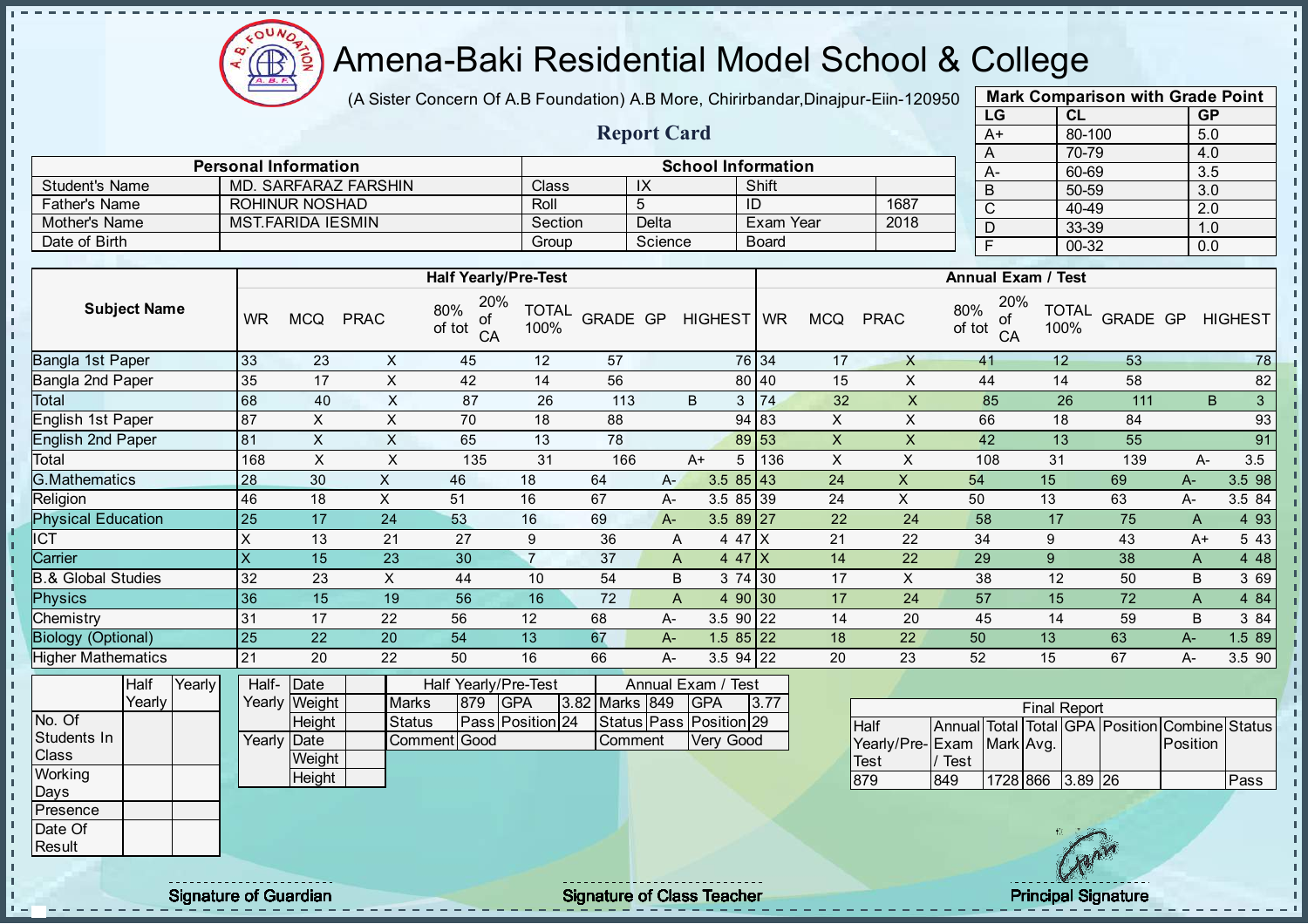

(A Sister Concern Of A.B Foundation) A.B More, Chirirbandar, Dinajpur-Eiin-120950

Report Card

| <b>Mark Comparison with Grade Point</b> |        |           |  |  |  |  |  |  |  |  |
|-----------------------------------------|--------|-----------|--|--|--|--|--|--|--|--|
| LG                                      | CL     | <b>GP</b> |  |  |  |  |  |  |  |  |
| A+                                      | 80-100 | 5.0       |  |  |  |  |  |  |  |  |
| A                                       | 70-79  | 4.0       |  |  |  |  |  |  |  |  |
| A-                                      | 60-69  | 3.5       |  |  |  |  |  |  |  |  |
| B                                       | 50-59  | 3.0       |  |  |  |  |  |  |  |  |
| C                                       | 40-49  | 2.0       |  |  |  |  |  |  |  |  |
| D                                       | 33-39  | 1.0       |  |  |  |  |  |  |  |  |
| F                                       | 00-32  | 0.0       |  |  |  |  |  |  |  |  |
|                                         |        |           |  |  |  |  |  |  |  |  |

|                       | <b>Personal Information</b> |         |         | <b>School Information</b> |      | $A-$ |
|-----------------------|-----------------------------|---------|---------|---------------------------|------|------|
| <b>Student's Name</b> | MD MAMUNUR RASHID           | Class   | IΛ      | Shift                     |      |      |
| <b>Father's Name</b>  | MD. JAMIR UDDIN             | Roll    |         | ID                        | 1698 |      |
| Mother's Name         | <b>MST. MASUDA KHATUN</b>   | Section | Delta   | <b>Exam Year</b>          | 2018 |      |
| Date of Birth         |                             | Group   | Science | <b>Board</b>              |      |      |

|                               |           |            |             | <b>Half Yearly/Pre-Test</b>      |                      |                 |       |                | <b>Annual Exam / Test</b> |                |             |                                  |                      |          |      |                     |  |
|-------------------------------|-----------|------------|-------------|----------------------------------|----------------------|-----------------|-------|----------------|---------------------------|----------------|-------------|----------------------------------|----------------------|----------|------|---------------------|--|
| <b>Subject Name</b>           | <b>WR</b> | <b>MCQ</b> | <b>PRAC</b> | 20%<br>80%<br>οf<br>of tot<br>CA | <b>TOTAL</b><br>100% | <b>GRADE GP</b> |       | HIGHEST WR     |                           | <b>MCQ</b>     | <b>PRAC</b> | 20%<br>80%<br>оf<br>of tot<br>CA | <b>TOTAL</b><br>100% | GRADE GP |      | <b>HIGHEST</b>      |  |
| Bangla 1st Paper              | 30        | 22         | X           | 42                               | 10                   | 52              |       |                | 76 47                     | 17             | X           | 51                               | 10                   | 61       |      | 78                  |  |
| Bangla 2nd Paper              | 41        | 25         | X           | 53                               | 13                   | 66              |       |                | 80 46                     | 16             | X           | 50                               | 12                   | 62       |      | 82                  |  |
| Total                         | 71        | 47         | X           | 95                               | 23                   | 118             |       | 3<br>B         | 93                        | 33             | X           | 101                              | 22                   | 123      | $A-$ | 3.5                 |  |
| English 1st Paper             | 80        | X          | X           | 64                               | 15                   | 79              |       |                | 94 76                     | X              | X           | 61                               | 15                   | 76       |      | 93                  |  |
| <b>English 2nd Paper</b>      | 70        | X          | X           | 56                               | 8                    | 64              |       |                | 89 70                     | $\pmb{\times}$ | X           | 56                               | 12                   | 68       |      | 91                  |  |
| Total                         | 150       | X          | X           | 120                              | 23                   | 143             |       | A<br>4         | 146                       | X              | X           | 117                              | 27                   | 144      |      | $\overline{4}$<br>A |  |
| <b>G.Mathematics</b>          | 28        | 28         | X           | 45                               | 17                   | 62              | $A -$ | $3.585$ 42     |                           | 19             | X           | 49                               | 20                   | 69       | A-   | 3.5 98              |  |
| Religion                      | 51        | 21         | X           | 58                               | 16                   | 74              | A     | 4 85 50        |                           | 22             | X           | 58                               | 16                   | 74       | A    | 4 8 4               |  |
| <b>Physical Education</b>     | 40        | 18         | 24          | 66                               | 16                   | 82              |       | 589 45<br>$A+$ |                           | 25             | 24          | 75                               | 17                   | 92       | $A+$ | 5 9 3               |  |
| <b>ICT</b>                    | X         | 16         | 22          | 30                               | 9                    | 39              | A     | 4 47 X         |                           | 20             | 22          | 34                               | 9                    | 43       | A+   | 5 4 3               |  |
| Carrier                       | X         | 13         | 23          | 29                               | 6                    | 35              | A     | 4 47 $ X $     |                           | 19             | 22          | 33                               | 8                    | 41       | $A+$ | 5 48                |  |
| <b>B.&amp; Global Studies</b> | 29        | 24         | X           | 42                               | 8                    | 50              | B     | 3 74 30        |                           | 15             | X           | 36                               | 10                   | 46       | C    | 2 69                |  |
| <b>Physics</b>                | 31        | 17         | 19          | 54                               | 13                   | 67              | $A-$  | 3.590 31       |                           | 16             | 24          | 57                               | 13                   | 70       | A    | 4 8 4               |  |
| Chemistry                     | 36        | 16         | 21          | 58                               | 14                   | 72              | A     | 4 90 26        |                           | 14             | 22          | 50                               | 10                   | 60       | A-   | 3.5 84              |  |
| <b>Biology (Optional)</b>     | 26        | 20         | 21          | 54                               | 13                   | 67              | $A-$  | $1.585$ 34     |                           | 19             | 22          | 60                               | 16                   | 76       | A    | 2 8 9               |  |
| <b>Higher Mathematics</b>     | 8         | 20         | 22          | 40                               | 16                   | 56              | F.    | $0.094$ 27     |                           | 16             | 23          | 53                               | 16                   | 69       | A-   | 3.5 90              |  |

|              | Half   | Yearly | Half- Date  |               |                          | Half Yearly/Pre-Test |  | Annual Exam / Test |                         |      |
|--------------|--------|--------|-------------|---------------|--------------------------|----------------------|--|--------------------|-------------------------|------|
|              | Yearlv |        |             | Yearly Weight | <b>Marks</b>             | <b>865 GPA</b>       |  | 0.00 Marks 907     | <b>IGPA</b>             | 4.09 |
| No. Of       |        |        |             | <b>Height</b> | Status                   | <b>Fail Position</b> |  |                    | Status Pass Position 24 |      |
| Students In  |        |        | Yearly Date |               | Comment Not Satisfactory |                      |  | Comment            | <b>Verv Good</b>        |      |
| <b>Class</b> |        |        |             | Weight        |                          |                      |  |                    |                         |      |
| Working      |        |        |             | Height        |                          |                      |  |                    |                         |      |
| Days         |        |        |             |               |                          |                      |  |                    |                         |      |

| <b>Final Report</b>       |            |                  |  |  |  |                                                |      |  |  |  |  |  |  |
|---------------------------|------------|------------------|--|--|--|------------------------------------------------|------|--|--|--|--|--|--|
| <b>I</b> Half             |            |                  |  |  |  | Annual Total Total GPA Position Combine Status |      |  |  |  |  |  |  |
| Yearly/Pre-Exam Mark Avg. |            |                  |  |  |  | Position                                       |      |  |  |  |  |  |  |
| <b>Test</b>               | Test       |                  |  |  |  |                                                |      |  |  |  |  |  |  |
| 865                       | <b>907</b> | 1772 887 3.61 29 |  |  |  |                                                | Pass |  |  |  |  |  |  |

Presence Date Of **Result** 

 $\mathbf{r}$  $\mathbf{I}$  $\mathbf{r}$  $\mathbf{I}$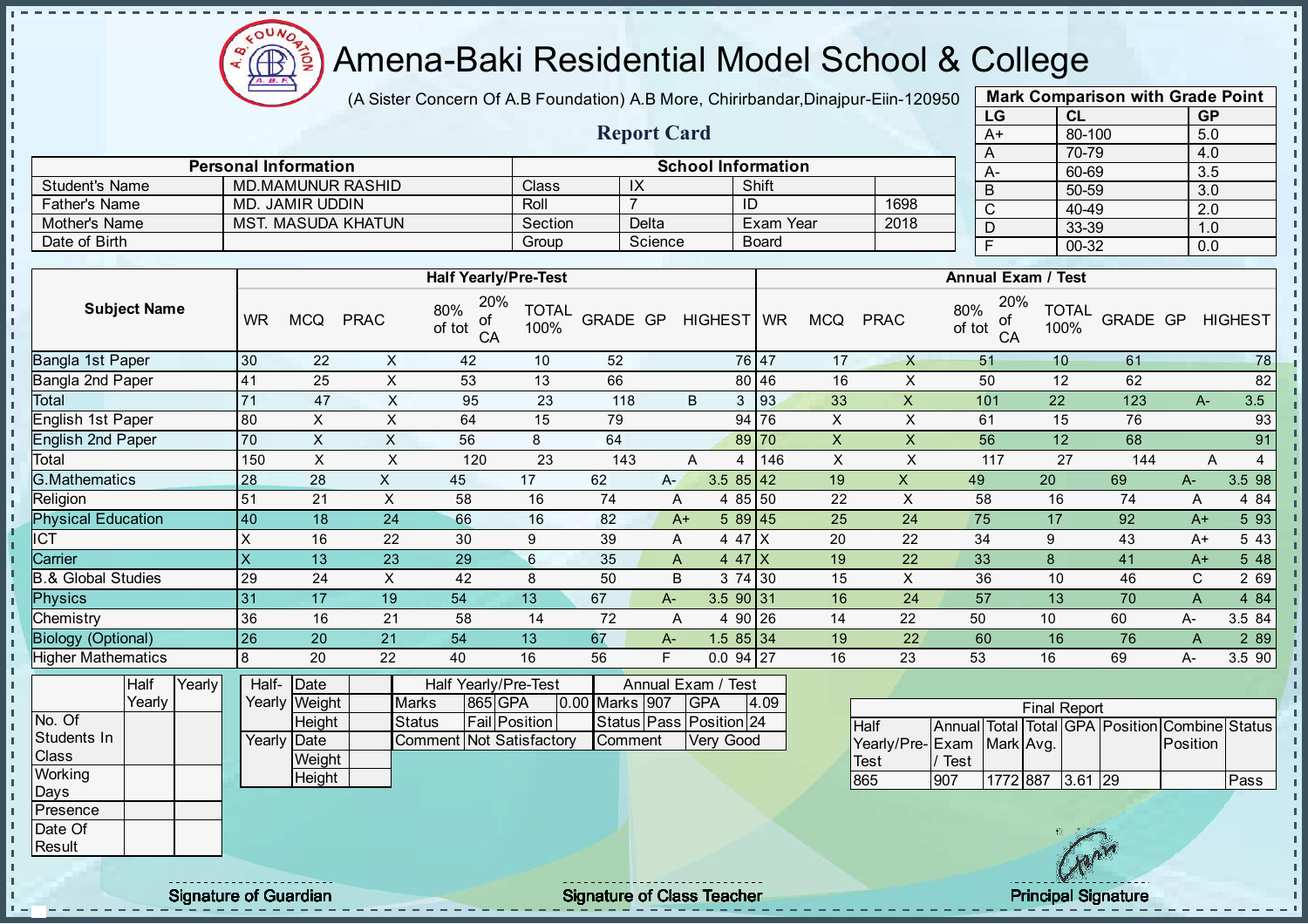

(A Sister Concern Of A.B Foundation) A.B More, Chirirbandar, Dinajpur-Eiin-120950

Report Card

| <b>Mark Comparison with Grade Point</b> |           |           |  |  |  |  |  |  |  |  |
|-----------------------------------------|-----------|-----------|--|--|--|--|--|--|--|--|
| LG                                      | CL        | <b>GP</b> |  |  |  |  |  |  |  |  |
| A+                                      | 80-100    | 5.0       |  |  |  |  |  |  |  |  |
| A                                       | 70-79     | 4.0       |  |  |  |  |  |  |  |  |
| A-                                      | 60-69     | 3.5       |  |  |  |  |  |  |  |  |
| B                                       | 50-59     | 3.0       |  |  |  |  |  |  |  |  |
| C                                       | 40-49     | 2.0       |  |  |  |  |  |  |  |  |
| D                                       | 33-39     | 1.0       |  |  |  |  |  |  |  |  |
| F                                       | $00 - 32$ | 0.0       |  |  |  |  |  |  |  |  |
|                                         |           |           |  |  |  |  |  |  |  |  |

п

| <b>School Information</b><br><b>Personal Information</b> |                      |         |         |              |      |      |                  |  |  |  |  |
|----------------------------------------------------------|----------------------|---------|---------|--------------|------|------|------------------|--|--|--|--|
| Student's Name                                           | <b>HASINUR KABIR</b> | Class   | $\sim$  | Shift        |      | $A-$ | 60-6<br>$50 - 5$ |  |  |  |  |
| Father's Name                                            | MD. ATAUR RAHMAN     | Roll    |         | ID           | 1700 |      | $40 - 4$         |  |  |  |  |
| Mother's Name                                            | MST.LOVELY BEGUM     | Section | Delta   | Exam Year    | 2018 |      | $33 - 3$         |  |  |  |  |
| Date of Birth                                            |                      | Group   | Science | <b>Board</b> |      |      | $00 - 3$         |  |  |  |  |

|                               |                           |            |             | <b>Half Yearly/Pre-Test</b>      |                      |                 |    |                     |           |            |              | <b>Annual Exam / Test</b>        |                      |          |      |                |
|-------------------------------|---------------------------|------------|-------------|----------------------------------|----------------------|-----------------|----|---------------------|-----------|------------|--------------|----------------------------------|----------------------|----------|------|----------------|
| <b>Subject Name</b>           | <b>WR</b>                 | <b>MCQ</b> | <b>PRAC</b> | 20%<br>80%<br>οf<br>of tot<br>CA | <b>TOTAL</b><br>100% | <b>GRADE GP</b> |    | HIGHEST WR          |           | <b>MCQ</b> | <b>PRAC</b>  | 20%<br>80%<br>оf<br>of tot<br>CA | <b>TOTAL</b><br>100% | GRADE GP |      | <b>HIGHEST</b> |
| Bangla 1st Paper              | 30                        | 14         | X           | 35                               | 10                   | 45              |    |                     | 76 36     | 21         | $\mathsf{X}$ | 46                               | 10                   | 56       |      | 78             |
| Bangla 2nd Paper              | 33                        | 22         | Χ           | 44                               | 10                   | 54              |    |                     | 80 51     | 17         | X            | 54                               | 11                   | 65       |      | 82             |
| Total                         | 63                        | 36         | X           | 79                               | 20                   | 99              |    | C<br>$\overline{2}$ | 87        | 38         | X            | 100                              | 21                   | 121      | $A-$ | 3.5            |
| English 1st Paper             | 71                        | X          | X           | 57                               | 12                   | 69              |    |                     | 94 78     | X          | X.           | 62                               | 12                   | 74       |      | 93             |
| <b>English 2nd Paper</b>      | 70                        | X          | X           | 56                               | 9                    | 65              |    |                     | 89 56     | X          | X            | 45                               | 10                   | 55       |      | 91             |
| Total                         | 141                       | X          | X           | 113                              | 21                   | 134             |    | 3.5<br>A-           | 134       | X          | X            | 107                              | 22                   | 129      | A-   | 3.5            |
| <b>G.Mathematics</b>          | 20                        | 25         | X           | 36                               | 12                   | 48              | F. | $0.085$ 30          |           | 21         | X            | 41                               | 13                   | 54       | B    | 3 98           |
| Religion                      | 39                        | 22         | X           | 49                               | 13                   | 62              | A- | $3.585$ 48          |           | 24         | X            | 58                               | 15                   | 73       | A    | 4 8 4          |
| <b>Physical Education</b>     | 37                        | 17         | 24          | 62                               | 14                   | 76              | A  |                     | $489$ 43  | 25         | 24           | 74                               | 16                   | 90       | $A+$ | 5 93           |
| ICT                           | X                         | 12         | 21          | 26                               | 9                    | 35              | A  |                     | 4 47 X    | 20         | 22           | 34                               | 9                    | 43       | A+   | 5 4 3          |
| Carrier                       | $\boldsymbol{\mathsf{X}}$ | 16         | 23          | 31                               | 6                    | 37              | A  |                     | $447$ X   | 21         | 22           | 34                               | 7                    | 41       | $A+$ | 5 48           |
| <b>B.&amp; Global Studies</b> | 29                        | 12         | X           | 33                               | 8                    | 41              | C. |                     | 2 74 29   | 15         | X            | 35                               | 9                    | 44       | C    | 2 69           |
| <b>Physics</b>                | 20                        | 17         | 18          | 44                               | 10                   | 54              | B. |                     | 390 27    | 13         | 22           | 50                               | 10                   | 60       | A-   | 3.5 84         |
| Chemistry                     | 31                        | 10         | 21          | 50                               | 11                   | 61              | A- | $3.590$ 29          |           | 16         | 21           | 53                               | 8                    | 61       | A-   | 3.5 84         |
| <b>Biology (Optional)</b>     | 20                        | 16         | 20          | 45                               | 9                    | 54              | B  |                     | $185$  28 | 17         | 22           | 54                               | 11                   | 65       | A-   | 1.5 89         |
| <b>Higher Mathematics</b>     | 15                        | 17         | 22          | 43                               | 10                   | 53              | F  | $0.0$ 94 22         |           | 13         | 22           | 46                               | 14                   | 60       | A-   | 3.5 90         |

|                  | Half   | Yearly | Half-       | <b>IDate</b>  |                                 | Half Yearly/Pre-Test |                | Annual Exam / Test          |      |
|------------------|--------|--------|-------------|---------------|---------------------------------|----------------------|----------------|-----------------------------|------|
|                  | Yearlv |        |             | Yearly Weight | <b>Marks</b>                    | 754 GPA              | 0.00 Marks 841 | <b>IGPA</b>                 | 3.91 |
| No. Of           |        |        |             | <b>Height</b> | Status                          | <b>Fail Position</b> |                | Status   Pass   Position 26 |      |
| Students In      |        |        | Yearly Date |               | <b>Comment Not Satisfactory</b> |                      | Comment        | Verv Good                   |      |
| <b>Class</b>     |        |        |             | Weight        |                                 |                      |                |                             |      |
| Working          |        |        |             | Height        |                                 |                      |                |                             |      |
| Days             |        |        |             |               |                                 |                      |                |                             |      |
| <b>IPresence</b> |        |        |             |               |                                 |                      |                |                             |      |

|                           |      |                  | <b>Final Report</b> |                                                |              |
|---------------------------|------|------------------|---------------------|------------------------------------------------|--------------|
| <b>Half</b>               |      |                  |                     | Annual Total Total GPA Position Combine Status |              |
| Yearly/Pre-Exam Mark Avg. |      |                  |                     | <b>IPosition</b>                               |              |
| Test                      | Test |                  |                     |                                                |              |
| 754                       | 841  | 1595 799 3.18 30 |                     |                                                | <b>IPass</b> |

Date Of **Result** 

J.  $\blacksquare$  $\mathbf{r}$ 

 $\mathbf{r}$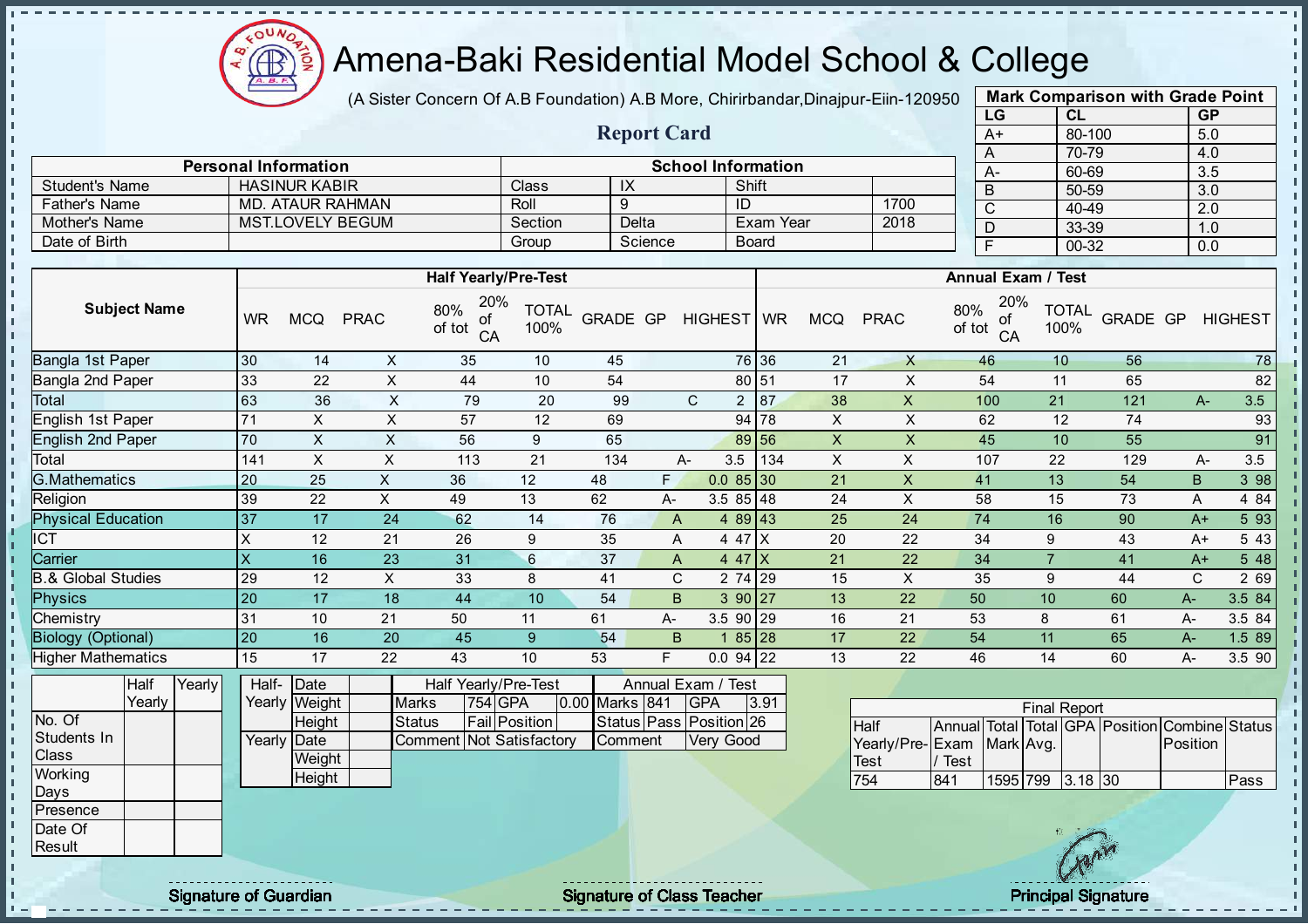

(A Sister Concern Of A.B Foundation) A.B More, Chirirbandar, Dinajpur-Eiin-120950

Report Card

|              | <b>Mark Comparison with Grade Point</b> |                  |
|--------------|-----------------------------------------|------------------|
| LG           | <b>CL</b>                               | <b>GP</b>        |
| $A+$         | 80-100                                  | 5.0              |
| A            | 70-79                                   | 4.0              |
| A-           | 60-69                                   | $3.\overline{5}$ |
| B            | 50-59                                   | 3.0              |
| $\mathsf{C}$ | 40-49                                   | 2.0              |
| D            | 33-39                                   | 1.0              |
| F            | 00-32                                   | 0.0              |

|                       | <b>Personal Information</b> |              |         | <b>School Information</b> |      | $A -$ |
|-----------------------|-----------------------------|--------------|---------|---------------------------|------|-------|
| <b>Student's Name</b> | MD. MAMUNUR RASHID          | <b>Class</b> | $\sim$  | Shift                     |      |       |
| <b>Father's Name</b>  | <b>ABDUL HAKIM</b>          | Roll         |         | ID                        | 1721 |       |
| Mother's Name         | MORSEDA BEGUM               | Section      | Delta   | Exam Year                 | 2018 |       |
| Date of Birth         |                             | Group        | Science | <b>Board</b>              |      |       |

|                               |                           |            |             | <b>Half Yearly/Pre-Test</b>      |                      |          |      |            |           |     |            |              | <b>Annual Exam / Test</b>        |                      |          |      |                |
|-------------------------------|---------------------------|------------|-------------|----------------------------------|----------------------|----------|------|------------|-----------|-----|------------|--------------|----------------------------------|----------------------|----------|------|----------------|
| <b>Subject Name</b>           | <b>WR</b>                 | <b>MCQ</b> | <b>PRAC</b> | 20%<br>80%<br>οt<br>of tot<br>CA | <b>TOTAL</b><br>100% | GRADE GP |      | HIGHEST WR |           |     | <b>MCQ</b> | <b>PRAC</b>  | 20%<br>80%<br>οf<br>of tot<br>CA | <b>TOTAL</b><br>100% | GRADE GP |      | <b>HIGHEST</b> |
| Bangla 1st Paper              | 40                        | 26         | X           | 53                               | 14                   | 67       |      |            | 76 51     |     | 20         | $\mathsf{X}$ | 57                               | 13                   | 70       |      | 78             |
| Bangla 2nd Paper              | 46                        | 24         | X           | 56                               | 17                   | 73       |      |            | 80 58     |     | 19         | X            | 62                               | 16                   | 78       |      | 82             |
| Total                         | 86                        | 50         | X           | 109                              | 31                   | 140      |      | A          | 4         | 109 | 39         | X.           | 119                              | 29                   | 148      | A    | $\overline{4}$ |
| English 1st Paper             | 91                        | X.         | X           | 73                               | 19                   | 92       |      |            | 94 90     |     | X          | X            | 72                               | 19                   | 91       |      | 93             |
| <b>English 2nd Paper</b>      | 89                        | X          | X           | 71                               | 16                   | 87       |      |            | 89 91     |     | X          | X            | 73                               | 17                   | 90       |      | 91             |
| Total                         | 180                       | X          | X           | 144                              | 35                   | 179      |      | $A+$       | 5         | 181 | X          | X            | 145                              | 36                   | 181      | $A+$ | 5              |
| <b>G.Mathematics</b>          | 28                        | 30         | X.          | 46                               | 20                   | 66       | $A-$ |            | 3.585 60  |     | 25         | X            | 68                               | 20                   | 88       | $A+$ | 5 98           |
| Religion                      | 56                        | 27         | X           | 66                               | 16                   | 82       | $A+$ |            | 5 85 55   |     | 28         | X            | 66                               | 16                   | 82       | $A+$ | 5 84           |
| <b>Physical Education</b>     | 44                        | 20         | 24          | 70                               | 18                   | 88       | $A+$ |            | 589 45    |     | 24         | 24           | 74                               | 18                   | 92       | $A+$ | 5 93           |
| <b>ICT</b>                    | X                         | 19         | 23          | 34                               | 9                    | 43       | $A+$ |            | $547$ $X$ |     | 21         | 20           | 33                               | 8                    | 41       | $A+$ | 5 4 3          |
| Carrier                       | $\boldsymbol{\mathsf{X}}$ | 23         | 24          | 38                               | 8                    | 46       | $A+$ |            | 547X      |     | 21         | 22           | 34                               | 9                    | 43       | $A+$ | 5 48           |
| <b>B.&amp; Global Studies</b> | 44                        | 26         | X           | 56                               | 14                   | 70       | A    |            | 4 74 47   |     | 22         | X            | 55                               | 14                   | 69       | A-   | 3.5 69         |
| <b>Physics</b>                | 39                        | 20         | 19          | 62                               | 20                   | 82       | $A+$ |            | 590 38    |     | 19         | 24           | 65                               | 18                   | 83       | $A+$ | 5 84           |
| Chemistry                     | 43                        | 19         | 22          | 67                               | 17                   | 84       | $A+$ |            | 5 90 38   |     | 20         | 23           | 65                               | 17                   | 82       | A+   | 5 84           |
| <b>Biology (Optional)</b>     | 40                        | 24         | 22          | 69                               | 16                   | 85       | $A+$ |            | 385 42    |     | 21         | 22           | 68                               | 18                   | 86       | $A+$ | 3 8 9          |
| <b>Higher Mathematics</b>     | 43                        | 18         | 23          | 67                               | 17                   | 84       | $A+$ |            | 5 94 36   |     | 22         | 24           | 66                               | 20                   | 86       | $A+$ | 5 90           |

|              | Half   | Yearly | Half-       | <b>IDate</b>  |                   |          | Half Yearly/Pre-Test   |                       | Annual Exam / Test     |    |
|--------------|--------|--------|-------------|---------------|-------------------|----------|------------------------|-----------------------|------------------------|----|
|              | Yearly |        |             | Yearly Weight | <b>Marks</b>      | 1049 GPA |                        | 4.95 Marks   1081 GPA |                        | 15 |
| No. Of       |        |        |             | Height        | <b>Status</b>     |          | <b>Pass Position 5</b> |                       | Status Pass Position 2 |    |
| Students In  |        |        | Yearly Date |               | Comment Very Good |          |                        | <b>Comment</b>        | Very Good              |    |
| <b>Class</b> |        |        |             | Weight        |                   |          |                        |                       |                        |    |
| Working      |        |        |             | Height        |                   |          |                        |                       |                        |    |
| Days         |        |        |             |               |                   |          |                        |                       |                        |    |
| Presence     |        |        |             |               |                   |          |                        |                       |                        |    |

|                           |      |             | <b>Final Report</b> |    |                                                |       |
|---------------------------|------|-------------|---------------------|----|------------------------------------------------|-------|
| <b>Half</b>               |      |             |                     |    | Annual Total Total GPA Position Combine Status |       |
| Yearly/Pre-Exam Mark Avg. |      |             |                     |    | Position                                       |       |
| Test                      | Test |             |                     |    |                                                |       |
| 1049                      | 1081 | 2130 1066 5 |                     | 13 |                                                | lPass |

Date Of **Result** 

 $\mathbf{I}$  $\mathbf{u}$  $\mathbf{I}$  $\mathbf{I}$ - II  $\frac{1}{1}$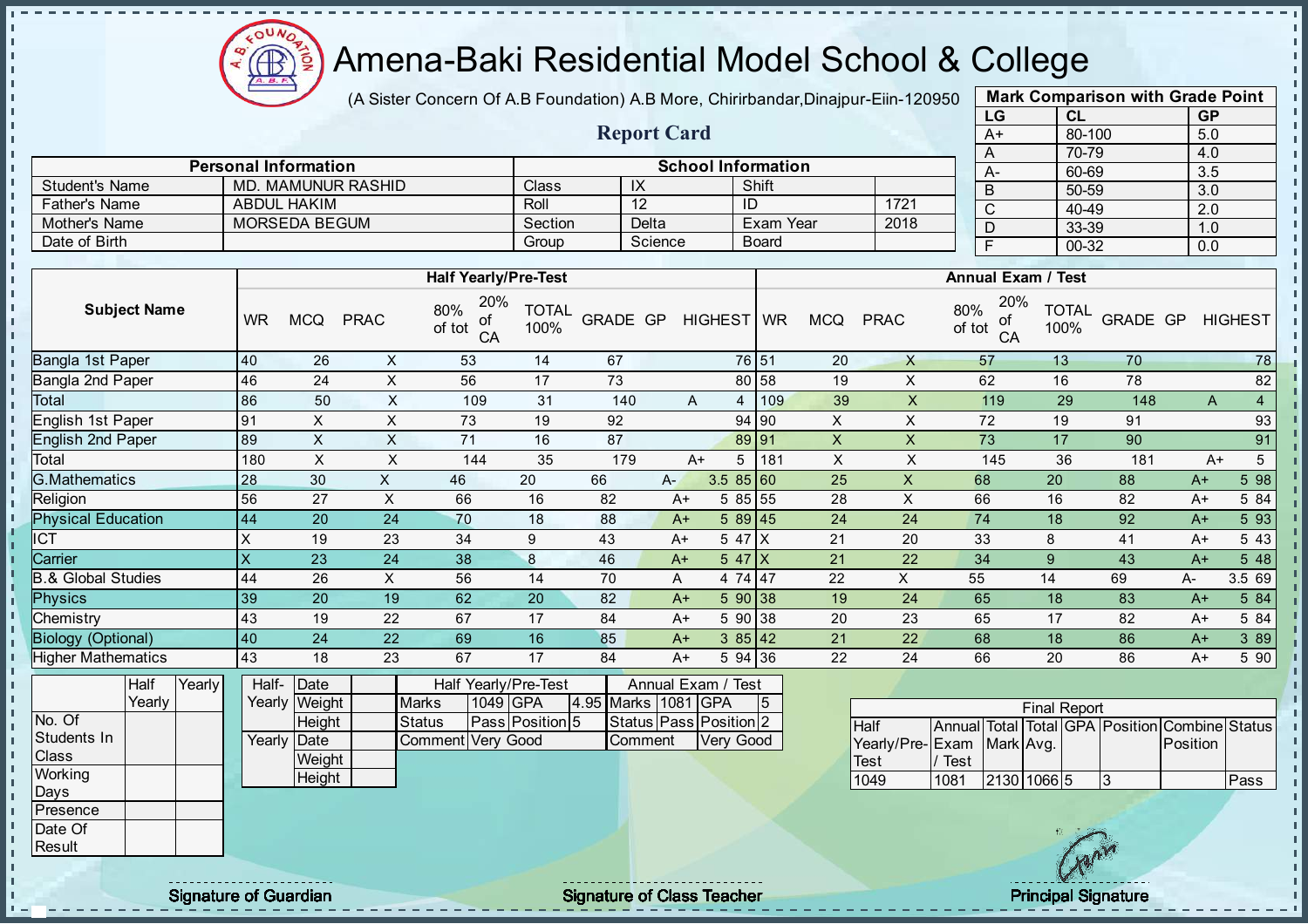$\sim$ Æ

# Amena-Baki Residential Model School & College

(A Sister Concern Of A.B Foundation) A.B More, Chirirbandar, Dinajpur-Eiin-120950

Report Card

| <b>Mark Comparison with Grade Point</b> |
|-----------------------------------------|
|                                         |
|                                         |
|                                         |
|                                         |
|                                         |
|                                         |
|                                         |
|                                         |
|                                         |

r.

|                       | <b>Personal Information</b> |         |            | <b>School Information</b> |      | $A-$ |
|-----------------------|-----------------------------|---------|------------|---------------------------|------|------|
| <b>Student's Name</b> | KALLAL BARMAN               | Class   | $\sqrt{ }$ | Shift                     |      | B    |
| <b>Father's Name</b>  | CHITTA RANJAN BARMAN        | Roll    | 16         | ID                        | 1738 |      |
| Mother's Name         | <b>JHARNA RANI</b>          | Section | Delta      | <b>Exam Year</b>          | 2018 |      |
| Date of Birth         |                             | Group   | Science    | Board                     |      |      |

|                           |                   |            |             | <b>Half Yearly/Pre-Test</b>      |                      |          |              |             |       |                |             | <b>Annual Exam / Test</b>        |                      |          |       |                |
|---------------------------|-------------------|------------|-------------|----------------------------------|----------------------|----------|--------------|-------------|-------|----------------|-------------|----------------------------------|----------------------|----------|-------|----------------|
| <b>Subject Name</b>       | <b>WR</b>         | <b>MCQ</b> | <b>PRAC</b> | 20%<br>80%<br>of<br>of tot<br>CA | <b>TOTAL</b><br>100% | GRADE GP |              | HIGHEST WR  |       | <b>MCQ</b>     | <b>PRAC</b> | 20%<br>80%<br>оf<br>of tot<br>CA | <b>TOTAL</b><br>100% | GRADE GP |       | <b>HIGHEST</b> |
| Bangla 1st Paper          | 40                | 21         | X           | 49                               | 13                   | 62       |              |             | 76 46 | 16             | $\sf X$     | 50                               | 10                   | 60       |       | 78             |
| Bangla 2nd Paper          | 43                | 16         | X           | 47                               | 15                   | 62       |              |             | 80 58 | 16             | X           | 59                               | 14                   | 73       |       | 82             |
| Total                     | 83                | 37         | X           | 96                               | 28                   | 124      |              | 3.5<br>A-   | 104   | 32             | X           | 109                              | 24                   | 133      | $A -$ | 3.5            |
| English 1st Paper         | 84                | X.         | X           | 67                               | 18                   | 85       |              |             | 94 89 | X              | X           | 71                               | 18                   | 89       |       | 93             |
| <b>English 2nd Paper</b>  | 80                | X.         | X           | 64                               | 11                   | 75       |              |             | 89 70 | $\pmb{\times}$ | X           | 56                               | 14                   | 70       |       | 91             |
| Total                     | 164               | X          | X           | 131                              | 29                   | 160      |              | A+<br>5     | 159   | X              | X           | 127                              | 32                   | 159      |       | 4<br>Α         |
| <b>G.Mathematics</b>      | 29                | 28         | X           | 46                               | 10                   | 56       | $\mathsf{B}$ | $385$   28  |       | 20             | X           | 38                               | 13                   | 51       | B     | 3 98           |
| Religion                  | 52                | 20         | X           | 58                               | 14                   | 72       | A            | 4 85 56     |       | 23             | X           | 63                               | 14                   | 77       | A     | 4 8 4          |
| <b>Physical Education</b> | 39                | 22         | 24          | 68                               | 15                   | 83       | $A+$         | 589 42      |       | 14             | 24          | 64                               | 18                   | 82       | $A+$  | 5 93           |
| ICT                       | X                 | 19         | 23          | 34                               | 9                    | 43       | $A+$         | 5 47 X      |       | 20             | 22          | 34                               | 9                    | 43       | A+    | 5 4 3          |
| Carrier                   | $\times$          | 13         | 23          | 29                               | 8                    | 37       | A            | $447$ X     |       | 21             | 22          | 34                               |                      | 41       | $A+$  | 5 48           |
| .& Global Studies         | 31                | 18         | X           | 39                               | 10                   | 49       | C            | 2 74 37     |       | 21             | X           | 46                               | 12                   | 58       | В     | 3 69           |
| <b>Physics</b>            | 25                | 20         | 18          | 50                               | 13                   | 63       | A-           | $3.5$ 90 35 |       | 17             | 23          | 60                               | 18                   | 78       | A     | 4 8 4          |
| Chemistry                 | 31                | 16         | 22          | 55                               | 14                   | 69       | A-           | 3.5 90 32   |       | 13             | 21          | 53                               | 14                   | 67       | A-    | 3.5 84         |
| <b>Biology (Optional)</b> | 29                | 19         | 20          | 54                               | 14                   | 68       | A-           | $1.585$ 34  |       | 21             | 22          | 62                               | 15                   | 77       | A     | 2 8 9          |
| <b>Higher Mathematics</b> | 32                | 19         | 23          | 59                               | 10                   | 69       | $A -$        | $3.5$ 94 24 |       | 20             | 23          | 54                               | 10                   | 64       | A-    | 3.5 90         |
|                           | — <del>. 1-</del> |            |             |                                  |                      |          |              |             |       |                |             |                                  |                      |          |       |                |

|               | Half   | Yearly | Half- Date  |               |               |     | Half Yearly/Pre-Test |                | Annual Exam / Test      |      |
|---------------|--------|--------|-------------|---------------|---------------|-----|----------------------|----------------|-------------------------|------|
|               | Yearlv |        |             | Yearly Weight | <b>Marks</b>  | 893 | <b>IGPA</b>          | 3.95 Marks 930 | <b>IGPA</b>             | 4.14 |
| No. Of        |        |        |             | <b>Height</b> | <b>Status</b> |     | Pass Position 20     |                | Status Pass Position 22 |      |
| Students In   |        |        | Yearly Date |               | Comment Good  |     |                      | Comment        | Very Good               |      |
| Class         |        |        |             | Weight        |               |     |                      |                |                         |      |
| Working       |        |        |             | Height        |               |     |                      |                |                         |      |
| Days          |        |        |             |               |               |     |                      |                |                         |      |
| Presence      |        |        |             |               |               |     |                      |                |                         |      |
| Date Of       |        |        |             |               |               |     |                      |                |                         |      |
| <b>Result</b> |        |        |             |               |               |     |                      |                |                         |      |

| <b>Final Report</b>       |      |                  |  |  |  |                                                |      |  |  |  |  |  |  |  |
|---------------------------|------|------------------|--|--|--|------------------------------------------------|------|--|--|--|--|--|--|--|
| <b>I</b> Half             |      |                  |  |  |  | Annual Total Total GPA Position Combine Status |      |  |  |  |  |  |  |  |
| Yearly/Pre-Exam Mark Avg. |      |                  |  |  |  | <b>Position</b>                                |      |  |  |  |  |  |  |  |
| <b>Test</b>               | Test |                  |  |  |  |                                                |      |  |  |  |  |  |  |  |
| 893                       | 1930 | 1823 913 4.14 19 |  |  |  |                                                | Pass |  |  |  |  |  |  |  |

 $\mathbf{I}$  $\mathbf{I}$ 

Signature of Guardian **Signature Signature of Class Teacher Principal Signature Principal Signature**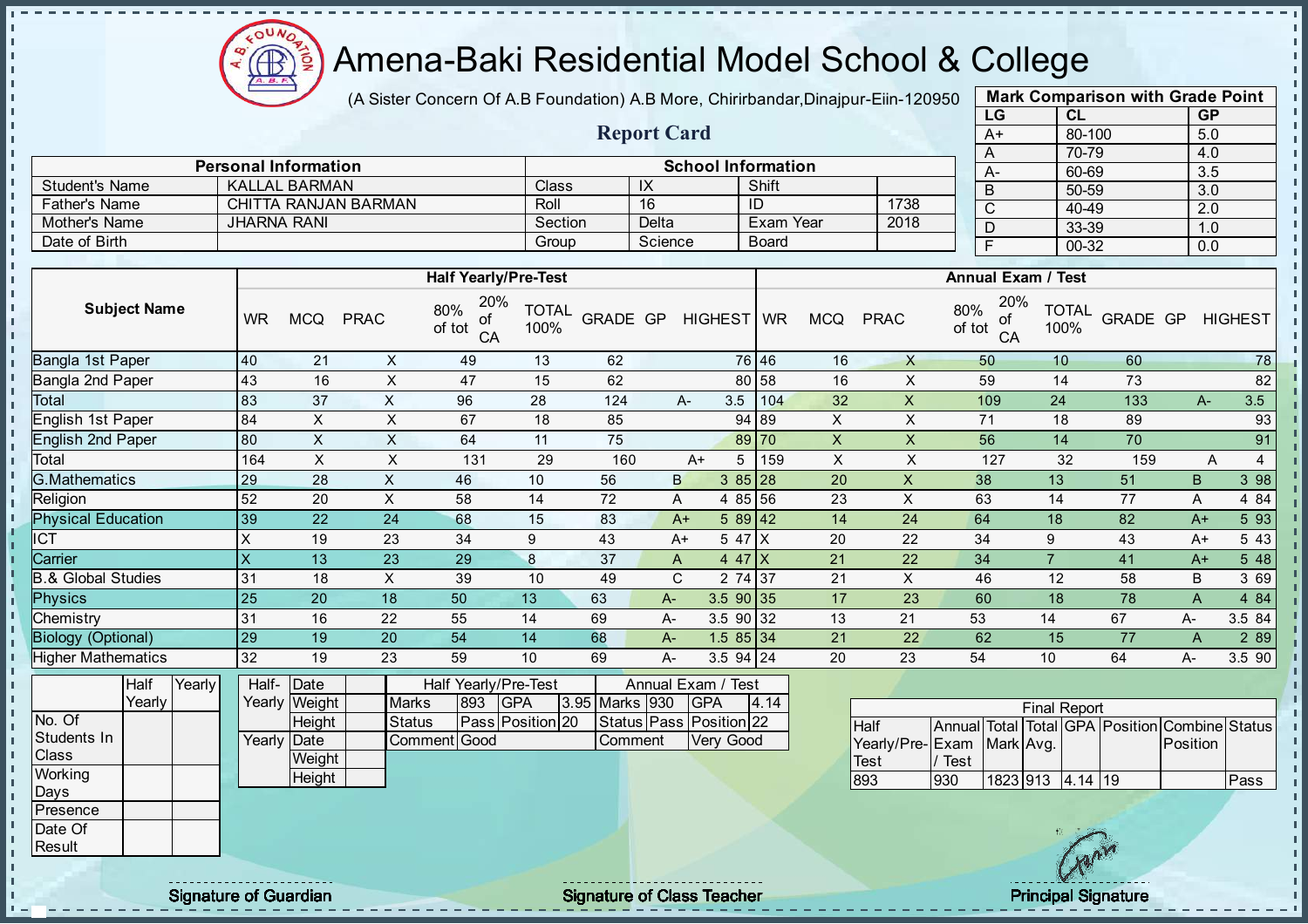

(A Sister Concern Of A.B Foundation) A.B More, Chirirbandar, Dinajpur-Eiin-120950

Report Card

| <b>Mark Comparison with Grade Point</b><br>LG |           |  |  |  |  |  |  |  |  |  |  |  |  |
|-----------------------------------------------|-----------|--|--|--|--|--|--|--|--|--|--|--|--|
| <b>CL</b>                                     | <b>GP</b> |  |  |  |  |  |  |  |  |  |  |  |  |
| 80-100                                        | 5.0       |  |  |  |  |  |  |  |  |  |  |  |  |
| 70-79                                         | 4.0       |  |  |  |  |  |  |  |  |  |  |  |  |
| 60-69                                         | 3.5       |  |  |  |  |  |  |  |  |  |  |  |  |
| 50-59                                         | 3.0       |  |  |  |  |  |  |  |  |  |  |  |  |
| 40-49                                         | 2.0       |  |  |  |  |  |  |  |  |  |  |  |  |
| 33-39                                         | 1.0       |  |  |  |  |  |  |  |  |  |  |  |  |
| 00-32                                         | 0.0       |  |  |  |  |  |  |  |  |  |  |  |  |
|                                               |           |  |  |  |  |  |  |  |  |  |  |  |  |

л  $\mathbf{I}$ 

п п  $\mathbf{I}$  $\mathbf{I}$  $\mathbf{I}$  $\frac{1}{1}$  $\mathbf{r}$ 

 $\begin{array}{c} 1 & 1 & 1 & 1 & 1 & 1 & 1 \\ 1 & 1 & 1 & 1 & 1 & 1 & 1 \\ 1 & 1 & 1 & 1 & 1 & 1 & 1 \\ 1 & 1 & 1 & 1 & 1 & 1 & 1 \\ 1 & 1 & 1 & 1 & 1 & 1 & 1 \\ 1 & 1 & 1 & 1 & 1 & 1 & 1 \\ 1 & 1 & 1 & 1 & 1 & 1 & 1 \\ 1 & 1 & 1 & 1 & 1 & 1 & 1 \\ 1 & 1 & 1 & 1 & 1 & 1 & 1 \\ 1 & 1 & 1 & 1 & 1 & 1 & 1 \\ 1 &$ 

|                       | <b>Personal Information</b> |         |         | <b>School Information</b> |      | $A-$ |
|-----------------------|-----------------------------|---------|---------|---------------------------|------|------|
| <b>Student's Name</b> | MD.ISTIAK HOSSAIN           | Class   | IΛ      | Shift                     |      |      |
| <b>Father's Name</b>  | MD. ZAKIR HOSSAIN           | Roll    | 25      |                           | 2731 |      |
| Mother's Name         | <b>MST. ERINA AKTER</b>     | Section | Delta   | Exam Year                 | 2018 |      |
| Date of Birth         |                             | Group   | Science | Board                     |      |      |

|                               |                     |  |           |               |               | <b>Half Yearly/Pre-Test</b>      |                  |                         |       |               |              |       |            | <b>Annual Exam / Test</b> |                                                |                      |          |      |                |
|-------------------------------|---------------------|--|-----------|---------------|---------------|----------------------------------|------------------|-------------------------|-------|---------------|--------------|-------|------------|---------------------------|------------------------------------------------|----------------------|----------|------|----------------|
|                               | <b>Subject Name</b> |  | <b>WR</b> | <b>MCQ</b>    | <b>PRAC</b>   | 20%<br>80%<br>of<br>of tot<br>CA | TOTAL<br>100%    | GRADE GP                |       |               | HIGHEST   WR |       | <b>MCQ</b> | <b>PRAC</b>               | 20%<br>80%<br>of<br>of tot<br>CA               | <b>TOTAL</b><br>100% | GRADE GP |      | <b>HIGHEST</b> |
| Bangla 1st Paper              |                     |  | 28        | 22            | X             | 40                               | 10               | 50                      |       |               |              | 76 39 | 12         | X                         | 41                                             | 11                   | 52       |      | 78             |
| Bangla 2nd Paper              |                     |  | 42        | 15            | X             | 46                               | 12               | 58                      |       |               |              | 80 50 | 19         | X                         | 55                                             | 14                   | 69       |      | 82             |
| Total                         |                     |  | 70        | 37            | X             | 86                               | 22               | 108                     |       | B             | 3            | 189   | 31         | X                         | 96                                             | 25                   | 121      | $A-$ | 3.5            |
| English 1st Paper             |                     |  | 85        | X             | X             | 68                               | 17               | 85                      |       |               |              | 94 85 | X          | X                         | 68                                             | 18                   | 86       |      | 93             |
| English 2nd Paper             |                     |  | 75        | X             | X             | 60                               | 11               | 71                      |       |               |              | 89 84 | X          | X.                        | 67                                             | 13                   | 80       |      | 91             |
| Total                         |                     |  | 160       | X             | X             | 128                              | 28               | 156                     |       | A             | 4            | 169   | X          | X                         | 135                                            | 31                   | 166      |      | 5<br>$A+$      |
| <b>G.Mathematics</b>          |                     |  | 38        | 26            | X             | 51                               | 16               | 67                      | $A -$ |               | $3.585$ 47   |       | 24         | X                         | 57                                             | 18                   | 75       | A    | 4 98           |
| Religion                      |                     |  | 42        | 21            | X             | 50                               | 15               | 65                      | А-    |               | 3.5 $85$ 47  |       | 22         | X                         | 55                                             | 15                   | 70       | A    | 4 8 4          |
| <b>Physical Education</b>     |                     |  | 37        | 20            | 24            | 65                               | 15               | 80                      |       | $A+$          | 589 41       |       | 24         | 24                        | 71                                             | 17                   | 88       | $A+$ | 5 93           |
| ICT                           |                     |  | X         | 16            | 22            | 30                               | 9                | 39                      |       | A             | 4 47 X       |       | 17         | 20                        | 30                                             | 8                    | 38       | A    | 4 4 3          |
| Carrier                       |                     |  | X         | 18            | 23            | 33                               | $6\phantom{.}$   | 39                      |       | A             | 4 47 $X$     |       | 22         | 22                        | 35                                             |                      | 42       | $A+$ | 5 48           |
| <b>B.&amp; Global Studies</b> |                     |  | 30        | 18            | X             | 38                               | 8                | 46                      |       | C.            | 2 74 31      |       | 20         | X                         | 41                                             | 10                   | 51       | B    | 3 69           |
| Physics                       |                     |  | 37        | 17            | 19            | 58                               | 18               | 76                      |       | A             | 4 90 34      |       | 20         | 24                        | 62                                             | 14                   | 76       | A    | 4 8 4          |
| Chemistry                     |                     |  | 31        | 11            | 21            | 50                               | 15               | 65                      | А-    |               | 3.5 90 31    |       | 18         | 20                        | 55                                             | 14                   | 69       | A-   | 3.5 84         |
| <b>Biology (Optional)</b>     |                     |  | 24        | 15            | 20            | 47                               | 12               | 59                      |       | B             |              | 85 36 | 14         | 22                        | 58                                             | 13                   | 71       | A    | 2 8 9          |
| <b>Higher Mathematics</b>     |                     |  | 25        | 14            | 22            | 49                               | 16               | 65                      | A-    |               | 3.5 94 32    |       | 19         | 23                        | 59                                             | 14                   | 73       | A    | 4 90           |
| Yearly<br>Half                |                     |  | Half-     | Date          |               | Half                             | Yearly/Pre-Test  |                         |       | Annual Exam / | Test         |       |            |                           |                                                |                      |          |      |                |
|                               | Yearly              |  | Yearly    | Weight        | <b>Marks</b>  | 865                              | <b>GPA</b>       | 3.73 Marks 940          |       | <b>GPA</b>    |              | 4.27  |            |                           |                                                | <b>Final Report</b>  |          |      |                |
| No. Of                        |                     |  |           | <b>Height</b> | <b>Status</b> |                                  | Pass Position 28 | Status Pass Position 17 |       |               |              |       |            | $L = 16$                  | Appual Total Total CDA Desition Combine Status |                      |          |      |                |

| ly I |  | Yearly Weight |        | <b>Marks</b> | 865 | <b>IGPA</b>      | 3.73 Marks 940 | <b>IGPA</b>             | 4.27 | <b>Final Report</b>       |      |                  |  |  |  |                                                |      |  |
|------|--|---------------|--------|--------------|-----|------------------|----------------|-------------------------|------|---------------------------|------|------------------|--|--|--|------------------------------------------------|------|--|
|      |  |               | Height | Status       |     | Pass Position 28 |                | Status Pass Position 17 |      | Half                      |      |                  |  |  |  | Annual Total Total GPA Position Combine Status |      |  |
|      |  | Yearly Date   |        | Comment Good |     |                  | Comment        | Very Good               |      | Yearly/Pre-Exam Mark Avg. |      |                  |  |  |  | Position                                       |      |  |
|      |  |               | Weight |              |     |                  |                |                         |      | Test                      | Test |                  |  |  |  |                                                |      |  |
|      |  |               | Height |              |     |                  |                |                         |      | 865                       | 940  | 1805 903 4.09 21 |  |  |  |                                                | Pass |  |
|      |  |               |        |              |     |                  |                |                         |      |                           |      |                  |  |  |  |                                                |      |  |
|      |  |               |        |              |     |                  |                |                         |      |                           |      |                  |  |  |  |                                                |      |  |
|      |  |               |        |              |     |                  |                |                         |      |                           |      |                  |  |  |  |                                                |      |  |
|      |  |               |        |              |     |                  |                |                         |      |                           |      |                  |  |  |  |                                                |      |  |

Students In **Class Working** Days Presence Date Of **Result** 

J.

- II  $\blacksquare$  $\mathbf{r}$  $\mathbf{r}$  $\mathbf{I}$ П h i, l ni  $\mathbf{I}$  $\mathbf{I}$ J.  $\mathbf{I}$ 

experiences and the state of Class Teacher Principal Signature of Class Teacher Principal Signature Principal Signature Signature of Class Teacher Principal Signature Principal Signature of Class Teacher Principal Signatur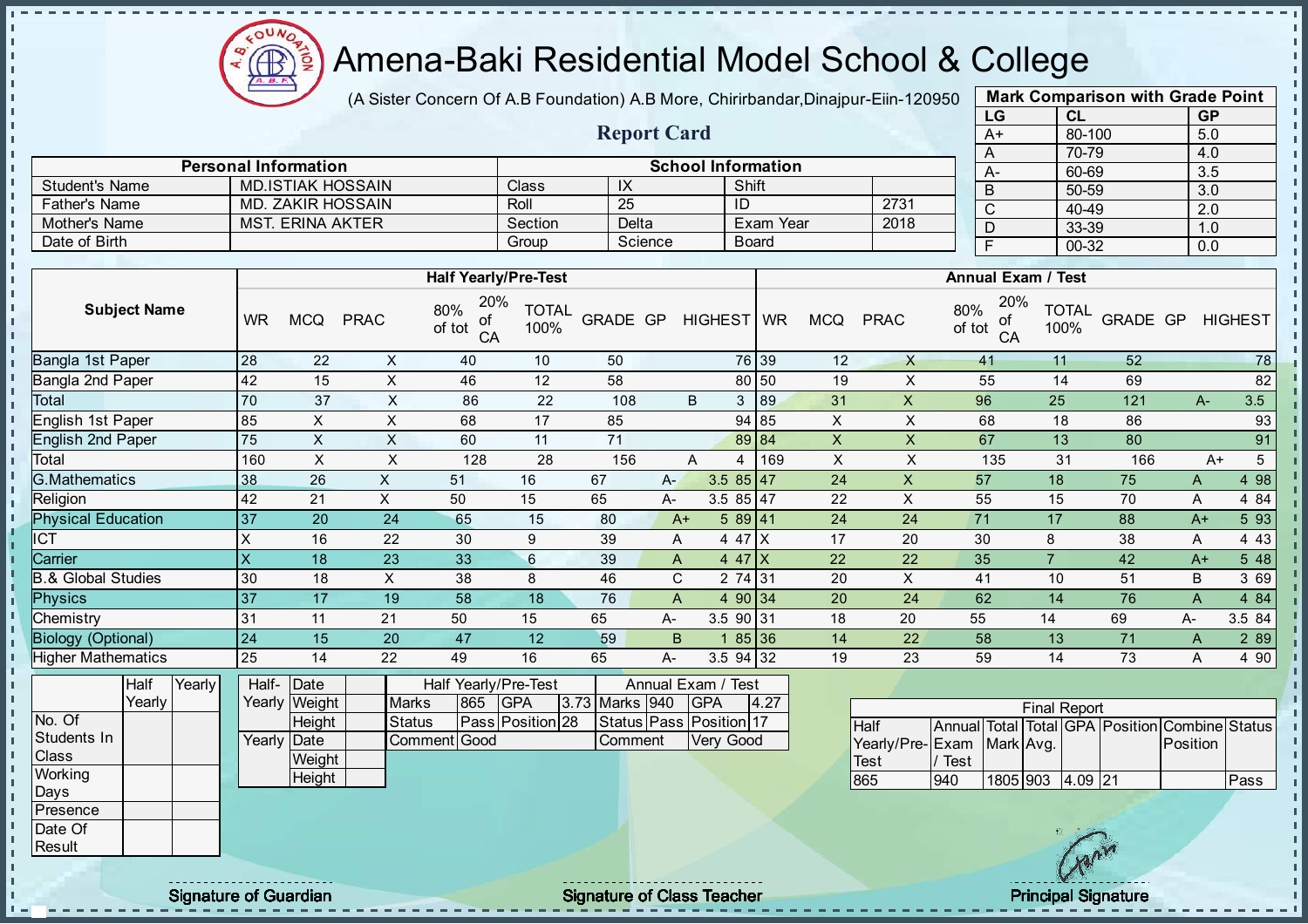$\Omega$ Œ

J. - II

J.

-8 J.

п

h h J. J.  $\mathbf{I}$ J.

 $\blacksquare$ 

 $\mathbf{u}$  $\mathbf{u}$ 

## Amena-Baki Residential Model School & College

(A Sister Concern Of A.B Foundation) A.B More, Chirirbandar, Dinajpur-Eiin-120950

Report Card

Personal Information School Information

Father's Name MD. ALAMGIR Roll 28 ID 2821 Mother's Name SHIRIN AKTER Section Delta Exam Year 2018

Student's Name MD.SHAIMUM ALIF SHIHAB Class IX Shift<br>
Father's Name MD. ALAMGIR
Bather's Name Shift Class Roll 28 ID

Date of Birth **Group Science** Board

| <b>Mark Comparison with Grade Point</b> |           |           |  |  |  |  |  |  |  |  |  |  |
|-----------------------------------------|-----------|-----------|--|--|--|--|--|--|--|--|--|--|
| LG                                      | CL        | <b>GP</b> |  |  |  |  |  |  |  |  |  |  |
| $A+$                                    | 80-100    | 5.0       |  |  |  |  |  |  |  |  |  |  |
| A                                       | 70-79     | 4.0       |  |  |  |  |  |  |  |  |  |  |
| А-                                      | 60-69     | 3.5       |  |  |  |  |  |  |  |  |  |  |
| B                                       | 50-59     | 3.0       |  |  |  |  |  |  |  |  |  |  |
| C                                       | 40-49     | 2.0       |  |  |  |  |  |  |  |  |  |  |
| D                                       | 33-39     | 1.0       |  |  |  |  |  |  |  |  |  |  |
| F                                       | $00 - 32$ | 0.0       |  |  |  |  |  |  |  |  |  |  |
|                                         |           |           |  |  |  |  |  |  |  |  |  |  |

 $\mathbf{I}$ 

r.

л h,

п

 $\mathbf{I}$  $\mathbf{I}$ 

|                               |                     |        |           |                           |                         | <b>Half Yearly/Pre-Test</b>      |                      |                     |                        |           |      |                           |                 |                     | <b>Annual Exam / Test</b> |                      |                                   |          |                        |
|-------------------------------|---------------------|--------|-----------|---------------------------|-------------------------|----------------------------------|----------------------|---------------------|------------------------|-----------|------|---------------------------|-----------------|---------------------|---------------------------|----------------------|-----------------------------------|----------|------------------------|
|                               | <b>Subject Name</b> |        | <b>WR</b> | <b>MCQ</b>                | <b>PRAC</b>             | 20%<br>80%<br>οf<br>of tot<br>CA | <b>TOTAL</b><br>100% | GRADE GP HIGHEST WR |                        |           |      | <b>MCQ</b>                | <b>PRAC</b>     | 80%<br>of tot       | 20%<br>of<br>CA           | <b>TOTAL</b><br>100% | GRADE GP                          |          | <b>HIGHEST</b>         |
| Bangla 1st Paper              |                     |        | 36        | 18                        | X                       | 43                               | 13                   | 56                  |                        | 76 46     |      | 15                        | $\mathsf{X}$    |                     | 49                        | 12                   | 61                                |          | 78                     |
| Bangla 2nd Paper              |                     |        | 46        | 14                        | X                       | 48                               | 16                   | 64                  |                        | 80 60     |      | 15                        | X               |                     | 60                        | 16                   | 76                                |          | 82                     |
| Total                         |                     |        | 82        | 32                        | $\mathsf{X}$            | 91                               | 29                   | 120                 | А-                     | 3.5       | 106  | 30                        | $\mathsf X$     |                     | 109                       | 28                   | 137                               | $A -$    | 3.5                    |
| English 1st Paper             |                     |        | 91        | X                         | $\sf X$                 | 73                               | 19                   | 92                  |                        | 94 89     |      | X                         | X               |                     | 71                        | 19                   | 90                                |          | 93                     |
| <b>English 2nd Paper</b>      |                     |        | 90        | $\mathsf{x}$              | $\overline{\mathsf{X}}$ | 72                               | 14                   | 86                  |                        | 89 88     |      | $\overline{X}$            | $\mathsf{X}$    |                     | 70                        | 17                   | 87                                |          | 91                     |
| Total                         |                     |        | 181       | $\boldsymbol{\mathsf{X}}$ | $\sf X$                 | 145                              | 33                   | 178                 | $A+$                   | 5         | 177  | $\boldsymbol{\mathsf{X}}$ | X               |                     | 141                       | 36                   | 177                               |          | $\overline{5}$<br>$A+$ |
| G.Mathematics                 |                     |        | 50        | 29                        | $\mathsf{X}$            | 63                               | 20                   | 83                  | $A+$                   | 585 64    |      | 28                        | $\mathsf X$     |                     | 74                        | 20                   | 94                                | $A+$     | 5 98                   |
| Religion                      |                     |        | 56        | 25                        | $\mathsf X$             | 65                               | 16                   | 81                  | $A+$                   | 5 85 53   |      | 18                        | $\sf X$         |                     | 57                        | 16                   | 73                                | A        | 4 8 4                  |
| <b>Physical Education</b>     |                     | 45     | 22        | 24                        | 73                      | 16                               | 89                   | $A+$                | 589 45                 |           | 25   | 24                        |                 | 75                  | 18                        | 93                   | $A+$                              | 5 93     |                        |
| <b>ICT</b>                    |                     | X      | 19        | 23                        | 34                      | 9                                | 43                   | $A+$                | 5 47 X                 |           | 20   | 22                        |                 | 34                  | 8                         | 42                   | $A+$                              | 5 4 3    |                        |
|                               | Carrier             |        |           | 11                        | 24                      | 28                               | $\overline{7}$       | 35                  | A                      | 4 47 $X$  |      | 21                        | 22              |                     | 34                        | 9                    | 43                                | $A+$     | 5 48                   |
| <b>B.&amp; Global Studies</b> |                     |        | 39        | 21                        | X                       | 48                               | 11                   | 59                  | B                      | 3 74 35   |      | 17                        | X               |                     | 42                        | 12                   | 54                                | B        | 3 69                   |
| <b>Physics</b>                |                     |        | 46        | 22                        | 21                      | 71                               | 19                   | 90                  | $A+$                   | 590 36    |      | 20                        | 24              |                     | 64                        | 19                   | 83                                | $A+$     | 5 84                   |
| Chemistry                     |                     |        | 39        | 16                        | 22                      | 62                               | 18                   | 80                  | A+                     | 5 90 36   |      | 21                        | 23              |                     | 64                        | 17                   | 81                                | $A+$     | 5 84                   |
| <b>Biology (Optional)</b>     |                     |        | 32        | 20                        | 20                      | 58                               | 15                   | 73                  | A                      | 285 42    |      | 14                        | 22              |                     | 62                        | 15                   | 77                                | A        | 2 8 9                  |
| <b>Higher Mathematics</b>     |                     |        | 47        | 23                        | 24                      | 75                               | 19                   | 94                  | A+                     | 5 94 38   |      | 23                        | 24              |                     | 68                        | 17                   | 85                                | $A+$     | 5 90                   |
|                               | Half<br>Yearly      | Yearly | Half-     | Date<br>Yearly Weight     | <b>Marks</b>            | Half Yearly/Pre-Test<br>1025 GPA |                      | 4.77 Marks 1039 GPA | Annual Exam / Test     |           | 4.77 |                           |                 |                     |                           |                      |                                   |          |                        |
| No. Of                        |                     |        |           | Height                    | <b>Status</b>           |                                  | Pass Position 7      |                     | Status Pass Position 7 |           |      |                           | Half            | <b>Annual Total</b> |                           | <b>Final Report</b>  | Total GPA Position Combine Status |          |                        |
| Students In                   |                     |        |           | Yearly Date               |                         | Comment Very Good                |                      | Comment             |                        | Very Good |      |                           | Yearly/Pre-Exam |                     | Mark Avg.                 |                      |                                   | Position |                        |
| <b>Class</b>                  |                     |        |           | Weight                    |                         |                                  |                      |                     |                        |           |      |                           | <b>Test</b>     | Test                |                           |                      |                                   |          |                        |
| Working                       |                     |        |           | Height                    |                         |                                  |                      |                     |                        |           |      |                           | 1025            | 1039                | 2064 1033 4.86 7          |                      |                                   |          | Pass                   |
| Days                          |                     |        |           |                           |                         |                                  |                      |                     |                        |           |      |                           |                 |                     |                           |                      |                                   |          |                        |
| Presence                      |                     |        |           |                           |                         |                                  |                      |                     |                        |           |      |                           |                 |                     |                           |                      |                                   |          |                        |
| Date Of                       |                     |        |           |                           |                         |                                  |                      |                     |                        |           |      |                           |                 |                     |                           |                      |                                   |          |                        |
| Result                        |                     |        |           |                           |                         |                                  |                      |                     |                        |           |      |                           |                 |                     |                           |                      |                                   |          |                        |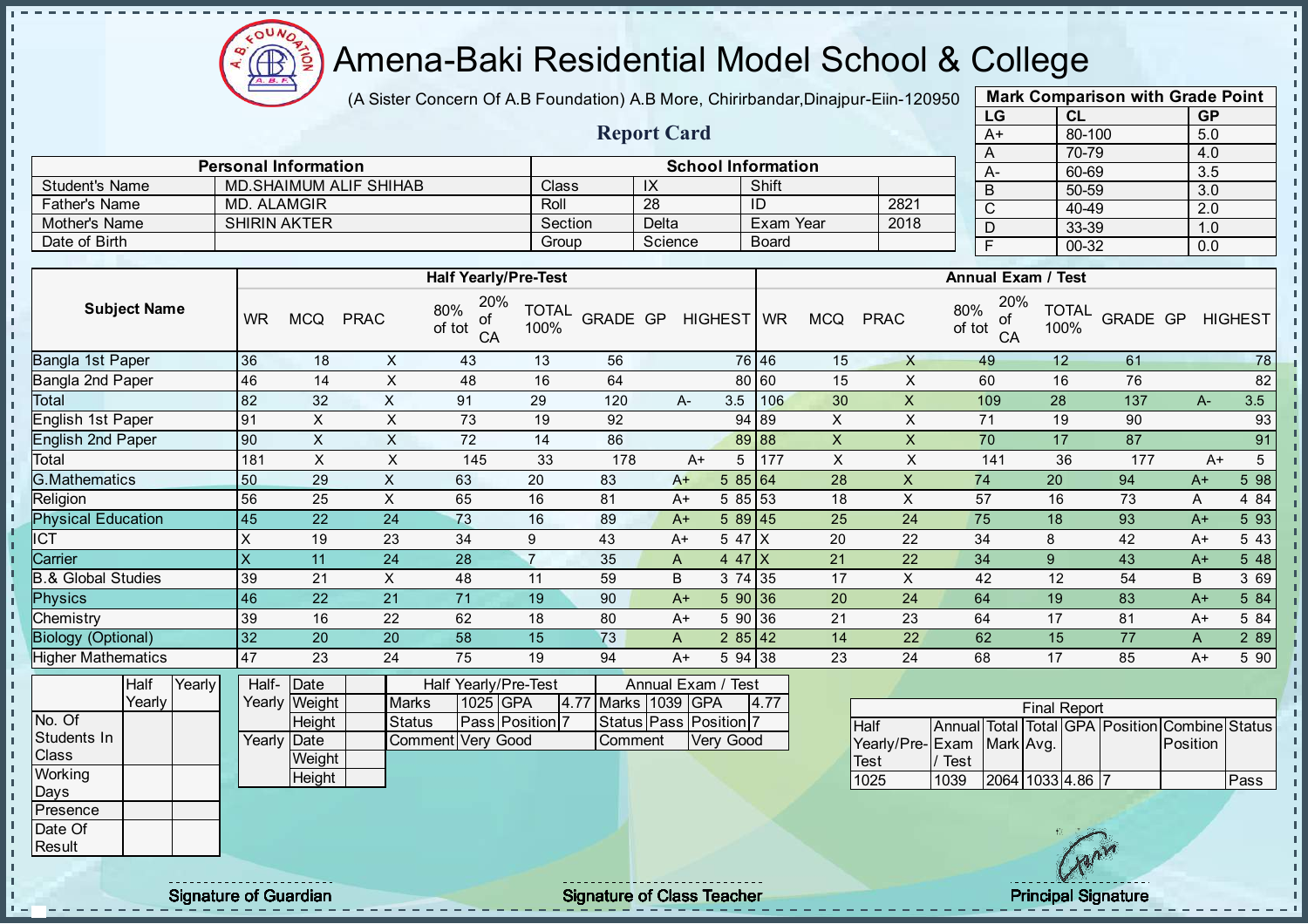

- II

п J. -f - II  $\mathbf{I}$ J.  $\mathbf{L}$  $\blacksquare$ 

**II** л л л  $\mathbf{I}$  $\mathbb T$  $\mathbf{I}$ 

#### Amena-Baki Residential Model School & College

(A Sister Concern Of A.B Foundation) A.B More, Chirirbandar, Dinajpur-Eiin-120950

Report Card

Personal Information School Information

Father's Name ABUL KALAM AZAD Roll 30 ID 2835

Student's Name MD. RAFSAN TAHLIL RIFAT Class | IX | Shift

| <b>Mark Comparison with Grade Point</b><br>LG |           |  |  |  |  |  |  |  |  |  |  |  |
|-----------------------------------------------|-----------|--|--|--|--|--|--|--|--|--|--|--|
| <b>CL</b>                                     | <b>GP</b> |  |  |  |  |  |  |  |  |  |  |  |
| 80-100                                        | 5.0       |  |  |  |  |  |  |  |  |  |  |  |
| 70-79                                         | 4.0       |  |  |  |  |  |  |  |  |  |  |  |
| 60-69                                         | 3.5       |  |  |  |  |  |  |  |  |  |  |  |
| 50-59                                         | 3.0       |  |  |  |  |  |  |  |  |  |  |  |
| 40-49                                         | 2.0       |  |  |  |  |  |  |  |  |  |  |  |
| 33-39                                         | 1.0       |  |  |  |  |  |  |  |  |  |  |  |
| 00-32                                         | 0.0       |  |  |  |  |  |  |  |  |  |  |  |
|                                               |           |  |  |  |  |  |  |  |  |  |  |  |

| Mother's Name             |                                | <b>GULSHANARA</b>    |                           |                                  | Section                                      |                 | <b>Delta</b> |                   | Exam Year    |                           | 2018           | ◡<br>D                           | →ט−<br>33-39         |          | $\sim$<br>1.0 |                |
|---------------------------|--------------------------------|----------------------|---------------------------|----------------------------------|----------------------------------------------|-----------------|--------------|-------------------|--------------|---------------------------|----------------|----------------------------------|----------------------|----------|---------------|----------------|
| Date of Birth             |                                |                      |                           |                                  | Group                                        |                 | Science      |                   | <b>Board</b> |                           |                | $\overline{F}$                   | 00-32                |          | 0.0           |                |
|                           |                                |                      |                           |                                  |                                              |                 |              |                   |              |                           |                |                                  |                      |          |               |                |
|                           |                                |                      |                           | <b>Half Yearly/Pre-Test</b>      |                                              |                 |              |                   |              |                           |                | <b>Annual Exam / Test</b>        |                      |          |               |                |
| <b>Subject Name</b>       | <b>WR</b>                      | <b>MCQ</b>           | <b>PRAC</b>               | 20%<br>80%<br>οf<br>of tot<br>CA | <b>TOTAL</b><br>100%                         | <b>GRADE GP</b> |              | HIGHEST WR        |              | <b>MCQ</b>                | <b>PRAC</b>    | 20%<br>80%<br>οf<br>of tot<br>CA | <b>TOTAL</b><br>100% | GRADE GP |               | <b>HIGHEST</b> |
| Bangla 1st Paper          | 45                             | 23                   | $\mathsf X$               | 54                               | 13                                           | 67              |              |                   | 76 51        | 14                        | X              | 52                               | 13                   | 65       |               | 78             |
| Bangla 2nd Paper          | 45                             | 22                   | X                         | 54                               | 16                                           | 70              |              |                   | 80 56        | 16                        | X              | 58                               | 16                   | 74       |               | 82             |
| Total                     | 90                             | 45                   | X                         | 108                              | 29                                           | 137             |              | 3.5<br>А-         | 107          | 30                        | X              | 110                              | 29                   | 139      | $A -$         | 3.5            |
| English 1st Paper         | 90                             | X                    | $\mathsf{X}$              | 72                               | 17                                           | 89              |              |                   | 94 90        | X                         | X              | 72                               | 19                   | 91       |               | 93             |
| <b>English 2nd Paper</b>  | 88                             | X                    | $\boldsymbol{\mathsf{X}}$ | 70                               | 9                                            | 79              |              |                   | 89 83        | $\mathsf X$               | X              | 66                               | 15                   | 81       |               | 91             |
| Total                     | 178                            | X                    | X                         | 142                              | 26                                           | 168             |              | $A+$<br>5         | 173          | $\boldsymbol{\mathsf{X}}$ | X              | 138                              | 34                   | 172      | $A+$          | 5              |
| <b>G.Mathematics</b>      | 34                             | 28                   | X                         | 50                               | 18                                           | 68              | $A -$        | 3.58564           |              | 26                        | $\pmb{\times}$ | 72                               | 20                   | 92       | $A+$          | 5 98           |
| Religion                  | 56                             | 21                   | $\times$                  | 62                               | 16                                           | 78              | A            |                   | 4 85 56      | 20                        | X              | 61                               | 16                   | 77       | Α             | 4 8 4          |
| <b>Physical Education</b> | 44                             | 20                   | 24                        | 70                               | 18                                           | 88              |              | $A+$              | 589 45       | 25                        | 24             | 75                               | 18                   | 93       | $A+$          | 5 93           |
| <b>ICT</b>                | X                              | 19                   | 23                        | 34                               | 9                                            | 43              |              | 5 47 X<br>$A+$    |              | 20                        | 22             | 34                               | 8                    | 42       | $A+$          | 5 4 3          |
| Carrier                   | X                              | 21                   | 24                        | 36                               | 8                                            | 44              |              | $547$ $X$<br>$A+$ |              | 21                        | 22             | 34                               | 8                    | 42       | $A+$          | 5 48           |
| & Global Studies          | 41                             | 21                   | X.                        | 50                               | 13                                           | 63              | A-           | $3.5$ 74 42       |              | 20                        | X              | 50                               | 13                   | 63       | A-            | 3.5 69         |
| <b>Physics</b>            | 45                             | 23                   | 21                        | 71                               | 13                                           | 84              |              | $A+$              | 590 36       | 19                        | 23             | 62                               | 19                   | 81       | $A+$          | 5 84           |
| Chemistry                 | 38                             | 19                   | 21                        | 62                               | 17                                           | 79              |              | A                 | 4 90 42      | 15                        | 23             | 64                               | 17                   | 81       | $A+$          | 5 84           |
| <b>Biology (Optional)</b> | 30                             | 22                   | 20                        | 58                               | 15                                           | 73              |              | A                 | 285 45       | 18                        | 22             | 68                               | 15                   | 83       | $A+$          | 3 8 9          |
| <b>Higher Mathematics</b> | 44                             | 17                   | 22                        | 66                               | 19                                           | 85              |              | A+                | 5 94 36      | 24                        | 24             | 67                               | 19                   | 86       | $A+$          | 5 90           |
| Half<br>Yearly<br>Voorly  | Half Yearly/Pre-Test<br>$1010$ | $150$ Merke 1051 CDA |                           | Annual Exam / Test               | $\overline{A}$ $\overline{O}$ $\overline{A}$ |                 |              |                   |              |                           |                |                                  |                      |          |               |                |

|             | Yearly |  |             | Yearly Weight | <b>Marks</b>             | 1010 GPA |                 | 4.59 Marks 1051 GPA |                              | 4.91 |                            |             |                  | <b>Final Report</b> |                                                |      |
|-------------|--------|--|-------------|---------------|--------------------------|----------|-----------------|---------------------|------------------------------|------|----------------------------|-------------|------------------|---------------------|------------------------------------------------|------|
| No. Of      |        |  |             | Height        | Status                   |          | Pass Position 9 |                     | Status   Pass   Position   5 |      | Half                       |             |                  |                     | Annual Total Total GPA Position Combine Status |      |
| Students In |        |  | Yearly Date |               | <b>Comment Very Good</b> |          |                 | Comment             | Very Good                    |      | Yearly/Pre-LExam Mark Avg. |             |                  |                     | Position                                       |      |
| Class       |        |  |             | Weight        |                          |          |                 |                     |                              |      | 'Test                      | <b>Test</b> |                  |                     |                                                |      |
| Working     |        |  |             | Height        |                          |          |                 |                     |                              |      | 1010                       | 1051        | 2061 1032 4.84 8 |                     |                                                | Pass |
| Days        |        |  |             |               |                          |          |                 |                     |                              |      |                            |             |                  |                     |                                                |      |
| Presence    |        |  |             |               |                          |          |                 |                     |                              |      |                            |             |                  |                     |                                                |      |
| Date Of     |        |  |             |               |                          |          |                 |                     |                              |      |                            |             |                  |                     |                                                |      |
| Result      |        |  |             |               |                          |          |                 |                     |                              |      |                            |             |                  | LAN                 |                                                |      |

Signature of Guardian Signature of Class Teacher Principal Signature of Class Teacher Principal Signature

 $\mathcal{N}$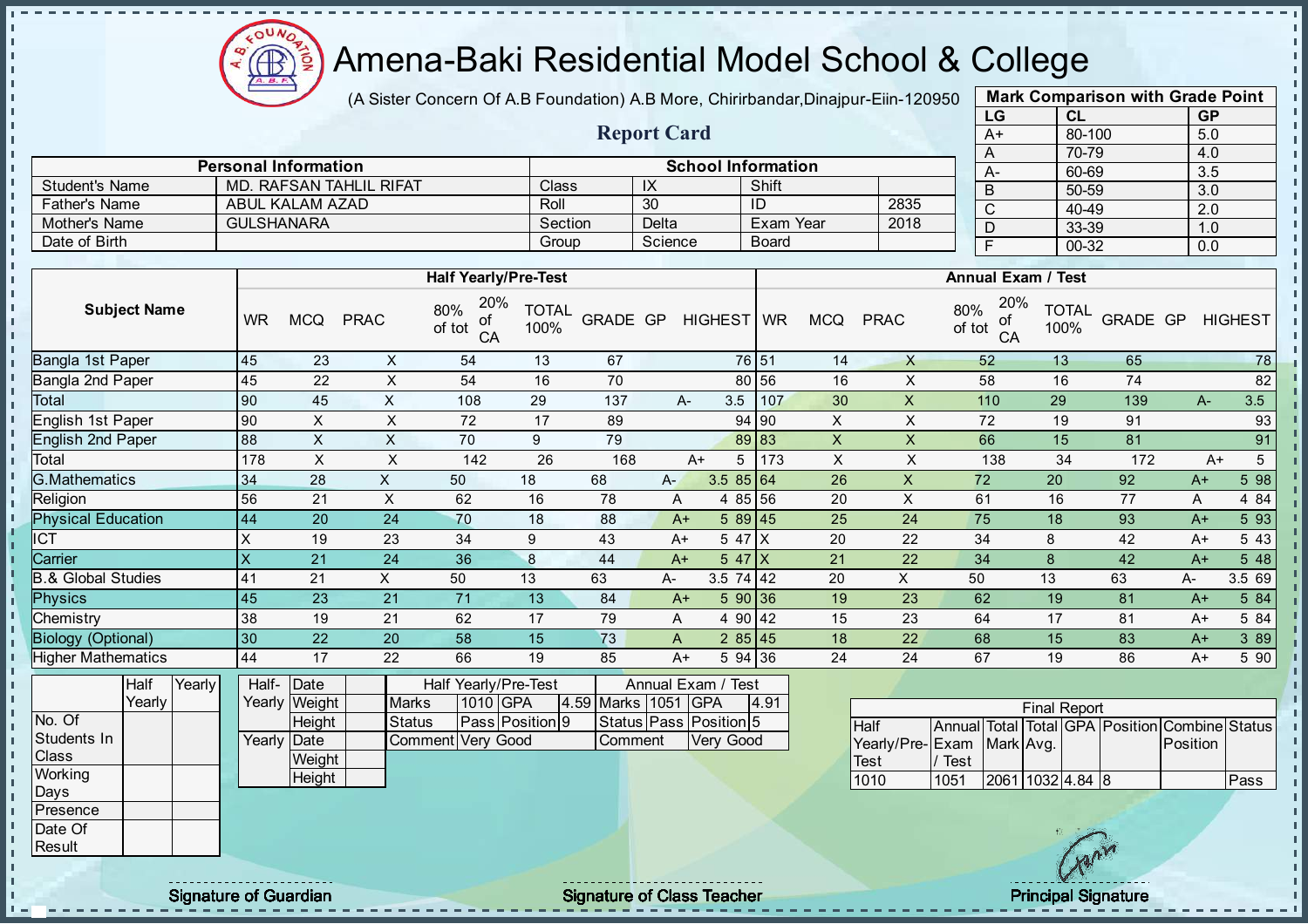

(A Sister Concern Of A.B Foundation) A.B More, Chirirbandar, Dinajpur-Eiin-120950

Report Card

Personal Information and The School Information

Father's Name | WADUD ALI | Roll | 8 | ID | 1699

Student's Name FAHIM SHAHARIAR Class IX Shift

| <b>Mark Comparison with Grade Point</b><br>LG |           |  |  |  |  |  |  |  |  |  |  |  |  |
|-----------------------------------------------|-----------|--|--|--|--|--|--|--|--|--|--|--|--|
| CL                                            | <b>GP</b> |  |  |  |  |  |  |  |  |  |  |  |  |
| 80-100                                        | 5.0       |  |  |  |  |  |  |  |  |  |  |  |  |
| 70-79                                         | 4.0       |  |  |  |  |  |  |  |  |  |  |  |  |
| 60-69                                         | 3.5       |  |  |  |  |  |  |  |  |  |  |  |  |
| 50-59                                         | 3.0       |  |  |  |  |  |  |  |  |  |  |  |  |
| 40-49                                         | 2.0       |  |  |  |  |  |  |  |  |  |  |  |  |
| 33-39                                         | 1.0       |  |  |  |  |  |  |  |  |  |  |  |  |
| 00-32                                         | 0.0       |  |  |  |  |  |  |  |  |  |  |  |  |
|                                               |           |  |  |  |  |  |  |  |  |  |  |  |  |

| <b>FARIDA AKTAR</b><br><b>Mother's Name</b> |           |                                                                      |             |                                  | Section              | Delta                           |                    |              | Exam Year    |                           | 2018           | D                                         | 33-39                             |          | 1.0         |                |
|---------------------------------------------|-----------|----------------------------------------------------------------------|-------------|----------------------------------|----------------------|---------------------------------|--------------------|--------------|--------------|---------------------------|----------------|-------------------------------------------|-----------------------------------|----------|-------------|----------------|
| Date of Birth                               |           |                                                                      |             |                                  | Group                | Science                         |                    | <b>Board</b> |              |                           |                | $\overline{F}$                            | 00-32                             |          | 0.0         |                |
|                                             |           |                                                                      |             |                                  |                      |                                 |                    |              |              |                           |                |                                           |                                   |          |             |                |
|                                             |           |                                                                      |             | <b>Half Yearly/Pre-Test</b>      |                      |                                 |                    |              |              |                           |                | <b>Annual Exam / Test</b>                 |                                   |          |             |                |
| <b>Subject Name</b>                         | <b>WR</b> | <b>MCQ</b>                                                           | <b>PRAC</b> | 20%<br>80%<br>of<br>of tot<br>CA | <b>TOTAL</b><br>100% | <b>GRADE GP</b>                 |                    | HIGHEST WR   |              | <b>MCQ</b>                | <b>PRAC</b>    | 20%<br>80%<br>οf<br>of tot<br>CA          | <b>TOTAL</b><br>100%              | GRADE GP |             | <b>HIGHEST</b> |
| Bangla 1st Paper                            | 32        | 25                                                                   | X           | 46                               | 10                   | 56                              |                    |              | 76 36        | 17                        | $\times$       | 42                                        | 9                                 | 51       |             | 78             |
| Bangla 2nd Paper                            | 41        | 17                                                                   | X           | 46                               | 13                   | 59                              |                    |              | 80 53        | 13                        | X              | 53                                        | 13                                | 66       |             | 82             |
| Total                                       | 73        | 42                                                                   | X           | 92                               | 23                   | 115                             | B                  | 3            | 89           | 30                        | X              | 95                                        | 22                                | 117      | B           | 3              |
| English 1st Paper                           | 89        | X                                                                    | X           | 71                               | 12                   | 83                              |                    |              | 94 78        | X                         | X              | 62                                        | 15                                | 77       |             | 93             |
| <b>English 2nd Paper</b>                    | 75        | X                                                                    | X           | 60                               | 9                    | 69                              |                    | 89           | 38           | $\boldsymbol{\mathsf{X}}$ | X              | 30                                        | 10                                | 40       |             | 91             |
| Total                                       | 164       | X                                                                    | X           | 131                              | 21                   | 152                             | A                  | 4            | 116          | $\boldsymbol{\mathsf{X}}$ | X              | 92                                        | 25                                | 117      | B           | 3              |
| <b>G.Mathematics</b>                        | 30        | 24                                                                   | X           | 43                               | 16                   | 59                              | B                  | $385$  26    |              | 18                        | $\pmb{\times}$ | 35                                        | 19                                | 54       | F           | 0.098          |
| Religion                                    | 52        | 25                                                                   | X           | 62                               | 16                   | 78                              | A                  | 4 85 46      |              | 23                        | X              | 55                                        | 15                                | 70       | Α           | 4 8 4          |
| <b>Physical Education</b>                   | 35        | 19                                                                   | 23          | 62                               | 17                   | 79                              | A                  | 4 8 9        | $ 39\rangle$ | 25                        | 24             | 70                                        | 17                                | 87       | $A+$        | 5 9 3          |
| $\overline{\text{CT}}$                      | X         | 16                                                                   | 22          | 30                               | 9                    | 39                              | Α                  | 4 47 X       |              | 22                        | 22             | 35                                        | 8                                 | 43       | $A+$        | 5 4 3          |
| Carrier                                     | X         | 19                                                                   | 23          | 34                               | 9                    | 43                              | $A+$               | $547$ $X$    |              | 19                        | 22             | 33                                        | 9                                 | 42       | $A+$        | 5 48           |
| <b>B.&amp; Global Studies</b>               | 28        | 15                                                                   | X           | 34                               | 8                    | 42                              | C                  | 2 74 28      |              | 12                        | X              | 32                                        | 8                                 | 40       | $\mathbf C$ | 2 69           |
| <b>Physics</b>                              | 36        | 19                                                                   | 19          | 59                               | 16                   | 75                              | A                  | 4 90         | $ 39\rangle$ | 14                        | 23             | 61                                        | 16                                | 77       | A           | 4 84           |
| Chemistry                                   | 39        | 18                                                                   | 23          | 64                               | 15                   | 79                              | A                  | 4 90 31      |              | 20                        | 20             | 57                                        | 11                                | 68       | A-          | 3.5 84         |
| <b>Biology (Optional)</b>                   | 25        | 15                                                                   | 22          | 50                               | 13                   | 63                              | A-                 | $1.585$ 33   |              | 16                        | 22             | 57                                        | 11                                | 68       | A-          | 1.5 89         |
| Higher Mathematics                          | 26        | 10                                                                   | 22          | 46                               | 16                   | 62                              | A-                 | 3.5 94 21    |              | 12                        | 23             | 45                                        | 14                                | 59       | B           | 3 90           |
| Half<br>Yearly                              | Half-     | Date                                                                 |             | Half Yearly/Pre-Test             |                      |                                 | Annual Exam / Test |              |              |                           |                |                                           |                                   |          |             |                |
| Yearly                                      |           | 886<br><b>GPA</b><br>3.82 Marks 842<br>Yearly Weight<br><b>Marks</b> |             |                                  |                      |                                 |                    | <b>GPA</b>   | 0.00         |                           |                |                                           | <b>Final Report</b>               |          |             |                |
| No. Of<br>Students In                       |           | Height<br>Yearly Date                                                |             | <b>Status</b><br>Comment Good    | Pass Position 23     | Status Fail Position<br>Comment |                    | Not          |              |                           | Half           | Annual Total<br>Yearly/Pre-IFxam MarkLAvg | Total GPA Position Combine Status |          | Position    |                |

| Half                       |         |           |  | Annual Total Total GPA Position Combine Statu |  |
|----------------------------|---------|-----------|--|-----------------------------------------------|--|
| Yearly/Pre- Exam Mark Avg. |         |           |  | <b>Position</b>                               |  |
| Test                       | I/ Test |           |  |                                               |  |
| 886                        | 842     | 1728 1032 |  |                                               |  |

**Weight Height** 

Class **Working** Days Presence Date Of **Result** 

 $\mathbf{I}$ J.  $\mathbf{r}$ 

 $\blacksquare$ J.  $\blacksquare$  $\mathbf{I}$  $\mathbf{I}$  $\mathbf{I}$  $\blacksquare$  $\mathbf{I}$ J. J. J. a. п п T. J. J. - II  $\mathbf{I}$ - II  $\mathbf{I}$ **II**  $\mathbf{I}$  $\mathbf{I}$ l n l n h. h. l n  $\mathbf{r}$  $\mathbf{r}$  $\mathbf{u}$  $\frac{1}{1}$ - II

Signature of Guardian Signature of Class Teacher Principal Signature of Class Teacher Principal Signature

**Satisfactory**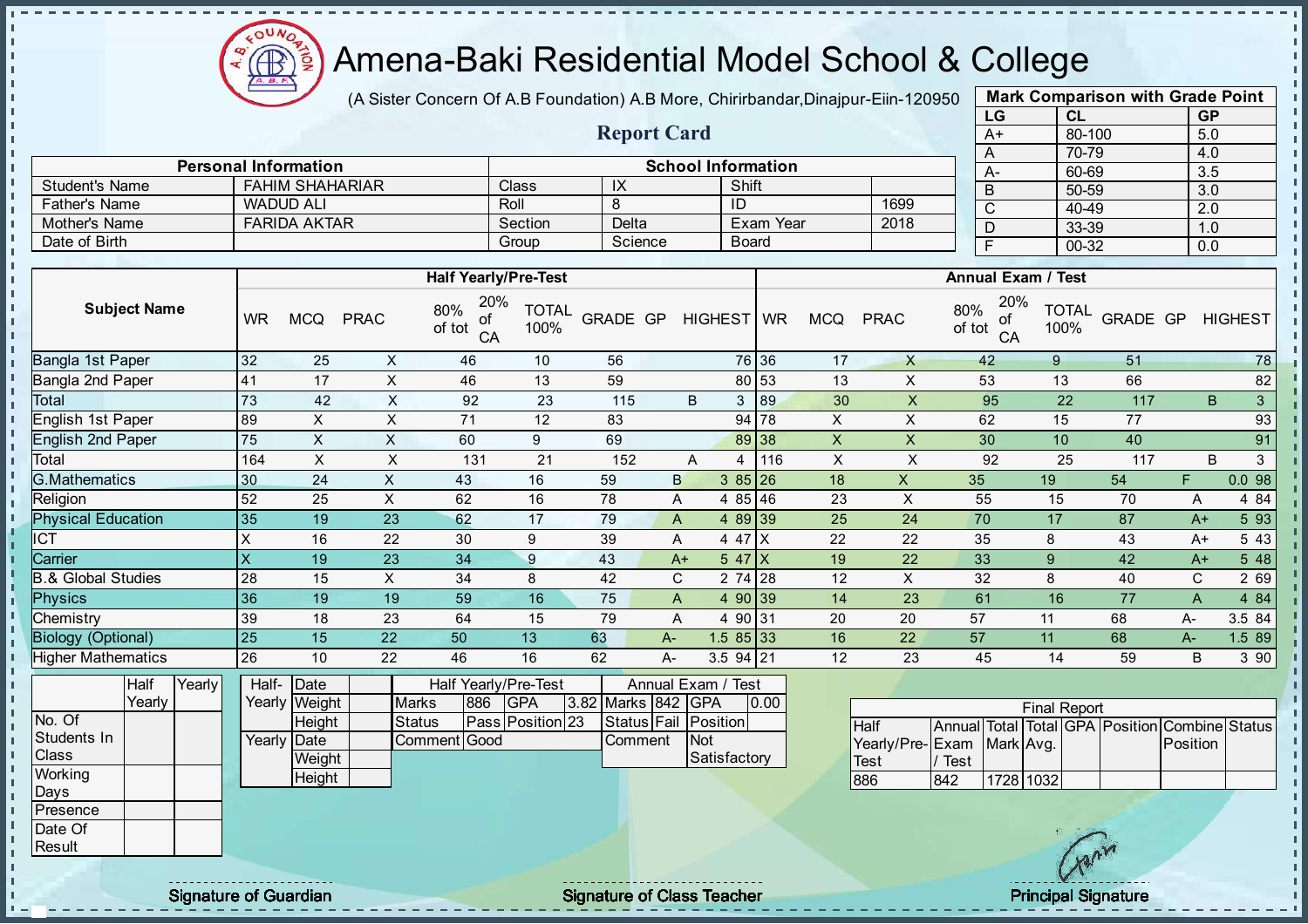

(A Sister Concern Of A.B Foundation) A.B More, Chirirbandar, Dinajpur-Eiin-120950

Report Card

Personal Information School Information

Student's Name IBNA LABIB SHAH Class IX Shift<br>Esther's Name SHOUKAT ALL Roll 20 ID

| <b>GP</b> |
|-----------|
| 5.0       |
| 4.0       |
| 3.5       |
| 3.0       |
| 2.0       |
| 1.0       |
| 0.0       |
|           |

| <b>Father's Name</b>          |                     |        |                           | <b>SHOUKAT ALI</b>        |             | Roll                                        |                               | 20                                 |              | ID                        |                  |                           | 1776                      |               | $\mathsf C$     | 40-49                     |                                                | 2.0          |                |
|-------------------------------|---------------------|--------|---------------------------|---------------------------|-------------|---------------------------------------------|-------------------------------|------------------------------------|--------------|---------------------------|------------------|---------------------------|---------------------------|---------------|-----------------|---------------------------|------------------------------------------------|--------------|----------------|
| Mother's Name                 |                     |        |                           | <b>SHAMSUN NAHER</b>      |             |                                             | Section                       | Delta                              |              |                           | <b>Exam Year</b> |                           | 2018                      |               | D               | 33-39                     |                                                | 1.0          |                |
| Date of Birth                 |                     |        |                           |                           |             |                                             | Group                         | Science                            |              | <b>Board</b>              |                  |                           |                           |               | $\overline{F}$  | 00-32                     |                                                | 0.0          |                |
|                               |                     |        |                           |                           |             |                                             |                               |                                    |              |                           |                  |                           |                           |               |                 |                           |                                                |              |                |
|                               |                     |        |                           |                           |             | <b>Half Yearly/Pre-Test</b>                 |                               |                                    |              |                           |                  |                           |                           |               |                 | <b>Annual Exam / Test</b> |                                                |              |                |
|                               | <b>Subject Name</b> |        | <b>WR</b>                 | <b>MCQ</b>                | <b>PRAC</b> | 20%<br>80%<br>of<br>of tot<br>CA            | <b>TOTAL</b><br>100%          | <b>GRADE GP</b>                    |              | <b>HIGHEST</b>            | <b>WR</b>        | <b>MCQ</b>                | <b>PRAC</b>               | 80%<br>of tot | 20%<br>of<br>CA | <b>TOTAL</b><br>100%      | <b>GRADE GP</b>                                |              | <b>HIGHEST</b> |
| Bangla 1st Paper              |                     |        | 35                        | 21                        | X           | 45                                          | 14                            | 59                                 |              |                           | 76 33            | 13                        | $\mathsf{X}$              |               | 37              | 12                        | 49                                             |              | 78             |
| Bangla 2nd Paper              |                     |        | 45                        | 27                        | X           | 58                                          | 15                            | 73                                 |              |                           | 80 54            | 15                        | X                         |               | 55              | 15                        | 70                                             |              | 82             |
| Total                         |                     |        | 80                        | 48                        | X           | 103                                         | 29                            | 132                                | A-           | 3.5                       | 87               | 28                        | $\mathsf X$               |               | 92              | 27                        | 119                                            | B            | 3              |
| English 1st Paper             |                     |        | 90                        | $\times$                  | X           | 72                                          | 15                            | 87                                 |              |                           | 94 84            | $\pmb{\times}$            | $\pmb{\times}$            |               | 67              | 18                        | 85                                             |              | 93             |
| <b>English 2nd Paper</b>      |                     |        | 90                        | $\boldsymbol{\mathsf{X}}$ | $\mathsf X$ | 72                                          | 8                             | 80                                 |              | 89 71                     |                  | $\mathsf X$               | $\boldsymbol{\mathsf{X}}$ |               | 57              | 14                        | 71                                             |              | 91             |
| Total                         |                     |        | 180                       | $\pmb{\times}$            | $\sf X$     | 144                                         | 23                            | 167                                | $A+$         | 5                         | 155              | $\boldsymbol{\mathsf{X}}$ | $\mathsf X$               |               | 124             | 32                        | 156                                            | Α            | $\overline{4}$ |
| <b>G.Mathematics</b>          |                     |        | 28                        | 29                        | X           | 46                                          | 14                            | 60                                 | A-           | $3.585$ 36                |                  | 21                        | $\mathsf{X}$              | 46            |                 | 15                        | 61                                             | $A-$         | 3.5 98         |
| Religion                      |                     |        | 52                        | 27                        | X           | 63                                          | 16                            | 79                                 | A            | 4 85 51                   |                  | 19                        | X                         | 56            |                 | 16                        | 72                                             | Α            | 4 8 4          |
| <b>Physical Education</b>     |                     |        | 45                        | 20                        | 24          | 71                                          | 17                            | 88                                 | $A+$         | 589 45                    |                  | 25                        | 24                        | 75            |                 | 18                        | 93                                             | $A+$         | 5 93           |
| $\overline{\text{CT}}$        |                     |        | $\boldsymbol{\mathsf{X}}$ | 23                        | 23          | 37                                          | 10                            | 47                                 | $A+$         | 5 47 X                    |                  | 20                        | 22                        | 34            |                 | 9                         | 43                                             | $A+$         | 5 4 3          |
| Carrier                       |                     |        | $\overline{\mathsf{x}}$   | 24                        | 24          | 38                                          | $\overline{7}$                | 45                                 | $A+$         | $547$ $X$                 |                  | 20                        | 22                        | 34            |                 | $\boldsymbol{9}$          | 43                                             | $A+$         | 5 48           |
| <b>B.&amp; Global Studies</b> |                     |        | 35                        | 27                        | X           | 50                                          | 10                            | 60                                 | A-           | 3.5 74 30                 |                  | 17                        | $\mathsf{X}$              | 38            |                 | 10                        | 48                                             | $\mathsf{C}$ | 2 69           |
| <b>Physics</b>                |                     |        | 36                        | 23                        | 21          | 64                                          | 13                            | 77                                 | $\mathsf{A}$ | 4 90 28                   |                  | 16                        | 22                        | 53            |                 | 16                        | 69                                             | $A -$        | 3.5 84         |
| Chemistry                     |                     |        | 40                        | 23                        | 23          | 69                                          | 15                            | 84                                 | $A+$         | 5 90 32                   |                  | 10                        | 21                        | 50            |                 | 15                        | 65                                             | А-           | 3.5 84         |
| <b>Biology (Optional)</b>     |                     |        | 35                        | 20                        | 20          | 60                                          | 12                            | 72                                 | A            | 285 38                    |                  | 17                        | 22                        | 62            |                 | 15                        | 77                                             | A            | 2 8 9          |
| <b>Higher Mathematics</b>     |                     |        | 28                        | 20                        | 22          | 56                                          | 16                            | 72                                 | Α            | 4 94 20                   |                  | 15                        | 22                        | 46            |                 | 14                        | 60                                             | A-           | 3.5 90         |
|                               | Half<br>Yearly      | Yearly | Half-                     | Date<br>Yearly Weight     |             | Half Yearly/Pre-Test<br>983<br><b>Marks</b> | <b>GPA</b>                    | 4.5 Marks 906                      |              | Annual Exam / Test<br>GPA | 4                |                           |                           |               |                 | <b>Final Report</b>       |                                                |              |                |
| No. Of<br>Students In         |                     |        | Yearly                    | Height<br>Date            |             | <b>Status</b><br>Comment                    | Pass Position 10<br>Very Good | Status Pass Position 25<br>Comment |              | Very Good                 |                  |                           | Half<br>Yearly/Pre-Exam   |               | Mark Avg.       |                           | Annual Total Total GPA Position Combine Status | Position     |                |
| Class                         |                     |        |                           | Weight                    |             |                                             |                               |                                    |              |                           |                  |                           | <b>Test</b>               | / Test        |                 |                           |                                                |              |                |
| Working<br>Days               |                     |        |                           | Height                    |             |                                             |                               |                                    |              |                           |                  |                           | 983                       | 906           |                 | 1889 946 4.34 17          |                                                |              | Pass           |
| Presence                      |                     |        |                           |                           |             |                                             |                               |                                    |              |                           |                  |                           |                           |               |                 |                           |                                                |              |                |
| Date Of                       |                     |        |                           |                           |             |                                             |                               |                                    |              |                           |                  |                           |                           |               |                 | $\frac{1}{2}$             |                                                |              |                |

Result

-8 a. п п T. J. T. J.  $\mathbf{I}$ J.  $\mathbf{I}$ 

л л - II л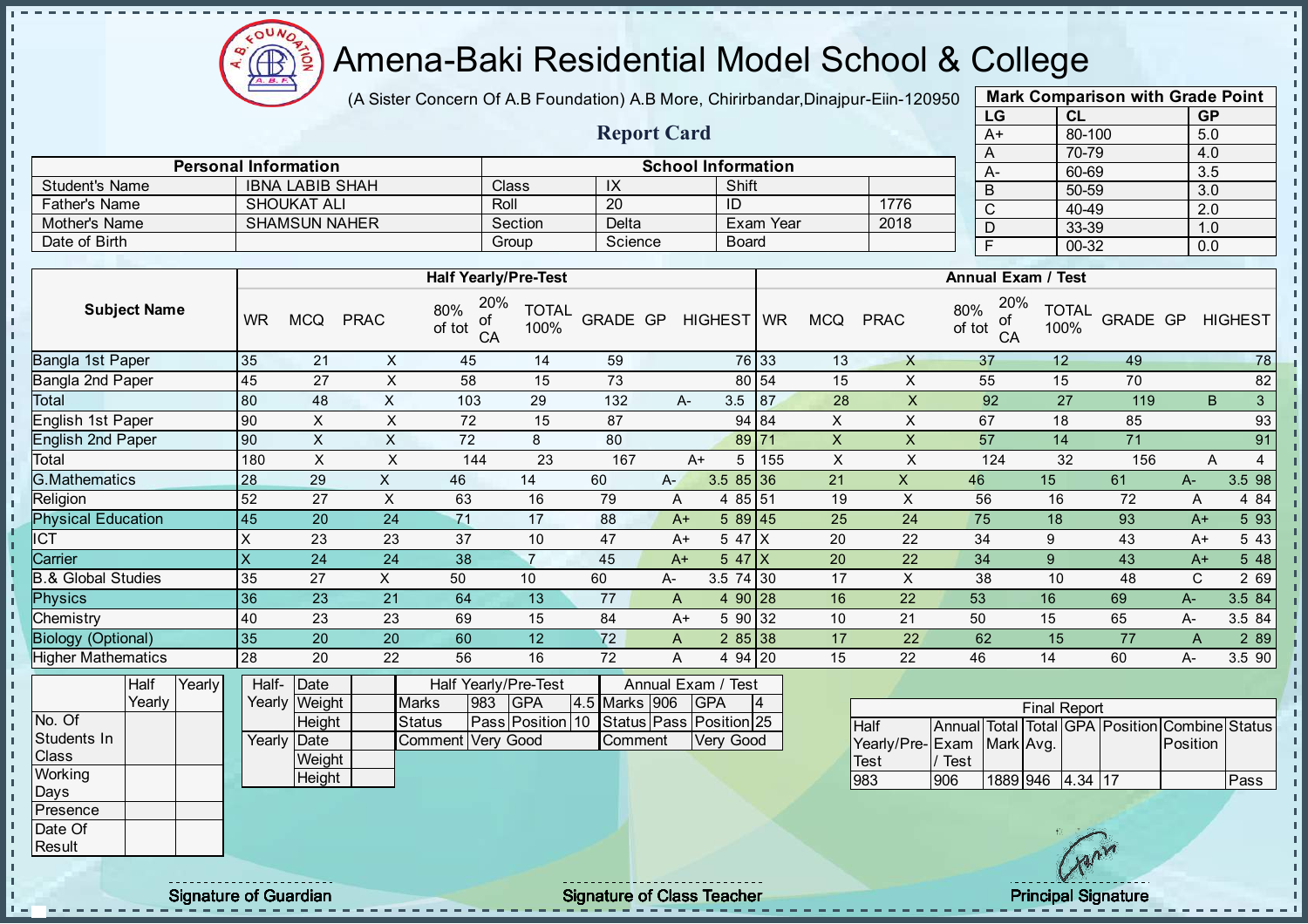

(A Sister Concern Of A.B Foundation) A.B More, Chirirbandar, Dinajpur-Eiin-120950

Report Card

Personal Information<br>
ARUPSHAHA Class IX Shift Shift

Father's Name BIPLOVE SHAHA Roll 23 ID 2564

Student's Name ARUPSHAHA Class IX Shift<br>
Father's Name BIPLOVE SHAHA Roll 23 ID

| <b>Mark Comparison with Grade Point</b> |           |           |  |  |  |  |  |  |  |  |
|-----------------------------------------|-----------|-----------|--|--|--|--|--|--|--|--|
| LG                                      | CL        | <b>GP</b> |  |  |  |  |  |  |  |  |
| $A+$                                    | 80-100    | 5.0       |  |  |  |  |  |  |  |  |
| A                                       | 70-79     | 4.0       |  |  |  |  |  |  |  |  |
| А-                                      | 60-69     | 3.5       |  |  |  |  |  |  |  |  |
| B                                       | 50-59     | 3.0       |  |  |  |  |  |  |  |  |
| C                                       | 40-49     | 2.0       |  |  |  |  |  |  |  |  |
| D                                       | 33-39     | 1.0       |  |  |  |  |  |  |  |  |
| F                                       | $00 - 32$ | 0.0       |  |  |  |  |  |  |  |  |
|                                         |           |           |  |  |  |  |  |  |  |  |

| Mother's Name                 |                     |        |                         | <b>SHOPNA SHAHA</b>   |                |                                  | Delta<br>Section            |                    |                |                                  | 2018<br><b>Exam Year</b> |                    |                           |                 | D               | 33-39                     |                                                | 1.0         |                |
|-------------------------------|---------------------|--------|-------------------------|-----------------------|----------------|----------------------------------|-----------------------------|--------------------|----------------|----------------------------------|--------------------------|--------------------|---------------------------|-----------------|-----------------|---------------------------|------------------------------------------------|-------------|----------------|
| Date of Birth                 |                     |        |                         |                       |                |                                  | Group                       | Science            |                | <b>Board</b>                     |                          |                    |                           |                 | $\overline{F}$  | $00 - 32$                 |                                                | 0.0         |                |
|                               |                     |        |                         |                       |                |                                  |                             |                    |                |                                  |                          |                    |                           |                 |                 |                           |                                                |             |                |
|                               |                     |        |                         |                       |                |                                  | <b>Half Yearly/Pre-Test</b> |                    |                |                                  |                          |                    |                           |                 |                 | <b>Annual Exam / Test</b> |                                                |             |                |
|                               | <b>Subject Name</b> |        | <b>WR</b>               | <b>MCQ</b>            | <b>PRAC</b>    | 20%<br>80%<br>ot<br>of tot<br>CA | <b>TOTAL</b><br>100%        | <b>GRADE GP</b>    |                | HIGHEST WR                       |                          | <b>MCQ</b>         | <b>PRAC</b>               | 80%<br>of tot   | 20%<br>of<br>CA | <b>TOTAL</b><br>100%      | <b>GRADE GP</b>                                |             | <b>HIGHEST</b> |
| Bangla 1st Paper              |                     |        | 28                      | 17                    | X              | 36                               | 10                          | 46                 |                |                                  | 76 36                    | 17                 | X                         |                 | 42              | 10                        | 52                                             |             | 78             |
| <b>Bangla 2nd Paper</b>       |                     |        | 40                      | 20                    | $\sf X$        | 48                               | 14                          | 62                 |                |                                  | 80 51                    | 15                 | $\times$                  |                 | 53              | 11                        | 64                                             |             | 82             |
| Total                         |                     |        | 68                      | 37                    | $\times$       | 84                               | 24                          | 108                |                | B<br>3                           | 87                       | 32                 | $\boldsymbol{\mathsf{X}}$ |                 | 95              | 21                        | 116                                            | B           | 3              |
| English 1st Paper             |                     |        | 80                      | X                     | $\mathsf{X}$   | 64                               | $\overline{7}$              | 71                 |                |                                  | 94 77                    | X                  | X                         |                 | 62              | 16                        | 78                                             |             | 93             |
| <b>English 2nd Paper</b>      |                     |        | 78                      | $\mathsf X$           | $\mathsf X$    | 62                               | 9                           | 71                 |                |                                  | 89 42                    | $\pmb{\mathsf{X}}$ | X                         |                 | 34              | 12                        | 46                                             |             | 91             |
| Total                         |                     |        | 158                     | X                     | X              | 126                              | 16                          | 142                |                | $\overline{A}$<br>$\overline{4}$ | 119                      | X                  | X                         | 96              |                 | 28                        | 124                                            | $A-$        | 3.5            |
| <b>G.Mathematics</b>          |                     |        | 26                      | 16                    | $\mathsf{X}$   | 34                               | 19                          | 53                 | F.             | $0.085$ 38                       |                          | 20                 | $\pmb{\times}$            | 46              |                 | 13                        | 59                                             | $\sf B$     | 3 98           |
| Religion                      |                     |        | 40                      | 18                    | $\mathsf X$    | 46                               | 16                          | 62                 | А-             | 3.5 85 50                        |                          | 22                 | $\pmb{\times}$            | 58              |                 | 15                        | 73                                             | A           | 4 84           |
| <b>Physical Education</b>     |                     |        | 38                      | 20                    | 24             | 66                               | 15                          | 81                 | $A+$           | 589 44                           |                          | 25                 | 24                        | $\overline{74}$ |                 | 16                        | 90                                             | $A+$        | 5 9 3          |
| ICT                           |                     |        | $\pmb{\times}$          | 15                    | 21             | 29                               | 9                           | 38                 | Α              | 4 47 X                           |                          | 19                 | 21                        | 32              |                 | 8                         | 40                                             | $A+$        | 5 4 3          |
| Carrier                       |                     |        | $\overline{\mathsf{X}}$ | 15                    | 23             | 30                               | 8                           | 38                 | A              | 4 47 $X$                         |                          | 14                 | 22                        | 29              |                 | 9                         | 38                                             | A           | 4 4 8          |
| <b>B.&amp; Global Studies</b> |                     |        | 29                      | 20                    | $\pmb{\times}$ | 39                               | 8                           | 47                 | C              | 2 74 28                          |                          | 16                 | $\pmb{\times}$            | 35              |                 | 9                         | 44                                             | $\mathbf C$ | 2 69           |
| <b>Physics</b>                |                     |        | 24                      | 17                    | 18             | 47                               | 14                          | 61                 | A-             | 3.5 90 27                        |                          | 17                 | 23                        | 54              |                 | 13                        | 67                                             | $A-$        | 3.584          |
| Chemistry                     |                     |        | 32                      | 12                    | 20             | 51                               | 14                          | 65                 | А-             | $3.5$ 90 23                      |                          | 20                 | 21                        | 51              |                 | 10                        | 61                                             | A-          | 3.5 84         |
| <b>Biology (Optional)</b>     |                     |        | 20                      | 16                    | 21             | 46                               | 10                          | 56                 | $\overline{B}$ | 1 85 31                          |                          | 15                 | 22                        | 54              |                 | 12                        | 66                                             | $A-$        | 1.5 89         |
| <b>Higher Mathematics</b>     |                     |        | 20                      | 18                    | 22             | 48                               | 14                          | 62                 | А-             | 3.594 8                          |                          | 10                 | 24                        | 34              |                 | 10                        | 44                                             | F           | 0.090          |
|                               | Half<br>Yearly      | Yearly | Half-                   | Date<br>Yearly Weight |                | Half Yearly/Pre-Test<br>Marks    | 813 GPA                     | 0.00 Marks 822 GPA |                | Annual Exam / Test               | 0.00                     |                    |                           |                 |                 | <b>Final Report</b>       |                                                |             |                |
| No. Of                        |                     |        |                         | Height                |                | <b>Status</b>                    | <b>Fail Position</b>        |                    |                | Status Fail Position             |                          |                    | <b>Half</b>               |                 |                 |                           | Annual Total Total GPA Position Combine Status |             |                |
| Students In                   |                     |        | Yearly                  | Date                  |                | Comment Not Satisfactory         |                             | Comment            |                | <b>Not</b>                       |                          |                    | Yearly/Pre-               | Exam            | Mark Avg.       |                           |                                                | Position    |                |
| Class                         |                     |        |                         | Weight                |                |                                  |                             |                    |                | Satisfactory                     |                          |                    | <b>Test</b>               | / Test          |                 |                           |                                                |             |                |
| Working<br>Days               |                     |        |                         | <b>Height</b>         |                |                                  |                             |                    |                |                                  |                          |                    | 813                       | 822             | 1635 946        |                           |                                                |             |                |
| Presence                      |                     |        |                         |                       |                |                                  |                             |                    |                |                                  |                          |                    |                           |                 |                 |                           |                                                |             |                |
| Date Of                       |                     |        |                         |                       |                |                                  |                             |                    |                |                                  |                          |                    |                           |                 |                 |                           |                                                |             |                |

Result

 $\mathbf{I}$  $\mathbf{I}$  $\mathbf{I}$  $\mathbf I$ 

J. J.  $\mathbf{r}$ J. -8 J. a) n п h ń. J.  $\mathbf{I}$  $\mathbf{I}$  $\mathbf{I}$  $\blacksquare$  $\mathbf{r}$  $\mathbf{r}$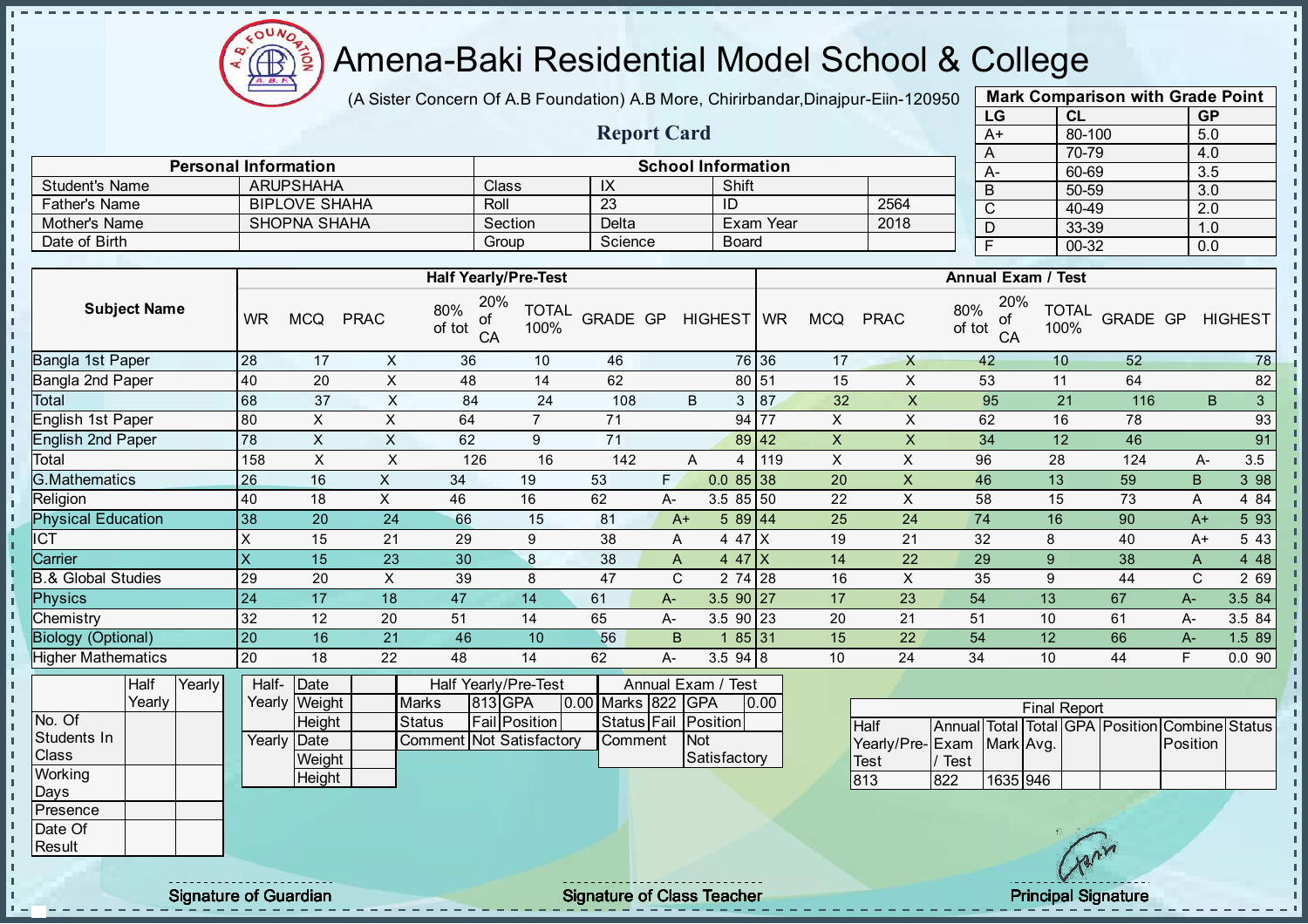

(A Sister Concern Of A.B Foundation) A.B More, Chirirbandar, Dinajpur-Eiin-120950

| <b>Mark Comparison with Grade Point</b> |           |           |  |  |  |  |  |  |  |  |
|-----------------------------------------|-----------|-----------|--|--|--|--|--|--|--|--|
| LG                                      | <b>CL</b> | <b>GP</b> |  |  |  |  |  |  |  |  |
| $\overline{A+}$                         | 80-100    | 5.0       |  |  |  |  |  |  |  |  |
| Α                                       | 70-79     | 4.0       |  |  |  |  |  |  |  |  |
| A-                                      | 60-69     | 3.5       |  |  |  |  |  |  |  |  |
| B                                       | 50-59     | 3.0       |  |  |  |  |  |  |  |  |
| C                                       | 40-49     | 2.0       |  |  |  |  |  |  |  |  |
| D                                       | 33-39     | 1.0       |  |  |  |  |  |  |  |  |
| F                                       | 00-32     | 0.0       |  |  |  |  |  |  |  |  |
|                                         |           |           |  |  |  |  |  |  |  |  |

|                       |                             |         | <b>Report Card</b> |                           |      |  |           |  |  |  |  |
|-----------------------|-----------------------------|---------|--------------------|---------------------------|------|--|-----------|--|--|--|--|
|                       |                             |         |                    |                           |      |  |           |  |  |  |  |
|                       | <b>Personal Information</b> |         |                    | <b>School Information</b> |      |  | <b>A-</b> |  |  |  |  |
| <b>Student's Name</b> | PARTHO CHANDRO SARKER       | Class   | IX                 | Shift                     |      |  |           |  |  |  |  |
| <b>Father's Name</b>  | PURNO CHANDRO SARKER        | Roll    | -26                | ID                        | 2749 |  | C         |  |  |  |  |
| Mother's Name         | <b>ARCHONA RANI</b>         | Section | Delta              | Exam Year                 | 2018 |  | D         |  |  |  |  |
| Date of Birth         |                             | Group   | Science            | <b>Board</b>              |      |  |           |  |  |  |  |

|                               |           |            |             | <b>Half Yearly/Pre-Test</b>      |                      |          |       |              |            | <b>Annual Exam / Test</b> |             |                                  |                      |          |       |                     |  |  |
|-------------------------------|-----------|------------|-------------|----------------------------------|----------------------|----------|-------|--------------|------------|---------------------------|-------------|----------------------------------|----------------------|----------|-------|---------------------|--|--|
| <b>Subject Name</b>           | <b>WR</b> | <b>MCQ</b> | <b>PRAC</b> | 20%<br>80%<br>οf<br>of tot<br>CA | <b>TOTAL</b><br>100% | GRADE GP |       | HIGHEST WR   |            | <b>MCQ</b>                | <b>PRAC</b> | 20%<br>80%<br>of<br>of tot<br>CA | <b>TOTAL</b><br>100% | GRADE GP |       | <b>HIGHEST</b>      |  |  |
| Bangla 1st Paper              | 32        | 20         | X           | 42                               | 12                   | 54       |       |              | 76 41      | 19                        | $\times$    | 48                               | 10                   | 58       |       | 78                  |  |  |
| Bangla 2nd Paper              | 45        | 26         | X           | 57                               | 16                   | 73       |       |              | 80 53      | 16                        | X           | 55                               | 15                   | 70       |       | 82                  |  |  |
| Total                         | 77        | 46         | X           | 99                               | 28                   | 127      |       | 3.5<br>$A-$  | 94         | 35                        | $\times$    | 103                              | 25                   | 128      | $A -$ | 3.5                 |  |  |
| English 1st Paper             | 88        | X          | X           | 70                               | 13                   | 83       |       |              | 94 82      | X                         | X           | 66                               | 15                   | 81       |       | 93                  |  |  |
| <b>English 2nd Paper</b>      | 85        | X          | X           | 68                               | 8                    | 76       |       |              | 89 66      | X                         | X           | 53                               | 13                   | 66       |       | 91                  |  |  |
| Total                         | 173       | X          | X           | 138                              | 21                   | 159      |       | A<br>4       | 148        | X                         | X           | 119                              | 28                   | 147      |       | $\overline{4}$<br>A |  |  |
| <b>G.Mathematics</b>          | 28        | 28         | X           | 45                               | 14                   | 59       |       | B            | 385 42     | 22                        | X           | 51                               | 19                   | 70       | A     | 4 98                |  |  |
| Religion                      | 55        | 23         | X           | 62                               | 14                   | 76       |       | A            | 4 85 48    | 23                        | X           | 57                               | 15                   | 72       | A     | 4 84                |  |  |
| <b>Physical Education</b>     | 43        | 21         | 24          | 70                               | 17                   | 87       |       | $A+$         | $589$ 42   | 25                        | 24          | 73                               | 18                   | 91       | $A+$  | 5 93                |  |  |
| ICT                           | X         | 22         | 23          | 36                               | 9                    | 45       |       | $A+$         | 5 47 X     | 20                        | 22          | 34                               | 9                    | 43       | $A+$  | 5 4 3               |  |  |
| Carrier                       | X         | 22         | 24          | 37                               | 8                    | 45       |       | $A+$         | 547X       | 21                        | 22          | 34                               | 9                    | 43       | $A+$  | 5 48                |  |  |
| <b>B.&amp; Global Studies</b> | 29        | 19         | X           | 38                               | 9                    | 47       |       | $\mathsf{C}$ | 2 74 30    | 21                        | X           | 41                               | 9                    | 50       | B     | 3 69                |  |  |
| <b>Physics</b>                | 37        | 20         | 20          | 62                               | 14                   | 76       |       | A            | 4 90 35    | 16                        | 24          | 60                               | 18                   | 78       | A     | 4 84                |  |  |
| Chemistry                     | 31        | 21         | 21          | 58                               | 10                   | 68       | $A -$ |              | 3.5 90 34  | 14                        | 20          | 54                               | 13                   | 67       | $A-$  | 3.5 84              |  |  |
| <b>Biology (Optional)</b>     | 25        | 20         | 20          | 52                               | 12                   | 64       | $A-$  |              | $1.585$ 28 | 16                        | 22          | 53                               | 15                   | 68       | A-    | 1.589               |  |  |
| <b>Higher Mathematics</b>     | 36        | 20         | 24          | 64                               | 15                   | 79       |       | A            | 4 94 22    | 23                        | 24          | 55                               | 10                   | 65       | $A-$  | 3.5 90              |  |  |

|                  | Half   | Yearly | Half-       | <b>IDate</b>  |               | Half Yearly/Pre-Test<br>Annual Exam / Test |                  |  |                |  |                         |      |  |
|------------------|--------|--------|-------------|---------------|---------------|--------------------------------------------|------------------|--|----------------|--|-------------------------|------|--|
|                  | Yearly |        |             | Yearly Weight | <b>Marks</b>  | 932                                        | <b>IGPA</b>      |  | 4.05 Marks 922 |  | <b>IGPA</b>             | 4.18 |  |
| No. Of           |        |        |             | Height        | <b>Status</b> |                                            | Pass Position 19 |  |                |  | Status Pass Position 21 |      |  |
| Students In      |        |        | Yearly Date |               | Comment Good  |                                            |                  |  | Comment        |  | <b>Very Good</b>        |      |  |
| <b>Class</b>     |        |        |             | Weight        |               |                                            |                  |  |                |  |                         |      |  |
| Working          |        |        |             | Height        |               |                                            |                  |  |                |  |                         |      |  |
| Days             |        |        |             |               |               |                                            |                  |  |                |  |                         |      |  |
| <b>IPresence</b> |        |        |             |               |               |                                            |                  |  |                |  |                         |      |  |
| Date Of          |        |        |             |               |               |                                            |                  |  |                |  |                         |      |  |
| Result           |        |        |             |               |               |                                            |                  |  |                |  |                         |      |  |

| <b>Final Report</b>       |      |          |  |     |     |                                                |      |  |  |  |  |  |  |
|---------------------------|------|----------|--|-----|-----|------------------------------------------------|------|--|--|--|--|--|--|
| <b>Half</b>               |      |          |  |     |     | Annual Total Total GPA Position Combine Status |      |  |  |  |  |  |  |
| Yearly/Pre-Exam Mark Avg. |      |          |  |     |     | Position                                       |      |  |  |  |  |  |  |
| Test                      | Test |          |  |     |     |                                                |      |  |  |  |  |  |  |
| 932                       | 922  | 1854 929 |  | 4.2 | 118 |                                                | Pass |  |  |  |  |  |  |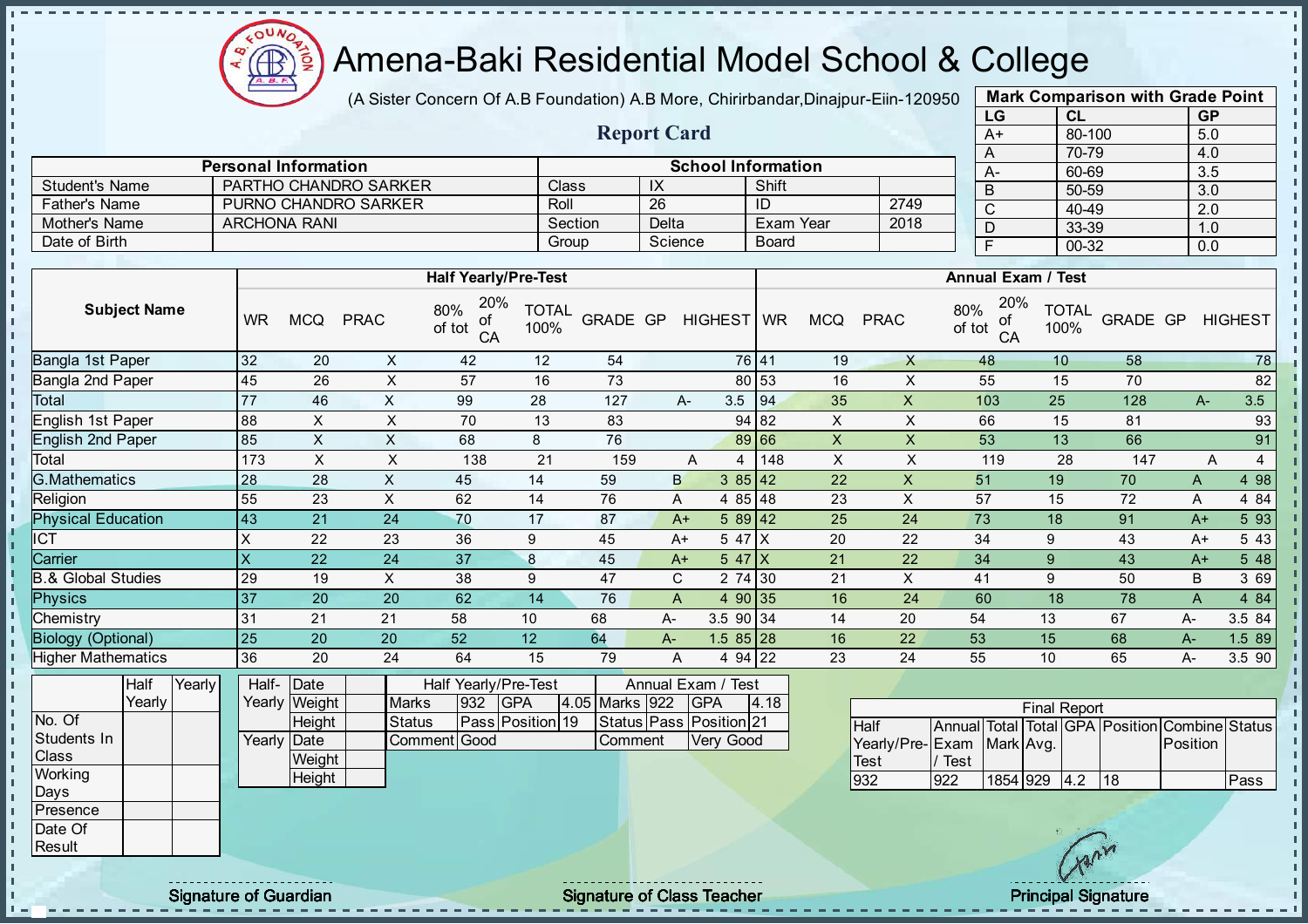

(A Sister Concern Of A.B Foundation) A.B More, Chirirbandar, Dinajpur-Eiin-120950

Report Card

Personal Information School Information

Father's Name WAHEDUL ISLAM Roll 33 ID 2900

Student's Name MARUF AHMED Class IX Shift<br>
Father's Name WAHEDUL ISLAM Roll 33 ID

| <b>Mark Comparison with Grade Point</b> |           |           |  |  |  |  |  |  |  |  |
|-----------------------------------------|-----------|-----------|--|--|--|--|--|--|--|--|
| LG                                      | <b>CL</b> | <b>GP</b> |  |  |  |  |  |  |  |  |
| $A+$                                    | 80-100    | 5.0       |  |  |  |  |  |  |  |  |
| A                                       | 70-79     | 4.0       |  |  |  |  |  |  |  |  |
|                                         | 60-69     | 3.5       |  |  |  |  |  |  |  |  |
| B                                       | 50-59     | 3.0       |  |  |  |  |  |  |  |  |
| C                                       | 40-49     | 2.0       |  |  |  |  |  |  |  |  |
| n                                       | 33-39     | 1.0       |  |  |  |  |  |  |  |  |
|                                         | 00-32     | 0.0       |  |  |  |  |  |  |  |  |

| Mother's Name                 |                 | <b>MUAZZU BEGUM</b> |                              | Section                                   | Delta           |                         |              | Exam Year |              | 2018                    | D             |                                         | 33-39                             | 1.0            |                |
|-------------------------------|-----------------|---------------------|------------------------------|-------------------------------------------|-----------------|-------------------------|--------------|-----------|--------------|-------------------------|---------------|-----------------------------------------|-----------------------------------|----------------|----------------|
| Date of Birth                 |                 |                     |                              | Group                                     | Science         |                         | <b>Board</b> |           |              |                         | F             |                                         | 00-32                             | 0.0            |                |
|                               |                 |                     |                              |                                           |                 |                         |              |           |              |                         |               |                                         |                                   |                |                |
|                               |                 |                     |                              | <b>Half Yearly/Pre-Test</b>               |                 |                         |              |           |              |                         |               | <b>Annual Exam / Test</b>               |                                   |                |                |
| <b>Subject Name</b>           | <b>WR</b>       | <b>MCQ</b>          | 80%<br><b>PRAC</b><br>of tot | 20%<br><b>TOTAL</b><br>оf<br>100%<br>CA   | <b>GRADE GP</b> |                         | HIGHEST   WR |           | <b>MCQ</b>   | <b>PRAC</b>             | 80%<br>of tot | 20%<br><b>TOTAL</b><br>οf<br>100%<br>CA | GRADE GP                          |                | <b>HIGHEST</b> |
| Bangla 1st Paper              | 31              | 21                  | X                            | 42<br>9                                   | 51              |                         | 76 38        |           | 17           | X                       | 44            | 10                                      | 54                                |                | 78             |
| Bangla 2nd Paper              | 41              | 20                  | $\times$                     | 49<br>13                                  | 62              |                         | 80 55        |           | 16           | X                       | 57            | 12                                      | 69                                |                | 82             |
| Total                         | 72              | 41                  | Χ                            | 91<br>22                                  | 113             | B                       | 3            | 93        | 33           | X                       | 101           | 22                                      | 123                               | $A-$           | 3.5            |
| English 1st Paper             | 91              | X                   | $\sf X$                      | 73<br>15                                  | 88              |                         | 94 80        |           | X            | X                       | 64            | 17                                      | 81                                |                | 93             |
| <b>English 2nd Paper</b>      | 70              | X                   | X                            | 56<br>8                                   | 64              |                         | 89 71        |           | $\mathsf{x}$ | X                       | 57            | 8                                       | 65                                |                | 91             |
| Total                         | 161             | X                   | Χ                            | 23<br>129                                 | 152             | A                       | 4            | 151       | $\mathsf X$  | X                       | 121           | 25                                      | 146                               | A              | $\overline{4}$ |
| <b>G.Mathematics</b>          | 31              | 24                  | $\times$                     | 10<br>44                                  | 54              | $\mathsf B$             | 385 43       |           | 20           | $\mathsf{X}$            | 50            | 9                                       | 59                                | $\overline{B}$ | 3 98           |
| Religion                      | 42              | 25                  | X.<br>54                     | 14                                        | 68              | A-                      | $3.585$ 46   |           | 18           | $\pmb{\times}$          | 51            | 16                                      | 67                                | А-             | 3.5 84         |
| <b>Physical Education</b>     | 36              | 19                  | 24                           | 63<br>14                                  | 77              | A                       | 4 89 39      |           | 24           | 24                      | 70            | 18                                      | 88                                | $A+$           | 5 9 3          |
| $\overline{CT}$               | Χ               | 16                  | 22                           | 30<br>9                                   | 39              | A                       | 4 47 X       |           | 20           | 22                      | 34            | 8                                       | 42                                | $A+$           | 5 4 3          |
| Carrier                       | $\times$        | 22                  | 24                           | $\overline{7}$<br>37                      | 44              | $A+$                    | 547X         |           | 18           | 22                      | 32            | 8                                       | 40                                | $A+$           | 5 48           |
| <b>B.&amp; Global Studies</b> | 30              | 21                  | X                            | 41<br>9                                   | 50              | B                       | 3 74 29      |           | 15           | X                       | 35            | 8                                       | 43                                | $\mathbf C$    | 2 69           |
| <b>Physics</b>                | 28              | 23                  | 18                           | 55<br>15                                  | 70              | $\overline{A}$          | 4 90 27      |           | 17           | 22                      | 53            | 10                                      | 63                                | $A-$           | 3.5 84         |
| Chemistry                     | 32              | 19                  | 21<br>58                     | 11                                        | 69              | A-                      | $3.590$ 23   |           | 14           | 20                      | 46            | 9                                       | 55                                | B              | 3 84           |
| <b>Biology (Optional)</b>     | 25              | 21                  | 20<br>53                     | 13                                        | 66              | A-                      | $1.585$ 24   |           | 13           | 22                      | 47            | 14                                      | 61                                | A-             | 1.5 89         |
| <b>Higher Mathematics</b>     | 25              | 13                  | 23<br>49                     | 12                                        | 61              | A-                      | 3.5 94 20    |           | 17           | 23                      | 48            | 11                                      | 59                                | B              | 3 90           |
| Half<br>Yearly<br>Yearly      | Half-<br>Yearly | Date<br>Weight      | <b>Marks</b>                 | Half Yearly/Pre-Test<br>863<br><b>GPA</b> | 3.82 Marks 846  | Annual Exam / Test      | <b>GPA</b>   | 3.82      |              |                         |               |                                         |                                   |                |                |
| No. Of                        |                 | Height              | <b>Status</b>                | Pass Position 26                          |                 | Status Pass Position 28 |              |           |              |                         |               | <b>Final Report</b>                     |                                   |                |                |
| Students In                   |                 | Yearly Date         | Comment Good                 |                                           | Comment         |                         | Very Good    |           |              | Half<br>Yearly/Pre-Exam | Annual Total  | Mark Avg.                               | Total GPA Position Combine Status | Position       |                |
| Class                         |                 | Weight              |                              |                                           |                 |                         |              |           |              | <b>Test</b>             | / Test        |                                         |                                   |                |                |

863 846 1709 856 3.91 24 Pass

**Height** 

**Working** Days Presence Date Of Result

 $\mathbf{I}$ J.  $\mathbf{r}$  $\mathbf{r}$ - II J. - II J. J.

 $\mathbf{I}$ J. J.  $\blacksquare$  $\mathbf{I}$ J. J. J. a. п п T. J. J. J.  $\mathbf{I}$ - II J.  $\mathbf{I}$  $\mathbf{I}$  $\mathbf{I}$ h. ĥ  $\mathbf{I}$  $\mathbf{r}$  $\mathbf{r}$  $\mathbf{r}$ J.  $\mathbf{I}$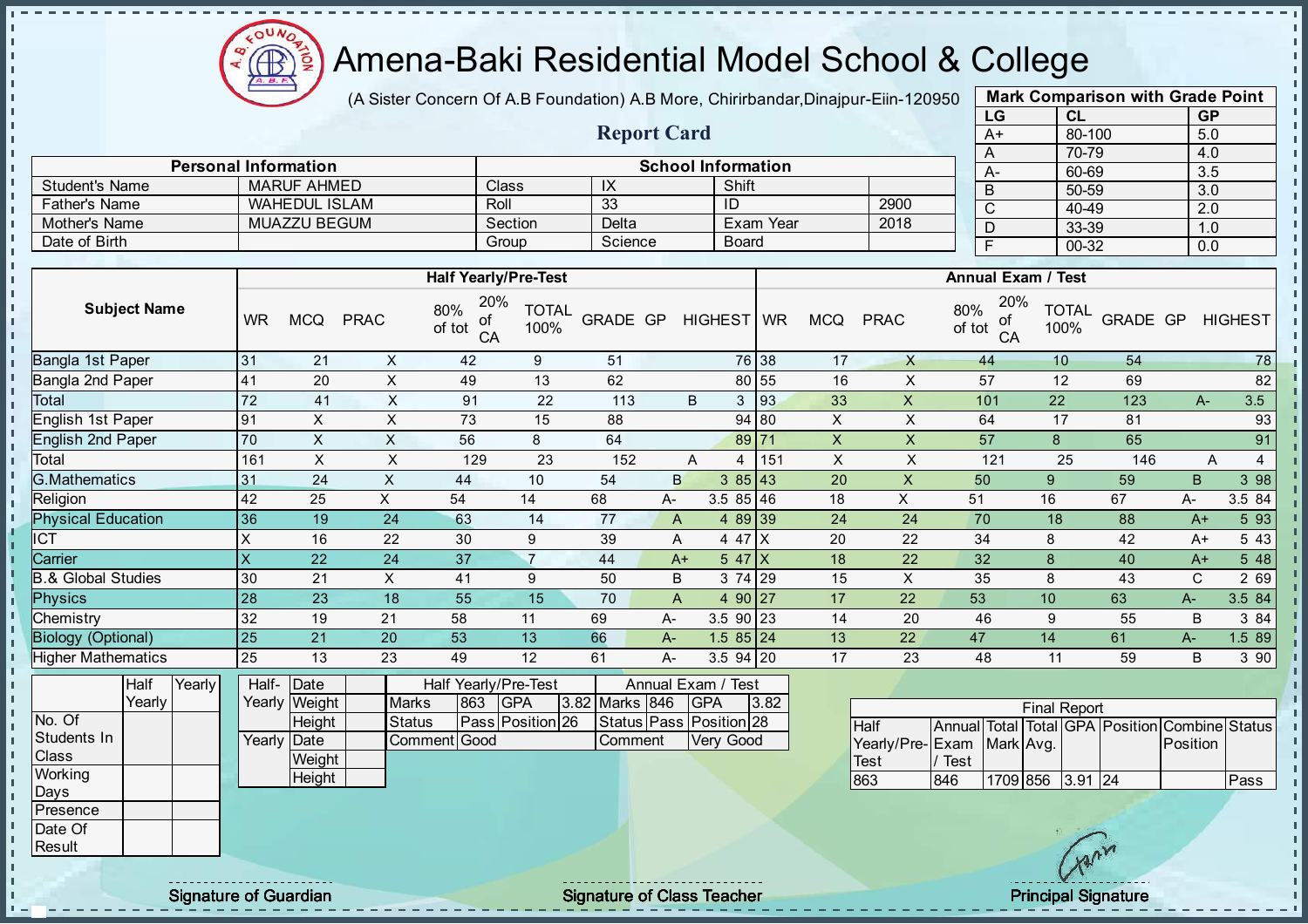

(A Sister Concern Of A.B Foundation) A.B More, Chirirbandar, Dinajpur-Eiin-120950

Report Card

| <b>Mark Comparison with Grade Point</b> |           |           |  |  |  |  |  |  |  |  |  |
|-----------------------------------------|-----------|-----------|--|--|--|--|--|--|--|--|--|
| LG                                      | <b>CL</b> | <b>GP</b> |  |  |  |  |  |  |  |  |  |
| $A+$                                    | 80-100    | 5.0       |  |  |  |  |  |  |  |  |  |
| A                                       | 70-79     | 4.0       |  |  |  |  |  |  |  |  |  |
| А-                                      | 60-69     | 3.5       |  |  |  |  |  |  |  |  |  |
| B                                       | 50-59     | 3.0       |  |  |  |  |  |  |  |  |  |
| C                                       | 40-49     | 2.0       |  |  |  |  |  |  |  |  |  |
| D                                       | 33-39     | 1.0       |  |  |  |  |  |  |  |  |  |
| F                                       | 00-32     | 0.0       |  |  |  |  |  |  |  |  |  |
|                                         |           |           |  |  |  |  |  |  |  |  |  |

|                       | <b>Personal Information</b> |         |         | A-           |      |   |
|-----------------------|-----------------------------|---------|---------|--------------|------|---|
| <b>Student's Name</b> | LABIB-UR - RAHMAN           | Classi  |         | Shift        |      | B |
| <b>Father's Name</b>  | SHAMS UDDIN AHAMED          | Roll    | 37      |              | 4080 |   |
| Mother's Name         | <b>MOST. LUCKY KHATUN</b>   | Section | Delta   | Exam Year    | 2018 |   |
| Date of Birth         |                             | Group   | Science | <b>Board</b> |      |   |

| <b>WR</b> |    | <b>PRAC</b> | 20%<br>80%<br>οf<br>of tot<br>CA | <b>TOTAL</b><br>100% |                             |                 |                                                                                          |             | <b>MCQ</b>                                                                                                                                                                                | <b>PRAC</b> | 20%<br>80%<br>οf<br>of tot<br>CA | <b>TOTAL</b><br>100% |                           |      | <b>HIGHEST</b>                         |
|-----------|----|-------------|----------------------------------|----------------------|-----------------------------|-----------------|------------------------------------------------------------------------------------------|-------------|-------------------------------------------------------------------------------------------------------------------------------------------------------------------------------------------|-------------|----------------------------------|----------------------|---------------------------|------|----------------------------------------|
| 38        | 22 | X           | 48                               | 13                   | 61                          |                 |                                                                                          |             | 19                                                                                                                                                                                        | X           | 46                               | 11                   | 57                        |      | 78                                     |
| 45        | 27 | X           | 58                               | 14                   | 72                          |                 |                                                                                          |             | 11                                                                                                                                                                                        | X           | 50                               | 13                   | 63                        |      | 82                                     |
| 83        | 49 | X           | 106                              | 27                   | 133                         |                 |                                                                                          |             | 30                                                                                                                                                                                        | X           | 96                               | 24                   | 120                       |      | 3.5                                    |
| 85        | X  | X           | 68                               | 15                   | 83                          |                 |                                                                                          |             | X                                                                                                                                                                                         | X           | 65                               | 18                   | 83                        |      | 93                                     |
| 75        | X  | X           | 60                               | 9                    | 69                          |                 |                                                                                          |             | $\boldsymbol{\mathsf{X}}$                                                                                                                                                                 | X           | 41                               | 13                   | 54                        |      | 91                                     |
| 160       | X  | X           | 128                              | 24                   | 152                         | A               | 4                                                                                        |             | X                                                                                                                                                                                         | X           | 106                              | 31                   | 137                       |      | 3.5                                    |
| 28        | 24 | X           | 42                               | 9                    | 51                          |                 |                                                                                          |             | 16                                                                                                                                                                                        | X           | 33                               | 16                   | 49                        | F.   | 0.098                                  |
| 48        | 22 | X           | 56                               | 16                   | 72                          |                 |                                                                                          |             | 25                                                                                                                                                                                        | X           | 64                               | 15                   | 79                        | Α    | 4 8 4                                  |
| 38        | 18 | 24          | 64                               | 16                   | 80                          |                 |                                                                                          |             | 22                                                                                                                                                                                        | 24          | 67                               | 18                   | 85                        |      | 5 93                                   |
|           | 13 | 21          | 27                               | 9                    | 36                          |                 |                                                                                          |             | 17                                                                                                                                                                                        | 20          | 30                               | 9                    | 39                        | A    | 4 4 3                                  |
|           | 13 | 24          | 30                               | 6                    | 36                          |                 |                                                                                          |             | 23                                                                                                                                                                                        | 22          | 36                               | 9                    | 45                        |      | 5 48                                   |
| 29        | 22 | X           | 41                               | 9                    | 50                          |                 |                                                                                          |             | 21                                                                                                                                                                                        | X           | 40                               | 11                   | 51                        | B    | 3 69                                   |
| 20        | 20 | 18          | 46                               | 13                   | 59                          |                 |                                                                                          |             | 13                                                                                                                                                                                        | 23          | 49                               | 16                   | 65                        | $A-$ | 3.5 84                                 |
| 28        | 18 | 21          | 54                               | 14                   | 68                          |                 |                                                                                          |             | 10                                                                                                                                                                                        | 20          | 46                               | 13                   | 59                        | B    | 3 84                                   |
| 30        | 19 | 22          | 57                               | 12                   | 69                          |                 |                                                                                          |             | 17                                                                                                                                                                                        | 22          | 56                               | 16                   | 72                        | A    | 2 8 9                                  |
| 28        | 12 | 22          | 50                               | 12                   | 62                          |                 |                                                                                          |             | 15                                                                                                                                                                                        | 23          | 46                               | 13                   | 59                        | B    | 3 90                                   |
|           |    | <b>MCQ</b>  |                                  |                      | <b>Half Yearly/Pre-Test</b> | <b>GRADE GP</b> | А-<br>$\mathsf{B}$<br>A<br>$A+$<br>A<br>$\mathsf{A}$<br>B<br>B.<br>$A-$<br>$A-$<br>$A -$ | 3.5<br>3 74 | HIGHEST WR<br>76 38<br>80 51<br>89<br>94 81<br>89 51<br>132<br>$385$   25<br>4 85 55<br>$589$ 38<br>4 47 X<br>$4.47$ $X$<br><b>29</b><br>390 25<br>3.5 90 27<br>$1.585$ 31<br>$3.5$ 94 20 |             |                                  |                      | <b>Annual Exam / Test</b> |      | GRADE GP<br>$A-$<br>А-<br>$A+$<br>$A+$ |

|              | <b>Half</b> | Yearlv l | Half- Date  |               |               |     | Half Yearly/Pre-Test |  | Annual Exam / Test |  |                      |      |  |
|--------------|-------------|----------|-------------|---------------|---------------|-----|----------------------|--|--------------------|--|----------------------|------|--|
|              | Yearlv      |          |             | Yearly Weight | <b>Marks</b>  | 868 | <b>IGPA</b>          |  | 3.82 Marks 860 GPA |  |                      | 0.00 |  |
| No. Of       |             |          |             | Height        | <b>Status</b> |     | Pass Position 25     |  |                    |  | Status Fail Position |      |  |
| Students In  |             |          | Yearly Date |               | Comment Good  |     |                      |  | Comment            |  | <b>INot</b>          |      |  |
| <b>Class</b> |             |          |             | Weight        |               |     |                      |  |                    |  | Satisfactory         |      |  |
| Working      |             |          |             | Height        |               |     |                      |  |                    |  |                      |      |  |
| <b>IDays</b> |             |          |             |               |               |     |                      |  |                    |  |                      |      |  |
| Presence     |             |          |             |               |               |     |                      |  |                    |  |                      |      |  |

| <b>Final Report</b>       |      |          |  |  |  |                                                |  |  |  |  |  |  |  |  |
|---------------------------|------|----------|--|--|--|------------------------------------------------|--|--|--|--|--|--|--|--|
| <b>Half</b>               |      |          |  |  |  | Annual Total Total GPA Position Combine Status |  |  |  |  |  |  |  |  |
| Yearly/Pre-Exam Mark Avg. |      |          |  |  |  | Position                                       |  |  |  |  |  |  |  |  |
| Test                      | Test |          |  |  |  |                                                |  |  |  |  |  |  |  |  |
| 868                       | 860  | 1728 856 |  |  |  |                                                |  |  |  |  |  |  |  |  |

Date Of **Result** 

 $\blacksquare$  $\mathbf{I}$  $\mathbf{I}$ 

 $\frac{1}{1}$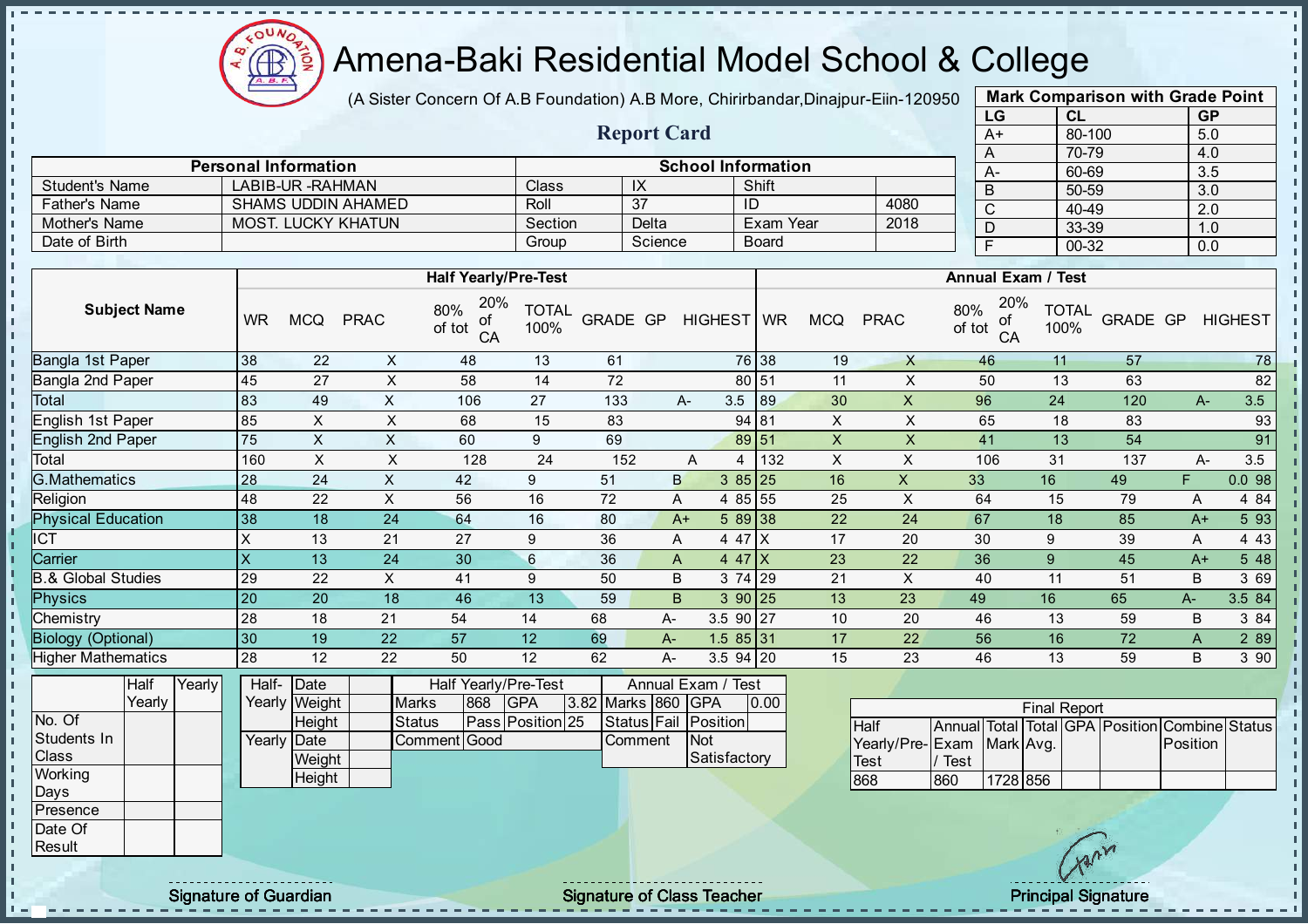oυ Æ

## Amena-Baki Residential Model School & College

(A Sister Concern Of A.B Foundation) A.B More, Chirirbandar, Dinajpur-Eiin-120950

Report Card

| <b>Mark Comparison with Grade Point</b> |
|-----------------------------------------|
|                                         |
|                                         |
|                                         |
|                                         |
|                                         |
|                                         |
|                                         |
|                                         |
|                                         |

|                      | <b>Personal Information</b> |         | <b>School Information</b> |              |      |           |  |  |  |  |
|----------------------|-----------------------------|---------|---------------------------|--------------|------|-----------|--|--|--|--|
| Student's Name       | MOSTAFIZUR RAHMAN HEEMEL    | Class   | I۸                        | Shift        |      | $A-$<br>B |  |  |  |  |
| <b>Father's Name</b> | MD. SAIDUL ISLAM            | Roll    | 38                        |              | 4089 | $\sim$    |  |  |  |  |
| Mother's Name        | MIS MAHMUDA BANU            | Section | Delta                     | Exam Year    | 2018 |           |  |  |  |  |
| Date of Birth        |                             | Group   | Science                   | <b>Board</b> |      |           |  |  |  |  |

|                               |           |                             |             | <b>Half Yearly/Pre-Test</b>          |                      |                           |        |              |            |           |            |             | <b>Annual Exam / Test</b>        |                      |          |              |                     |
|-------------------------------|-----------|-----------------------------|-------------|--------------------------------------|----------------------|---------------------------|--------|--------------|------------|-----------|------------|-------------|----------------------------------|----------------------|----------|--------------|---------------------|
| <b>Subject Name</b>           | <b>WR</b> | <b>MCQ</b>                  | <b>PRAC</b> | 20%<br>80%<br>οf<br>of tot<br>CA     | <b>TOTAL</b><br>100% | <b>GRADE GP</b>           |        |              | HIGHEST WR |           | <b>MCQ</b> | <b>PRAC</b> | 20%<br>80%<br>οf<br>of tot<br>CA | <b>TOTAL</b><br>100% | GRADE GP |              | <b>HIGHEST</b>      |
| Bangla 1st Paper              | 36        | 25                          | X           | 49                                   | 11                   | 60                        |        |              | 76 40      |           | 18         | X           | 46                               | 11                   | 57       |              | 78                  |
| Bangla 2nd Paper              | 42        | 18                          | Χ           | 48                                   | 15                   | 63                        |        |              | 80 52      |           | 12         | X           | 51                               | 12                   | 63       |              | 82                  |
| Total                         | 78        | 43                          | X           | 97                                   | 26                   | 123                       |        | А-           | 3.5        | 92        | 30         | X           | 97                               | 23                   | 120      | $A-$         | 3.5                 |
| English 1st Paper             | 85        | X                           | X           | 68                                   | 8                    | 76                        |        |              | 94 81      |           | X          | X           | 65                               | 17                   | 82       |              | 93                  |
| <b>English 2nd Paper</b>      | 80        | X                           | X           | 64                                   | 11                   | 75                        |        |              | 89 61      |           | X          | X           | 49                               | 9                    | 58       |              | 91                  |
| Total                         | 165       | X                           | X           | 132                                  | 19                   | 151                       |        | Α            | 4          | 142       | X          | X           | 114                              | 26                   | 140      |              | $\overline{4}$<br>Α |
| <b>G.Mathematics</b>          | 29        | 25                          | X           | 43                                   | 8                    | 51                        |        | $\mathsf{B}$ | $385$ 28   |           | 16         | X           | 35                               | 11                   | 46       | $\mathsf{C}$ | 2 98                |
| Religion                      | 48        | 21                          | X           | 55                                   | 16                   | 71                        |        | A            | 4 85 40    |           | 30         | X           | 56                               | 16                   | 72       | Α            | 4 8 4               |
| <b>Physical Education</b>     | 40        | 20                          | 24          | 67                                   | 15                   | 82                        |        | $A+$         | $589$ 40   |           | 25         | 24          | 71                               | 17                   | 88       | $A+$         | 5 93                |
| <b>CT</b>                     | X         | 13                          | 21          | 27                                   | 9                    | 36                        |        | A            | 4 47 X     |           | 19         | 21          | 32                               | 8                    | 40       | $A+$         | 5 4 3               |
| Carrier                       | X         | 16                          | 24          | 32                                   | 6                    | 38                        |        | A            | $4.47$ $X$ |           | 18         | 22          | 32                               | 8                    | 40       | A+           | 5 48                |
| <b>B.&amp; Global Studies</b> | 32        | 22                          | X           | 43                                   | 8                    | 51                        |        | B            | 3 74 30    |           | 19         | X           | 39                               | 10                   | 49       | C            | 2 69                |
| <b>Physics</b>                | 20        | 20                          | 18          | 46                                   | 11                   | 57                        |        | B            | 390 20     |           | 15         | 22          | 46                               | 12                   | 58       | B            | 3 84                |
| Chemistry                     | 34        | 22                          | 21          | 62                                   | 11                   | 73                        |        | A            | 4 90       | 22        | 10         | 21          | 42                               | 9                    | 51       | B            | 3 84                |
| <b>Biology (Optional)</b>     | 26        | 19                          | 20          | 52                                   | 8                    | 60                        | $A -$  |              | $1.585$ 31 |           | 17         | 22          | 56                               | 13                   | 69       | $A-$         | 1.5 89              |
| <b>Higher Mathematics</b>     | 20        | 15                          | 22          | 46                                   | 11                   | 57                        |        | B            | $394$ 20   |           | 13         | 23          | 45                               | 11                   | 56       | B            | 3 9 0               |
| Half<br>Yearly<br>Voorly      | Half-     | Date<br>$V$ oorly $M$ oight | M           | Half Yearly/Pre-Test<br>$0.50$ $CDA$ |                      | $2.82$ Marke $820 - 0.08$ | Annual | Exam /       | Test       | $\sim$ 70 |            |             |                                  |                      |          |              |                     |

|              | Yearly |  |             | Yearly Weight | <b>Marks</b> | 850 | <b>IGPA</b>      | 3.82 Marks 829 | <b>GPA</b>              | 3.73 |                           |          |          | <b>Final Report</b> |   |                                                |      |
|--------------|--------|--|-------------|---------------|--------------|-----|------------------|----------------|-------------------------|------|---------------------------|----------|----------|---------------------|---|------------------------------------------------|------|
| No. Of       |        |  |             | Height        | Status       |     | Pass Position 27 |                | Status Pass Position 30 |      | Half                      |          |          |                     |   | Annual Total Total GPA Position Combine Status |      |
| Students In  |        |  | Yearly Date |               | Comment Good |     |                  | Comment        | Very Good               |      | Yearly/Pre-Exam Mark Avg. |          |          |                     |   | Position                                       |      |
| <b>Class</b> |        |  |             | Weight        |              |     |                  |                |                         |      | Test                      | ′ Test ' |          |                     |   |                                                |      |
| Working      |        |  |             | Height        |              |     |                  |                |                         |      | 850                       | 829      | 1679 841 | 3.86 27             |   |                                                | Pass |
| Days         |        |  |             |               |              |     |                  |                |                         |      |                           |          |          |                     |   |                                                |      |
| Presence     |        |  |             |               |              |     |                  |                |                         |      |                           |          |          |                     |   |                                                |      |
| Date Of      |        |  |             |               |              |     |                  |                |                         |      |                           |          |          |                     |   |                                                |      |
| Result       |        |  |             |               |              |     |                  |                |                         |      |                           |          |          |                     | N |                                                |      |

Signature of Guardian The Class Teacher Signature of Class Teacher Principal Signature of Guardian Principal Signature

п п  $\mathbf{I}$ r.

J. n.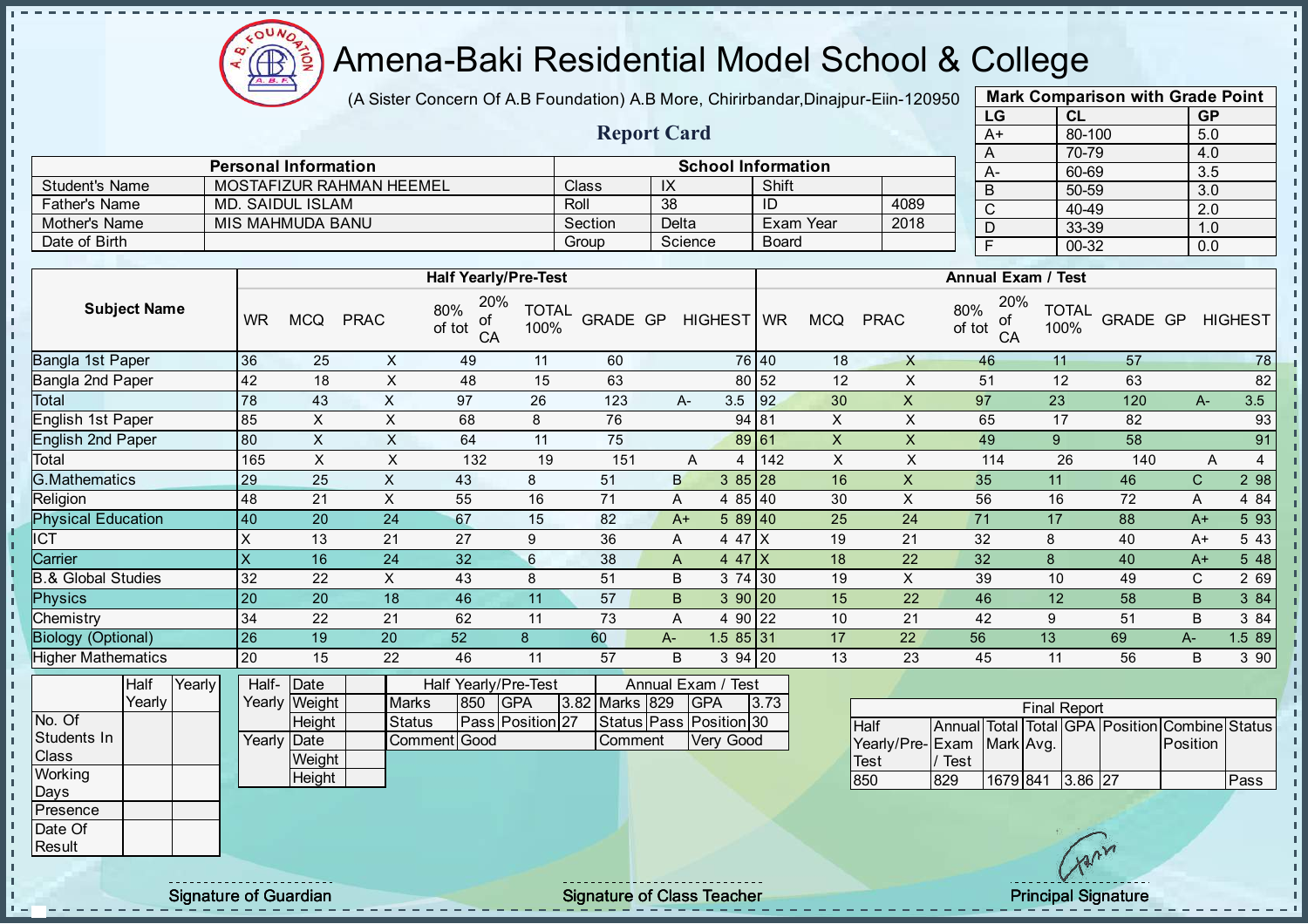(A Sister Concern Of A.B Foundation) A.B More, Chirirbandar, Dinajpur-Eiin-120950

Report Card

| <b>CL</b> |           |
|-----------|-----------|
|           | <b>GP</b> |
| 80-100    | 5.0       |
| 70-79     | 4.0       |
| 60-69     | 3.5       |
| 50-59     | 3.0       |
| 40-49     | 2.0       |
| 33-39     | 1.0       |
| 00-32     | 0.0       |
|           |           |

|                       | <b>Personal Information</b> |         | <b>School Information</b> |              |      |   |  |  |  |
|-----------------------|-----------------------------|---------|---------------------------|--------------|------|---|--|--|--|
| <b>Student's Name</b> | KHANDAKER SHIHABUR RAHMAN   | Class   | -IX                       | Shift        |      | B |  |  |  |
| <b>Father's Name</b>  | MD. A. MANNAN KHANDAKER     | Roll    | 35                        | -ID          | 3267 | ◡ |  |  |  |
| Mother's Name         | MISS. SELINA SULTANA        | Section | Delta                     | Exam Year    | 2018 | D |  |  |  |
| Date of Birth         |                             | Group   | Science                   | <b>Board</b> |      |   |  |  |  |
|                       |                             |         |                           |              |      |   |  |  |  |

|                               |           |                 |             | <b>Half Yearly/Pre-Test</b>      |                      |                 |    |                    | <b>Annual Exam / Test</b> |            |                |                                  |                      |                 |       |                |  |
|-------------------------------|-----------|-----------------|-------------|----------------------------------|----------------------|-----------------|----|--------------------|---------------------------|------------|----------------|----------------------------------|----------------------|-----------------|-------|----------------|--|
| <b>Subject Name</b>           | <b>WR</b> | <b>MCQ</b>      | <b>PRAC</b> | 20%<br>80%<br>of<br>of tot<br>CA | <b>TOTAL</b><br>100% | <b>GRADE GP</b> |    | HIGHEST            | <b>WR</b>                 | <b>MCQ</b> | <b>PRAC</b>    | 20%<br>80%<br>of<br>of tot<br>CA | <b>TOTAL</b><br>100% | <b>GRADE GP</b> |       | <b>HIGHEST</b> |  |
| Bangla 1st Paper              | 40        | 24              | X           | 51                               | 15                   | 66              |    |                    | 76 45                     | 20         | X              | 52                               | 12                   | 64              |       | 78             |  |
| Bangla 2nd Paper              | 43        | 12              | X           | 44                               | 16                   | 60              |    |                    | 80 55                     | 13         | X              | 54                               | 13                   | 67              |       | 82             |  |
| Total                         | 83        | 36              | X           | 95                               | 31                   | 126             |    | 3.5<br>$A-$        | 100                       | 33         | X              | 106                              | 25                   | 131             | $A -$ | 3.5            |  |
| English 1st Paper             | 93        | X               | X           | 74                               | 15                   | 89              |    |                    | 94 85                     | X          | $\pmb{\times}$ | 68                               | 18                   | 86              |       | 93             |  |
| English 2nd Paper             | 85        | X               | X           | 68                               | 9                    | 77              |    |                    | 89 73                     | X          | X              | 58                               | 13                   | 71              |       | 91             |  |
| Total                         | 178       | X               | X           | 142                              | 24                   | 166             |    | 5<br>$A+$          | 158                       | X          | X              | 126                              | 31                   | 157             |       | A              |  |
| <b>G.Mathematics</b>          | 31        | 28              | X           | 47                               | 10                   | 57              |    | B<br>385 24        |                           | 15         | X              | 31                               | 19                   | 50              | F.    | 0.098          |  |
| Religion                      | 49        | 24              | X           | 58                               | 16                   | 74              |    | 4 85 49<br>A       |                           | 25         | X              | 59                               | 16                   | 75              | A     | 4 8 4          |  |
| <b>Physical Education</b>     | 41        | 19              | 24          | 67                               | 17                   | 84              |    | 589 41<br>$A+$     |                           | 25         | 24             | 72                               | 18                   | 90              | $A+$  | 5 9 3          |  |
| <b>CT</b>                     | X         | 15              | 21          | 29                               | 9                    | 38              |    | 4 47<br>A          |                           | 16         | 20             | 29                               | 9                    | 38              | A     | 4 4 3          |  |
| Carrier                       | X         | 18              | 24          | 34                               |                      | 41              |    | 547X<br>$A+$       |                           | 20         | 22             | 34                               | 9                    | 43              | $A+$  | 5 4 8          |  |
| <b>B.&amp; Global Studies</b> | 41        | 23              | X.          | 51                               | 13                   | 64              | A- | $3.5$ 74 40        |                           | 18         | X              | 46                               | 13                   | 59              | B     | 3 69           |  |
| <b>Physics</b>                | 24        | 22              | 18          | 51                               | $9^{\circ}$          | 60              | A- | $3.590$  21        |                           | 18         | 22             | 49                               | 8                    | 57              | B.    | 3 84           |  |
| Chemistry                     | 38        | 20              | 22          | 64                               | 12                   | 76              |    | 4 90 26<br>Α       |                           | 11         | 21             | 46                               | 9                    | 55              | B     | 3 84           |  |
| <b>Biology (Optional)</b>     | 32        | 23              | 22          | 62                               | 14                   | 76              |    | A                  | 285 38                    | 15         | 22             | 60                               | 16                   | 76              | A     | 2 8 9          |  |
| <b>Higher Mathematics</b>     | 22        | 11              | 22          | 44                               | 11                   | 55              |    | B<br>$394$ 20      |                           | 14         | 23             | 46                               | 12                   | 58              | B     | 390            |  |
| $V_{\text{each}}$<br>∟ا ⊿ا    |           | $L$ olf $D$ oto |             | Uolf Voorlu/Dro Toot             |                      |                 |    | Annual Evam / Toot |                           |            |                |                                  |                      |                 |       |                |  |

|                | <b>Half</b> | Yearly | Half- Date  |               | Half Yearly/Pre-Test | Annual Exam / Test |                         |  |                    |  |                      |      |  |
|----------------|-------------|--------|-------------|---------------|----------------------|--------------------|-------------------------|--|--------------------|--|----------------------|------|--|
|                | Yearlv      |        |             | Yearly Weight | <b>Marks</b>         | 917                | IGPA                    |  | 4.14 Marks 889 GPA |  |                      | 0.00 |  |
| No. Of         |             |        |             | <b>Height</b> | <b>Status</b>        |                    | <b>Pass Position 18</b> |  |                    |  | Status Fail Position |      |  |
| Students In    |             |        | Yearly Date |               | <b>Comment Good</b>  |                    |                         |  | <b>Comment</b>     |  | <b>INot</b>          |      |  |
| <b>Class</b>   |             |        |             | Weight        |                      |                    |                         |  |                    |  | Satisfactory         |      |  |
| <b>Working</b> |             |        |             | Height        |                      |                    |                         |  |                    |  |                      |      |  |
| Days           |             |        |             |               |                      |                    |                         |  |                    |  |                      |      |  |

| <b>Final Report</b>       |      |          |  |  |  |                                                |  |  |  |  |  |  |
|---------------------------|------|----------|--|--|--|------------------------------------------------|--|--|--|--|--|--|
| <b>Half</b>               |      |          |  |  |  | Annual Total Total GPA Position Combine Status |  |  |  |  |  |  |
| Yearly/Pre-Exam Mark Avg. |      |          |  |  |  | <b>Position</b>                                |  |  |  |  |  |  |
| <b>Test</b>               | Test |          |  |  |  |                                                |  |  |  |  |  |  |
| .917                      | 889  | 1806 841 |  |  |  |                                                |  |  |  |  |  |  |

 $\sim$ **AR** 

Presence Date Of **Result** 

 $\blacksquare$ 

Signature of Guardian **Signature Signature of Class Teacher Principal Signature Principal Signature**